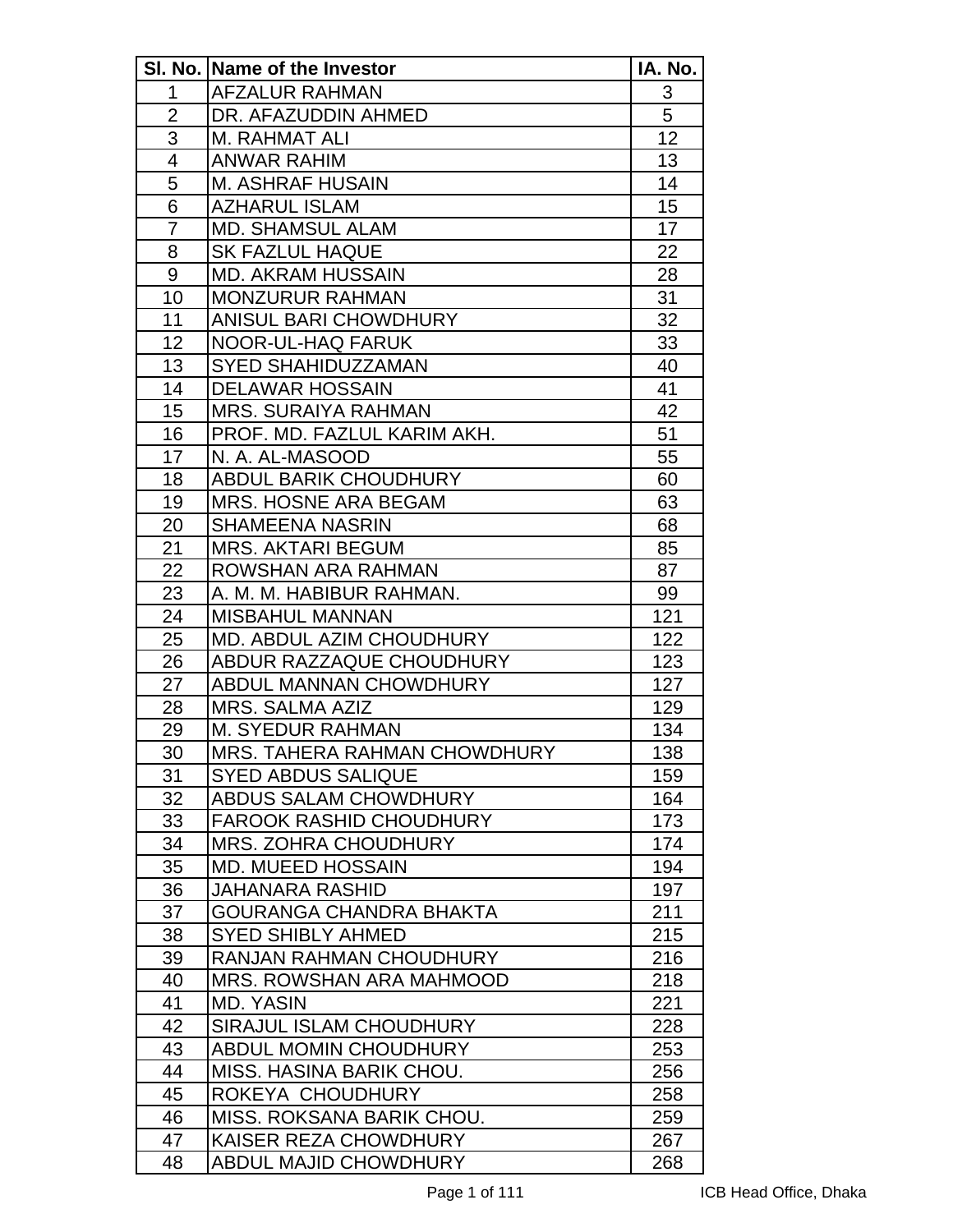| 49 | MD. MASHFU-UR-RAHMAN             | 281 |
|----|----------------------------------|-----|
| 50 | <b>BEGUM MONOWARA</b>            | 282 |
| 51 | <b>MS. RITA CHOUDHURY</b>        | 303 |
| 52 | <b>MIZANUR RAHMAN</b>            | 305 |
| 53 | <b>GIASUDDIN AHMED</b>           | 310 |
| 54 | <b>M. KHALILUR RAHMAN</b>        | 355 |
| 55 | <b>MONOWARA KABIR</b>            | 384 |
| 56 | DURGA PADA BHATTACHARYYA         | 421 |
| 57 | <b>MRS.KHURSHIDA AKMAL</b>       | 423 |
| 58 | A.S.M.ZAFAR ALAM                 | 453 |
| 59 | <b>MD.TASIQUL ALAM</b>           | 496 |
| 60 | M.NURUZZAMAN CHOWDHURY           | 500 |
| 61 | <b>KAMAL EDBAR</b>               | 512 |
| 62 | <b>MD. ABUL FAZAL</b>            | 522 |
| 63 | M. A. HAMID                      | 543 |
| 64 | MRS. MAHMOODA ZAMAN              | 548 |
| 65 | K. M. HABIB ZAMAN                | 549 |
| 66 | MRS. ROWSHAN AKHTAR ZAMAN        | 553 |
| 67 | <b>MRS. ROWSHAN AKHTAR ZAMAN</b> | 555 |
| 68 | <b>MISS. ROZINA MAJID</b>        | 556 |
| 69 | <b>MISS, ROBANA CHAMELI</b>      | 557 |
| 70 | <b>NADIRA BEGUM</b>              | 561 |
| 71 | <b>MRS. SUFIA BEGUM</b>          | 567 |
| 72 | <b>MRS. SAHINA NILUFAR</b>       | 569 |
| 73 | <b>PARVEZ AHMED</b>              | 570 |
| 74 | <b>JWEL AHMED</b>                | 571 |
| 75 | <b>MRS. MINARA BEGUM</b>         | 572 |
| 76 | MISS, DILWARA BEGUM              | 575 |
| 77 | <b>ARUN MIA</b>                  | 576 |
| 78 | <b>NURUL ALAM KHAN</b>           | 577 |
| 79 | <b>KAZI HOSNE ZAMAN</b>          | 581 |
| 80 | <b>ANOWARUL KADER</b>            | 582 |
| 81 | KHAIRUZZAMAN KHAN                | 587 |
| 82 | <b>MRS. AZMIRI BEGUM</b>         | 625 |
| 83 | MR. JAMAL AHMED                  | 626 |
| 84 | <b>MD. REAZUL ISLAM</b>          | 639 |
| 85 | <b>MRS. FARIDA HUSSAIN</b>       | 680 |
| 86 | A. H. M. YUNUS CHOWDHURY         | 704 |
| 87 | <b>MUHAMMAD MAHBUBUL HOQ</b>     | 719 |
| 88 | MUHAMMAD MUSADDEQUL HOQ          | 720 |
| 89 | SHAHABUDDIN AHMED                | 721 |
| 90 | <b>KABIR AHMED</b>               | 722 |
| 91 | <b>ANOARUL HAQUE</b>             | 723 |
| 92 | <b>MD. HUSSAIN</b>               | 734 |
| 93 | <b>JABEEN KASEM</b>              | 744 |
| 94 | <b>FAZILATUN NESSA</b>           | 745 |
| 95 | <b>MOHAMMAD NABIULLAH</b>        | 746 |
| 96 | <b>SYED MURSHED HUSAIN</b>       | 751 |
| 97 | MR. MOHAMMED BATEN               | 764 |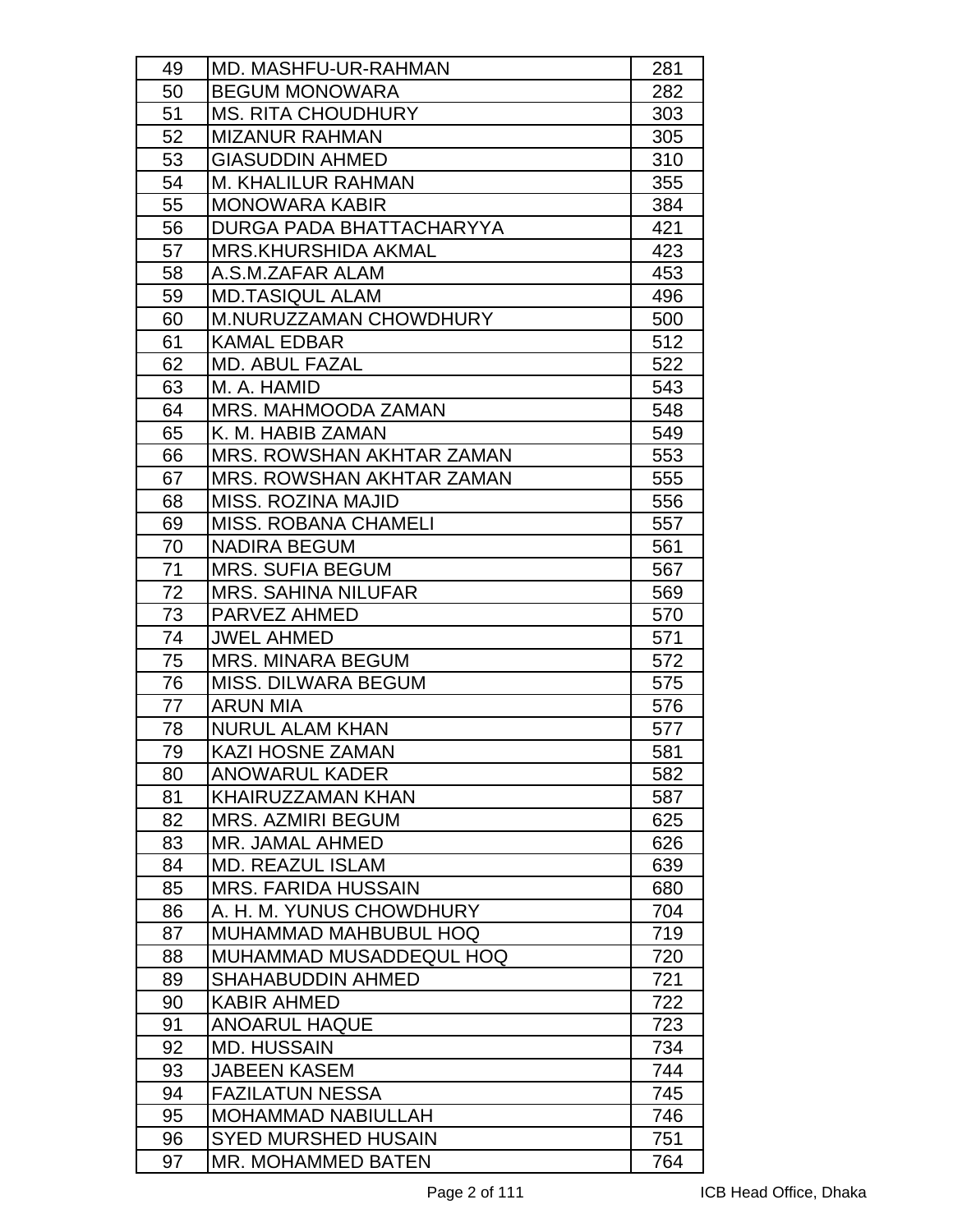| 98  | <b>MRS. SALINA YASMEEN</b>       | 765  |
|-----|----------------------------------|------|
| 99  | MR. A. BATEN                     | 766  |
| 100 | <b>MD. FARIDUDDIN AKTER</b>      | 855  |
| 101 | NASIRUDDIN AHMED CHOWDHURY       | 886  |
| 102 | <b>MANZOORUL HOSSAIN</b>         | 901  |
| 103 | <b>CHOWDHURY HASNA BEGUM</b>     | 932  |
| 104 | A. B. M. NASSER                  | 933  |
| 105 | <b>MD. AMJAD HOSSION</b>         | 942  |
| 106 | <b>REAZUDDIN AHMED</b>           | 958  |
| 107 | <b>ALAUDDIN AHMED</b>            | 959  |
| 108 | M. A. MALEQUE                    | 962  |
| 109 | <b>MD. QUAMRUL AHSAN</b>         | 972  |
| 110 | <b>MD. SHIBLEE NOOMAN</b>        | 973  |
| 111 | <b>MD. HASAN MAMUN</b>           | 974  |
| 112 | <b>MD. SHAFIQUL ISLAM</b>        | 975  |
| 113 | <b>MD. JAHANGIR HOSSAIN</b>      | 977  |
| 114 | K. M. KHALEQUZ ZAMAN             | 978  |
| 115 | <b>MD. MAHABUBUR RAHMAN</b>      | 979  |
| 116 | S. M. S. ISLAM SADEQUE           | 998  |
| 117 | <b>SABRINA AKHTER</b>            | 1016 |
| 118 | A. K. M. SHAMSUL ALAM            | 1019 |
| 119 | SK. IDRISH ALI                   | 1031 |
| 120 | <b>SURAIYA ZAMAN</b>             | 1040 |
| 121 | <b>ZAHID HASAN KHAN</b>          | 1048 |
| 122 | <b>KHALID HASAN KHAN</b>         | 1049 |
| 123 | <b>MD. SALIMULLAH</b>            | 1056 |
| 124 | MR. ZAKIR AHMED                  | 1065 |
| 125 | <b>FAZAL MAHMOOD</b>             | 1066 |
| 126 | <b>MRS KHAIRUN NESA</b>          | 1067 |
| 127 | <b>MD. AHMED HOSSAIN</b>         | 1069 |
| 128 | <b>MD. ABU BAKAR SIDDIQUE</b>    | 1072 |
| 129 | <b>ABDUS SAMAD HAWLADER</b>      | 1092 |
| 130 | MOHAMMMED ABDUL MALEK            | 1095 |
| 131 | <b>MD. MIR MOSHARRAF HOSSAIN</b> | 1098 |
| 132 | MD. DILWAR AHMED                 | 1100 |
| 133 | <b>MD.ATAWAR RAHMAN</b>          | 1123 |
| 134 | <b>MD. DILWAR AHMED</b>          | 1127 |
| 135 | <b>MD.FAZLE ELAHI</b>            | 1138 |
| 136 | MD. NURUZZAMAN                   | 1150 |
| 137 | <b>S.M.SHAHIDUL HAQUE</b>        | 1167 |
| 138 | <b>MD.FAZLUL HAQUE</b>           | 1215 |
| 139 | <b>MRS.RAHIMA BEGUM</b>          | 1216 |
| 140 | AMINA AHMED SIKONDARI            | 1292 |
| 141 | <b>MRS.PARI BANU BEGUM</b>       | 1297 |
| 142 | <b>S.M.EMDAD HUSSAIN</b>         | 1351 |
| 143 | <b>MD.NURUL AFSAR</b>            | 1374 |
| 144 | <b>AMAD MIAH</b>                 | 1377 |
| 145 | <b>MD.ABDUS SUBHAN</b>           | 1388 |
| 146 | <b>MD.WALI ULLAH</b>             | 1389 |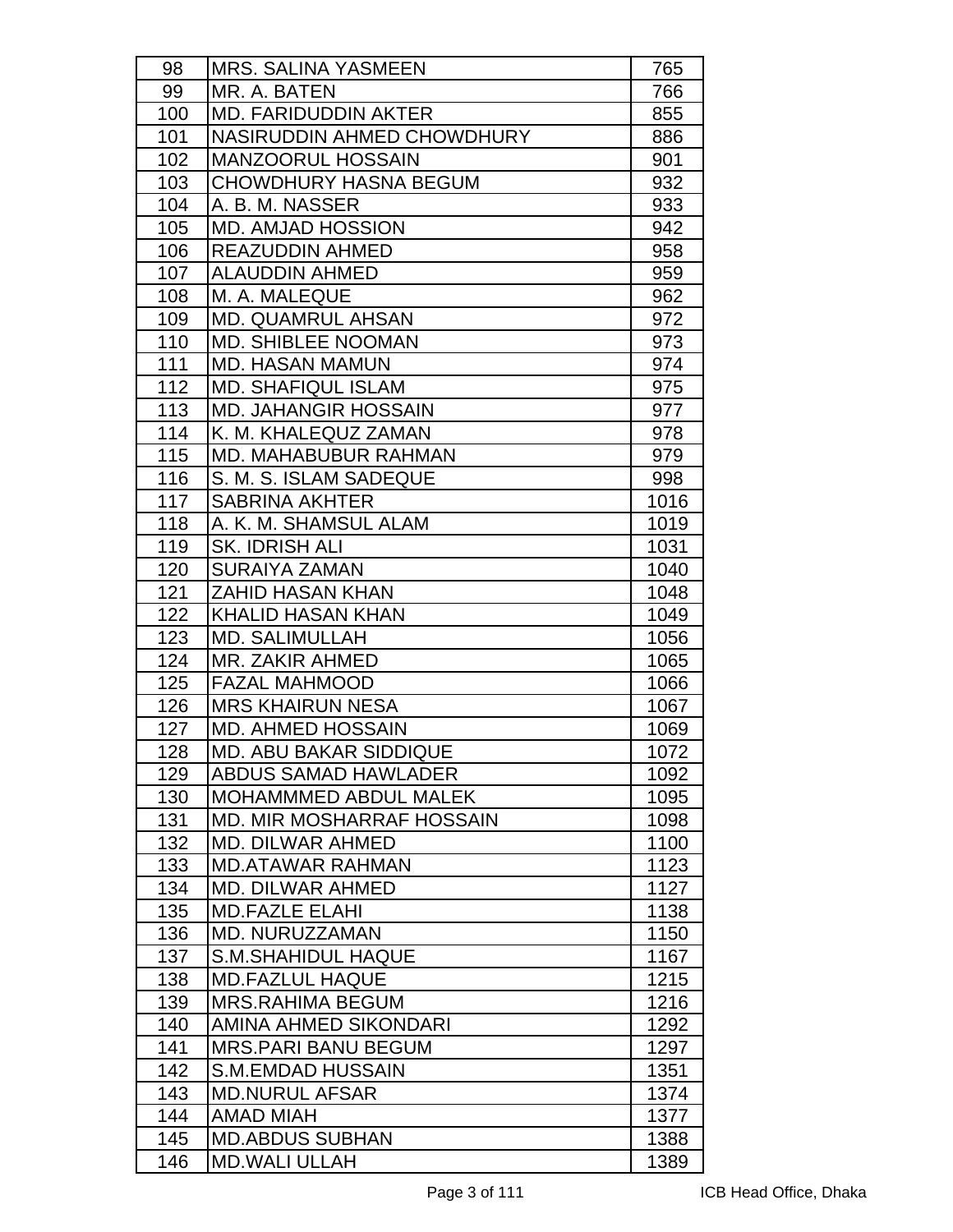| 147 | <b>GHYASUDDIN AHMED</b>        | 1402 |
|-----|--------------------------------|------|
| 148 | A.B.S.JAMIRUDDIN AHMED         | 1418 |
| 149 | <b>MOSTAQ HAIDER CHOWDHRY</b>  | 1425 |
| 150 | <b>MD.NURUN NABI BHUIYA</b>    | 1427 |
| 151 | <b>NAZRUL ISLAM</b>            | 1430 |
| 152 | MIR MD.IQBAL HOSSAIN           | 1447 |
| 153 | MUNSHI BADIUZZAMAN             | 1449 |
| 154 | <b>MD. HAROON-UR-RASHID</b>    | 1450 |
| 155 | <b>MD. ABDUL MAJID</b>         | 1454 |
| 156 | <b>ISHTIAQ UDDIN AHMAD</b>     | 1467 |
| 157 | <b>MAHMMED ALI</b>             | 1477 |
| 158 | MD HUMAYUN KABIR KHAN          | 1492 |
| 159 | <b>MD ALI ASHRAF SARKER</b>    | 1495 |
| 160 | <b>MD MOSHARROF HOSSAIN</b>    | 1498 |
| 161 | DR. MUSLEH UDDIN AHMED         | 1504 |
| 162 | <b>MD.KAWSER AHMED</b>         | 1509 |
| 163 | <b>SERAJ ULLAH</b>             | 1566 |
| 164 | <b>QAYUM HOSSAIN</b>           | 1569 |
| 165 | <b>KAZI SAIF UDDIN</b>         | 1579 |
| 166 | M. HOSSAIN                     | 1583 |
| 167 | MD. ASHRAFUZZAMAN              | 1612 |
| 168 | <b>MD. MOFIZUL ISLAM</b>       | 1628 |
| 169 | <b>MD.JASHIM UDDIN</b>         | 1644 |
| 170 | <b>MD.ALI ASHRAF CHOWDHURY</b> | 1709 |
| 171 | <b>MD.ABDUL GANI</b>           | 1711 |
| 172 | ASMA LUTFUNNESSA AHMED         | 1714 |
| 173 | <b>MD.AMINUR RAHMAN</b>        | 1720 |
| 174 | <b>ZAHID HASAN KHAN</b>        | 1721 |
| 175 | A. M. SIDDIQUI                 | 1784 |
| 176 | M. A. WAHID                    | 1785 |
| 177 | <b>MAHABUBA WAHID</b>          | 1786 |
| 178 | <b>ABUL BASET TALUKDER</b>     | 1791 |
| 179 | <b>FERDOUS ARA BEGUM</b>       | 1807 |
| 180 | <b>MD.MOZIBUR RAHMAN</b>       | 1808 |
| 181 | <b>MD.ABDUS SATTER</b>         | 1828 |
| 182 | <b>SARAJ MIAH</b>              | 1829 |
| 183 | <b>MD. HOSSAIN</b>             | 1831 |
| 184 | <b>MD.KHALILUR RAHMAN KHAN</b> | 1836 |
| 185 | <b>FAIJ ULLAH</b>              | 1839 |
| 186 | <b>SYED MAHFUZUR RAHMAN</b>    | 1847 |
| 187 | <b>MR.KAZI AMIR HOSSAIN</b>    | 1866 |
| 188 | <b>MRS.SAJEDA BEGUM</b>        | 1867 |
| 189 | <b>MR.KAZI AMIR HOSSAIN</b>    | 1868 |
| 190 | <b>MR. MOTAHERUDDIN</b>        | 1872 |
| 191 | <b>MRS.HUSNE ARA CHOWDHURY</b> | 1926 |
| 192 | <b>NAFISA JAMAL</b>            | 1938 |
| 193 | <b>MD.EMDAD HOSSAIN</b>        | 1944 |
| 194 | A.H.M.RAHMATUS SALAM           | 1951 |
| 195 | <b>MD. SHUKKUR ALI</b>         | 1954 |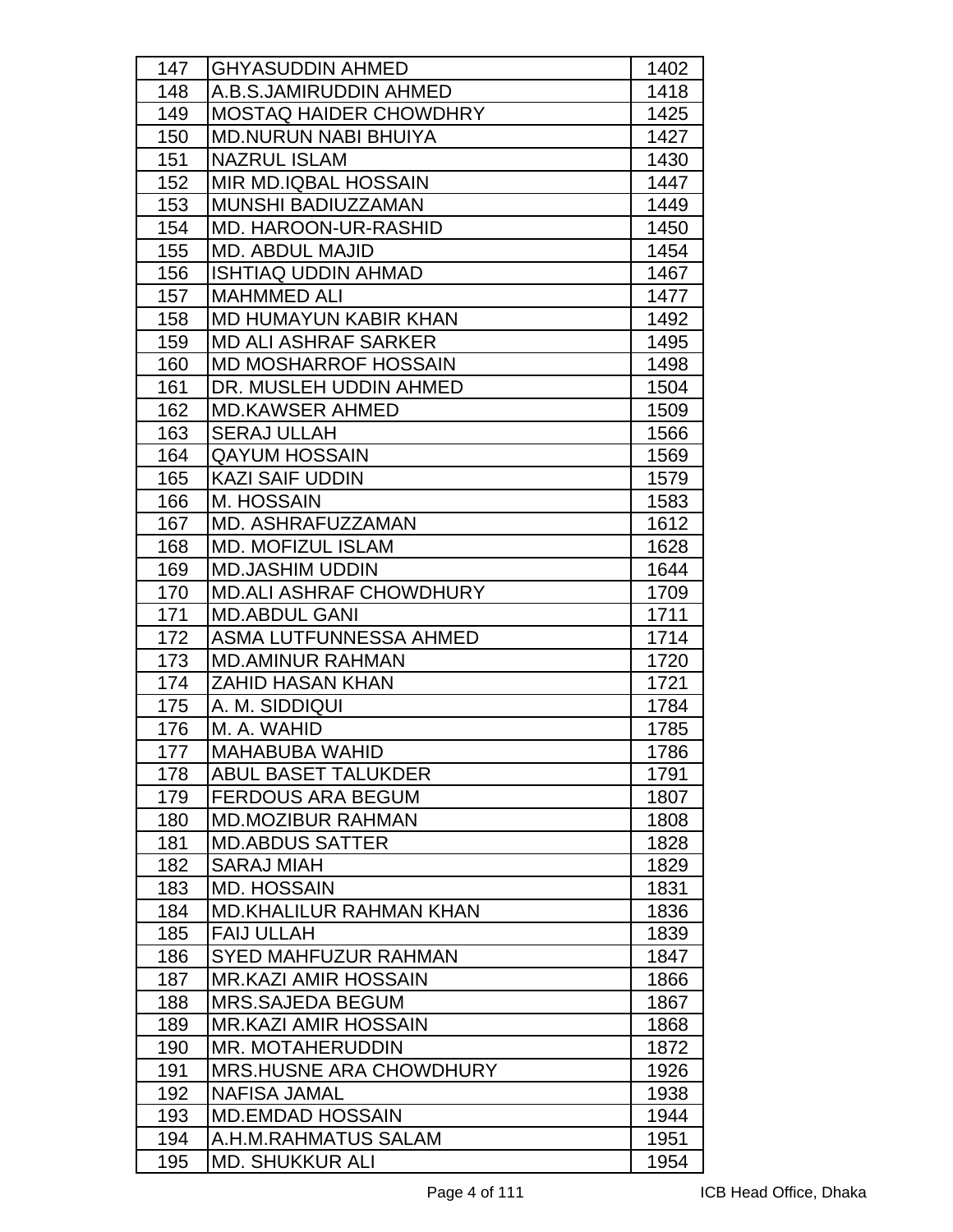| 196        | <b>S.S.DAS PURKAYASTHA</b>                    |              |
|------------|-----------------------------------------------|--------------|
| 197        | <b>TANWEER UL ISLAM</b>                       | 1980<br>1984 |
| 198        | <b>RUMANA ISLAM</b>                           | 1995         |
|            | <b>KHONDOKER ABDUS SAMI</b>                   | 2058         |
| 199        |                                               |              |
| 200<br>201 | SAYED AKHTER HOSSAIN<br><b>MD.NURUL ISLAM</b> | 2063<br>2183 |
|            | MIA M.A.BASHAR                                |              |
| 202        |                                               | 2204         |
| 203        | <b>MRS FAIZE KOWER</b>                        | 2205         |
| 204        | <b>MD.BURHAN AHMED</b>                        | 2212         |
| 205        | <b>SYED AKHTER HOSSAIN</b>                    | 2230         |
| 206        | <b>SYED AZIZUDDIN HOSSAIN</b>                 | 2246         |
| 207        | <b>MRS DAIZY QUADER</b>                       | 2284         |
| 208        | <b>MD ABUL QUASEM</b>                         | 2285         |
| 209        | <b>MD FARIDUDDIN AHMED</b>                    | 2286         |
| 210        | <b>MRS SOHELA BEGUM</b>                       | 2287         |
| 211        | <b>MD.SHAHIDUDDIN AHMED</b>                   | 2288         |
| 212        | <b>MD MAHBUBUL HAQUE</b>                      | 2294         |
| 213        | <b>MRS.SURAIYA HAQUE</b>                      | 2312         |
| 214        | <b>MOTAHER HOSSAIN</b>                        | 2320         |
| 215        | <b>SELINA MAHBOOB</b>                         | 2324         |
| 216        | MR. MASUD-AL-MAHBUB                           | 2325         |
| 217        | <b>SAMINA MAHBUB</b>                          | 2326         |
| 218        | <b>MD. YOUNUS</b>                             | 2331         |
| 219        | <b>MRS.ZUBAIDA KHATUN</b>                     | 2338         |
| 220        | <b>K.M.SHAFIUR RAHMAN</b>                     | 2342         |
| 221        | R. A. HOWLADER                                | 2343         |
| 222        | <b>KM.WALIULLAH RAHMAN</b>                    | 2347         |
| 223        | <b>AKHLAQUR RAHMAN</b>                        | 2370         |
| 224        | <b>MOSHAREF HOSSAIN</b>                       | 2381         |
| 225        | <b>ABDUL HAMID</b>                            | 2382         |
| 226        | <b>MD. ABUL KALAM MAZUMDER</b>                | 2395         |
| 227        | <b>MRS.RASHIDA BEGUM</b>                      | 2397         |
| 228        | K.M.SHAMSUR RAHMAN                            | 2398         |
| 229        | ARUN KANTI TALUKDER                           | 2407         |
| 230        | <b>FIROZA RAHMAN</b>                          | 2436         |
| 231        | <b>MD IBRAHIM BHUIYAN</b>                     | 2444         |
| 232        | <b>ISBAHUL BAR CHOWDHURY</b>                  | 2453         |
| 233        | <b>MD. SHAMSUDDIN</b>                         | 2461         |
| 234        | <b>MD SANWAR HOSSAIN</b>                      | 2467         |
| 235        | A.K.M.AHMED HOSSAIN                           | 2474         |
| 236        | <b>MD.ABDUR RAB TALUKDER</b>                  | 2476         |
| 237        | <b>PRODIP KUMAR DATTA</b>                     | 2478         |
| 238        | <b>MD.OMAR FARUQUE BHUIYAN</b>                | 2479         |
| 239        | MD MOZAMMEL HOQUE MOLLAH                      | 2490         |
| 240        | <b>M.KAMAL HOSSAIN</b>                        | 2492         |
| 241        | <b>MAINUDDIN HAIDER</b>                       | 2494         |
| 242        | <b>MD ABDUL HADI</b>                          | 2496         |
| 243        | NAZMA NOOR KHAN                               | 2532         |
| 244        | <b>AFROZA AHMED</b>                           | 2539         |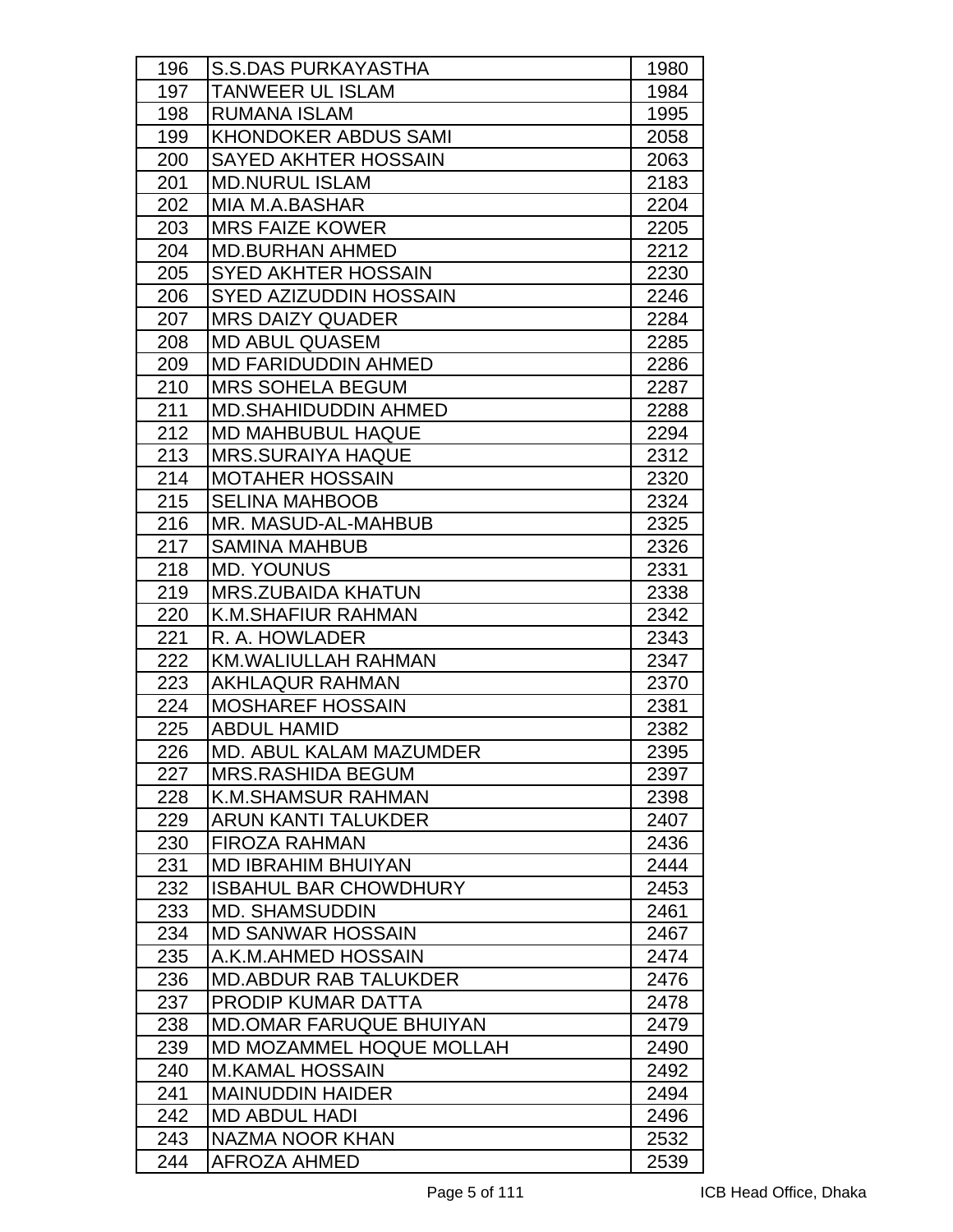| 245 | <b>MD.SHAMSUL HAQUE</b>      | 2562 |
|-----|------------------------------|------|
| 246 | <b>BADRUL HAYAT</b>          | 2567 |
| 247 | <b>MD.KAMAL PASHA</b>        | 2598 |
| 248 | <b>KHAN SHAHADAT HOSSAIN</b> | 2611 |
| 249 | <b>SULTAN AHMED</b>          | 2615 |
| 250 | <b>MD SERAJUL ISLAM</b>      | 2616 |
| 251 | KHANDAKER ABDUL HANNAN       | 2620 |
| 252 | <b>NOORJAHAN BEGUM</b>       | 2632 |
| 253 | <b>MOMTAZ BEGUM</b>          | 2657 |
| 254 | <b>MD ABDUL ALIM</b>         | 2659 |
| 255 | <b>MRS PARVEEN JAHAN</b>     | 2661 |
| 256 | M. Z. H. QAYYUM              | 2741 |
| 257 | <b>MRS.FARIDA QAYYUM</b>     | 2742 |
| 258 | M. Z. H. QAYYUM              | 2743 |
| 259 | <b>ABDUL MATIN CRORIE</b>    | 2776 |
| 260 | <b>MD.ABDUS SOBHAN</b>       | 2830 |
| 261 | <b>MRS.FARIDA YASMIN</b>     | 2862 |
| 262 | A.K.ZIAUDDIN AHMED           | 2876 |
| 263 | <b>MRS.KANIZ FATHEMA</b>     | 2880 |
| 264 | S. Z. ALAM                   | 2881 |
| 265 | <b>HABIB SADAT CHOWDHURY</b> | 2908 |
| 266 | <b>HABIB NUMAN CHOWDHURY</b> | 2909 |
| 267 | <b>MD.MAHBUBUL ANAM KHAN</b> | 2917 |
| 268 | <b>MD.KORBAN ALI</b>         | 2929 |
| 269 | <b>MUSTAFA BAKHTYAR</b>      | 2934 |
| 270 | <b>MRS.AYESHA SEKANDAR</b>   | 2936 |
| 271 | S. M. ALAUDDIN               | 2963 |
| 272 | <b>MIR JAHANGIR HUSSAIN</b>  | 2966 |
| 273 | <b>ANAWARA BEGUM</b>         | 2971 |
| 274 | <b>MISS.SARWATH JAN</b>      | 2973 |
| 275 | MRS.SHAMSHAD RAHMAN KHAN     | 2977 |
| 276 | <b>MD LUTFOR RAHMAN</b>      | 3006 |
| 277 | <b>MD. DELWAR HOSSAIN</b>    | 3008 |
| 278 | <b>MOHD, ABDULLAH</b>        | 3009 |
| 279 | <b>MD MANIRUL HAQUE</b>      | 3017 |
| 280 | DAYAMAEE DEVI                | 3044 |
| 281 | <b>JIKON ISLAM</b>           | 3057 |
| 282 | <b>SILVIE ALAM</b>           | 3058 |
| 283 | <b>ABDUL AHAD CHOWDHURY</b>  | 3063 |
| 284 | <b>MRS ANOWARA BEGUM</b>     | 3071 |
| 285 | <b>ATAUL HAQ KHAN</b>        | 3072 |
| 286 | <b>SWAPAN KRISHNA PODDER</b> | 3080 |
| 287 | <b>MD YOUNUS ALI SIKDER</b>  | 3089 |
| 288 | <b>NILUFAR SINA</b>          | 3144 |
| 289 | <b>MRS.NILUFAR AHAD</b>      | 3185 |
| 290 | <b>MRS.RAHELA MANNAN</b>     | 3188 |
| 291 | <b>ABDUL AHAD CHOWDHURY</b>  | 3190 |
| 292 | <b>SAFI ABDUS SALAM</b>      | 3202 |
| 293 | <b>SABERA SALAM</b>          | 3203 |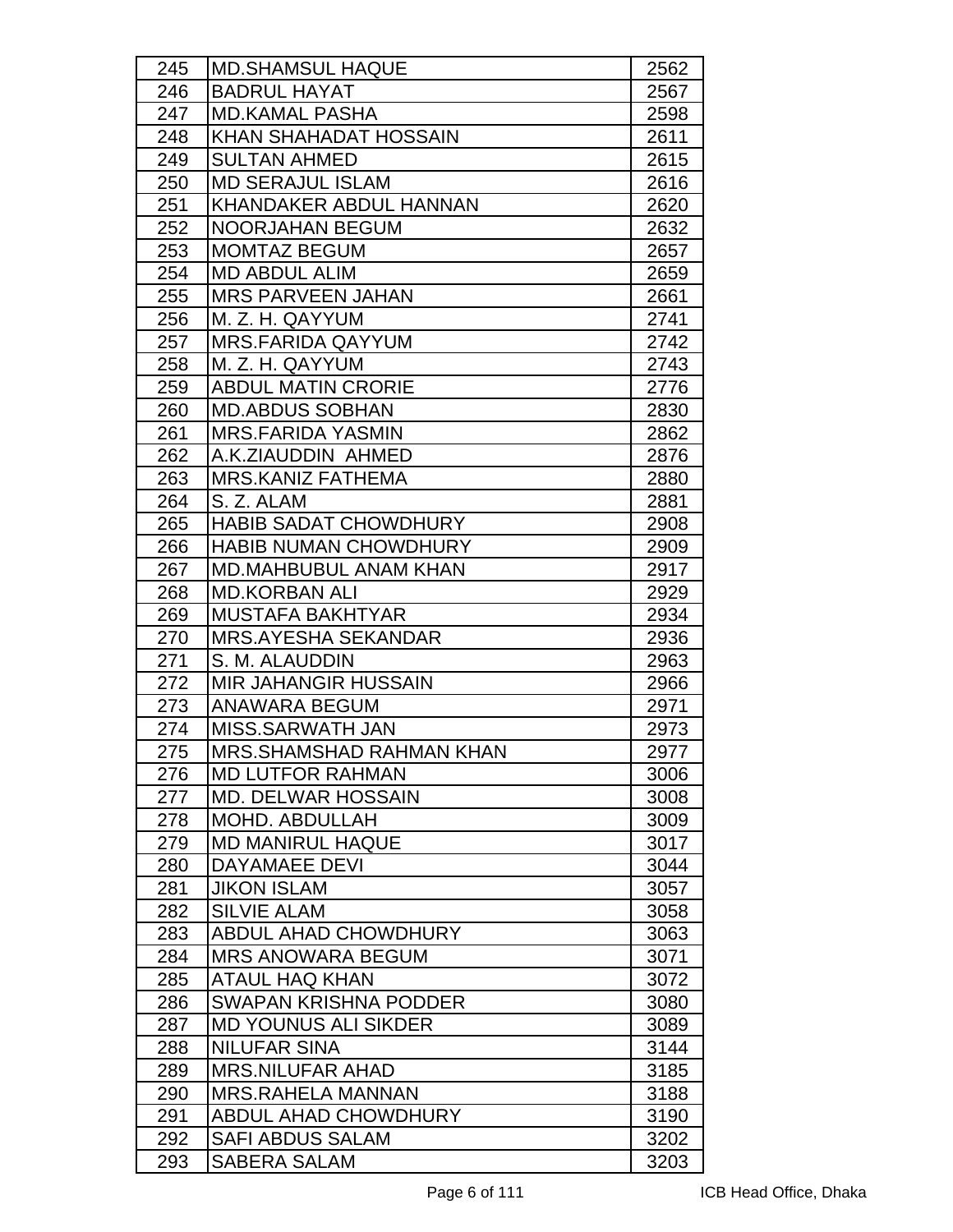| 294 | S. M. AZIZULLAH                      | 3221 |
|-----|--------------------------------------|------|
| 295 | M. S. ALAM                           | 3229 |
| 296 | A.Y.M.MAHFUZUL HAQUE                 | 3258 |
| 297 | NEPAL CHAKRABORTY                    | 3271 |
| 298 | <b>MR MAHMOOD ALAM</b>               | 3273 |
| 299 | <b>GILBERT SWOPON GOMES</b>          | 3281 |
| 300 | <b>MAHBUBUL ALAM</b>                 | 3291 |
| 301 | <b>MANIK LAL SAHA</b>                | 3311 |
| 302 | <b>SAIDA AFROZ BANU</b>              | 3320 |
| 303 | S.M.MUSTAFIZUR RAHMAN                | 3324 |
| 304 | <b>MRS.SAJEDA SAMAD</b>              | 3352 |
| 305 | <b>ABDUS SAMAD HOWLADER</b>          | 3353 |
| 306 | <b>KHALEDA IMAM SYED</b>             | 3356 |
| 307 | <b>SUKHENDU BIKASH RAKSHIT</b>       | 3359 |
| 308 | <b>K.M.ZAMALUR RAHMAN</b>            | 3361 |
| 309 | YASMIN RAHMAN                        | 3363 |
| 310 | <b>AMAL KANTI BARUA</b>              | 3364 |
| 311 | <b>MD.HAMIDUL ISLAM</b>              | 3392 |
| 312 | M. A. KHALEQUE                       | 3395 |
| 313 | <b>SYED NUR ALAM</b>                 | 3401 |
| 314 | <b>ANISA HAMED</b>                   | 3421 |
| 315 | <b>MAHFUZA BANU</b>                  | 3423 |
| 316 | <b>SYED MAHFIZUR RAHMAN</b>          | 3429 |
| 317 | <b>MRS.HAMIDA HUSSAIN</b>            | 3442 |
| 318 | <b>MR.MOSHARROF HOSSAIN</b>          | 3443 |
| 319 | <b>MOMTAZ UDDIN KHAN</b>             | 3460 |
| 320 | <b>MD.MUSTAFIZUR RAHMAN</b>          | 3475 |
| 321 | <b>SAYYADUL MABUD SIDDIQUI</b>       | 3484 |
| 322 | <b>MD.KABIR UDDIN</b>                | 3486 |
| 323 | <b>MD ABUBAKER SIDDIQUE MAJUMDER</b> | 3532 |
| 324 | MD JALALUDDIN AHMED                  | 3586 |
| 325 | <b>BILKIS AHMED</b>                  | 3591 |
| 326 | DR.MD AMEERUL ISLAM                  | 3592 |
| 327 | <b>MD WALIUL ISLAM</b>               | 3594 |
| 328 | <b>MRS THAMINA REITA CHOWDHURY</b>   | 3597 |
| 329 | <b>MD.FAZLUL HAQUE</b>               | 3621 |
| 330 | RASHIDA BEGUM                        | 3750 |
| 331 | <b>SULEKHA PARVEEN</b>               | 3776 |
| 332 | M. SHAHJAHAN MINA                    | 3781 |
| 333 | <b>EHSAAN AHMED</b>                  | 3919 |
| 334 | <b>ROSY EHSAN</b>                    | 3920 |
| 335 | <b>HAFIZUL ISLAM CHOWDHURY</b>       | 3921 |
| 336 | <b>MD.MUSLEH UDDIN</b>               | 3954 |
| 337 | <b>MD.AWLAD ALI</b>                  | 4012 |
| 338 | <b>M.RAQUIB SULTAN</b>               | 4025 |
| 339 | <b>MR.AMINUR RAHMAN</b>              | 4026 |
| 340 | <b>SAYERA AHMED</b>                  | 4027 |
| 341 | A.K.M.MUKTER HOSSAIN                 | 4029 |
| 342 | MD. SHAHJAHAN                        | 4049 |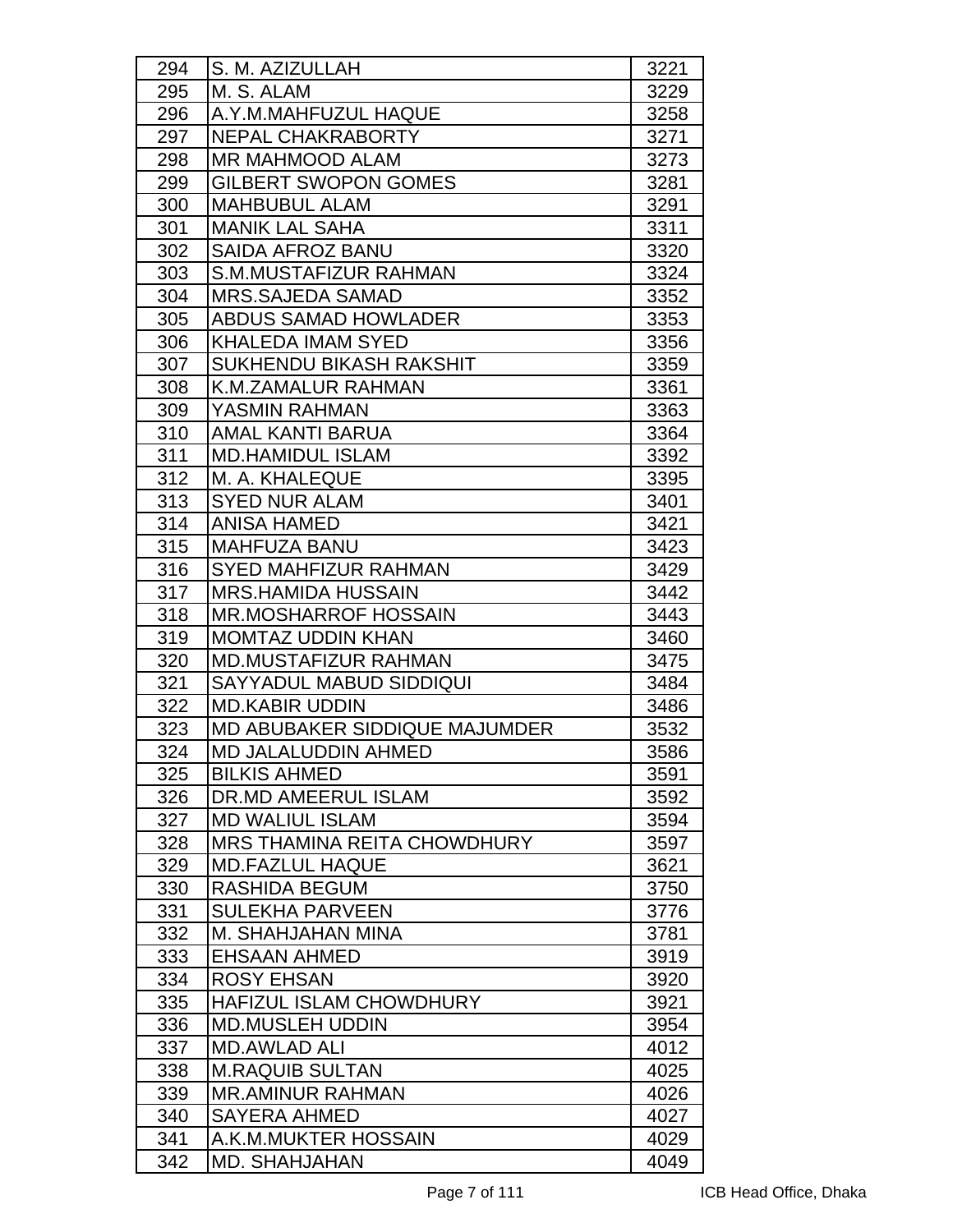| 343 | <b>MD.ABDUL MATIN</b>           | 4055 |
|-----|---------------------------------|------|
| 344 | <b>MR.MOSTAFIZUR RAHMAN</b>     | 4085 |
| 345 | <b>MD ABDUS SALAM</b>           | 4104 |
| 346 | <b>SYED GOLAM MAOLA</b>         | 4105 |
| 347 | <b>MOHD.RASHEDUL HASAN</b>      | 4106 |
| 348 | <b>ABDUL BAYES</b>              | 4107 |
| 349 | <b>AZHARUL HOQUE</b>            | 4108 |
| 350 | <b>MD SHAMSUL ALAM</b>          | 4109 |
| 351 | <b>MD ZAHANGIR HOSSAIN</b>      | 4110 |
| 352 | <b>DR.MD SHAFIQUL ISLAM</b>     | 4135 |
| 353 | <b>SHADESH RANJAN SAHA</b>      | 4136 |
| 354 | A.K.M.ABDUR RASHID              | 4150 |
| 355 | <b>MR NANI GOPAL DAS</b>        | 4161 |
| 356 | <b>M.ANAM KHAN</b>              | 4168 |
| 357 | <b>LUTFOR RAHMAN</b>            | 4229 |
| 358 | NANDA DULAL SAHA                | 4235 |
| 359 | A.B.M.WAHIDUZZAMAN KHAN         | 4236 |
| 360 | <b>ARIF AHMED</b>               | 4271 |
| 361 | <b>FERDOUSI AKHTER</b>          | 4276 |
| 362 | <b>LUTFUNNESSA AHMED</b>        | 4299 |
| 363 | <b>ABUL KASHEM</b>              | 4315 |
| 364 | SNEHA LATA SAHA                 | 4359 |
| 365 | <b>M.TAHERUL ISLAM</b>          | 4371 |
| 366 | NIDHIR CHANDRA DUTTA            | 4380 |
| 367 | APARNA CHAKRABORTY              | 4381 |
| 368 | SATYA RANJAN CHAKRABORTY        | 4382 |
| 369 | <b>MRS MOHSENA SIKDER</b>       | 4387 |
| 370 | <b>JAHIDUL ISLAM</b>            | 4402 |
| 371 | <b>SHAFIQUR RAHMAN</b>          | 4405 |
| 372 | <b>MRS SHAMSUN NAHAR</b>        | 4439 |
| 373 | <b>KHOINOOR AKHTER</b>          | 4457 |
| 374 | <b>MD REZAUL KARIM</b>          | 4458 |
| 375 | <b>MUDABBIR HUSSAIN</b>         | 4459 |
| 376 | <b>MD TARIQUE ISLAM CH.</b>     | 4469 |
| 377 | <b>FERDOUS AHMED</b>            | 4472 |
| 378 | <b>MUHAMMAD MUNIRUL HASSAN</b>  | 4477 |
| 379 | A.A.M.ASHRAFUL HUDAH            | 4478 |
| 380 | <b>MD FEROJ</b>                 | 4479 |
| 381 | <b>SUNIL KUMAR KUNDU</b>        | 4480 |
| 382 | <b>MD ABDUR RAZZAQUE</b>        | 4481 |
| 383 | Z. KABIR                        | 4482 |
| 384 | <b>BEGUM MORIAM</b>             | 4483 |
| 385 | KHANDOKAR MAHFUZAR RAHMAN       | 4484 |
| 386 | A. GAFUR                        | 4487 |
| 387 | <b>MD AZIZUL</b>                | 4489 |
| 388 | <b>MOHD.ZAHIRUL HAQUE</b>       | 4494 |
| 389 | <b>SUZANUR RAHMAN SIKANDERI</b> | 4498 |
| 390 | <b>MURSHED JAHAN</b>            | 4499 |
| 391 | <b>MIZANUR RAHMAN SIKANDARI</b> | 4500 |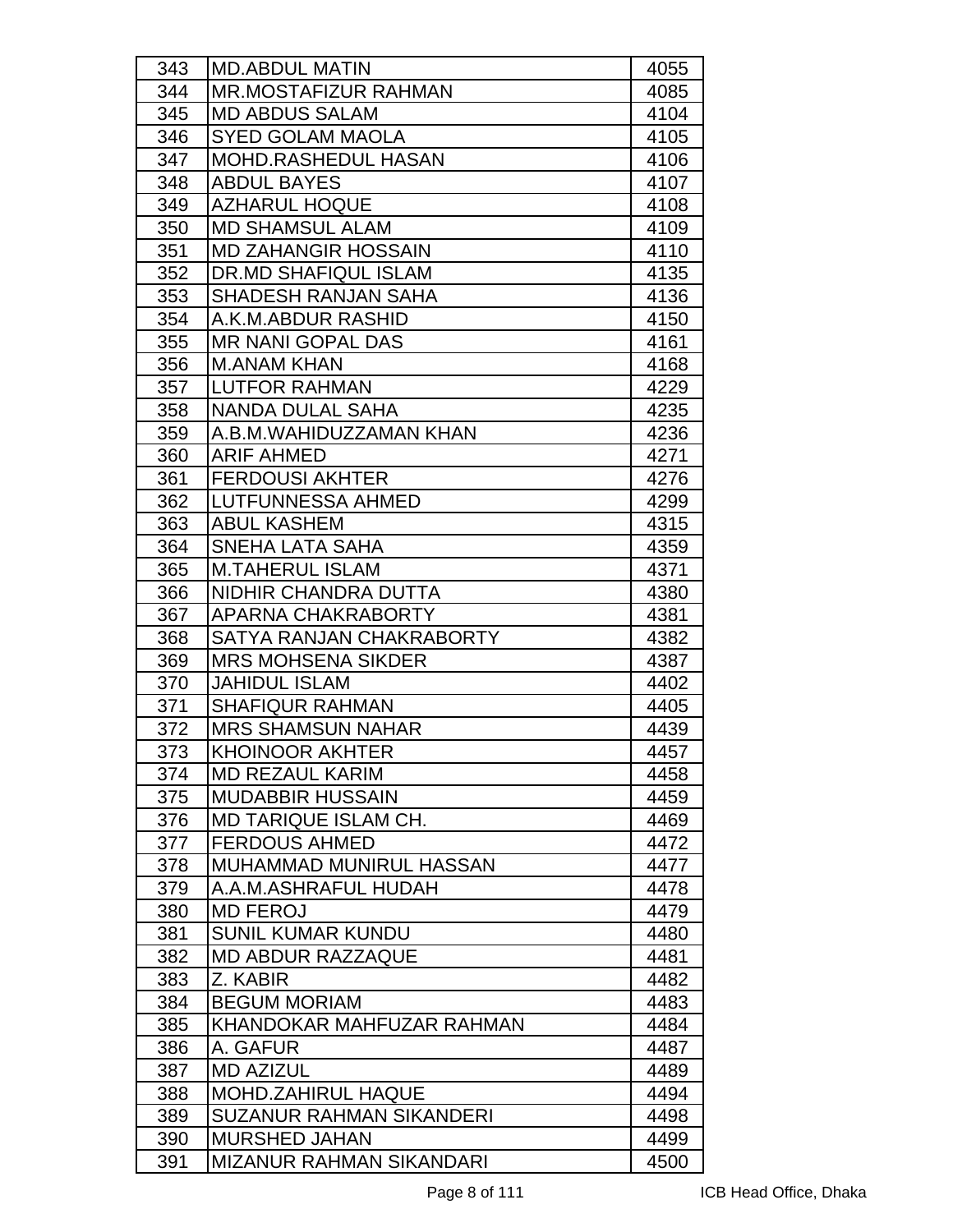| 392 | <b>MRS.AHMEDI ALI</b>          | 4501 |
|-----|--------------------------------|------|
| 393 | <b>MRS.SAKINA AZHAR</b>        | 4546 |
| 394 | <b>JNANANKUR ROY CHOWDHURY</b> | 4600 |
| 395 | <b>MD.JASIM UDDIN BHUIYA</b>   | 4606 |
| 396 | <b>HABIB NUMAN CHOWDHURY</b>   | 4613 |
| 397 | <b>HABIB NUMAN CHOWDHURY</b>   | 4614 |
| 398 | ABDUL KARIM BHY.               | 4655 |
| 399 | <b>MRS. BELA CHOWDHURY</b>     | 4663 |
| 400 | <b>MD.RAZZAK KHAN</b>          | 4672 |
| 401 | <b>MRS.ALAMTAJ BEGUM</b>       | 4680 |
| 402 | <b>MR.JAHANGIR HOSSAIN</b>     | 4682 |
| 403 | <b>MD.SHAHIDUL ISLAM</b>       | 4685 |
| 404 | <b>MUSTAFA ABDULLAH</b>        | 4692 |
| 405 | MR. AKHTAR-UZ-ZAMAN            | 4706 |
| 406 | <b>MD SHAHAJADA TALUKDAR</b>   | 4735 |
| 407 | <b>MUSHFEQUR RAHMAN</b>        | 4749 |
| 408 | M. KABIR                       | 4751 |
| 409 | <b>SYED AKHTER HOSSAIN</b>     | 4752 |
| 410 | <b>F.I.M.MOFAZZAL HOSSAIN</b>  | 4755 |
| 411 | A.K.M.ASHRAFUL HAQ             | 4761 |
| 412 | <b>MAHFUZA HAQ</b>             | 4762 |
| 413 | <b>MD JAHANGIR ALAM</b>        | 4768 |
| 414 | A. B. M. SIDDIQUE              | 4772 |
| 415 | <b>HOSNE JAHAN BEGUM</b>       | 4793 |
| 416 | <b>ABDUR RAHMAN FAIZI</b>      | 4794 |
| 417 | <b>MD ABDUR RASHID</b>         | 4795 |
| 418 | <b>MRS KULSUM RASHID</b>       | 4796 |
| 419 | <b>MISS ALYA BEGUM</b>         | 4797 |
| 420 | <b>MISS JESMIN ARA</b>         | 4798 |
| 421 | <b>FATEMA KHATUN</b>           | 4803 |
| 422 | A.K.RASHID AHMED               | 4805 |
| 423 | <b>MD.JASIM UDDIN BHUIYA</b>   | 4840 |
| 424 | <b>RUBINA MUSTAFA</b>          | 4844 |
| 425 | <b>MD.EMDAD HOSSAIN</b>        | 4926 |
| 426 | <b>MD.ABDUL AHAD</b>           | 4930 |
| 427 | NANDA DULAL SAHA               | 4943 |
| 428 | SWADESH RANJAN SAHA            | 4948 |
| 429 | <b>S.M.ALTAF HOSSAIN</b>       | 5036 |
| 430 | S.M. ALTAF HOSSAIN             | 5037 |
| 431 | <b>SHAHNAZ PARVEEN</b>         | 5038 |
| 432 | <b>SABER ZAIN MAHMOOD</b>      | 5106 |
| 433 | <b>FOUZIA NAHID</b>            | 5116 |
| 434 | <b>KAZI MUKUL</b>              | 5126 |
| 435 | <b>MD.SHAH ALAM</b>            | 5151 |
| 436 | <b>MD. MOSLEM UDDIN</b>        | 5160 |
| 437 | <b>SERAJUDDIN AHMED</b>        | 5165 |
| 438 | MR. HARUN-UR-RASHID            | 5182 |
| 439 | <b>MD. HARUNUR RASHID</b>      | 5184 |
| 440 | <b>MD.SHAFIQUR RAHMAN</b>      | 5185 |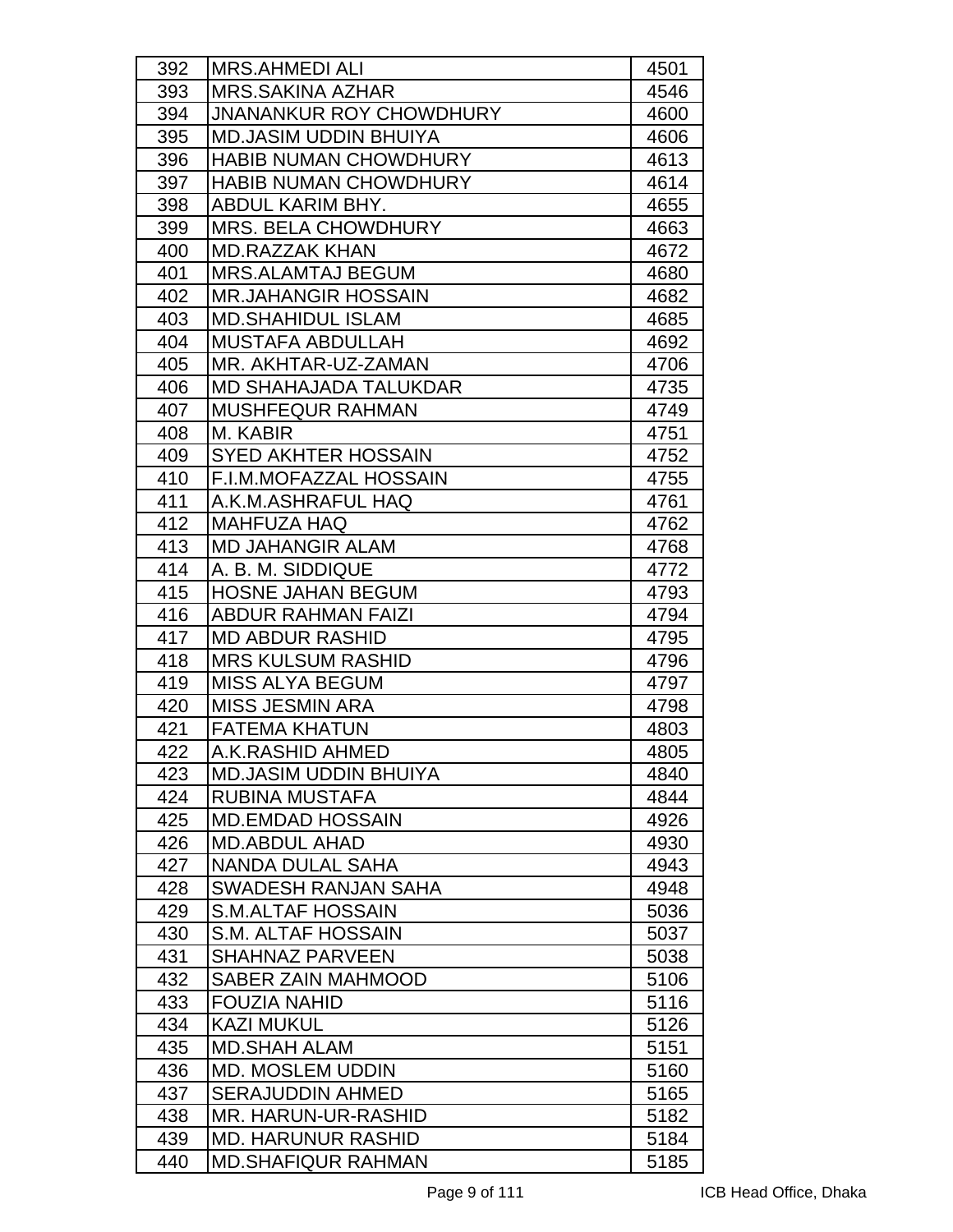| 441 | <b>MD.ABUL HOSSAIN SHARIF</b> | 5187 |
|-----|-------------------------------|------|
| 442 | <b>MD.NAZRUL WAHAB</b>        | 5193 |
| 443 | <b>MD. MUSLIM KHAN</b>        | 5200 |
| 444 | <b>MD ABDULLAH MASUM</b>      | 5222 |
| 445 | <b>MD.MAMUNUR RASHID</b>      | 5305 |
| 446 | <b>ABDUR RASHID</b>           | 5306 |
| 447 | S. A. B. M. BADRUDDOJA        | 5322 |
| 448 | <b>NARGIS BADRUDDOJA</b>      | 5323 |
| 449 | <b>MD. BABUL</b>              | 5326 |
| 450 | <b>HARUN UR RASHID</b>        | 5339 |
| 451 | <b>FAWGIA BEGUM</b>           | 5340 |
| 452 | <b>MASUDA KHANAM</b>          | 5341 |
| 453 | <b>HAMIDA BANU</b>            | 5342 |
| 454 | <b>KHALEDA BANU</b>           | 5343 |
| 455 | <b>MD.MOKSED ALI MOLLAH</b>   | 5344 |
| 456 | <b>RAFIQUE UDDIN SARKER</b>   | 5355 |
| 457 | <b>RAFIQUE UDDIN SARKER</b>   | 5356 |
| 458 | <b>MD. ABUL KALAM</b>         | 5365 |
| 459 | <b>MD.JOBAIDUL ISLAM</b>      | 5379 |
| 460 | <b>MD.SAIFUL ISLAM KHAN</b>   | 5425 |
| 461 | MISS.ROKSHANA ZAMAN           | 5440 |
| 462 | <b>KAZI KHAIRUZZAMAN</b>      | 5444 |
| 463 | <b>MRS. AKHTER JAHAN</b>      | 5445 |
| 464 | <b>MISS. FATEMA JAHAN</b>     | 5446 |
| 465 | <b>MISS FATEMA JAHAN</b>      | 5447 |
| 466 | <b>MD.NAZMUL ALAM</b>         | 5450 |
| 467 | <b>MD.KHALILUR RAHMAN</b>     | 5452 |
| 468 | <b>MR.AMZAD ALI KHAN</b>      | 5468 |
| 469 | <b>MRS.FAZLITUN NESSA</b>     | 5469 |
| 470 | <b>MISS SHAMMI AKHTER</b>     | 5470 |
| 471 | <b>MR.SHADAT HOSSAIN</b>      | 5471 |
| 472 | DR.MATIAR RAHMAN              | 5472 |
| 473 | <b>TASLIMA AKHTER</b>         | 5473 |
| 474 | <b>MR.MAHBUBUR RAHMAN</b>     | 5474 |
| 475 | <b>MD.NAZRUL ISLAM</b>        | 5475 |
| 476 | MR.MD.MUSTAFA ALI KHAN        | 5476 |
| 477 | <b>MR.MASUDUR RAHMAN</b>      | 5477 |
| 478 | <b>MD.LAL MAMUD MIAH</b>      | 5479 |
| 479 | <b>MRS. DILRUBA AHMED</b>     | 5491 |
| 480 | <b>MD. SADIQUL ISLAM</b>      | 5526 |
| 481 | MD. SHAHED                    | 5531 |
| 482 | <b>SK. ENAMUL HOQUE</b>       | 5542 |
| 483 | KAZI ALIUR ISLAM.             | 5557 |
| 484 | <b>MUSHTAQ AHMED</b>          | 5564 |
| 485 | <b>MD.JASIM UDDIN</b>         | 5566 |
| 486 | <b>JAHAN ARA BEGUM</b>        | 5568 |
| 487 | <b>MAHBOOB AL HAQUE</b>       | 5569 |
| 488 | ASHRAFUZZAMAN KHAN            | 5577 |
| 489 | <b>MD. MUZIBUR RAHMAN</b>     | 5591 |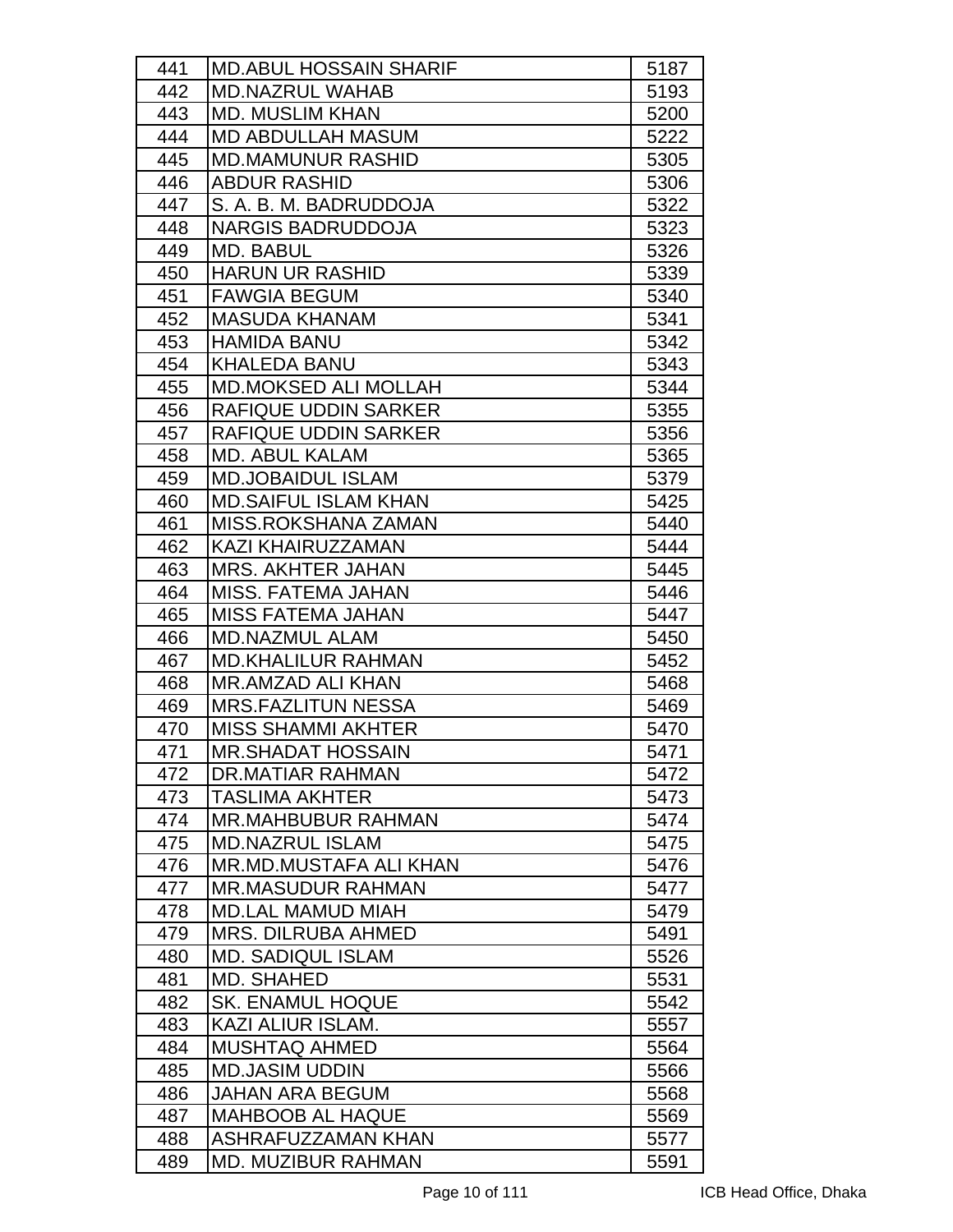| 490 | <b>MRS. SHARFUN NESA KHANAM</b> | 5592 |
|-----|---------------------------------|------|
| 491 | <b>MIR HABIBUS SALEHEEN</b>     | 5651 |
| 492 | <b>MRS. MAHATAB JAHAN</b>       | 5654 |
| 493 | <b>MOHABBAT ULLAH KHAN</b>      | 5690 |
| 494 | <b>MD SALAUDDIN</b>             | 5695 |
| 495 | <b>SHARIF ABDUL AWWAL</b>       | 5700 |
| 496 | <b>MRS. LATIFA MAHFUZ</b>       | 5725 |
| 497 | <b>MD SIRAZUDDIN AHMED</b>      | 5742 |
| 498 | <b>NASREEN AKTAR LOVELY</b>     | 5761 |
| 499 | <b>MD. SALEH UDDIN</b>          | 5789 |
| 500 | <b>SHAH MUSTAQUE PARVEZ</b>     | 5818 |
| 501 | <b>SYED ABUL HOSSAIN</b>        | 5832 |
| 502 | <b>SAYEED MAHBUBUL ALAM</b>     | 5859 |
| 503 | <b>MD SERAJUL ISLAM</b>         | 5864 |
| 504 | <b>MD.ABDUR RAIHAN</b>          | 5965 |
| 505 | <b>MD.ABDUL MOMIN</b>           | 5967 |
| 506 | <b>LAILUN NAHAR</b>             | 6015 |
| 507 | RAQIBUL ALAM SHIPLU             | 6055 |
| 508 | <b>MRS.SHIRIN AHMED</b>         | 6073 |
| 509 | <b>QUAZI AMINUL HAQUE</b>       | 6074 |
| 510 | <b>QAZI WONOWARUL HOQ</b>       | 6075 |
| 511 | <b>MRS.NISHAT HUQ</b>           | 6101 |
| 512 | <b>QUAZI IMDADUL HAQUE</b>      | 6102 |
| 513 | <b>NARGIS RAFIQUE RAHMAN</b>    | 6114 |
| 514 | DR.ZUBAIDUR RAHMAN              | 6115 |
| 515 | <b>MRS.JOTSHNA KHAN</b>         | 6154 |
| 516 | <b>SHARIF REZAUL HAQUE</b>      | 6155 |
| 517 | DR.ABDUR ROB                    | 6174 |
| 518 | DR.S.M. IQBAL HUSSAIN           | 6176 |
| 519 | DARA-AL-MASUD KHAN              | 6190 |
| 520 | <b>JINNATH JESMIN</b>           | 6198 |
| 521 | <b>BISHAKHA RANI SHAHA</b>      | 6209 |
| 522 | <b>MD. ISMAIL HOSSAIN</b>       | 6226 |
| 523 | MD. ATIQUZZAMAN                 | 6232 |
| 524 | <b>MRS. REFAYETH BEGUM</b>      | 6277 |
| 525 | <b>MISS NAHIDA AKTHAR</b>       | 6278 |
| 526 | <b>BEDAR BAKTH MAZUMDER</b>     | 6279 |
| 527 | <b>MD.FAZLUL HAQUE</b>          | 6290 |
| 528 | A. R. MALIK                     | 6296 |
| 529 | <b>MRS.AFROZA MALIK</b>         | 6297 |
| 530 | DR. MD. ALI ASGAR               | 6325 |
| 531 | M. A. MATIN                     | 6326 |
| 532 | <b>MD.AFZAL HOSSAIN</b>         | 6327 |
| 533 | <b>MD.ABUL BASHER KHAN</b>      | 6328 |
| 534 | <b>MD.ADUL KADER</b>            | 6329 |
| 535 | MD. ABUL KALAM AZAD             | 6330 |
| 536 | DHANANJOY KUMAR SAHA            | 6331 |
| 537 | SHUDHIR RANJAN SAHA             | 6332 |
| 538 | <b>MD.SADIQUL ISLAM</b>         | 6333 |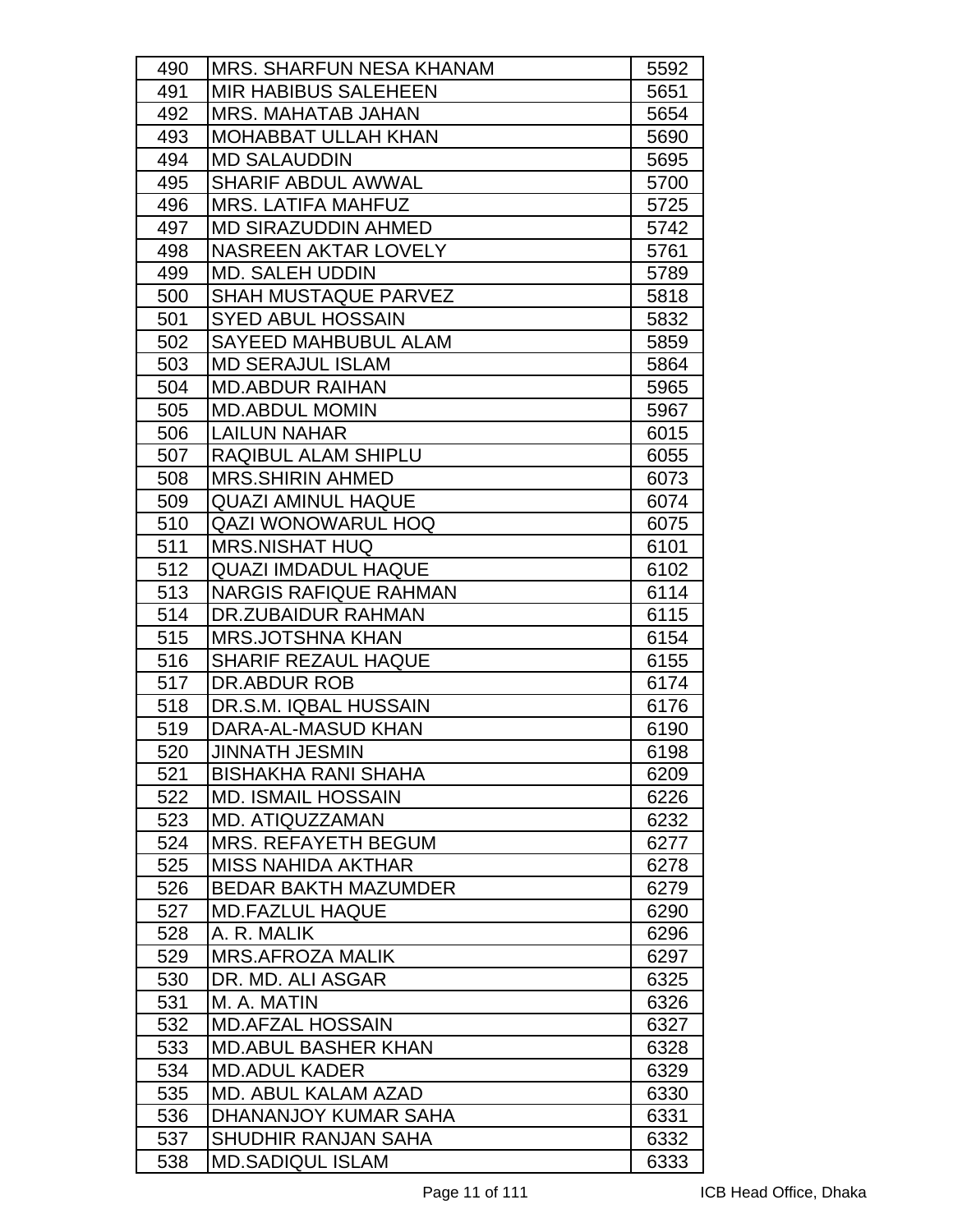| 539 | MD. AKHTAR-UZ-ZAMAN            | 6349 |
|-----|--------------------------------|------|
| 540 | <b>MALAY CH.PAUL</b>           | 6352 |
| 541 | <b>MD.SHAFIQUL ISLAM</b>       | 6362 |
| 542 | <b>MD.JOBAIDUL ISLAM.</b>      | 6370 |
| 543 | <b>HUMAYUN KABIR</b>           | 6373 |
| 544 | <b>NEAZ AHMED</b>              | 6382 |
| 545 | <b>NAYEEM TAFVEEZ</b>          | 6388 |
| 546 | <b>MD.ABDUL AZIZ</b>           | 6407 |
| 547 | <b>ANISA BEGUM</b>             | 6453 |
| 548 | <b>MRS.FIROZA BEGUM</b>        | 6552 |
| 549 | ARABINDA LAL CHANDA            | 6557 |
| 550 | <b>MD. ABU TAHER</b>           | 6584 |
| 551 | A.B.M.BADRUL ALAM              | 6590 |
| 552 | <b>SABIHA AHMED</b>            | 6596 |
| 553 | <b>MD.BOZLUR RAHMAN</b>        | 6609 |
| 554 | <b>SHAH ALAM CHOWDHURY</b>     | 6612 |
| 555 | ANWARA BEGUM                   | 6626 |
| 556 | <b>ABU TAHER</b>               | 6627 |
| 557 | <b>QAYUM HUSSAIN</b>           | 6632 |
| 558 | <b>MAHMUD HUSSAIN</b>          | 6643 |
| 559 | <b>MD. ABUL KASHEM MIAH</b>    | 6645 |
| 560 | <b>SAIDUR RAHMAN KHAN</b>      | 6657 |
| 561 | A.B.M.BADRUL ALAM              | 6664 |
| 562 | <b>SHARIFE RAFIQUL HAQUE</b>   | 6731 |
| 563 | <b>SHARIF ASHRAFUL HAQUE</b>   | 6732 |
| 564 | <b>SHARIFF SHERAJUL HAQUE</b>  | 6733 |
| 565 | <b>SHARIF REZANUL HAQUE</b>    | 6734 |
| 566 | A. M. M. HAMIDUL HAQ CHOWDHURY | 6754 |
| 567 | MD SHAHJAHAN MIA               | 6759 |
| 568 | <b>MRS AJIFA AYET</b>          | 6761 |
| 569 | MD. HARUN-OR-RASHID            | 6769 |
| 570 | <b>MRS SULTANA SELINA</b>      | 6773 |
| 571 | <b>SK.TOZAMMEL HOQUE</b>       | 6854 |
| 572 | <b>MONOWARA BEGUM</b>          | 6888 |
| 573 | <b>MD. HAFIZUR RAHMAN</b>      | 6919 |
| 574 | <b>MD.ABDUL GANI KHAN</b>      | 6929 |
| 575 | <b>MD.ANISUL HOSSAIN</b>       | 6947 |
| 576 | SHEIKH MASUMUL HASSAN          | 6973 |
| 577 | <b>MOHAMMAD SALIM</b>          | 6974 |
| 578 | <b>KAZI MD.IBRAHIM</b>         | 7016 |
| 579 | <b>SAEEDUR RAHMAN</b>          | 7062 |
| 580 | NURUNNAHAR RAHMAN              | 7063 |
| 581 | <b>ABU AHMED</b>               | 7066 |
| 582 | <b>ABU AHMED</b>               | 7067 |
| 583 | <b>MRS. SHARIFUNNESA</b>       | 7098 |
| 584 | <b>MD. SAHAB UDDIN MOLLA</b>   | 7125 |
| 585 | <b>SHEK ABDUR RAHIM</b>        | 7133 |
| 586 | <b>MD. SAHAB UDDIN MOLLA</b>   | 7134 |
| 587 | TAHRUL ALAM MOLLA              | 7137 |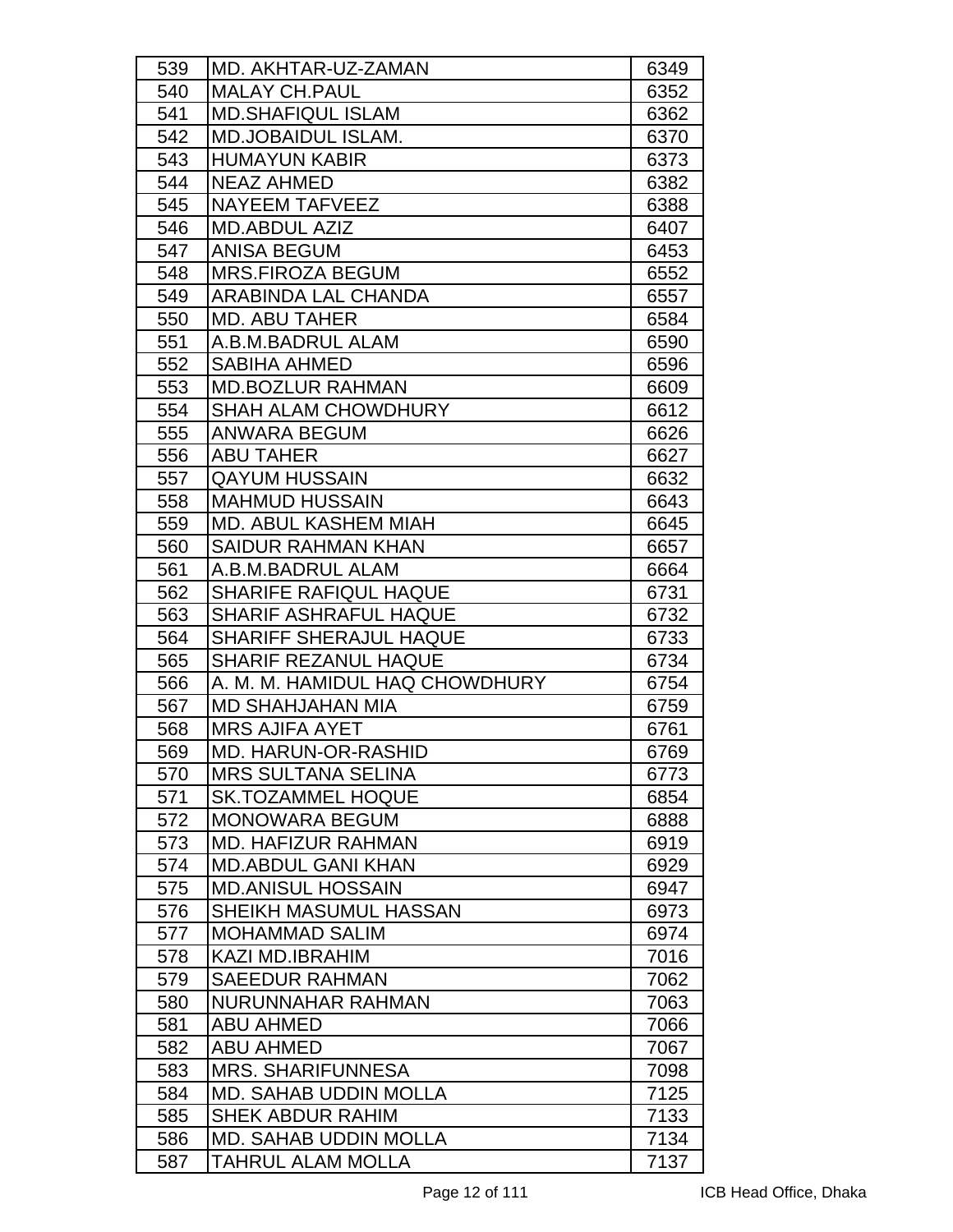| 588 | <b>MD. ANSAR ALI</b>          | 7138 |
|-----|-------------------------------|------|
| 589 | <b>SYED AZIZUL HUSAIN</b>     | 7144 |
| 590 | <b>MD. MOFIZUL ISLAM</b>      | 7147 |
| 591 | <b>MD.ABDUL HALIM</b>         | 7158 |
| 592 | <b>ASHRAFUL ISLAM</b>         | 7163 |
| 593 | <b>ABDUS SALAM BISSAS</b>     | 7164 |
| 594 | <b>RAZINA MITA</b>            | 7165 |
| 595 | <b>ABU AHMED</b>              | 7166 |
| 596 | <b>NURUL AZAM SARKER</b>      | 7168 |
| 597 | S.M. JEBUNNESSA BEGUM         | 7173 |
| 598 | <b>MD. WAHID FERDOUS</b>      | 7175 |
| 599 | <b>MD. WAHID FERDOUS</b>      | 7176 |
| 600 | <b>MD.HASHIM UDDIN</b>        | 7181 |
| 601 | <b>MAFUZ UDDIN MUNSHI</b>     | 7239 |
| 602 | <b>MOHAMMAD KAMALUDDIN</b>    | 7255 |
| 603 | <b>MR. SARMAN ALI</b>         | 7270 |
| 604 | <b>MD ZILLUR RAHMAN</b>       | 7298 |
| 605 | <b>MD.ABDUR RAB</b>           | 7328 |
| 606 | <b>MD.FAZLUL HAQUE</b>        | 7351 |
| 607 | <b>MD.ALI AZAM KHAN</b>       | 7385 |
| 608 | <b>MRS.NARGISH KHAN</b>       | 7390 |
| 609 | MD HASANUZZAMAN               | 7438 |
| 610 | <b>MD.MAHBUB HOSSAIN</b>      | 7468 |
| 611 | <b>MD.MAHBUB HOSSAIN</b>      | 7469 |
| 612 | <b>MD.SHAHID REZA</b>         | 7474 |
| 613 | <b>MD.MOHIRUDDIN TALUKDER</b> | 7478 |
| 614 | <b>MUSTAQUE AHMED KHAN</b>    | 7479 |
| 615 | <b>RITA MOHSINA</b>           | 7495 |
| 616 | <b>MD.KHAIRUL ANAM</b>        | 7497 |
| 617 | <b>MD.KHAIRUL AMIN</b>        | 7498 |
| 618 | <b>MRS.MOMENA BEGUM</b>       | 7511 |
| 619 | <b>MRS ASMA BEGUM</b>         | 7513 |
| 620 | <b>MISS NAZNEEN</b>           | 7514 |
| 621 | <b>MRS.NASREEN AKTER</b>      | 7515 |
| 622 | MR. ABDUL AZIZ HAWLADER       | 7529 |
| 623 | MR. MD. ROWSHAN ALI           | 7572 |
| 624 | MD. TITOO MIA                 | 7583 |
| 625 | MISS. ZULEKHA KHATOON         | 7584 |
| 626 | <b>MD. WASEL ALI MOLLAH</b>   | 7591 |
| 627 | <b>NAZIM AHMED</b>            | 7618 |
| 628 | <b>MRS.SYEDA BEGUM</b>        | 7624 |
| 629 | MR. AKHTARUZZAMAN             | 7633 |
| 630 | <b>ZAHID HASAN KHAN</b>       | 7646 |
| 631 | <b>MD. ALAMGIR</b>            | 7656 |
| 632 | <b>HAFEZA KHATUN</b>          | 7657 |
| 633 | <b>MD.MIZANUR RAHMAN</b>      | 7659 |
| 634 | <b>MRS. ZOHRA BEGUM</b>       | 7669 |
| 635 | <b>MD.RAFIQUL ISLAM</b>       | 7672 |
| 636 | <b>MD.TAUFIQ IMAM</b>         | 7732 |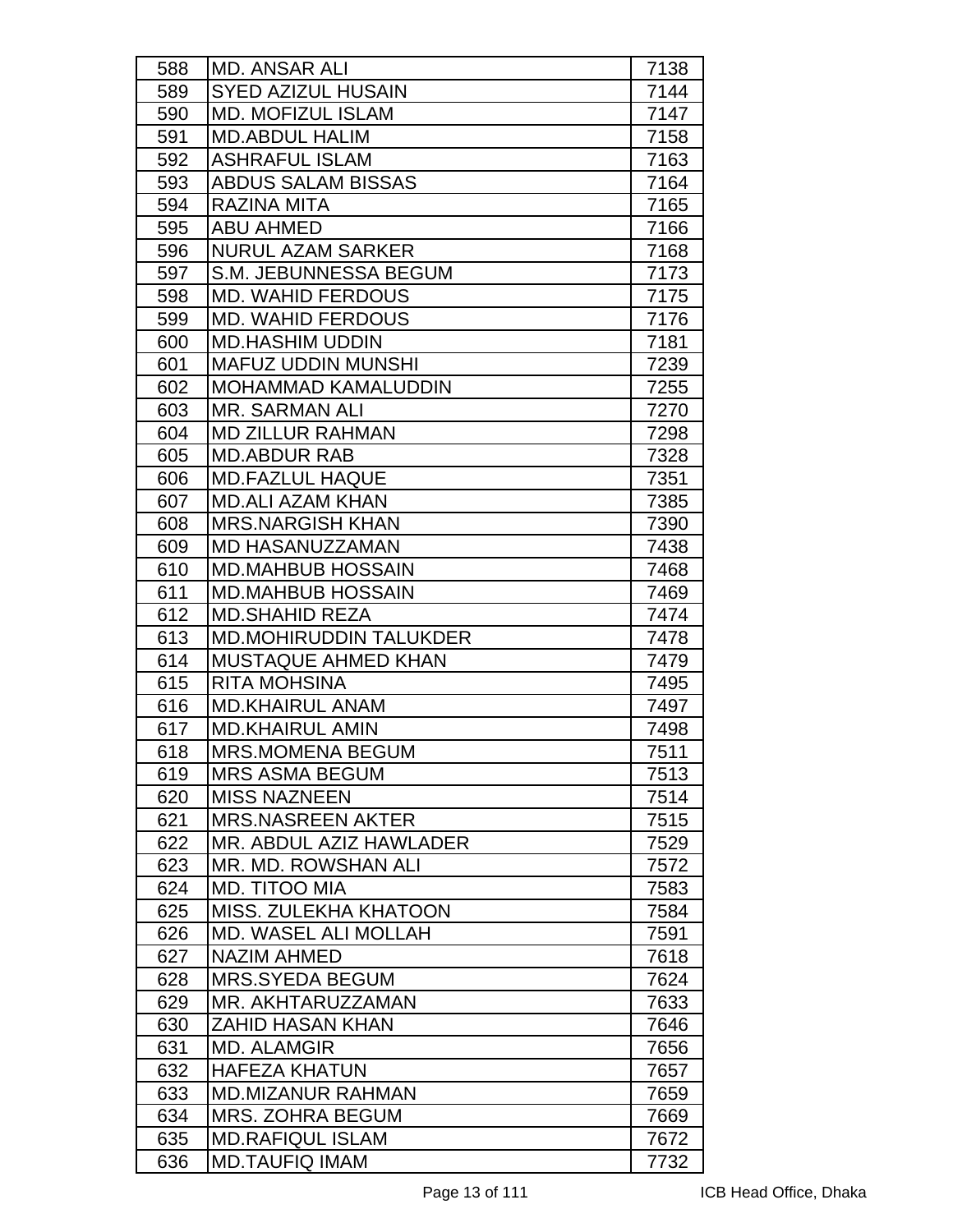| 637 | <b>MD.HAFIZUL MUEEN</b>       | 7746 |
|-----|-------------------------------|------|
| 638 | MD. AYUB                      | 7748 |
| 639 | <b>MD.BANI AMIN</b>           | 7756 |
| 640 | <b>MRS.NASIMA AMIN</b>        | 7757 |
| 641 | <b>MD. SALIMULLAH</b>         | 7758 |
| 642 | <b>NASREEN JAHAN</b>          | 7770 |
| 643 | <b>MD.RAHIM BAKSH ISLAM</b>   | 7812 |
| 644 | <b>MD.NURUL ISLAM</b>         | 7813 |
| 645 | <b>MD. SHOFAR</b>             | 7816 |
| 646 | A. R. CHOWDHURY               | 7833 |
| 647 | <b>MAHBUBUR RAHAMAN</b>       | 7834 |
| 648 | AYESHA AKTHER KHATUN          | 7844 |
| 649 | <b>MISS LABONI</b>            | 7850 |
| 650 | <b>MAHTAB UDDIN BHUYA</b>     | 7851 |
| 651 | <b>SUNIL CHANDRA DAS</b>      | 7865 |
| 652 | <b>HARUN-AL RASHID</b>        | 7880 |
| 653 | <b>MD.ABDUL ALI</b>           | 7905 |
| 654 | <b>AKHTER AHMED</b>           | 7906 |
| 655 | <b>RINA SULTANA</b>           | 7918 |
| 656 | <b>TAWFIQ QUADIR</b>          | 7926 |
| 657 | MISS. SHAHINA NAYEEM          | 7932 |
| 658 | <b>ABDUR RAHMAN</b>           | 7941 |
| 659 | <b>MD.ATIQUL HAQUE</b>        | 7985 |
| 660 | <b>SYED AKIKUL HAQUE</b>      | 7990 |
| 661 | <b>MD.ABUL BASHAR PATWARI</b> | 8004 |
| 662 | <b>MISS.LAILA RASHID</b>      | 8025 |
| 663 | <b>PARUL BEGUM</b>            | 8037 |
| 664 | MD. FARUKUZZAMAN              | 8066 |
| 665 | <b>MD.KABIR HOSSAIN</b>       | 8079 |
| 666 | <b>MD. IQBAL</b>              | 8082 |
| 667 | M. A. JINNAH                  | 8115 |
| 668 | <b>GOLAM MOSTOFA</b>          | 8126 |
| 669 | A.S.M.NAZMUL HUDA             | 8154 |
| 670 | <b>MUKUL KUMAR NANDI</b>      | 8163 |
| 671 | <b>KAZI MOSIHUL ALAM</b>      | 8179 |
| 672 | <b>MR. KHORSHAED ALAM</b>     | 8221 |
| 673 | <b>MD.YAQUB ALI</b>           | 8231 |
| 674 | <b>MD.FAHIM ADNAN</b>         | 8242 |
| 675 | <b>MONOWARA HUDA</b>          | 8268 |
| 676 | MD. ASHRAFUZZAMAN             | 8280 |
| 677 | <b>MD.SHAZZAD IQBAL</b>       | 8281 |
| 678 | <b>MD.RAFIQUL ISLAM</b>       | 8285 |
| 679 | LIPIKA SARKAR                 | 8332 |
| 680 | S. M. SHAHABUDDIN             | 8377 |
| 681 | <b>MIRZA FAZLUR RAHMAN</b>    | 8382 |
| 682 | MR.MD.SHAHJAHAN ALI           | 8389 |
| 683 | <b>MD.MUDABBIR HUSSAIN</b>    | 8411 |
| 684 | <b>KAZI IMDAD HAQUE</b>       | 8444 |
| 685 | <b>NARAYAN GUPTA</b>          | 8446 |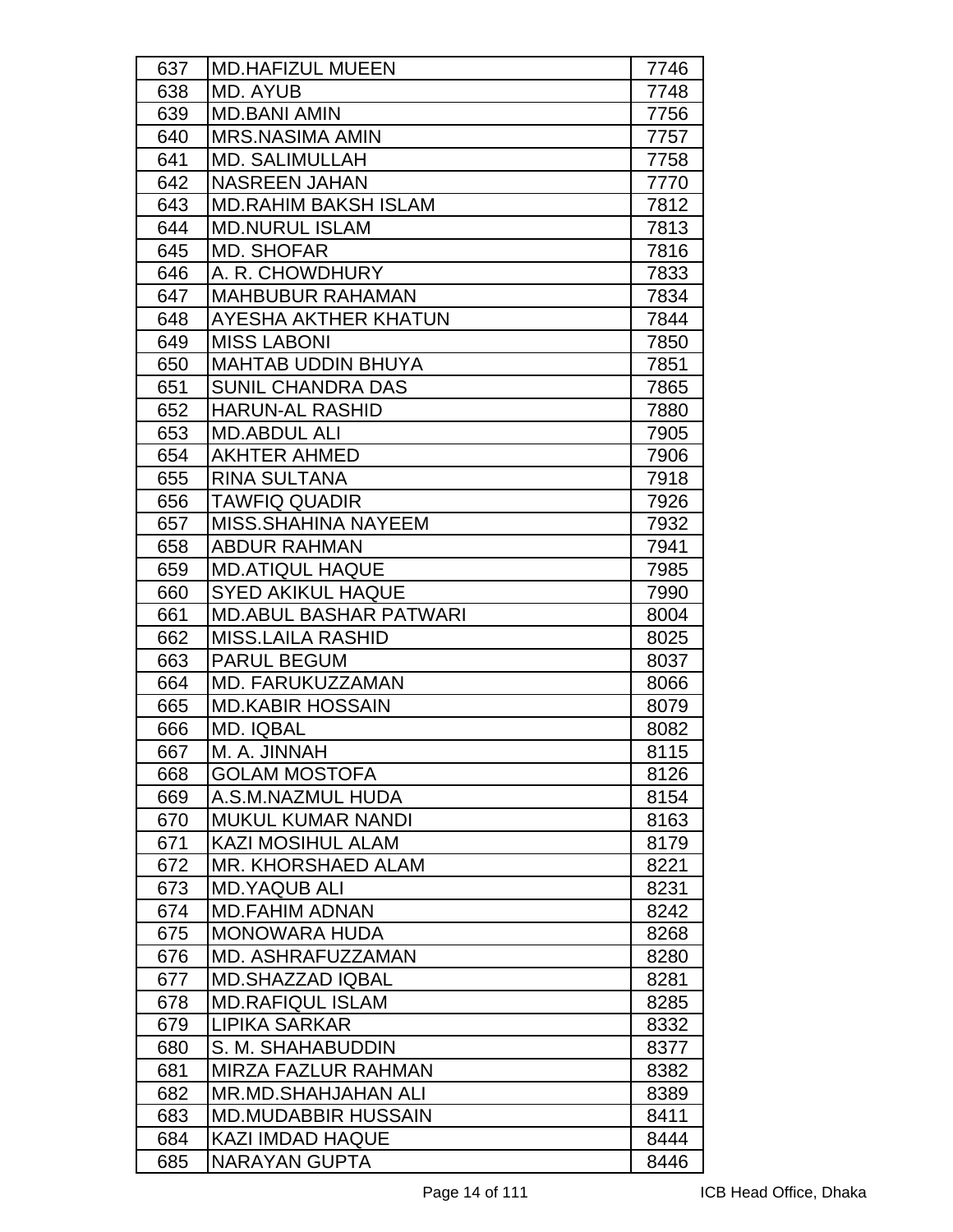| 686 | <b>MD.ASHRAF ALI</b>                      | 8449 |
|-----|-------------------------------------------|------|
| 687 | <b>MD.ABDUL AWAL CHOWDHURY</b>            | 8473 |
| 688 | <b>DULARI BEGUM</b><br>KAZI MOSIH-UL-ALAM | 8488 |
| 689 |                                           | 8490 |
| 690 | <b>MD.MUSHARRAF H.KHAN</b>                | 8491 |
| 691 | <b>MD. SHAMSUL HAQUE</b>                  | 8497 |
| 692 | <b>MD.ABDUS SAMAD</b>                     | 8530 |
| 693 | ALHAJ ANWARUL AZIM                        | 8544 |
| 694 | <b>SYED ABUL HOSSAIN</b>                  | 8552 |
| 695 | MRS.QAZI AMINA HOQ                        | 8589 |
| 696 | <b>AJOY KUMAR BISWAS</b>                  | 8604 |
| 697 | <b>MIR ASMA AHMED</b>                     | 8614 |
| 698 | <b>ASHOKE KUMAR KARMAKER</b>              | 8618 |
| 699 | <b>ASIM KUMAR ADHIKARI</b>                | 8691 |
| 700 | <b>MD.MOTIUR RAHMAN</b>                   | 8695 |
| 701 | <b>MD.ANISUR RAHMAN</b>                   | 8699 |
| 702 | <b>MD.MANAWAR HUSSAIN</b>                 | 8700 |
| 703 | <b>MD.MANAWAR HUSSAIN</b>                 | 8701 |
| 704 | <b>ABDUL HAKIM</b>                        | 8703 |
| 705 | <b>ABDUL KALIK</b>                        | 8704 |
| 706 | <b>MD.MANAWAR HUSSAIN</b>                 | 8705 |
| 707 | <b>SAKLAIN JAIGIRDAR</b>                  | 8714 |
| 708 | M. SELIM                                  | 8721 |
| 709 | <b>LATIFA BEGUM</b>                       | 8723 |
| 710 | <b>DR.SELINA PARVIN</b>                   | 8726 |
| 711 | MD. MANIRUZZAMAN                          | 8729 |
| 712 | <b>RANJIT KANTI BARMAN</b>                | 8744 |
| 713 | <b>S.M.AMINUL ISLAM</b>                   | 8852 |
| 714 | <b>MD.RAFIQUL HASAN</b>                   | 8853 |
| 715 | MD. KHALEQUZZAMAN                         | 8857 |
| 716 | <b>SHAMIM REZA</b>                        | 8876 |
| 717 | <b>TAPAN KUMAR SAHA</b>                   | 8901 |
| 718 | <b>TAPAN KUMAR SAHA</b>                   | 8903 |
| 719 | ROWSHAN JAHAN                             | 8911 |
| 720 | <b>NIKESH NAG</b>                         | 8945 |
| 721 | <b>MD.ANISUR RAHMAN</b>                   | 9006 |
| 722 | <b>MD.ABDUR HAKIM</b>                     | 9008 |
| 723 | <b>MARZIDA BEGUM</b>                      | 9009 |
| 724 | <b>MD.ABDUR HAKIM</b>                     | 9010 |
| 725 | <b>MD.NAFEES IMRAN</b>                    | 9012 |
| 726 | <b>MD. GOLAM MOSTAFA</b>                  | 9026 |
| 727 | <b>MD.SHAMSUL ALAM</b>                    | 9032 |
| 728 | <b>SUKUR ALI</b>                          | 9036 |
| 729 | <b>MD.ABDUL JALIL</b>                     | 9053 |
| 730 | <b>MD.AZIZUR RAHMAN</b>                   | 9054 |
| 731 | <b>MD.ABDUL JABBAR</b>                    | 9060 |
| 732 | <b>MD. TAHER AHMED</b>                    | 9062 |
| 733 | <b>KABIR AHMED</b>                        | 9070 |
| 734 | <b>MUKHLESUR RAHMAN</b>                   | 9087 |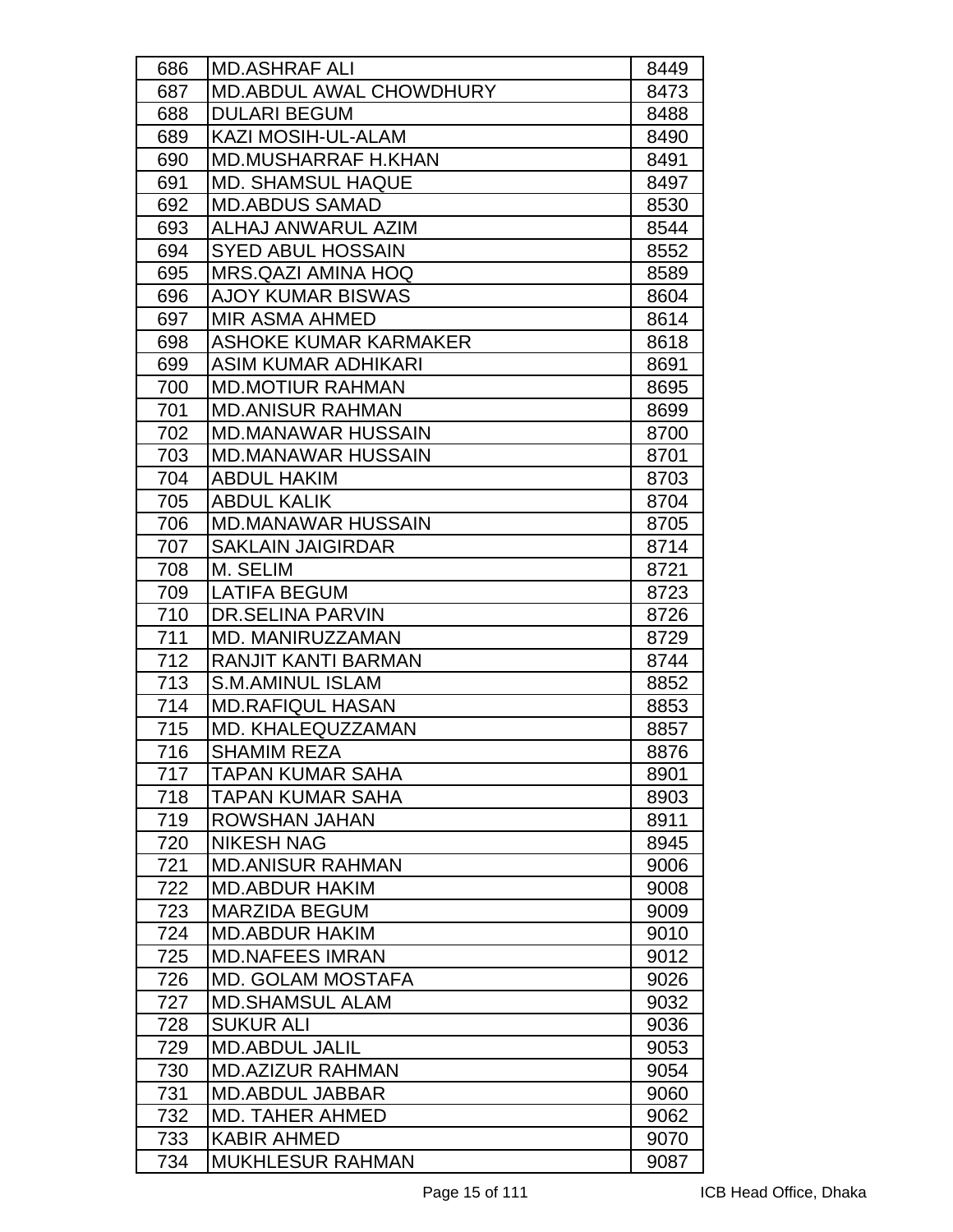| 735 | <b>MRS.ROWSHANARA RAHMAN</b>     | 9089 |
|-----|----------------------------------|------|
| 736 | <b>MAHMUDUL BASIT</b>            | 9096 |
| 737 | <b>M. MOUTASIM BILLAH</b>        | 9107 |
| 738 | SHAFIQUL ALAM CHOWDHURY          | 9137 |
| 739 | <b>MRS.SELINA AHMED</b>          | 9147 |
| 740 | <b>KAMALUDDIN AHMED</b>          | 9169 |
| 741 | <b>MD.BAQUI BILLAH</b>           | 9190 |
| 742 | <b>MRS.ROWSHAN ARA</b>           | 9203 |
| 743 | <b>MR.KAMAL BISWAS</b>           | 9217 |
| 744 | <b>MR.MD.GOLAM SARWAR</b>        | 9225 |
| 745 | K. A. A. QAMRUDDIN               | 9250 |
| 746 | <b>MR.KHANDAKAR IQBALUDDIN A</b> | 9300 |
| 747 | <b>MD.HAMIDUL HAQUE</b>          | 9302 |
| 748 | <b>DILROBA BEGUM</b>             | 9305 |
| 749 | <b>MD.ISLAM KHAN</b>             | 9312 |
| 750 | <b>MOMTAZ BEGUM</b>              | 9335 |
| 751 | MR.RAKHAL CHANDRA KANGSA         | 9337 |
| 752 | <b>NIKHIL RANJAN BANIK</b>       | 9346 |
| 753 | <b>SUBIR PAUL</b>                | 9353 |
| 754 | <b>SHAIKH TAUHIDUR RAHMAN</b>    | 9374 |
| 755 | <b>JABED AHMED</b>               | 9375 |
| 756 | <b>ISHRAT JAHAN</b>              | 9379 |
| 757 | <b>AZIMUDDIN AHMED</b>           | 9387 |
| 758 | <b>SHAHARA KHATUN</b>            | 9403 |
| 759 | <b>MIRAJUDDIN AHMED</b>          | 9404 |
| 760 | <b>S.M.SHAHIDUL HAQ</b>          | 9405 |
| 761 | <b>MRS.HUMAYRA ISLAM</b>         | 9407 |
| 762 | <b>KAZI EMRAN HOSSAIN</b>        | 9422 |
| 763 | KHONDKER MAHBUBUL HAQ            | 9428 |
| 764 | <b>TANVIR DEWAN</b>              | 9437 |
| 765 | MD.MAINUL HAQ CHOWDHURY          | 9440 |
| 766 | <b>SHEIKH ASADULLA</b>           | 9446 |
| 767 | <b>MD.MANZUR HOSSAIN</b>         | 9474 |
| 768 | NIAZ MAHMUD                      | 9495 |
| 769 | A.B.M.ABDUL AWAL                 | 9503 |
| 770 | <b>FARHANA HUQ ILA</b>           | 9509 |
| 771 | <b>MD. ISMAIL</b>                | 9536 |
| 772 | A. R. AKRAMULLAH                 | 9560 |
| 773 | <b>MRS.RESMA AKRAM</b>           | 9561 |
| 774 | <b>ABU BAKAR SIDDIK</b>          | 9562 |
| 775 | <b>MRS.ROZINA SIDDIK</b>         | 9563 |
| 776 | <b>NURUL ANWAR</b>               | 9564 |
| 777 | <b>MRS.MAJEDA KHATUN</b>         | 9566 |
| 778 | <b>MRS.SEMINA DEWAN</b>          | 9567 |
| 779 | ALI AKBER KHAN                   | 9568 |
| 780 | <b>SYED ISMAIL HOSSAIN SIRAJ</b> | 9569 |
| 781 | DR.MD.MOBARAK ALI                | 9588 |
| 782 | <b>MST.NAZRATUN NAEEM</b>        | 9626 |
| 783 | <b>ZAHID HASAN KHAN</b>          | 9631 |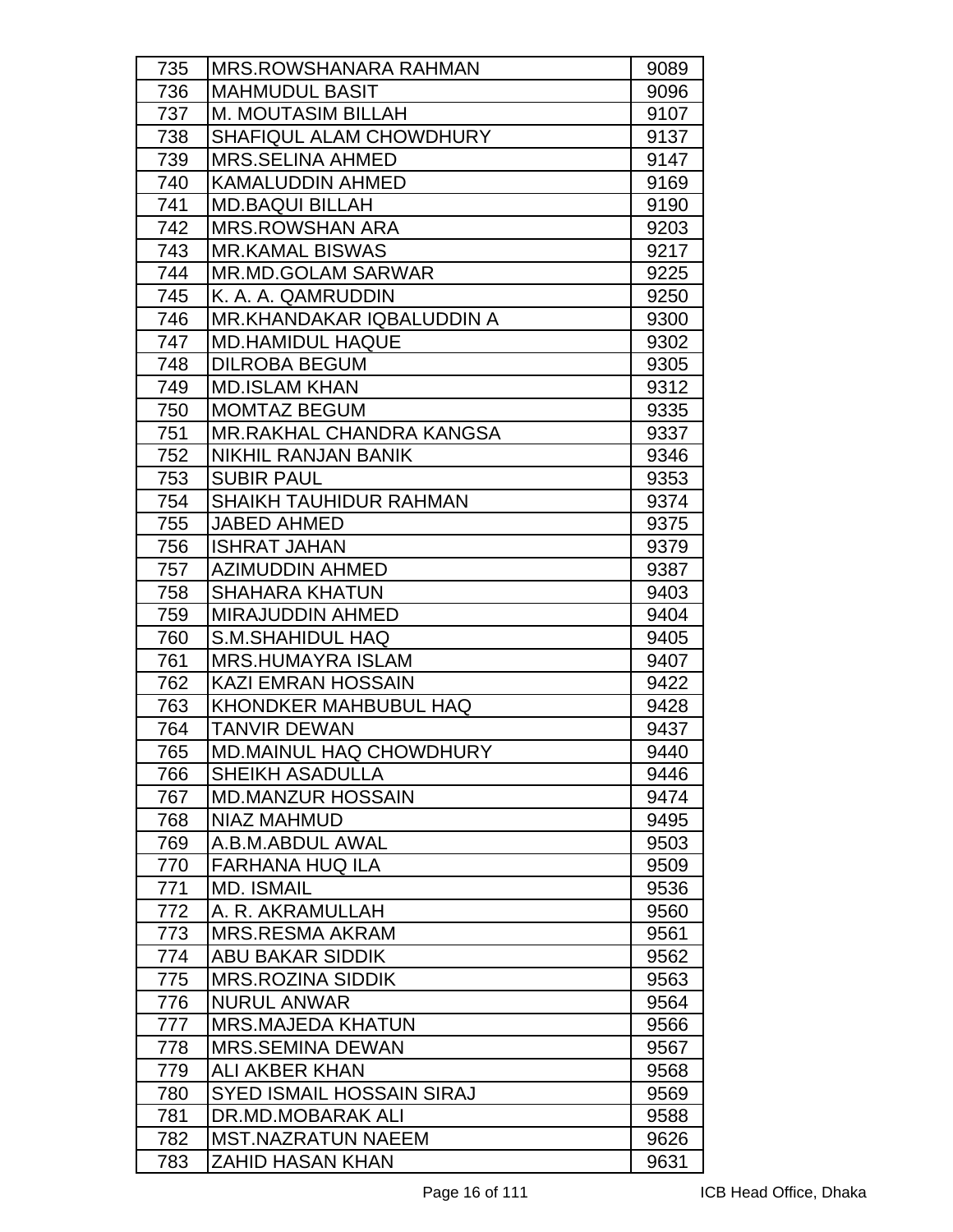| 784        | A. K. M. NOOR-E-JAVED                       | 9632         |
|------------|---------------------------------------------|--------------|
| 785        | <b>MD.ANISUZZAMAN SIKDER</b>                | 9656         |
| 786        | <b>MD.AYUB ALI</b>                          | 9663         |
| 787        | <b>ABDUS SALAM</b>                          | 9671         |
| 788        | <b>MD.IMRAN ALI</b>                         | 9675         |
| 789        | <b>NILUFAR BEGUM</b>                        | 9676         |
| 790        | <b>MD.ABDUR RAB MIAN</b>                    | 9683         |
| 791        | <b>MONOWAR HOSSAIN</b>                      | 9684         |
| 792        | <b>IFTIKHARUL ISLAM ASAD</b>                | 9690         |
| 793        | <b>TAHMINA ISLAM</b>                        | 9691         |
| 794        | <b>MANASH NAGH</b>                          | 9710         |
| 795        | <b>SHAHAJADI KHANOM</b>                     | 9717         |
| 796        | <b>MONIR AHMED</b>                          | 9725         |
| 797        | <b>HASINA AKHTER</b>                        | 9738         |
| 798        | <b>JAHANGIR KABIR</b>                       | 9741         |
| 799        | <b>SWAPAN SARKAR</b>                        | 9745         |
| 800        | <b>MD. NAZRUL ISLAM</b>                     | 9773         |
| 801        | <b>MD.HABIBUR RAHMAN CHOW.</b>              | 9775         |
| 802        | MD. DELWAR HOSSAIN MOLLIK                   | 9785         |
| 803        | A.S.M.EMDADUL ISLAM                         | 9786         |
| 804        | <b>MD.MIJANUR RAHMAN</b>                    | 9791         |
| 805        | N. A. T. ROUF                               | 9792         |
| 806        | <b>TAHAMINA AKHTER</b>                      | 9798         |
| 807        | A.K.M.MIJANUR RAHMAN                        | 9799         |
| 808        | <b>AHMED SHAHID UDDIN</b>                   | 9800         |
| 809        | <b>SAIFUL AZIM MASUD</b>                    | 9801         |
| 810        | <b>IFTEKAR ALAM</b>                         | 9802         |
| 811        | <b>FAZILATUN NESA</b>                       | 9809         |
| 812        | <b>MD.BELAL HOSSAIN</b>                     | 9824         |
| 813        | <b>KHANDKAR FAZLUL HAQUE</b>                | 9836         |
| 814        | <b>NURUL ISLAM SIDDIQUEE</b>                | 9837         |
| 815        | <b>TAJUL ISLAM SIDDIQUEE</b>                | 9838         |
| 816        | <b>FIROZA BEGUM SIDDIQUEE</b>               | 9839         |
| 817        | <b>KHANDKAR MAJIDUL HAQUE</b>               | 9840         |
| 818        | <b>SHAMIM ARA BEGUM</b>                     | 9842         |
| 819        | <b>ABUL BASHAR</b>                          | 9853         |
| 820        | <b>MD.MOSLE UDDIN</b>                       | 9854         |
| 821        | <b>MD.ABDUL MAJID</b>                       | 9874         |
| 822        | <b>SULTAN AHMED</b>                         | 9880         |
| 823        | SAIDUL HAQUE CHOWDHURY                      | 9932         |
| 824        | <b>MD.SELIM AZAM</b>                        | 9949         |
| 825<br>826 | <b>CHAINA BOSE</b><br>LAILA ANZUMAN HOSSAIN | 9952         |
| 827        | <b>SUMIT RAHMAN</b>                         | 9953<br>9958 |
| 828        | <b>NAZIM UDDIN AHMED</b>                    | 9959         |
| 829        | Q.M.IFTEKHAR ULLA                           | 9963         |
| 830        | PRAN GOPAL NATH CHOWDHURY                   | 9982         |
| 831        | <b>ABDUL BATEN</b>                          | 9986         |
| 832        | <b>MD.SUNAHOR MIAH CHOWDHURY</b>            | 10012        |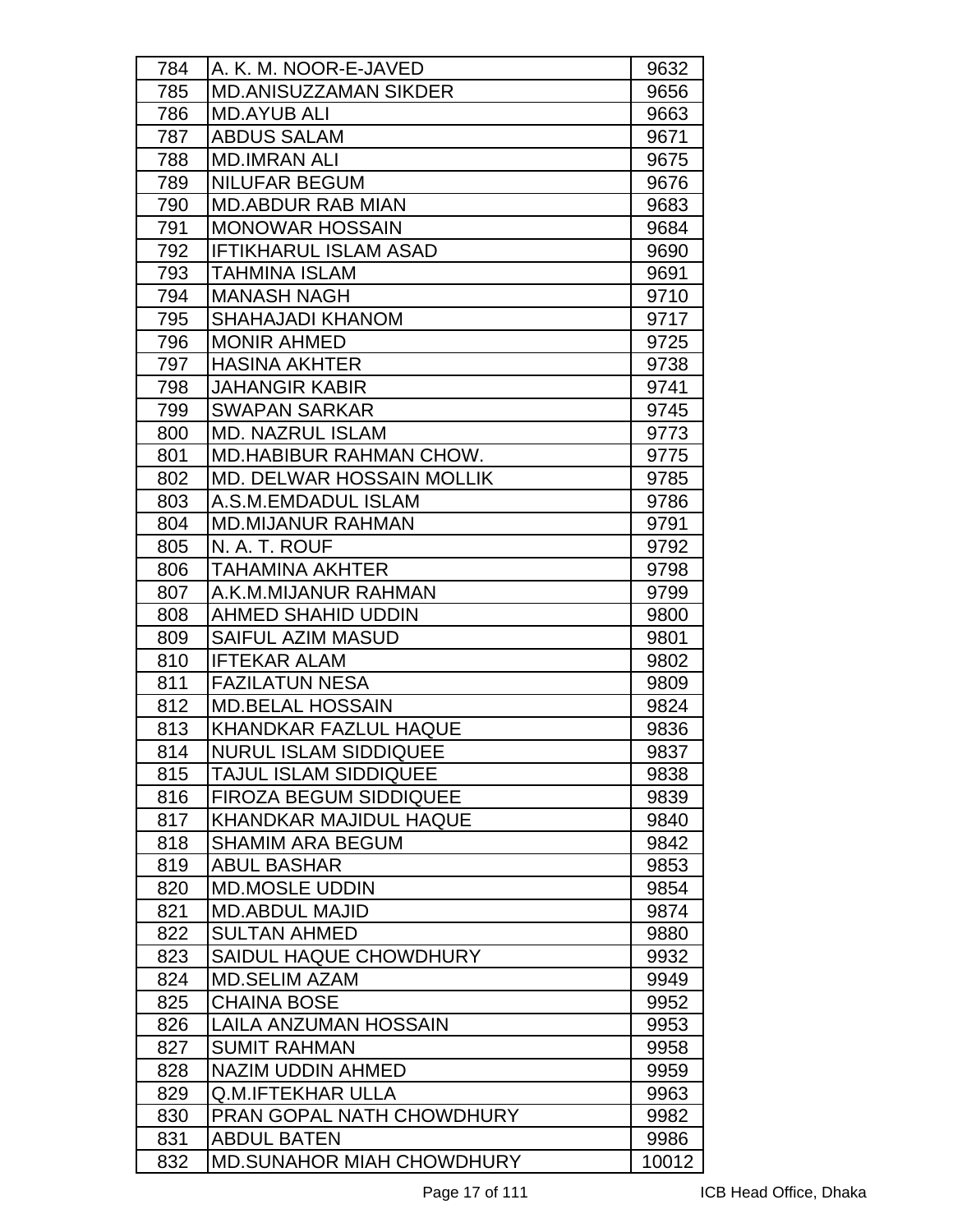| 833 | <b>SYLVIA RODRIQUE</b>             | 10017 |
|-----|------------------------------------|-------|
| 834 | RABINDRA NATH KONGSHA BONIK        | 10025 |
| 835 | <b>MD.AMINUL BAHAR</b>             | 10033 |
| 836 | MRS.ROKEYA PARVEEN                 | 10041 |
| 837 | <b>MD.RABIUL ISLAM</b>             | 10043 |
| 838 | <b>MRS.RASHIDA AKHTAR</b>          | 10045 |
| 839 | A.K.M. AMINULHAQUE                 | 10055 |
| 840 | <b>NAILA SURAIYA ISLAM</b>         | 10069 |
| 841 | <b>MD.SHAMSUL HAQUE SARKER</b>     | 10075 |
| 842 | A.K.M.ZAKARIA BHUIYAN              | 10082 |
| 843 | <b>MD.MOKSEDUR RAHMAN</b>          | 10086 |
| 844 | <b>BISHNU PADA SAHA</b>            | 10087 |
| 845 | <b>AHMED SHAMEEM</b>               | 10099 |
| 846 | <b>TAIMUR ALI BISHAS</b>           | 10103 |
| 847 | <b>HOSNE ARA BANU</b>              | 10104 |
| 848 | <b>TAIMUR ALI BISWAS</b>           | 10105 |
| 849 | <b>SALAHUDDIN TAIMUR</b>           | 10106 |
| 850 | <b>ANAMUL HAQUE</b>                | 10144 |
| 851 | <b>ZAKIA SULTANA</b>               | 10153 |
| 852 | A.K.M.ANISUL HAQUE                 | 10154 |
| 853 | <b>MD HASAN MEDHEDI</b>            | 10157 |
| 854 | <b>MD.IDRES ALI</b>                | 10162 |
| 855 | <b>MRS.ROKEYA BEGUM</b>            | 10169 |
| 856 | <b>BEGUM BIZLI RAHMAN</b>          | 10170 |
| 857 | <b>BEGUM BIZLI RAHMAN</b>          | 10177 |
| 858 | <b>MAJOR MUSTAFA AMINUL ISLAM</b>  | 10193 |
| 859 | <b>MD.ZILLUR RAHMAN</b>            | 10207 |
| 860 | <b>MD.TAUHIDUL ISLAM KHAN</b>      | 10208 |
| 861 | <b>MD.SHAH ALAM</b>                | 10216 |
| 862 | <b>NAZNIN SULTANA</b>              | 10218 |
| 863 | <b>MD. ZIAUDDIN</b>                | 10228 |
| 864 | <b>EMADUL AMEEN</b>                | 10230 |
| 865 | <b>ZEENAT AMEEN</b>                | 10231 |
| 866 | <b>EMADUL AMEEN</b>                | 10232 |
| 867 | <b>MAHMUDUN NABI</b>               | 10238 |
| 868 | <b>NASIMA BANU</b>                 | 10239 |
| 869 | <b>NAZMA SULTANA</b>               | 10243 |
| 870 | <b>SALMA SULTANA</b>               | 10244 |
| 871 | <b>UMMA KULSHUM</b>                | 10245 |
| 872 | <b>RIZIA BEGUM</b>                 | 10247 |
| 873 | <b>MD.ABUL BASHAR</b>              | 10251 |
| 874 | <b>MR.MOSHIUR RAHMAN CHOWDHURY</b> | 10256 |
| 875 | <b>MD.FAZLER RAHMAN</b>            | 10258 |
| 876 | <b>SUJIT KUMAR DAS</b>             | 10266 |
| 877 | <b>MD. BASER</b>                   | 10289 |
| 878 | <b>KABIR AHMED</b>                 | 10292 |
| 879 | ABUL HASAM MD AL FARUQ             | 10293 |
| 880 | <b>FARZANA ISLAM</b>               | 10313 |
| 881 | <b>FARHANA ISLAM</b>               | 10314 |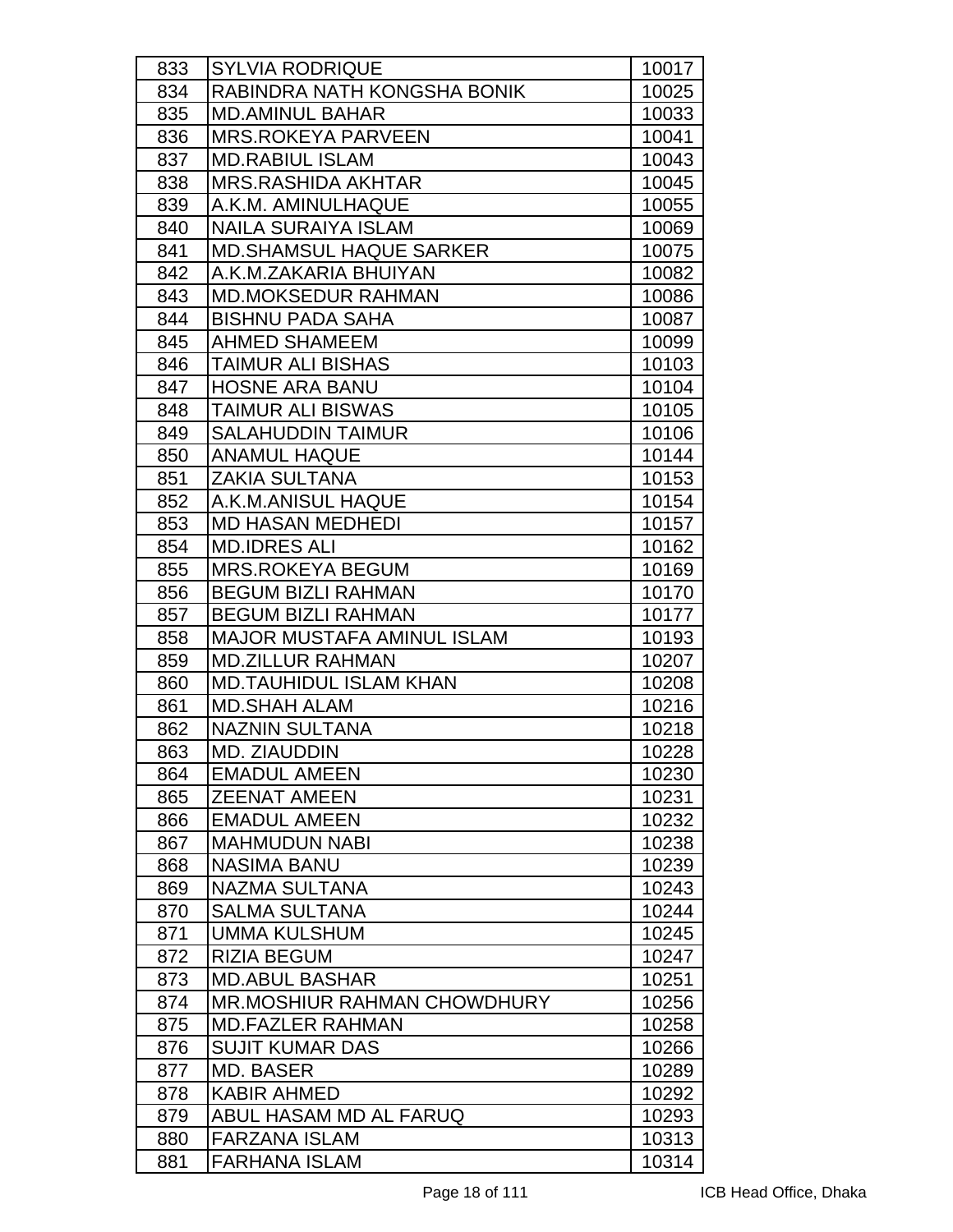| 882 | <b>MD.WALIUL ISLAM</b>           | 10315 |
|-----|----------------------------------|-------|
| 883 | <b>FARHANA ISLAM</b>             | 10316 |
| 884 | <b>KAMRUL ALAM</b>               | 10327 |
| 885 | <b>MD.AZIZUL HAQUE</b>           | 10331 |
| 886 | <b>MD.TARIK HANIF</b>            | 10343 |
| 887 | <b>QAZI SALEEMUL HOQ</b>         | 10345 |
| 888 | QAZI AMIRUL HOQ                  | 10346 |
| 889 | <b>SHAFQUAT BAKHT MAJUMDAR</b>   | 10347 |
| 890 | <b>SAZEDA KHATUN</b>             | 10365 |
| 891 | <b>CHAMELY BEGUM</b>             | 10372 |
| 892 | <b>ABDUL WADUD</b>               | 10373 |
| 893 | <b>MRS.LUTFUN NAHAR</b>          | 10374 |
| 894 | <b>MD.SAYED HOSSAIN</b>          | 10375 |
| 895 | <b>MD.SAYED HOSSAIN</b>          | 10376 |
| 896 | <b>FATEMA JALIL</b>              | 10394 |
| 897 | M. A. JALIL                      | 10395 |
| 898 | CHOWDHURY MD. SHAMSUL AREFIN     | 10426 |
| 899 | <b>MD.ABDUR RAZZAK</b>           | 10433 |
| 900 | <b>ROMEL AHMED</b>               | 10434 |
| 901 | DR. A. KHALEQUE                  | 10441 |
| 902 | <b>MD.ABDUR RAHMAN</b>           | 10446 |
| 903 | <b>ANITA ISLAM</b>               | 10449 |
| 904 | <b>FARIA SHARMIN</b>             | 10450 |
| 905 | <b>MD.DELWAR HOSSAIN</b>         | 10459 |
| 906 | <b>ANISUR RAHMAN KHAN</b>        | 10467 |
| 907 | <b>MISS.ZEENATUN NOOR</b>        | 10470 |
| 908 | <b>SITARATUN NOOR</b>            | 10471 |
| 909 | <b>MRS.HUSNUL BAHAR</b>          | 10473 |
| 910 | <b>MD.SALAHUDDIN KHAN</b>        | 10480 |
| 911 | DR. A. KHALEQUE                  | 10483 |
| 912 | <b>MD.OHIDUR RAHMAN</b>          | 10489 |
| 913 | <b>ABUL BASATH HELAL</b>         | 10492 |
| 914 | <b>IFTIKHAR ALAM</b>             | 10495 |
| 915 | <b>ENAMUL HAQUE PATWARY</b>      | 10496 |
| 916 | A.K.M.ALI ARSHAD                 | 10497 |
| 917 | A.K.M.ALI ARSHAD                 | 10498 |
| 918 | <b>MASKURIA BEGUM</b>            | 10499 |
| 919 | DR.M.ANWARUL AZIM                | 10502 |
| 920 | <b>MUHMUDUL ALAM</b>             | 10516 |
| 921 | <b>FARDOUS ARA BEGUM</b>         | 10518 |
| 922 | <b>MRS HOSNEARA BEGUM</b>        | 10523 |
| 923 | <b>MD SHAHIDUL HAQUE</b>         | 10525 |
| 924 | DR.ZAHIDUL HAQUE                 | 10527 |
| 925 | <b>NAZMUL HASAN</b>              | 10549 |
| 926 | <b>SHAMSUN NAHAR</b>             | 10550 |
| 927 | <b>ABDUR RASHID MALLICK</b>      | 10551 |
| 928 | <b>MD.HUMAIUN KABIR MAZUMDER</b> | 10555 |
| 929 | <b>MD.ABDUL QUADER</b>           | 10556 |
| 930 | <b>MD.HUMAYUN KABIR MAZIMDAR</b> | 10557 |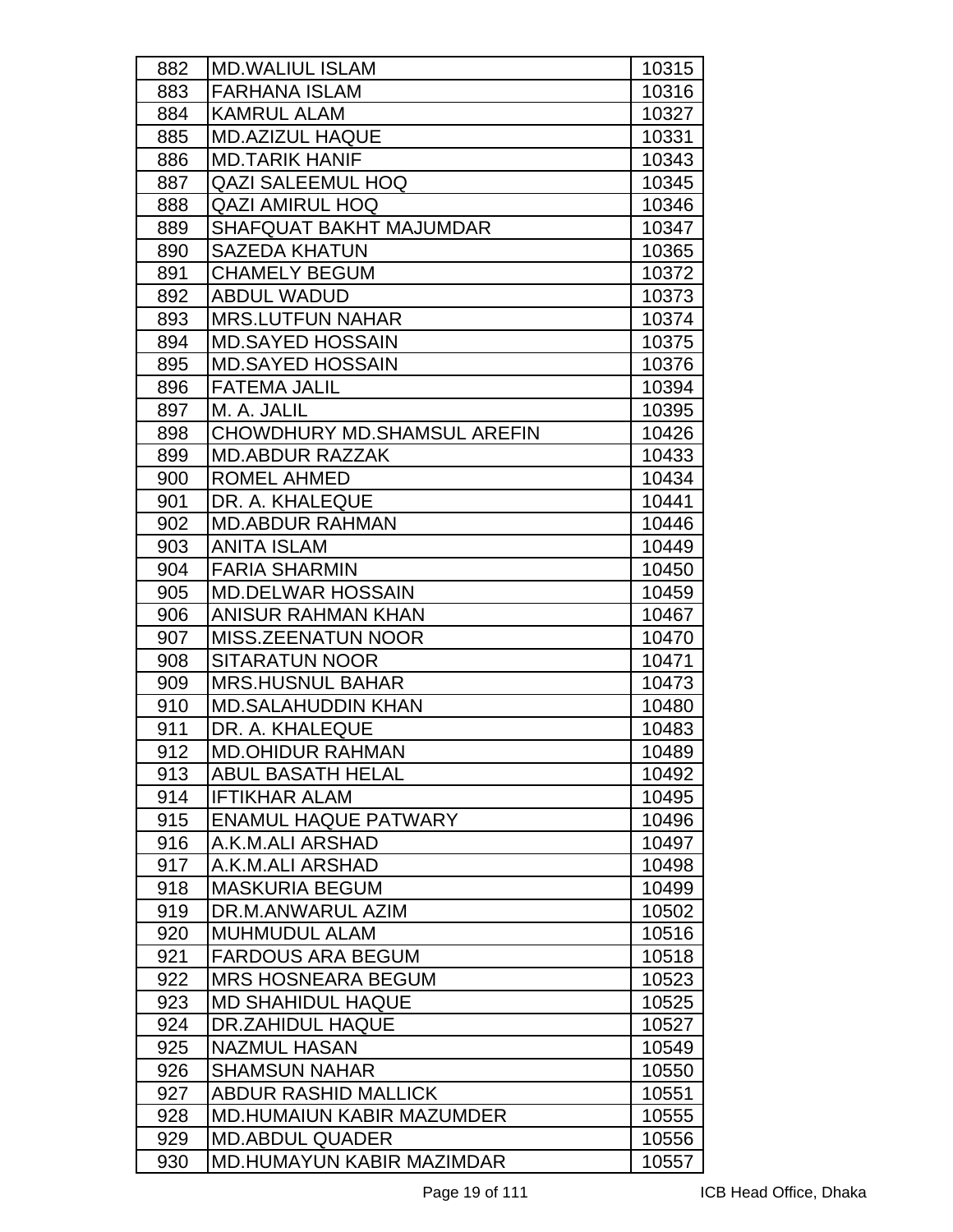| 931 | <b>ABDUL QUAIYUM</b>              | 10565 |
|-----|-----------------------------------|-------|
| 932 | <b>MD MIZANUR RAHMAN</b>          | 10577 |
| 933 | <b>SK ABDUR RAHMAN</b>            | 10617 |
| 934 | <b>MOHAMMED ABU HANIFA</b>        | 10641 |
| 935 | <b>BIJOY KRISHNA CHOWDHURY</b>    | 10646 |
| 936 | <b>ASHRAF HOSSAIN</b>             | 10649 |
| 937 | <b>UMME KULSUM</b>                | 10650 |
| 938 | MD. AMANULLAH                     | 10655 |
| 939 | <b>SANJOY KUMAR LAHIRY</b>        | 10656 |
| 940 | <b>FARUQUE ALAMGIR</b>            | 10673 |
| 941 | A. B. M. OBAIDULLAH               | 10675 |
| 942 | <b>ABU SALIM</b>                  | 10676 |
| 943 | ABDUL KARIM BHUIYA                | 10685 |
| 944 | <b>MRS.SAHIDA KHAN</b>            | 10687 |
| 945 | <b>MD.SALAH UDDIN KHAN</b>        | 10688 |
| 946 | <b>MD.MAHFUZUL BARI CHOWDHURY</b> | 10697 |
| 947 | <b>ABDUL BAYES</b>                | 10707 |
| 948 | MR. MALEQUZZAMAN                  | 10711 |
| 949 | <b>ZAHANGIR ISLAM</b>             | 10712 |
| 950 | <b>MR. MIZANUR RAHMAN</b>         | 10713 |
| 951 | MR. MALEK UZ ZAMAN                | 10714 |
| 952 | A.K.M.AMINUL ISLAM                | 10715 |
| 953 | <b>AHSANUL BASHAR</b>             | 10739 |
| 954 | <b>MD.ARIFUL ISLAM</b>            | 10741 |
| 955 | <b>MD.ASHRAFUL ALAM</b>           | 10742 |
| 956 | <b>MD.MOZAHARUL ISLAM</b>         | 10743 |
| 957 | <b>MD.SHARIF HASSAIN</b>          | 10744 |
| 958 | <b>MD.MOZAHARUL ISLAM</b>         | 10745 |
| 959 | <b>MD.KAMAL AHMED</b>             | 10749 |
| 960 | <b>SHARIF SHAHOODUL HAQUE</b>     | 10754 |
| 961 | <b>DIL-RUBA SHARIF</b>            | 10755 |
| 962 | <b>ABUL OASHED BALAL</b>          | 10792 |
| 963 | H. K. MAZUMDER                    | 10793 |
| 964 | <b>MRS.JESMIN KABIR</b>           | 10794 |
| 965 | <b>MR.EHSANUL HAQUE</b>           | 10795 |
| 966 | A. K. Z. SAFDAR                   | 10801 |
| 967 | <b>MD.HASHMAT ALI</b>             | 10825 |
| 968 | <b>TASMEENA SAFDAR</b>            | 10826 |
| 969 | SAFAYET ANAM CHOWDHURY            | 10837 |
| 970 | <b>ANAWER HOSSAIN</b>             | 10838 |
| 971 | RASHIDA BEGUM                     | 10850 |
| 972 | <b>KAMRUL HASAN</b>               | 10885 |
| 973 | <b>HASINA AKHTER</b>              | 10889 |
| 974 | <b>MD SHAZID HOSSAIN</b>          | 10896 |
| 975 | <b>MD ZAHID HOSSAIN</b>           | 10897 |
| 976 | <b>NURUL ALAM</b>                 | 10903 |
| 977 | <b>MD NAZRUL ISLAM</b>            | 10913 |
| 978 | <b>MISS AUNO</b>                  | 10919 |
| 979 | RAHANA RAHMAN                     | 10945 |
|     |                                   |       |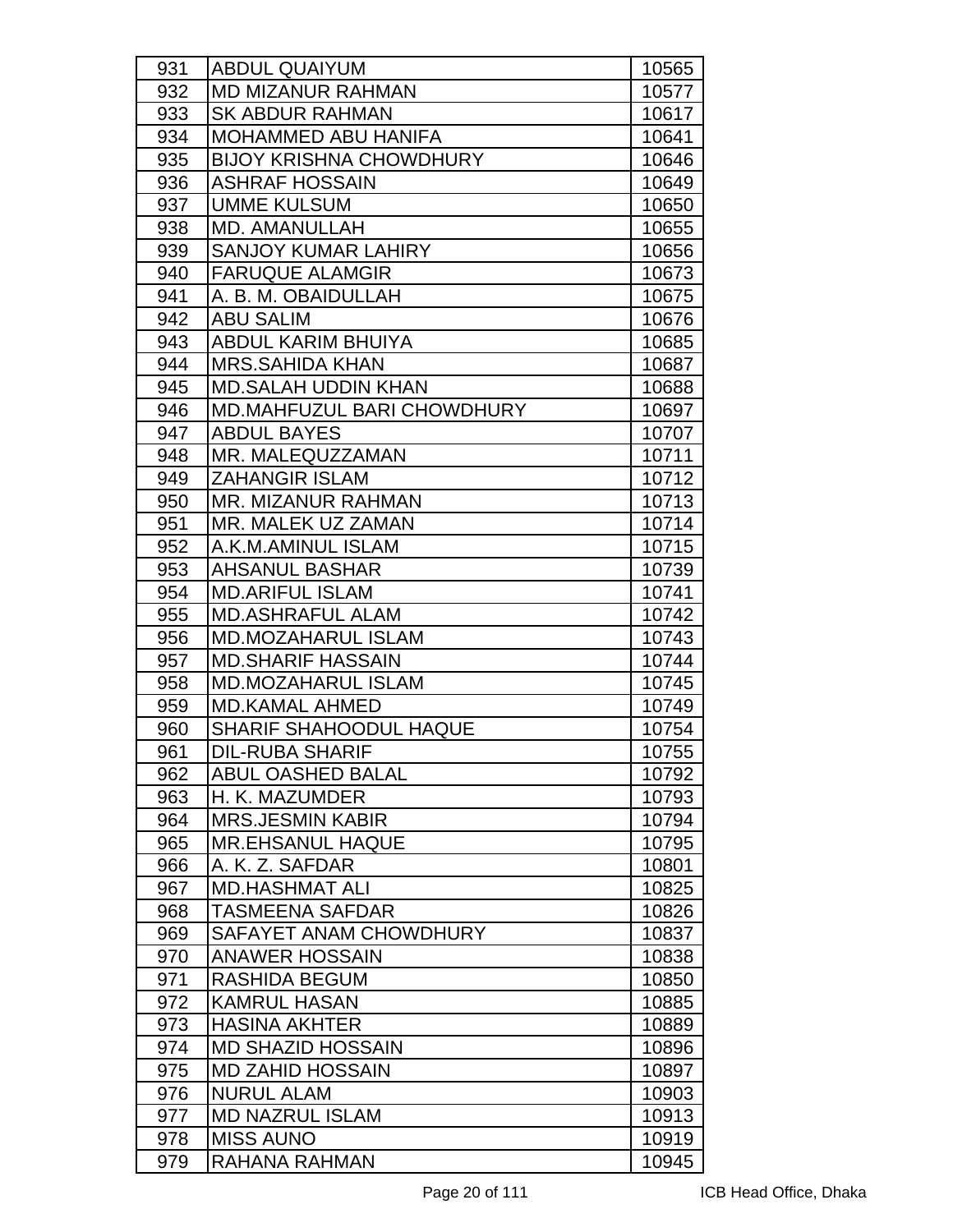| 980  | <b>MR.NURUS SOBHAN CHOWDHURY</b> | 10952 |
|------|----------------------------------|-------|
| 981  | <b>MORIMUR NESSA</b>             | 10988 |
| 982  | <b>MOHD.AKHTER ALAM</b>          | 10990 |
| 983  | <b>S.M.SHAFIGUR RAHMAN</b>       | 10991 |
| 984  | <b>KHONDOKER MAHBUBUL HUQ</b>    | 10996 |
| 985  | <b>MAKSUD CHOWDHURY</b>          | 10997 |
| 986  | AFROZA KHANAM                    | 11018 |
| 987  | <b>AFROZA KHANAM</b>             | 11019 |
| 988  | <b>SK.ABDUL BORHAN</b>           | 11039 |
| 989  | <b>MD.ZAHIRUL HAQUE</b>          | 11085 |
| 990  | <b>MD.GOLAM KABIR</b>            | 11121 |
| 991  | <b>ATAUR RAHMAN</b>              | 11130 |
| 992  | <b>KOHINOOR BEGUM</b>            | 11165 |
| 993  | <b>MAZNU MIAH</b>                | 11166 |
| 994  | <b>WAHID UDDIN CHOWDHURY</b>     | 11182 |
| 995  | A. S. M. IBRAHIM                 | 11189 |
| 996  | <b>MD.ASADUL ISLAM</b>           | 11202 |
| 997  | <b>MD HUMAYUN KABIR</b>          | 11233 |
| 998  | DR.MAINUDDIN CHOWDHURY           | 11236 |
| 999  | <b>SHAH SYED AMANAT ULLAH</b>    | 11291 |
| 1000 | `S.M.SARWAR HOSSAIN              | 11293 |
| 1001 | <b>FAOZIA BANU</b>               | 11340 |
| 1002 | <b>FARIDA BEGUM</b>              | 11360 |
| 1003 | <b>FARUK HOSSAIN</b>             | 11369 |
| 1004 | <b>ROSY PERVIN</b>               | 11370 |
| 1005 | <b>MD. UNUS</b>                  | 11405 |
| 1006 | <b>MD. SALIM</b>                 | 11406 |
| 1007 | <b>MAHABUBUR RAHMAN</b>          | 11407 |
| 1008 | <b>MD ILIAS</b>                  | 11417 |
| 1009 | <b>MRS SHAEMI LATIF</b>          | 11424 |
| 1010 | KAZI TAHZEEN EKRAM               | 11425 |
| 1011 | <b>KAMAL QUADIR</b>              | 11427 |
| 1012 | <b>BEGUM MEHERUNNESSA</b>        | 11429 |
| 1013 | <b>TOFAZZEL HOSSAIN</b>          | 11442 |
| 1014 | <b>MRS.MONIZA KHANAM</b>         | 11446 |
| 1015 | MD. SHAHIDUZZAMAN                | 11454 |
| 1016 | <b>MD UNUS</b>                   | 11457 |
| 1017 | <b>MD ABDUL HUQ</b>              | 11466 |
| 1018 | <b>ABUL KALAM AZAD</b>           | 11468 |
| 1019 | <b>D.M.ATIQUR RAHMAN</b>         | 11473 |
| 1020 | <b>MD.SADIQUL ISLAM</b>          | 11484 |
| 1021 | <b>RASHID AHMED</b>              | 11486 |
| 1022 | <b>MD.HUMAYUN KABIR</b>          | 11518 |
| 1023 | <b>SHIRIN CHOWDHURY</b>          | 11519 |
| 1024 | <b>MD. GIASUDDIN MAJUMDER</b>    | 11548 |
| 1025 | <b>MD.ABU SAYEED</b>             | 11549 |
| 1026 | <b>SHAMSUDDIN CHOWDHURY</b>      | 11552 |
| 1027 | <b>SHAMSUN NAHAR BEGUM</b>       | 11580 |
| 1028 | <b>MD.JAHANGIR ALAM</b>          | 11583 |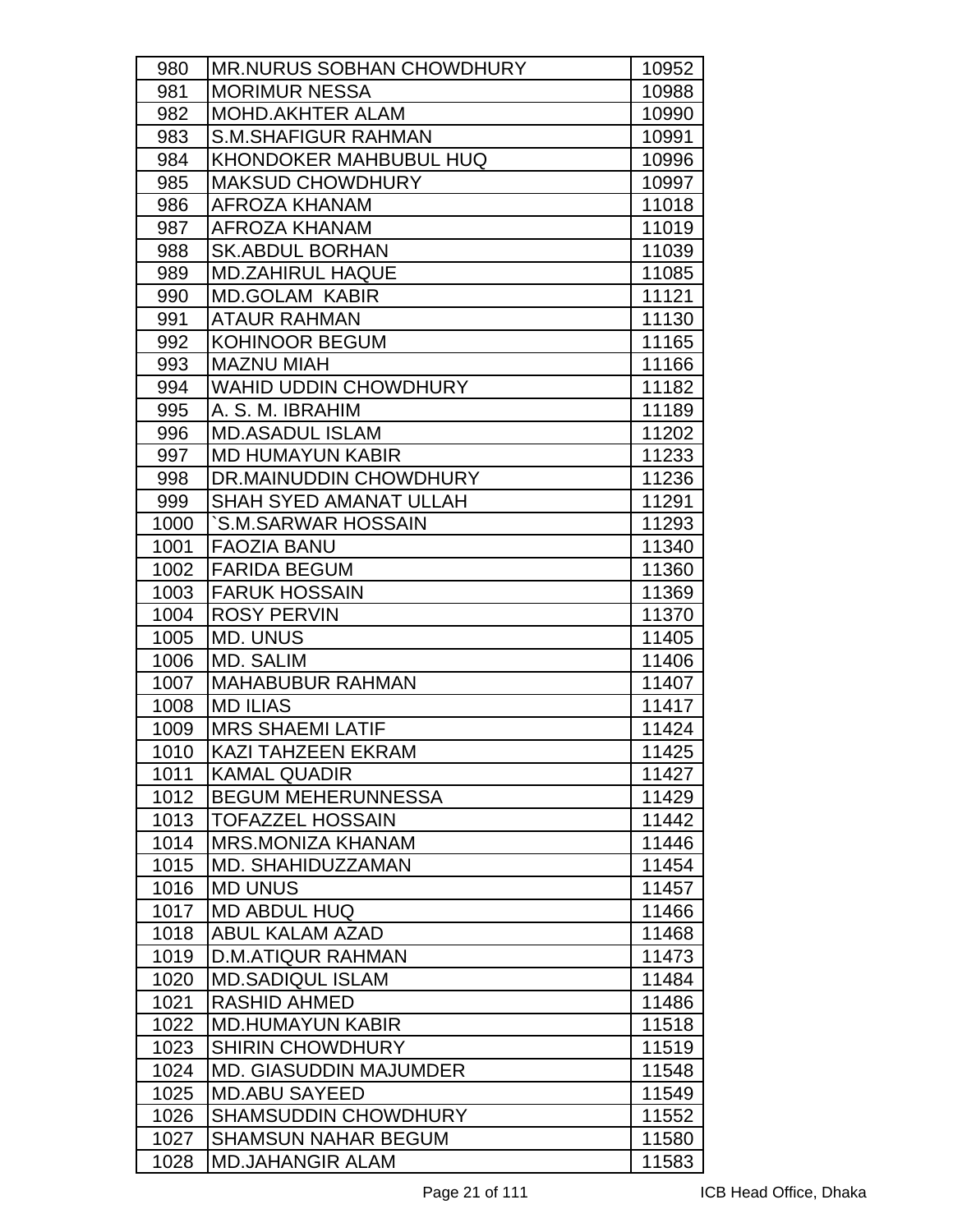| 1029 | <b>AFROZA SHIRIN</b>            | 11585 |
|------|---------------------------------|-------|
| 1030 | A.HANNAN BHUIYA                 | 11603 |
| 1031 | <b>SHAHIDUL ALAM</b>            | 11619 |
| 1032 | SHAFIQUE UDDIN AHMED            | 11634 |
| 1033 | S.M.MUSTAFIZUR RAHMAN           | 11638 |
| 1034 | <b>MRS.SHIMA RAHMAN</b>         | 11639 |
| 1035 | <b>FARHAD MAHMUD</b>            | 11656 |
| 1036 | <b>MD.TOBARAK HOSSAIN</b>       | 11693 |
| 1037 | <b>SULTAN MIAH</b>              | 11710 |
| 1038 | <b>ABUL KALAM AZAD</b>          | 11711 |
| 1039 | <b>MD. SHAHIDUL KABIR</b>       | 11723 |
| 1040 | <b>SHAMSUR RAHMAN</b>           | 11730 |
|      | <b>NARGIS ANWAR</b>             |       |
| 1041 |                                 | 11734 |
| 1042 | <b>FAZLUR RAHMAN</b>            | 11759 |
| 1043 | <b>MD. SHAHEED</b>              | 11760 |
| 1044 | <b>FAZLUR RAHMAN</b>            | 11761 |
| 1045 | <b>NARAYAN GUPTA</b>            | 11763 |
| 1046 | <b>ASMA ISLAM</b>               | 11776 |
| 1047 | <b>NURUL ISLAM</b>              | 11783 |
| 1048 | PORIMAL CHANDRA DEB NATH        | 11791 |
| 1049 | <b>MD.AKKAS ALI</b>             | 11797 |
| 1050 | <b>MRS.NASRIN ALI</b>           | 11798 |
| 1051 | <b>SAIRA BANU</b>               | 11821 |
| 1052 | <b>FAYIAZA RAHMAN</b>           | 11828 |
| 1053 | F. K. A. HUSSAIN                | 11843 |
| 1054 | <b>MD.HAFIZUR RAHMAN</b>        | 11850 |
| 1055 | <b>MD.MONTAKHABUL ANAM KHAN</b> | 11853 |
| 1056 | <b>MD.ISMAIL BHUYA</b>          | 11855 |
| 1057 | <b>LUTFUL AHSAN FERDOUS</b>     | 11859 |
| 1058 | <b>SABINA CHOWDHURY</b>         | 11882 |
| 1059 | MD. AMAN ULLAH                  | 11923 |
| 1060 | <b>SUBIMAL CHAKRABARTY</b>      | 11980 |
| 1061 | <b>MD.ANWARUL KARIM</b>         | 11991 |
| 1062 | <b>HAMIDUR RAHMAN</b>           | 11993 |
| 1063 | <b>MD.ABDUR RASHID</b>          | 11996 |
| 1064 | MD. ENSAN-UL-ALAM               | 12018 |
| 1065 | <b>SULTAN MD.ABUAL BASHAR</b>   | 12026 |
| 1066 | <b>MD.ABDUL JALIL MIA</b>       | 12041 |
| 1067 | <b>REZA UDDIN M.CHOWDHURY</b>   | 12057 |
| 1068 | <b>MD.MATIUR RAHMAN</b>         | 12066 |
| 1069 | <b>MRS.EAZABALA ROZARIO</b>     | 12083 |
| 1070 | <b>MD.NURUL AMIN</b>            | 12102 |
| 1071 | SADEQUR RAHMAN CHOWDHURY        | 12141 |
| 1072 | <b>MD.SANAULLAH MIA</b>         | 12149 |
| 1073 | LUTFOR RAHMAN KHAN              | 12161 |
| 1074 | <b>MD.SAED HOSSAIN</b>          | 12175 |
| 1075 | <b>MD. ASHRAF</b>               | 12176 |
| 1076 | <b>NASIMA AHMED</b>             | 12195 |
| 1077 | <b>ZAKIR HOSSAIN KHAN</b>       | 12206 |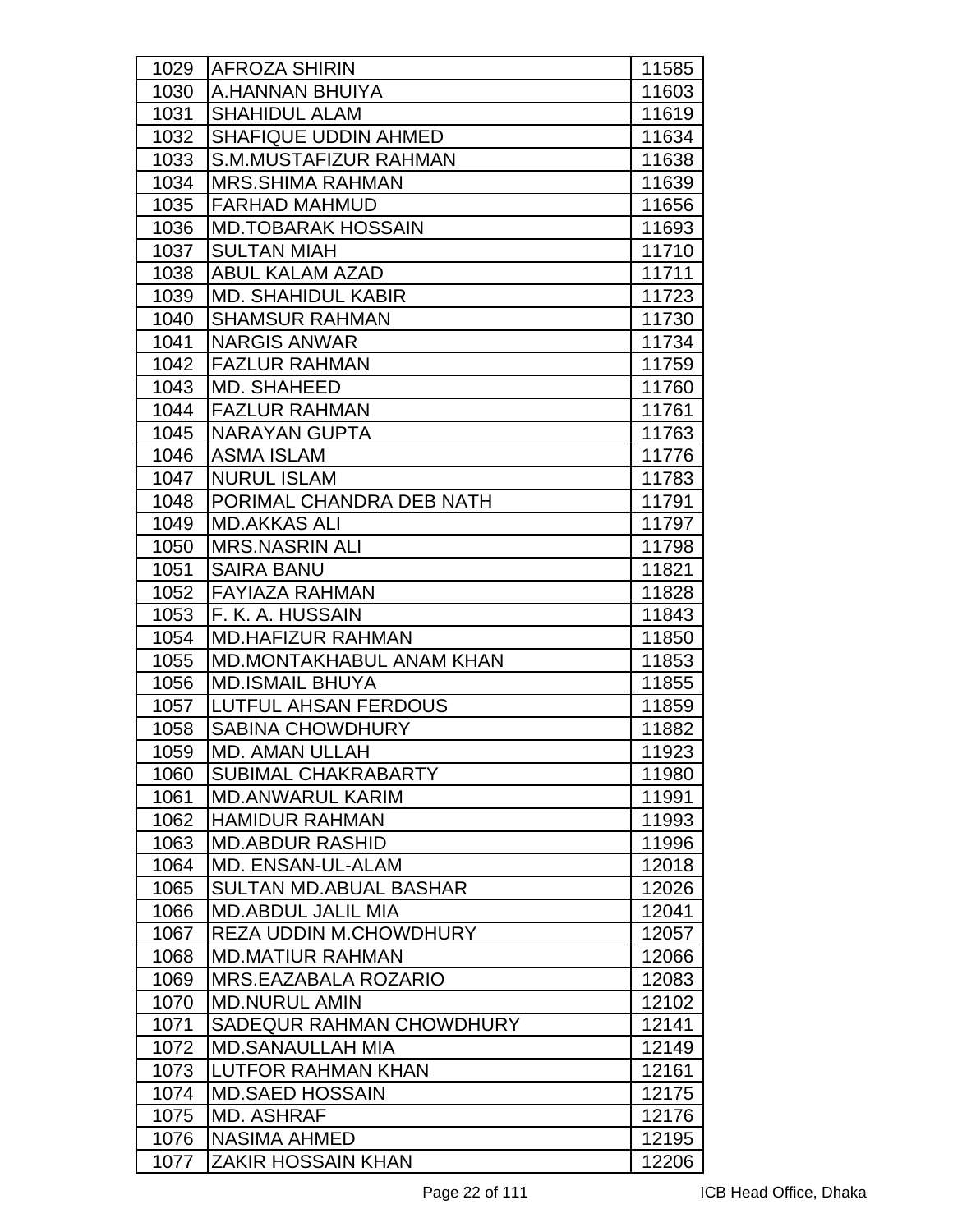| 1078 | M.A.MANSUR FARUQUE               | 12210 |
|------|----------------------------------|-------|
| 1079 | <b>MD.NAZRUL ISLAM</b>           | 12211 |
| 1080 | <b>MD. ABDUR RAB MIAN</b>        | 12219 |
| 1081 | <b>SALEHA KHANAM</b>             | 12233 |
| 1082 | <b>MD. HANIF</b>                 | 12249 |
| 1083 | AFSHAR AHMED                     | 12253 |
| 1084 | <b>MD.SAKHAWAT HOSSAIN</b>       | 12260 |
| 1085 | <b>RAWSHAN NAHAR HAYDER</b>      | 12270 |
| 1086 | <b>MD.NURUL ABEDIN</b>           | 12329 |
| 1087 | <b>SULTANA RAZIA</b>             | 12332 |
| 1088 | <b>MRS.SHAMSUN NAHAR MUSTAFA</b> | 12347 |
| 1089 | <b>MRS REZIA BEGUM</b>           | 12357 |
| 1090 | <b>G.M.HUMAYUN KABIR</b>         | 12370 |
| 1091 | <b>MD. MOHIUDDIN AHMED</b>       | 12371 |
| 1092 | <b>NIGAR SULTANA</b>             | 12373 |
| 1093 | <b>ABU AHMED ARIF</b>            | 12374 |
| 1094 | <b>SALAUR RAHMAN</b>             | 12378 |
| 1095 | <b>MRS. FATEMA KHATUN</b>        | 12390 |
| 1096 | A.K. DAOUD KHALED                | 12391 |
| 1097 | <b>SAYEDA AKHTER</b>             | 12393 |
| 1098 | <b>MD ENAYET HOSSAIN</b>         | 12407 |
| 1099 | <b>NAZIHA HALIM</b>              | 12419 |
| 1100 | <b>DILIP KUMAR MONDAL</b>        | 12456 |
| 1101 | <b>MD.MANJUR KADER KHAN</b>      | 12457 |
| 1102 | <b>RUHUL QUDDUS</b>              | 12461 |
| 1103 | <b>PRITHWISH GOSWAMI</b>         | 12463 |
| 1104 | S. M. ABDULLAH                   | 12465 |
| 1105 | <b>MRS.AREFA KHATUN</b>          | 12466 |
| 1106 | <b>ABU TALEB</b>                 | 12467 |
| 1107 | <b>ABU BAKAR SIDDIQUE</b>        | 12468 |
| 1108 | <b>MRS.JAHADA ABDULLAH</b>       | 12469 |
| 1109 | <b>MRS.MUNIRA BEGUM</b>          | 12472 |
| 1110 | <b>MRS.TAHMINA FERDOWSI</b>      | 12498 |
| 1111 | <b>REHAN UDDIN AHMED</b>         | 12518 |
| 1112 | <b>ANIS PARVEZ</b>               | 12522 |
| 1113 | <b>MD.SARWAR KAMAL</b>           | 12523 |
| 1114 | <b>MD MIZANUR RAHMAN</b>         | 12550 |
| 1115 | <b>MRS AYESHA BASHAR</b>         | 12552 |
| 1116 | <b>MD KHALIDUZZAMAN</b>          | 12554 |
| 1117 | <b>MD KHALIDUZZAMAN</b>          | 12556 |
| 1118 | <b>MD.REZAUL HAQUE</b>           | 12585 |
| 1119 | <b>MD.MAMUN AHMED CHOWDHURY</b>  | 12597 |
| 1120 | ABDUL QUADER PATWARY             | 12623 |
| 1121 | <b>SYED ERSHHAD AHMED</b>        | 12626 |
| 1122 | <b>MD.ABUL KASEM MIAH</b>        | 12657 |
| 1123 | <b>MD.HABIBUR RAHMAN</b>         | 12663 |
| 1124 | <b>FAHMINA NOOR</b>              | 12693 |
| 1125 | <b>MD.ABDUL BATEN</b>            | 12697 |
| 1126 | <b>MD.SHAFIQUL ISLAM</b>         | 12706 |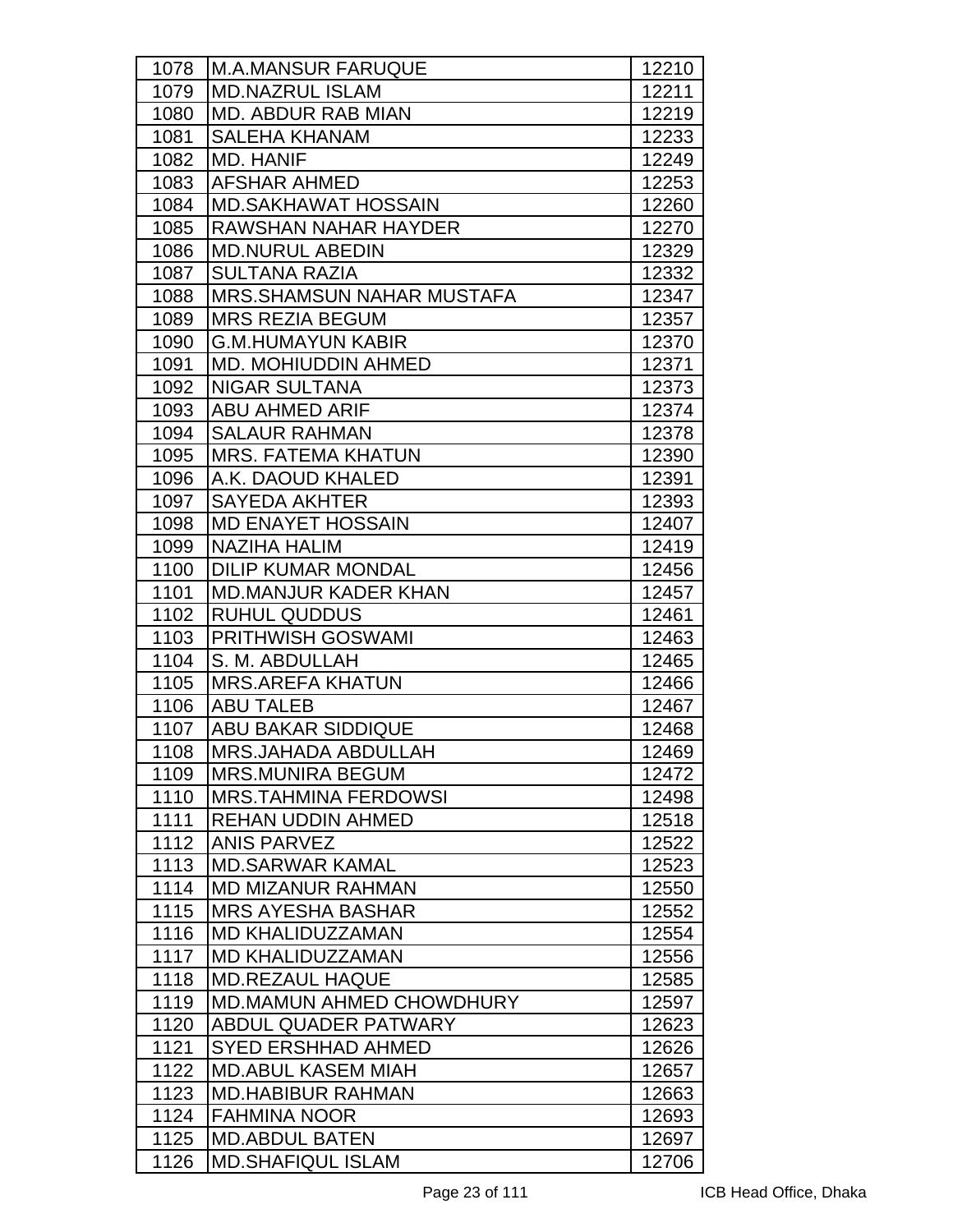| 1127 | IMOHAMMED NASIM            | 12711 |
|------|----------------------------|-------|
| 1128 | <b>MRS.KHALEDA BEGUM</b>   | 12714 |
| 1129 | <b>KUMAR SANKAR HAZRA</b>  | 12740 |
| 1130 | M. M. YUSSOUF              | 12786 |
| 1131 | M.M.MAZ RANA               | 12797 |
| 1132 | <b>G.M.AKKAS HOSSAIN</b>   | 12799 |
| 1133 | <b>MD.SHAMSUL HAQUE</b>    | 12821 |
| 1134 | <b>MD.MAZIDUL HAQUE</b>    | 12830 |
| 1135 | <b>RAHMAT ULLAH</b>        | 12840 |
| 1136 | <b>SYED TAJUL ISLAM</b>    | 12843 |
| 1137 | <b>ABDUL HANNAN MUNSHI</b> | 12850 |
| 1138 | <b>M.A.EUNUS KHAN</b>      | 12853 |
| 1139 | <b>MD.SAFIULLAH MIA</b>    | 12867 |
| 1140 | <b>KABIR AHMED</b>         | 12878 |
| 1141 | <b>RANA SARKER</b>         | 12879 |
| 1142 | <b>SAHEBA CHOWDHURY</b>    | 12883 |
| 1143 | <b>HELENA AHMED</b>        | 12892 |
| 1144 | <b>MD.MASUD KARIM</b>      | 12918 |
| 1145 | <b>MD.ZAKIR HOSSAIN</b>    | 12920 |
| 1146 | <b>MD. ZAKIR HOSSAIN</b>   | 12921 |
| 1147 | <b>MD.MINARUL HAQUE</b>    | 12939 |
| 1148 | <b>MD.ABDUL JABBAR</b>     | 13003 |
| 1149 | <b>LUTFUN NESSA BEGUM</b>  | 13012 |
| 1150 | <b>MD. ASHRAFUDDIN</b>     | 13078 |
| 1151 | <b>G.M.MAMUNUR RAHMAN</b>  | 13091 |
| 1152 | MD. S. A. SHARIF           | 13124 |
| 1153 | <b>MAMUN CHOWDHURY</b>     | 13127 |
| 1154 | <b>MD.ABDUL GHANI MIA</b>  | 13212 |
| 1155 | <b>WAHAB ALI</b>           | 13219 |
| 1156 | <b>AKHTER HOSSAIN</b>      | 13240 |
| 1157 | MD. BELAL                  | 13244 |
| 1158 | DASHARATH TARAFDER         | 13256 |
| 1159 | <b>MONAWARA BEGUM</b>      | 13268 |
| 1160 | <b>MD.LUTFOR RAHMAN</b>    | 13312 |
| 1161 | <b>MD.NOOR AHMED</b>       | 13318 |
| 1162 | <b>SHAMIM ZAMAN</b>        | 13329 |
| 1163 | ATAUR RAHMAN BHUYAN        | 13344 |
| 1164 | <b>SHAMSUN NAHAR</b>       | 13346 |
| 1165 | <b>MD. MOSAHEB HOSSAN</b>  | 13353 |
| 1166 | <b>ZAVED MANNAN SHOHEL</b> | 13371 |
| 1167 | <b>ABUL KALAM</b>          | 13381 |
| 1168 | ABU SALEH MOHAMMAD FEROZE  | 13392 |
| 1169 | <b>MAJOR MD.RUHUL AMIN</b> | 13416 |
| 1170 | <b>MRS.MAMTAJ BEGUM</b>    | 13418 |
| 1171 | <b>MD.LUTFOR RAHMAN</b>    | 13420 |
| 1172 | <b>AYESHA KHATUN</b>       | 13438 |
| 1173 | <b>MD.ALAMGIR HOSSAIN</b>  | 13464 |
| 1174 | <b>MD.TANJIRUL ISLAM</b>   | 13465 |
| 1175 | <b>HAMIDA BEGUM</b>        | 13482 |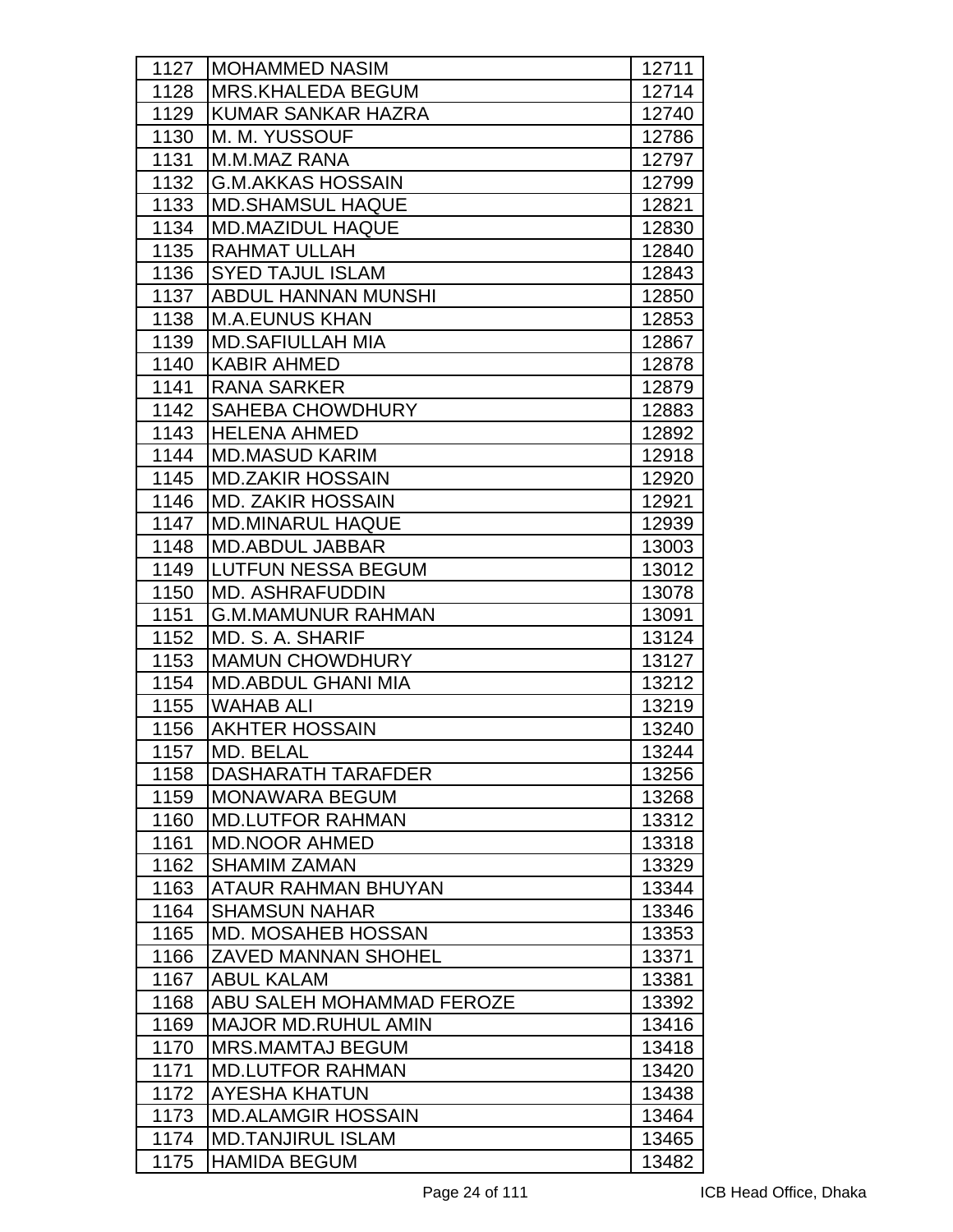| 1176 | <b>MRS.SHIMA ANWAR</b>             | 13500 |
|------|------------------------------------|-------|
| 1177 | <b>MISS.RAKHA BEGUM</b>            | 13555 |
| 1178 | <b>BABAR CHOWDHURY</b>             | 13565 |
| 1179 | <b>ABUL HASEM</b>                  | 13572 |
| 1180 | <b>MANIR UDDIN</b>                 | 13574 |
| 1181 | <b>SADEQUR RAHMAN</b>              | 13582 |
| 1182 | <b>HABIBUR RAHMAN</b>              | 13583 |
| 1183 | <b>ABU IAHED</b>                   | 13586 |
| 1184 | <b>MUNIR HOSSAIN</b>               | 13590 |
| 1185 | <b>MR.KASEM IABED</b>              | 13591 |
| 1186 | <b>SALIMUL HAQ</b>                 | 13593 |
| 1187 | <b>MR.HASAN ZAMAN</b>              | 13594 |
| 1188 | <b>MINARA SULTANA</b>              | 13595 |
| 1189 | <b>MD.MAHFUZUR RAHMAN SIDDIQUE</b> | 13604 |
| 1190 | <b>SHARMIN SULTANA</b>             | 13611 |
| 1191 | Q.J.FARIDA BEGUM                   | 13631 |
| 1192 | <b>MASRURAH KHATUN</b>             | 13632 |
| 1193 | <b>MUSTAFIUL HUDA</b>              | 13635 |
| 1194 | <b>ANWAR HOSSAIN</b>               | 13651 |
| 1195 | <b>ARZUL ISLAM</b>                 | 13652 |
| 1196 | <b>HOSSAIN KOMOL</b>               | 13672 |
| 1197 | <b>TAHAJJAD HOSSAIN</b>            | 13674 |
| 1198 | <b>MRS.SUFIA BEGUM</b>             | 13686 |
| 1199 | <b>MISS FATEHA RAHMAN</b>          | 13687 |
| 1200 | <b>MISS ROKEYA RAHMAN</b>          | 13689 |
| 1201 | <b>MISS MAJEDA RAHMAN</b>          | 13690 |
| 1202 | <b>KAZI MOMTAZ BEGUM</b>           | 13699 |
| 1203 | <b>QUAZI QUAMRUZZAMAN</b>          | 13700 |
| 1204 | <b>MRS.KHODEJA KHATUN</b>          | 13701 |
| 1205 | <b>MD.MAHBUB MIAH</b>              | 13714 |
| 1206 | <b>TANWIR DEWAN</b>                | 13715 |
| 1207 | <b>MR.ABU BAKAR SIDDIQUE</b>       | 13716 |
| 1208 | MR.A.B.M.ABDUL LATIF               | 13717 |
| 1209 | MR. A. R. AKRAMULLAH               | 13718 |
| 1210 | MR.MD.MORSHED HOSSAIN              | 13720 |
| 1211 | <b>MD.SHABBIR HOSSAIN</b>          | 13722 |
| 1212 | <b>MD.NAEEM HOSSAIN</b>            | 13723 |
| 1213 | ATUL CHANDRA MAZUMDER              | 13733 |
| 1214 | ROWSHAN ARA BEGUM                  | 13734 |
| 1215 | <b>MD.SIDDIQUR RAHAMAN</b>         | 13751 |
| 1216 | <b>MD.SIRAJUL HAQ AKAND</b>        | 13754 |
| 1217 | <b>MD.ABDUL WAHAB</b>              | 13756 |
| 1218 | <b>MD.FARUQUE HABIB</b>            | 13760 |
| 1219 | <b>SELINA MOHSIN</b>               | 13768 |
| 1220 | <b>MOHAMMAD MOHUSIN</b>            | 13769 |
| 1221 | <b>MOUSHUMI MOHSIN</b>             | 13770 |
| 1222 | <b>MONOWER HOSSAINN</b>            | 13771 |
| 1223 | <b>MD.BELAYET HOSSAIN MAZUMDER</b> | 13772 |
| 1224 | <b>MRS.AKIA SULTANA LILI</b>       | 13794 |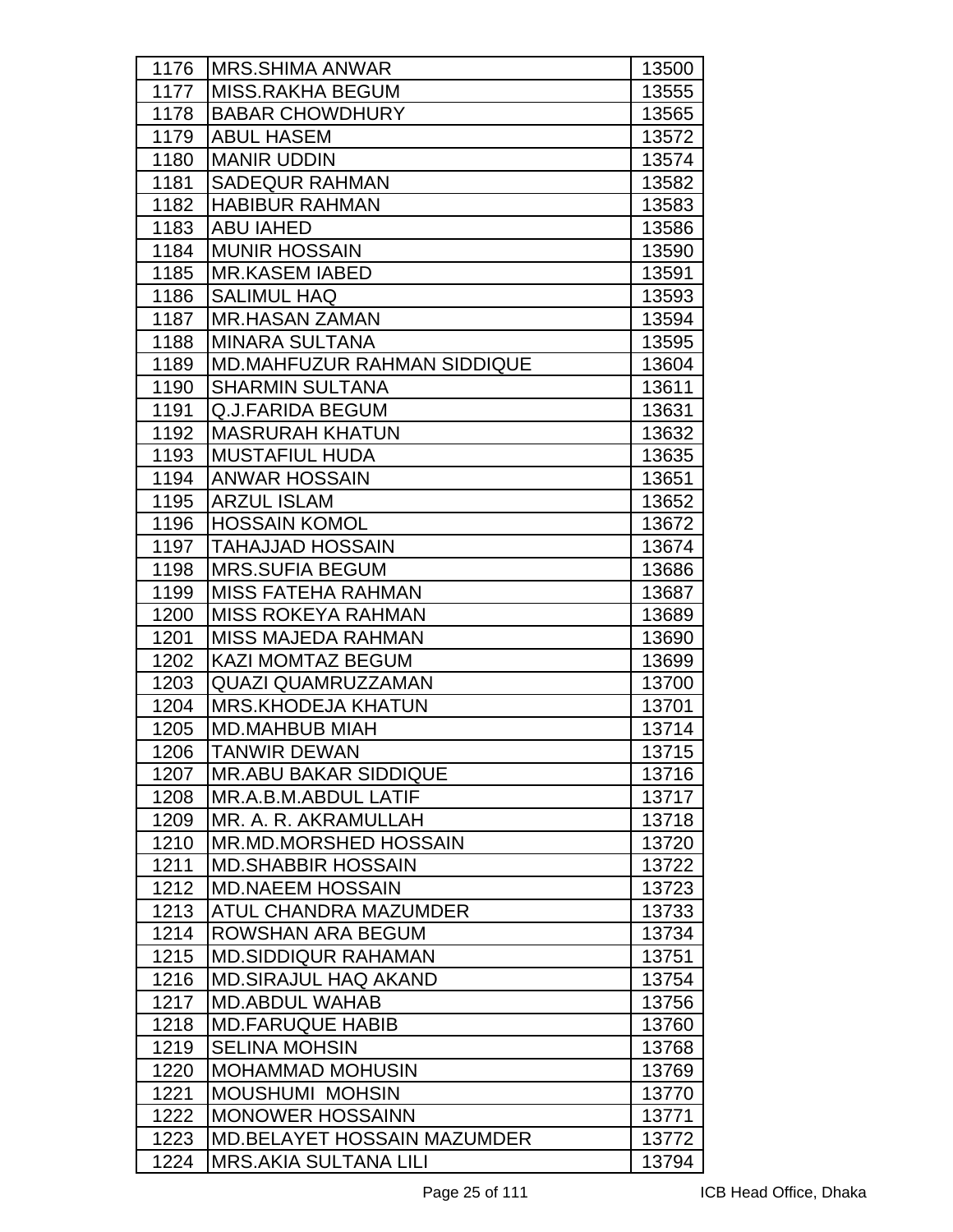| 1225 | <b>HASINA AFROSE</b>           | 13798 |
|------|--------------------------------|-------|
| 1226 | <b>MD.IFTEKHAR RAHMAN</b>      | 13805 |
| 1227 | S.M.SHAJAHAN HOSSAIN           | 13817 |
| 1228 | <b>MD.ENAMUL HOQUE</b>         | 13832 |
| 1229 | <b>MRS.TASLIMA KHONDOKER</b>   | 13834 |
| 1230 | <b>QUAZI SANWAR RAHMAN</b>     | 13835 |
| 1231 | <b>ABDUL MAJID FAKIR</b>       | 13840 |
| 1232 | <b>MOHAMMAD AYUB MIAH</b>      | 13865 |
| 1233 | <b>MD.SHAFIQUR RAHMAN</b>      | 13869 |
| 1234 | <b>MD.ANISUR RAHMAN</b>        | 13870 |
| 1235 | <b>MD.SALIM MIA</b>            | 13891 |
| 1236 | <b>MD.IMDADUL HUQ</b>          | 13897 |
| 1237 | <b>MRS.ZAHANARA HUQ</b>        | 13898 |
| 1238 | <b>TOFAZZAL HOSSAIN</b>        | 13918 |
| 1239 | A. S. M. NAYEEM                | 13921 |
| 1240 | <b>MST.SAKHINA KHATUN</b>      | 13947 |
| 1241 | <b>MD.ISMAIL HOSSAIN</b>       | 13951 |
| 1242 | <b>SK.MAHBUB HOSSAIN</b>       | 13956 |
| 1243 | <b>MD.MUSHARRAF HOSSAIN</b>    | 13961 |
| 1244 | <b>MD.SHAKHAWAT HOSSAIN</b>    | 13968 |
| 1245 | RABINDRA NATH MUJUMDER         | 13975 |
| 1246 | DR. MD. RAHMATULLAH            | 14024 |
| 1247 | M. A. RASHID                   | 14045 |
| 1248 | <b>MRS.SHIRIN RAHMAN</b>       | 14068 |
| 1249 | <b>ASMA SHAIKHY</b>            | 14069 |
| 1250 | <b>SELINA ANZUM</b>            | 14070 |
| 1251 | <b>KRISHNA GOPAL SARKER</b>    | 14074 |
| 1252 | <b>FAKHRUL AHSAN</b>           | 14076 |
| 1253 | <b>NAIMUL AHSAN</b>            | 14078 |
| 1254 | PRAVASH CHAKRABORTY            | 14080 |
| 1255 | SUKLA CHAKRABORTY              | 14081 |
| 1256 | RABEYA AKHTER                  | 14085 |
| 1257 | <b>MD.FAZLUL HAQUE MALLICK</b> | 14097 |
| 1258 | <b>MRS.FAHMIDA KHAN</b>        | 14098 |
| 1259 | <b>ZAHID HUSSAIN KHAN</b>      | 14099 |
| 1260 | <b>KHALEDA RAHMAN</b>          | 14100 |
| 1261 | MD. WAHIDUZZAMAN               | 14114 |
| 1262 | <b>AFSHIN CHOUDHURY</b>        | 14127 |
| 1263 | <b>SHAMSUN NAHAR</b>           | 14131 |
| 1264 | <b>FAZILATUN NESSA</b>         | 14139 |
| 1265 | <b>BADRUDDIN AHMED</b>         | 14142 |
| 1266 | <b>MRS.NILUFER ANWAR</b>       | 14148 |
| 1267 | <b>SABRINA ANWAR</b>           | 14149 |
| 1268 | M.IMRANUL AZIM KHAN.           | 14150 |
| 1269 | A. S. MUFAZZAL                 | 14155 |
| 1270 | SHAMSUNNAHAR JOSNA             | 14156 |
| 1271 | <b>SYED MANZURUL ISLAM</b>     | 14163 |
| 1272 | <b>KHAIRUNNESSA BEGUM</b>      | 14167 |
| 1273 | <b>MD.NURUN NABI</b>           | 14179 |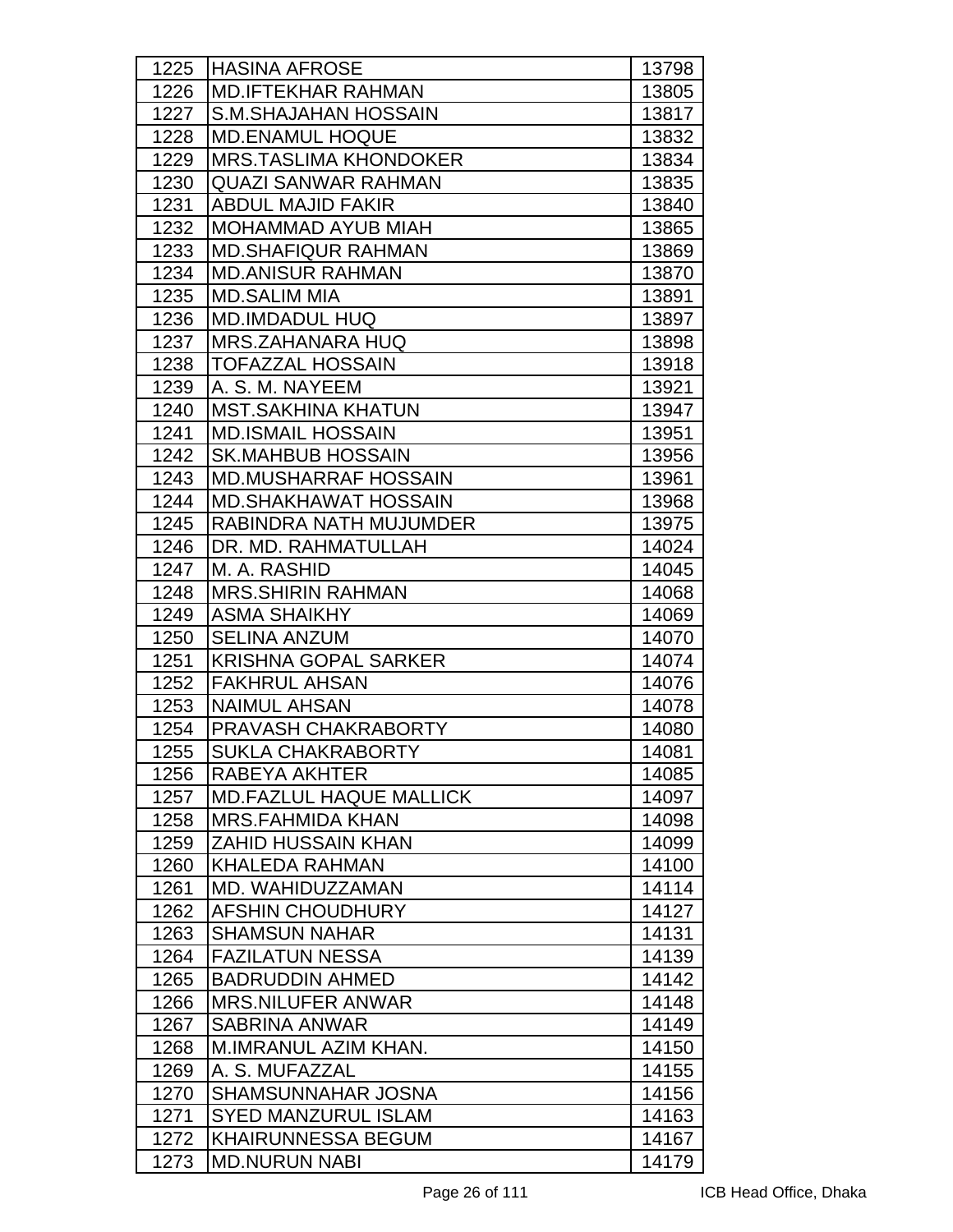| 1274 | M. N. ALAM                     | 14180 |
|------|--------------------------------|-------|
| 1275 | A. K. M. MONIRUJJAMAN          | 14210 |
| 1276 | <b>MD.ROFIQUL ISLAM</b>        | 14216 |
| 1277 | <b>MRS.PARVEEN SULTANA</b>     | 14223 |
| 1278 | <b>FERDOUSHI BEGUM</b>         | 14228 |
| 1279 | <b>MD.MAFIZUR RASHID</b>       | 14241 |
| 1280 | <b>MD.HAMIDUR RASHID</b>       | 14242 |
| 1281 | <b>NADIR SHAH QUORESHI</b>     | 14244 |
| 1282 | <b>B. M. SHAHABUDDIN</b>       | 14245 |
| 1283 | DR.ABDUL AZIZ                  | 14249 |
| 1284 | <b>MUNIR AHMED</b>             | 14256 |
| 1285 | <b>MD.NURUL ALAM</b>           | 14267 |
| 1286 | <b>MD.ABDUL HANNAN KHAN</b>    | 14272 |
| 1287 | MD.HEDAYETULLAH PATOARY        | 14277 |
| 1288 | <b>MD.WAHIDUL HAQ</b>          | 14280 |
| 1289 | MD. ALAUDDIN SHEIKH            | 14297 |
| 1290 | <b>MRS AMATUSSELAM</b>         | 14323 |
| 1291 | <b>HOSNEARA BEGUM</b>          | 14335 |
| 1292 | <b>NAZRUL ISLAM</b>            | 14354 |
| 1293 | <b>MD.ALAUDDIN CHOWDHURY</b>   | 14357 |
| 1294 | <b>SAIF UDDIN AHMED</b>        | 14370 |
| 1295 | <b>MOSTAK AHMED</b>            | 14371 |
| 1296 | <b>JALAL AHMED</b>             | 14372 |
| 1297 | <b>NADIRA KHATUN</b>           | 14373 |
| 1298 | <b>SULTANA RAZIA</b>           | 14375 |
| 1299 | <b>MD.FARUK AHAMED KHAN</b>    | 14376 |
| 1300 | <b>MD.FARUQUE AHAMED KHAN</b>  | 14377 |
| 1301 | <b>MRS.MONOARA MALLIK</b>      | 14380 |
| 1302 | <b>ZAKIUDDIN AHMED</b>         | 14385 |
| 1303 | <b>SURAIYA YASMIN</b>          | 14386 |
| 1304 | <b>AYESHA PERVEEN</b>          | 14410 |
| 1305 | <b>MRS.FARA HASAN</b>          | 14411 |
| 1306 | RABEYA AMEEN                   | 14412 |
| 1307 | <b>FARZANA AMEEN CHOWDHURY</b> | 14413 |
| 1308 | <b>MRS.UMMEHANI CHOWDHURY</b>  | 14414 |
| 1309 | <b>ELMA CHOWDHURY</b>          | 14415 |
| 1310 | KHODEJA AMIN CHOWDHURY         | 14416 |
| 1311 | <b>FARIDA AKHTER</b>           | 14418 |
| 1312 | <b>KHURSHIDA AKHTER</b>        | 14419 |
| 1313 | <b>MD. MURTADA</b>             | 14433 |
| 1314 | <b>TAHMINA BEGUM</b>           | 14466 |
| 1315 | MR. HASANUJJAMAN               | 14470 |
| 1316 | <b>MD. HOSSAIN</b>             | 14474 |
| 1317 | <b>MD.RAFIQUE ULLAH SIKDER</b> | 14477 |
| 1318 | <b>MD.MIJANUL ISLAM SARKAR</b> | 14483 |
| 1319 | <b>MR. SULTAN</b>              | 14521 |
| 1320 | KAZI SAKHAWAUT HOSSAIN         | 14540 |
| 1321 | <b>MOINUL HOQUE</b>            | 14543 |
| 1322 | <b>SHAKH JAHID HOSSAIN</b>     | 14546 |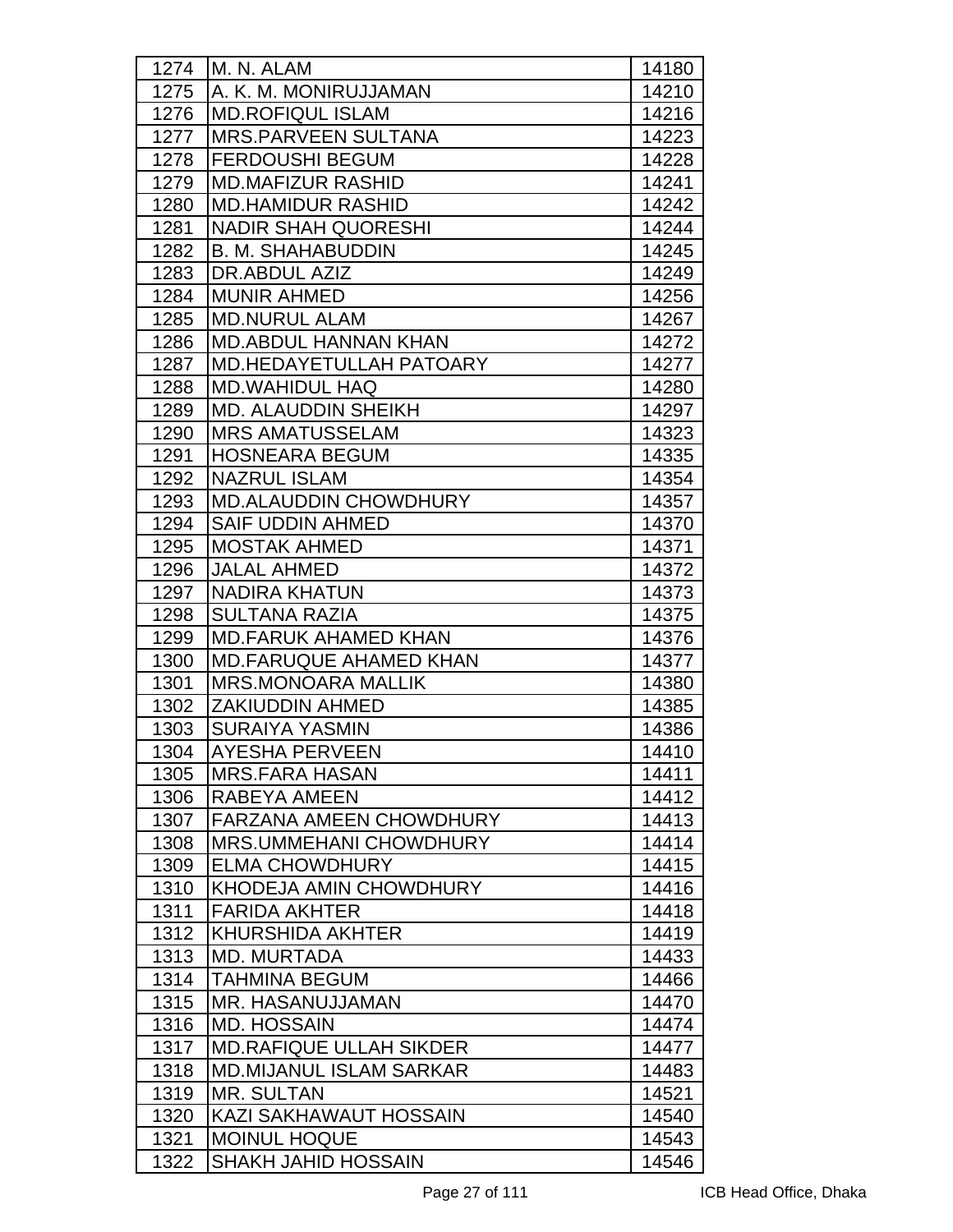| 1323 | <b>IMRS.PARUL HAQUE</b>      | 14559 |
|------|------------------------------|-------|
| 1324 | <b>HOSSAIN SAIFUL AZAM</b>   | 14560 |
| 1325 | <b>TAPAS NATA</b>            | 14582 |
| 1326 | <b>JAHANGIR BHUIYAN</b>      | 14590 |
| 1327 | <b>MD.KAFAYAT ULLAH</b>      | 14592 |
| 1328 | <b>KAZI SYFUDDIN HOSSAIN</b> | 14593 |
| 1329 | <b>SEKH SHAMIMUL HOQUE</b>   | 14600 |
| 1330 | <b>MD.JAHURUL HOQUE</b>      | 14612 |
| 1331 | <b>FIROJA BEGUM</b>          | 14620 |
| 1332 | <b>KAZI MOTIUR RAHMAN</b>    | 14626 |
| 1333 | <b>JHARNA KHAN</b>           | 14651 |
| 1334 | LAILA RAHMAN                 | 14653 |
| 1335 | <b>MUSTAFIJUL HUDA</b>       | 14688 |
| 1336 | <b>KAMRUNNESA AHMED</b>      | 14689 |
| 1337 | <b>NIRMAL KANTA DASH</b>     | 14693 |
| 1338 | <b>MRS.SHAHIDA LUTFA</b>     | 14846 |
| 1339 | LATIFUN NESSA HOSSEN         | 14855 |
| 1340 | MD. ALI HOSSEN PRODHANIA     | 14862 |
| 1341 | <b>MD. ABDUS SLAM KHAN</b>   | 14863 |
| 1342 | <b>MR. ABUL KASHEM</b>       | 14874 |
| 1343 | <b>MOHAMMAD SABER</b>        | 14901 |
| 1344 | <b>MS.YASMIN SADIK</b>       | 14918 |
| 1345 | <b>MR.HAFIZUDDIN AHMED</b>   | 14919 |
| 1346 | <b>MRS.HAFIZA BEGUM</b>      | 14920 |
| 1347 | <b>MR.HAFIZ AHMED</b>        | 14921 |
| 1348 | <b>MRS.MUSTARI BEGUM</b>     | 14945 |
| 1349 | <b>MOSTAFA FAZLE ALIM</b>    | 14953 |
| 1350 | <b>MOSTAFA FAZLE RABBI</b>   | 14954 |
| 1351 | <b>AKHLAQUR RAHMAN</b>       | 14966 |
| 1352 | <b>ABU ASHRAF</b>            | 14976 |
| 1353 | <b>MD. MOHSIN</b>            | 14977 |
| 1354 | <b>MRS. SALMA</b>            | 14978 |
| 1355 | <b>MD. TAREK</b>             | 14979 |
| 1356 | <b>MS.ANJUMAN ARA LUCKY</b>  | 14980 |
| 1357 | <b>JAHANGIR ISLAM</b>        | 15018 |
| 1358 | <b>MOTIAR RAHMAN</b>         | 15019 |
| 1359 | <b>MATIAR RAHMAN</b>         | 15020 |
| 1360 | <b>ZARZISAR RAHMAN</b>       | 15022 |
| 1361 | <b>DR.HAMIDA BEGUM</b>       | 15027 |
| 1362 | <b>MRS.TASLIMA KHAN</b>      | 15033 |
| 1363 | <b>ABDUL HANNAN KHAN</b>     | 15034 |
| 1364 | <b>MD.FAZLUL HAQUE</b>       | 15043 |
| 1365 | <b>MORSHEDA BEGUM</b>        | 15054 |
| 1366 | <b>MD.MOHSIN FARAZI</b>      | 15056 |
| 1367 | <b>NUR AHMED CHOWDHURY</b>   | 15067 |
| 1368 | NIRANJAN CHANDRA BISWAS      | 15182 |
| 1369 | <b>MD.SHAMSUL HUDA</b>       | 15203 |
| 1370 | <b>MAHBUB UL ALAM</b>        | 15211 |
| 1371 | <b>MD.ABDUL MALEK MANDAL</b> | 15222 |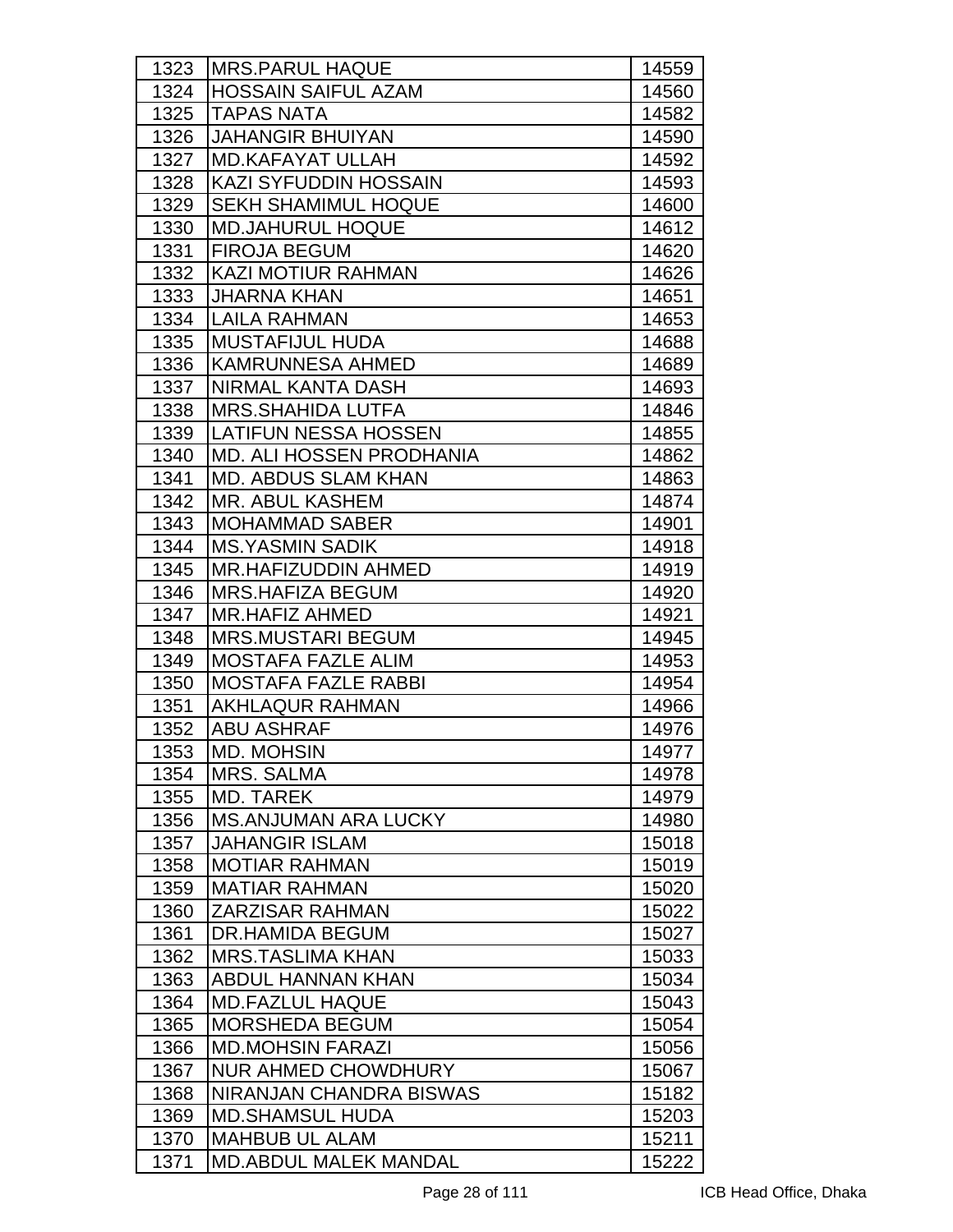| 1372 | NANNU MIA CHOWDHURY               | 15232 |
|------|-----------------------------------|-------|
| 1373 | MD.MOZAMMEL ISLAM CHOWDHURY       | 15239 |
| 1374 | <b>MD.MAHBUBUL ALAM</b>           | 15257 |
| 1375 | <b>RUMA SHARMA</b>                | 15274 |
| 1376 | <b>HUMAYUN KABIR</b>              | 15277 |
| 1377 | <b>MD.TAHURUL ISLAM</b>           | 15282 |
| 1378 | <b>MD.KHAIRUL ISLAM</b>           | 15284 |
| 1379 | <b>RAHIMUL HUQ</b>                | 15287 |
| 1380 | <b>MD.ABDUR RAZZAK</b>            | 15293 |
| 1381 | <b>PINKI ALAMGIR</b>              | 15330 |
| 1382 | <b>FARUQ ALAMGIR</b>              | 15331 |
| 1383 | <b>MD. MOHSIN</b>                 | 15339 |
| 1384 | <b>OMAR FAROOQUE</b>              | 15353 |
| 1385 | <b>MD.LUTFUR RAHMAN</b>           | 15357 |
| 1386 | <b>MD. SHAHJAHAN</b>              | 15358 |
| 1387 | <b>MISS.NAZNEEN JABIN</b>         | 15375 |
| 1388 | <b>MD.RANA AHMED</b>              | 15376 |
| 1389 | <b>MRS.ROWSHAN AKHTER</b>         | 15380 |
| 1390 | <b>MONOWARA HOSSAIN</b>           | 15408 |
| 1391 | MD. MAHABUBUR RAHAMAN             | 15413 |
| 1392 | <b>SORIF YASHMIN</b>              | 15417 |
| 1393 | <b>MD.ABU TAHER</b>               | 15418 |
| 1394 | <b>SHAMIMA ZAMAN</b>              | 15432 |
| 1395 | <b>BEGUM RAZIA CHOWDHURY</b>      | 15434 |
| 1396 | <b>NELAM NAHAR</b>                | 15458 |
| 1397 | <b>BADIUL ALAM</b>                | 15467 |
| 1398 | <b>AYSHA ALAM</b>                 | 15468 |
| 1399 | A.M.AMINUL HUQ SIDDIKI            | 15526 |
| 1400 | <b>ALYEA FERDOUS</b>              | 15536 |
| 1401 | <b>M.A.MAJED CHOWDHURY</b>        | 15548 |
| 1402 | <b>MD. MOHSIN</b>                 | 15564 |
| 1403 | <b>MD.ABDUL QUDDUS</b>            | 15578 |
| 1404 | <b>NAOSHABA SHAHID</b>            | 15602 |
| 1405 | M. M. RAHMAN MUKUL                | 15623 |
| 1406 | <b>MD.MOZAMMEL HAQUE</b>          | 15656 |
| 1407 | <b>MD.BATU MIAN</b>               | 15685 |
| 1408 | SADIQUR RAHMAN BHUIYAN            | 15701 |
| 1409 | <b>MRS.ROQUEA HUMAYUN</b>         | 15708 |
| 1410 | TARIQUL ALAM CHOWDHURY            | 15750 |
| 1411 | <b>MD.NUR HOSSAIN MIAN</b>        | 15760 |
| 1412 | <b>MRS.NAIMA ZAMAN</b>            | 15761 |
| 1413 | <b>MD.EUSUF HARUN CHOWDHURY</b>   | 15772 |
| 1414 | <b>MD.MOZAHAR ULLAH CHOWDHURY</b> | 15782 |
| 1415 | <b>MD.ABDUR RASHID</b>            | 15786 |
| 1416 | ROKSANA RASHID                    | 15788 |
| 1417 | <b>AKHTARY KHANAM</b>             | 15789 |
| 1418 | <b>DILIP KUMAR PODDER</b>         | 15793 |
| 1419 | <b>MANZUR AHMED</b>               | 15803 |
| 1420 | SYEED MD.SHAMSUZZAMAN             | 15854 |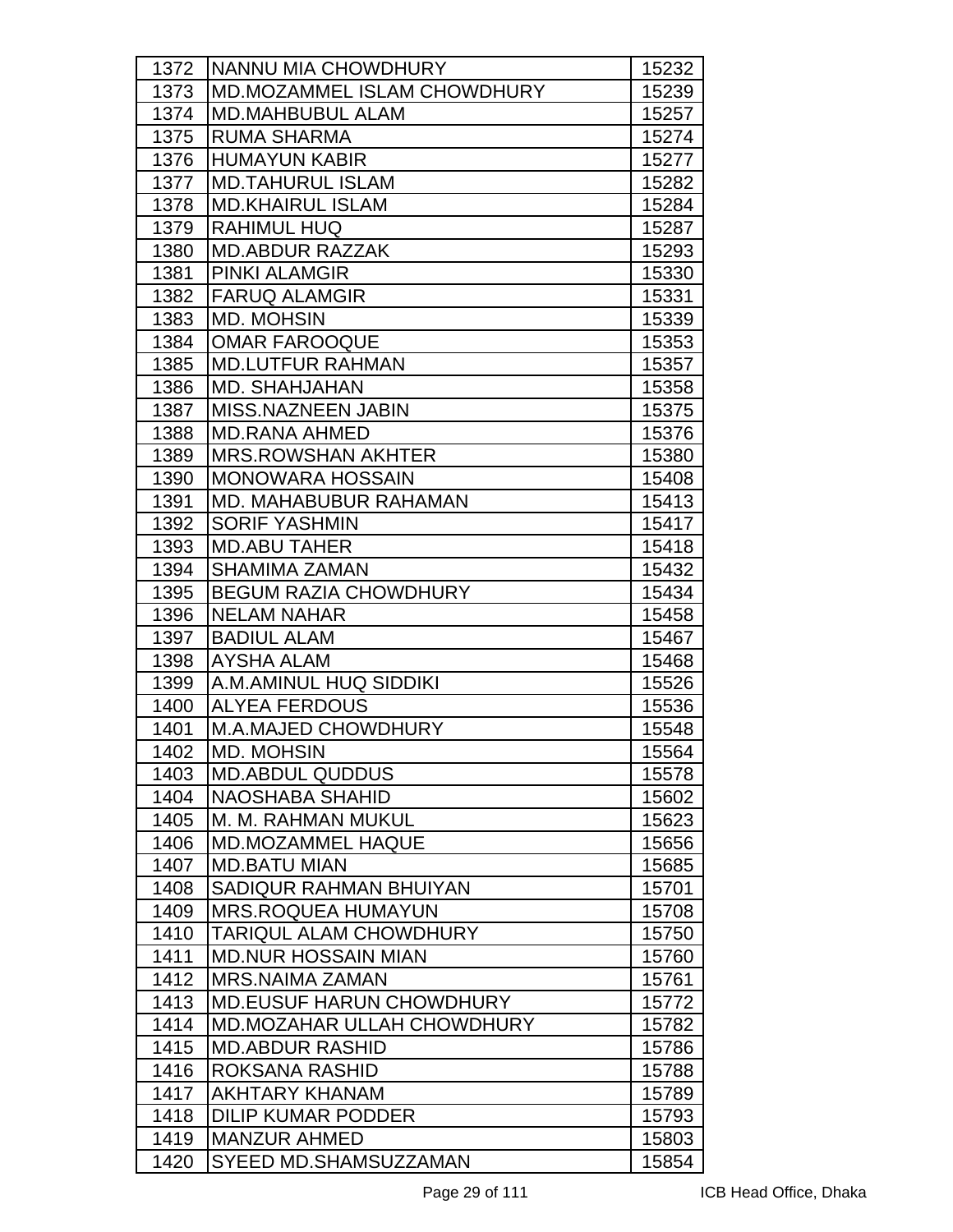| 1421 | <b>BELLAL HOSSAIN MIAN</b>        | 15858 |
|------|-----------------------------------|-------|
| 1422 | A.K.M.HABIBUR RAHMAN              | 15861 |
| 1423 | <b>IMAMUL ISLAM</b>               | 15866 |
| 1424 | <b>CHAMAN ARA HOSSAIN</b>         | 15886 |
| 1425 | <b>PRONAB KUMAR ROY</b>           | 15890 |
| 1426 | KHONDAKAR NASREEN AHMED           | 15903 |
| 1427 | <b>MAJOR MIA MD.ZAINUL ABEDIN</b> | 15908 |
| 1428 | <b>MD.OBYED ULLAH</b>             | 15909 |
| 1429 | <b>ZEBUN NESSA AHMED</b>          | 15931 |
| 1430 | <b>MD.MAHABBAT HOSSAIN</b>        | 15943 |
| 1431 | <b>MD.MOTAHAR HOSSAIN</b>         | 15944 |
| 1432 | <b>MD.MOSADDEK HOSSAIN</b>        | 15945 |
| 1433 | <b>MD.MAHFUZ HOSSAIN</b>          | 15946 |
| 1434 | <b>ALAM KHAN</b>                  | 15956 |
| 1435 | <b>A.SUKUR MIA</b>                | 15957 |
| 1436 | <b>ATIQUL ISLAM</b>               | 15969 |
| 1437 | <b>MD.HUMAYUN KABIR TALUKDAR</b>  | 15979 |
| 1438 | <b>SHAH ASHFAKUL ISLAM</b>        | 15983 |
| 1439 | <b>HELALUDDIN AHMED</b>           | 15984 |
| 1440 | <b>GAZI GOLAM MOSTAFA</b>         | 15985 |
| 1441 | <b>MD. SIDDIKULLAH</b>            | 15991 |
| 1442 | <b>MD.SAYEEDUR RAHMAN SAYEED</b>  | 15993 |
| 1443 | <b>SHAHIDA CHOWDHURY</b>          | 16029 |
| 1444 | MR. WAHIDUZZAMAN                  | 16067 |
| 1445 | <b>MOHAMMAD MAHADI</b>            | 16068 |
| 1446 | <b>TARIQUL ISLAM</b>              | 16086 |
| 1447 | <b>MRS.DOLLY RAHMAN</b>           | 16109 |
| 1448 | <b>SHAHJAHAN SIRAJ</b>            | 16112 |
| 1449 | <b>SHAHJAHAN SIRAJ</b>            | 16113 |
| 1450 | <b>RAJIB SIRAJ</b>                | 16114 |
| 1451 | <b>MR.KHURSHID ALAM</b>           | 16213 |
| 1452 | <b>SAIFUDDIN AHMED</b>            | 16219 |
| 1453 | <b>MD.AMINUDDIN TALUKDER</b>      | 16224 |
| 1454 | ABDUR RASHID KHANDAKER            | 16270 |
| 1455 | <b>TANVIR AHSAN CHOWDHURY</b>     | 16279 |
| 1456 | <b>MRS.NASIMA AMIN</b>            | 16284 |
| 1457 | <b>MD.SAHADAT HOSSIAN</b>         | 16289 |
| 1458 | <b>MOKKADEL HOSSAIN KABIR</b>     | 16291 |
| 1459 | <b>MD.NAZMUL ALAM</b>             | 16296 |
| 1460 | <b>MD.KAMRUL HASSAN</b>           | 16314 |
| 1461 | <b>MD.SHAMS GOLAM HOSSAIN</b>     | 16317 |
| 1462 | SHAHANA BEGUM                     | 16324 |
| 1463 | <b>FARIDA BEGUM</b>               | 16325 |
| 1464 | TASLIMA BEGUM                     | 16326 |
| 1465 | SAFIUDDIN AHMED                   | 16338 |
| 1466 | SHAMMI AKHTER                     | 16339 |
| 1467 | <b>ASMA BEGUM</b>                 | 16340 |
| 1468 | MD. ATIQUZZAMAN                   | 16372 |
| 1469 | MOHAMMAD HARUN-UR-RASHID          | 16378 |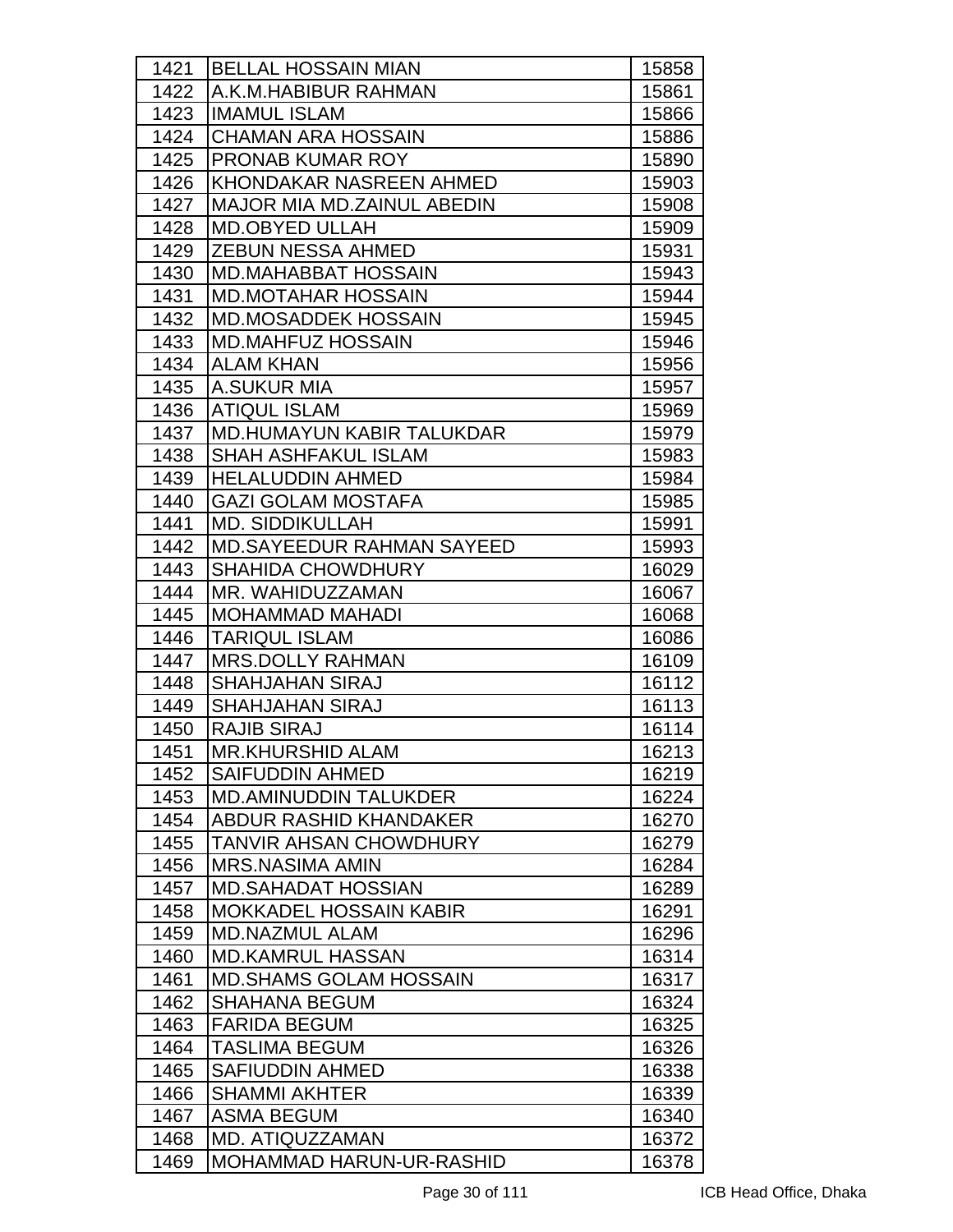| 1470 | <b>FARUK AHMEDULLAH KHAN</b>    | 16381 |
|------|---------------------------------|-------|
| 1471 | <b>MD.ABU HANIF</b>             | 16385 |
| 1472 | <b>MD.ABUL BASHAR MAHMOOD</b>   | 16386 |
| 1473 | <b>MD.ABU HANIF</b>             | 16387 |
| 1474 | <b>MD. MOHIUDDIN</b>            | 16411 |
| 1475 | <b>GAZI MOKLASUR RAHMAN</b>     | 16414 |
| 1476 | <b>KAMAL AHMED</b>              | 16422 |
| 1477 | <b>MAJEDA KHATUN</b>            | 16425 |
| 1478 | <b>MD SHAMSUL HOQUE</b>         | 16431 |
| 1479 | <b>GEORGE D' CRUZE</b>          | 16443 |
| 1480 | <b>ABUL HAYAT CHOWDHURY</b>     | 16445 |
| 1481 | <b>MOHAMMAD ANWAR HOSSAIN</b>   | 16446 |
| 1482 | <b>ZEBUNNASA KHATUN</b>         | 16453 |
| 1483 | <b>MD. MAZEDUR RAHMAN</b>       | 16515 |
| 1484 | <b>MD.JOINAL ABEDIN</b>         | 16521 |
| 1485 | <b>MD. SADEQUE</b>              | 16554 |
| 1486 | <b>NASIMA AKHTER</b>            | 16559 |
| 1487 | <b>HOSSAIN AHMED</b>            | 16600 |
| 1488 | <b>MD. SAIDUR RAHMAN</b>        | 16608 |
| 1489 | <b>MD. SAIDUR RAHMAN</b>        | 16610 |
| 1490 | <b>MD. TIPU SULTAN</b>          | 16618 |
| 1491 | <b>FATEMA BEGUM</b>             | 16626 |
| 1492 | <b>M.ALTAFUL KARIM</b>          | 16644 |
| 1493 | <b>ROUSHAN ARA BEGUM</b>        | 16647 |
| 1494 | TAPAN KUMAR MANDAL              | 16651 |
| 1495 | <b>MD.SHAFIQUL ISLAM</b>        | 16653 |
| 1496 | <b>MD RAFIQUL HOQUE</b>         | 16654 |
| 1497 | <b>RASHIDA BEGUM</b>            | 16657 |
| 1498 | <b>MD. BORHAN UDDIN</b>         | 16658 |
| 1499 | <b>MD. TOUHID HASAN KHAN</b>    | 16663 |
| 1500 | <b>SUPIA BEGUM</b>              | 16667 |
| 1501 | <b>NAZMUL AHSAN</b>             | 16676 |
| 1502 | MS. TOPA                        | 16677 |
| 1503 | MS. NAZMA                       | 16678 |
| 1504 | <b>FARIDA CHOWDHURY</b>         | 16680 |
| 1505 | <b>HAFSA CHOWDHURY</b>          | 16681 |
| 1506 | <b>AZMAL HOSSAIN CHOWDHURY</b>  | 16682 |
| 1507 | <b>ZAINUL ISHTIAK CHOWDHURY</b> | 16683 |
| 1508 | <b>HEMAYET UDDIN</b>            | 16715 |
| 1509 | <b>KAZI ALIUL ISLAM</b>         | 16720 |
| 1510 | <b>ROKSHANA KUTUBI</b>          | 16751 |
| 1511 | <b>MD.AZIZUR RAHMAN</b>         | 16754 |
| 1512 | MR. MD. ABDUL KASHEM            | 16828 |
| 1513 | <b>MD. ZAKARIA SARKER</b>       | 16860 |
| 1514 | <b>MD.MUSFAQUER RAHAMAN</b>     | 16864 |
| 1515 | <b>MD.MORSHEDUR RAHAMAN</b>     | 16865 |
| 1516 | <b>SONIA SHARMIN LUNA</b>       | 16866 |
| 1517 | <b>MD. ROKON UDDIN</b>          | 16867 |
| 1518 | <b>MD.ABUL KASHEM</b>           | 16868 |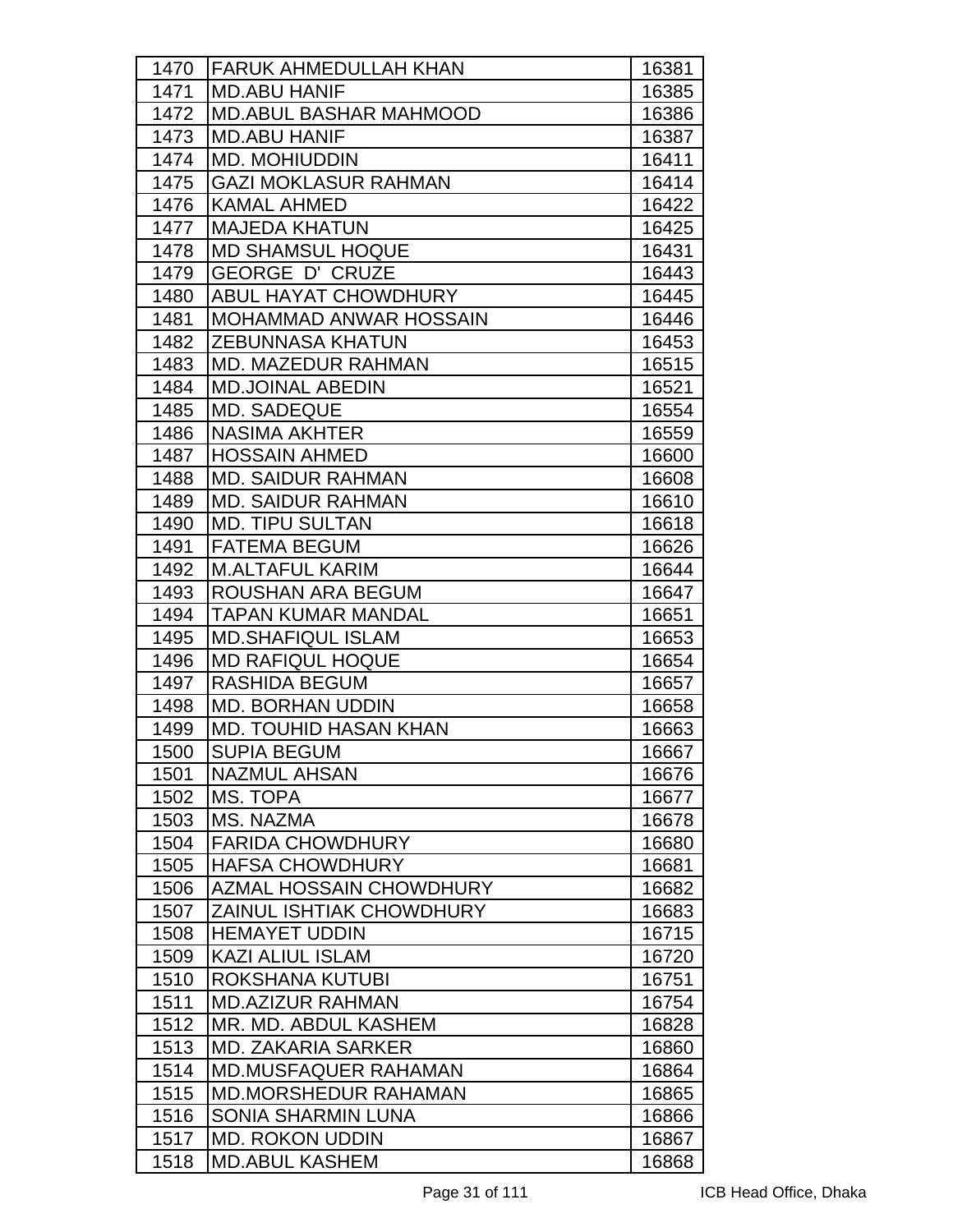| 1519 | <b>MD. ABDUL KARIM</b>            | 16900 |
|------|-----------------------------------|-------|
| 1520 | M. A. SATTAR                      | 16922 |
| 1521 | <b>BAZLUR SHARIF</b>              | 16923 |
| 1522 | <b>TAZIN HOSSAIN</b>              | 16928 |
| 1523 | <b>NAZMUL HOSSAIN</b>             | 16929 |
| 1524 | <b>MD.NURUL ISLAM</b>             | 16930 |
| 1525 | <b>MD.MOYNUL HAQ</b>              | 16936 |
| 1526 | A.K.M.MASUDUL HAQUE               | 16937 |
| 1527 | <b>MONOYARA BEGUM</b>             | 16938 |
| 1528 | MONZURUL SUMIT CHOWDHURY          | 16946 |
| 1529 | <b>HOSNA ARA RAHMAN</b>           | 16974 |
| 1530 | <b>MD.WAHIDUR RAHMAN</b>          | 16975 |
| 1531 | <b>MD.NURUL ANWAR</b>             | 16983 |
| 1532 | <b>MRS.SELINA AKHTER</b>          | 17005 |
| 1533 | <b>MD.ABDUS SATTER MIA</b>        | 17006 |
| 1534 | <b>MUNTASIR MANZUR</b>            | 17014 |
| 1535 | <b>MD.IQBAL HOSSAIN CHOWDHURY</b> | 17021 |
| 1536 | <b>SITARA BEGUM</b>               | 17046 |
| 1537 | <b>JAHAN ARA BEGUM</b>            | 17062 |
| 1538 | MD. SHAHIDUZZAMAN                 | 17066 |
| 1539 | <b>HABIB MD.SAIFULLA</b>          | 17083 |
| 1540 | <b>JABUNNESA ISLAM</b>            | 17123 |
| 1541 | <b>MD.MOZAMMEL HOSSAIN</b>        | 17131 |
| 1542 | <b>HASAN SHAREEF AHMED</b>        | 17172 |
| 1543 | <b>JASHIMUDDIN CHOWDHURY</b>      | 17202 |
| 1544 | <b>NAZMA SALAHUDDIN</b>           | 17223 |
| 1545 | <b>KABIR AHMED</b>                | 17224 |
| 1546 | <b>MD.ATIQUR RAHMAN MAJI</b>      | 17233 |
| 1547 | <b>MD.HUMAYUN KABIR</b>           | 17239 |
| 1548 | <b>BEGUM RUBI HABIB</b>           | 17282 |
| 1549 | MOHAMMAD NURUL AMIN               | 17296 |
| 1550 | <b>SUFIA KHATUN</b>               | 17307 |
| 1551 | MS. MINU                          | 17317 |
| 1552 | <b>MD. ABUL HOSSAIN</b>           | 17322 |
| 1553 | MR. ANISUL ISLAM CHOWDHURY        | 17332 |
| 1554 | MD. MAHTAB UDDIN BHUIYAN          | 17370 |
| 1555 | A.B.M. WAHIDUZZAMAN KHAN          | 17371 |
| 1556 | <b>FERDOUSHI SULTANA</b>          | 17379 |
| 1557 | <b>G.M. SHAMSUR RAHMAN</b>        | 17381 |
| 1558 | <b>FERDOUSE ARA BEGUM</b>         | 17385 |
| 1559 | <b>MD. ABDUL AWAL</b>             | 17390 |
| 1560 | <b>BADRUNNESA FEROZA</b>          | 17391 |
| 1561 | <b>SALAHUDDIN AHMED</b>           | 17392 |
| 1562 | MAJ. MD. RUHUL AMIN               | 17434 |
| 1563 | <b>MAJ. RUHUL AMIN</b>            | 17436 |
| 1564 | LATIFA KHANAM                     | 17451 |
| 1565 | <b>MD. ABDUL MOTALEB</b>          | 17499 |
| 1566 | <b>MD.MOSTAFIZUR RAHMAN</b>       | 17501 |
| 1567 | <b>MD.ERSHADUL ISLAM</b>          | 17505 |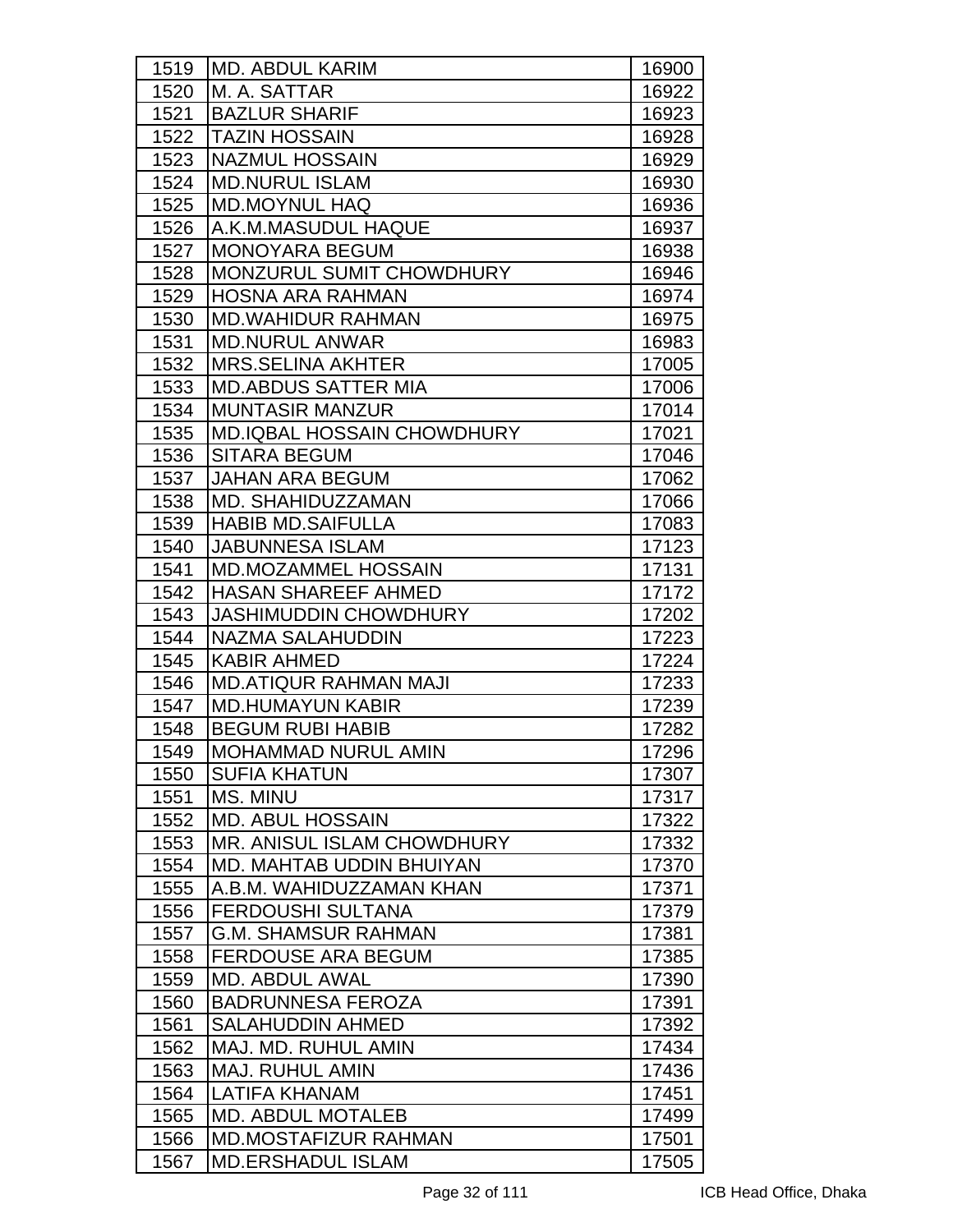| 1568 | <b>SYED KUTUBUDDIN AHMED</b>     | 17530 |
|------|----------------------------------|-------|
| 1569 | <b>ABDULLAH AL MAHMUD</b>        | 17531 |
| 1570 | SHEIKH NUR HOSSAIN               | 17532 |
| 1571 | A. HOSSAIN                       | 17545 |
| 1572 | <b>MD.NAZMUL KABIR</b>           | 17555 |
| 1573 | A.S.M.RAHIM ULLAH                | 17562 |
| 1574 | <b>MD.ABDUR RAHIM</b>            | 17566 |
| 1575 | <b>MD.NURUL AWAL</b>             | 17567 |
| 1576 | SALAHUDDIN AHMED SELIM           | 17568 |
| 1577 | <b>IMRS.LILY ROKHSANA</b>        | 17585 |
| 1578 | <b>MD.HAFIZUR RAHMAN</b>         | 17586 |
| 1579 | <b>MAHMUDA KHATUN</b>            | 17610 |
| 1580 | <b>MRS.RASHEDA RAZA</b>          | 17618 |
| 1581 | A.B.M.FAKHRUL HASAN              | 17620 |
| 1582 | A.N.S.AMIN KHAN                  | 17621 |
| 1583 | <b>MD.ABDUL HAQUE</b>            | 17627 |
| 1584 | <b>DIJEN DAS</b>                 | 17629 |
| 1585 | <b>MINARA AHMED</b>              | 17640 |
| 1586 | <b>SUPRIA SHAH</b>               | 17667 |
| 1587 | <b>MOMOTAZ SERIN</b>             | 17705 |
| 1588 | <b>MD HABIBUR RAHMAN</b>         | 17710 |
| 1589 | <b>MD FARUQUE HOSSAIN</b>        | 17730 |
| 1590 | <b>MD AMINUL ISLAM</b>           | 17752 |
| 1591 | <b>MR ANISUL ISLAM CHOWDHURY</b> | 17753 |
| 1592 | <b>MRS SAMSUN NAHER</b>          | 17754 |
| 1593 | <b>MRS SHAMSUN NAHER</b>         | 17755 |
| 1594 | <b>FEROZA BEGUM</b>              | 17774 |
| 1595 | <b>RUMANA BINTE ASHRAF</b>       | 17775 |
| 1596 | <b>NISITH KUMAR MOJUMDAR</b>     | 17777 |
| 1597 | <b>RUMANA BINTE ASHRAF</b>       | 17778 |
| 1598 | NISHIT KUMAR MAJUMDAR            | 17779 |
| 1599 | <b>SHAMIMA SULTANA</b>           | 17801 |
| 1600 | <b>FIROZA BEGUM MONI</b>         | 17802 |
| 1601 | <b>SHAMIMA SULTANA</b>           | 17803 |
| 1602 | SHEIKH HAMIDUR RAHMAN            | 17815 |
| 1603 | <b>NUSRAT SALAM</b>              | 17816 |
| 1604 | <b>FIDA JAMAL</b>                | 17819 |
| 1605 | <b>KAWSER RASHID</b>             | 17822 |
| 1606 | HARENDRA KUMAR SHAHA             | 17841 |
| 1607 | ALPANA SHAHA                     | 17842 |
| 1608 | <b>MANJIRA SHAHA</b>             | 17843 |
| 1609 | <b>MASUFA AMIN</b>               | 17847 |
| 1610 | <b>MRS.NASIMA AKHTER</b>         | 17848 |
| 1611 | <b>ABDUL QAYUM CHOWDHURY</b>     | 17854 |
| 1612 | <b>MD.ANISUR RAHMAN</b>          | 17857 |
| 1613 | A.K.M.IDRIS ALI                  | 17868 |
| 1614 | <b>LITON KUMAR DAS</b>           | 17870 |
| 1615 | <b>ABUL KALAM MANIK</b>          | 17934 |
| 1616 | <b>MD. AMINUL ISLAM</b>          | 17936 |
|      |                                  |       |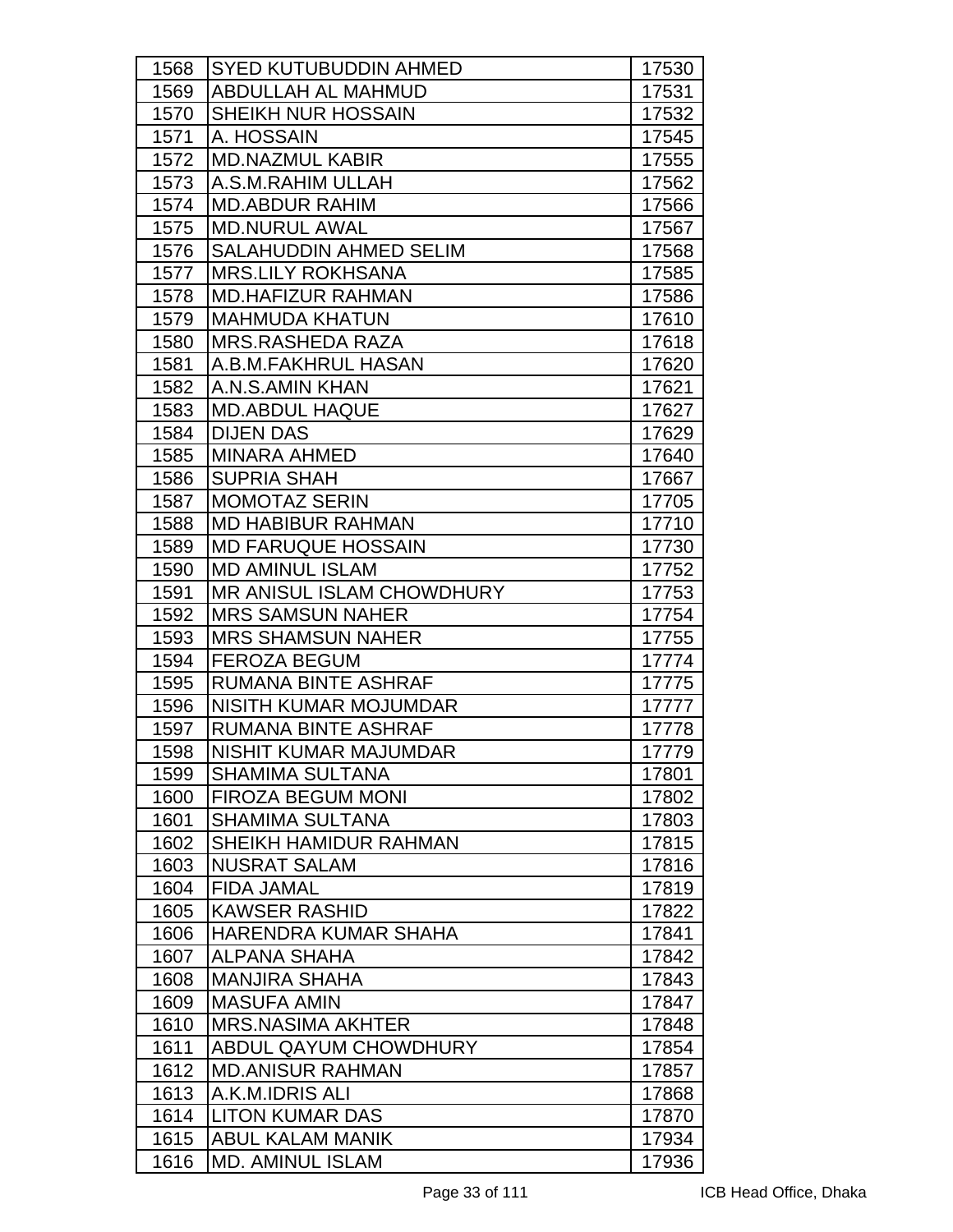| 1617 | <b>SARMIN BINTAY SIDDIQUE</b>    | 17953 |
|------|----------------------------------|-------|
| 1618 | <b>SAFIQUR RAHAMAN</b>           | 17979 |
| 1619 | <b>ZAHIDUL ISLAM KHAN</b>        | 17981 |
| 1620 | <b>NASIR AHMED KHAN</b>          | 17982 |
| 1621 | <b>AZMAT HOSSAIN</b>             | 17984 |
| 1622 | <b>MILON HOSSAIN</b>             | 18004 |
| 1623 | <b>ABDUL MANNAN</b>              | 18006 |
| 1624 | <b>AKTER HOSSAIN</b>             | 18009 |
| 1625 | <b>NURUL AHAD</b>                | 18010 |
| 1626 | <b>ASHRAFUL ISLAM</b>            | 18012 |
| 1627 | <b>ABU TAYEB</b>                 | 18015 |
| 1628 | <b>MASUDUR RAHMAN</b>            | 18022 |
| 1629 | <b>SHAMSUR ALAM</b>              | 18023 |
| 1630 | <b>AMINUL HAQUE</b>              | 18025 |
| 1631 | <b>MD.SUMAN MIAH</b>             | 18026 |
| 1632 | <b>RAFIQUL ISLAM</b>             | 18034 |
| 1633 | <b>MRS.LATIFA BEGUM</b>          | 18036 |
| 1634 | <b>MD.MONIR MIAH</b>             | 18042 |
| 1635 | <b>MD.SHAHIN MIAH</b>            | 18045 |
| 1636 | MISS, JEASMIN                    | 18046 |
| 1637 | <b>MD.HAURN MAIH</b>             | 18047 |
| 1638 | <b>MISS.NARGIS BEGUM</b>         | 18048 |
| 1639 | <b>MISS.BUTI AKTER</b>           | 18049 |
| 1640 | MISS.FARZANA AKTER               | 18053 |
| 1641 | <b>MD.AKTER HOSSAIN KHAN</b>     | 18056 |
| 1642 | <b>MISS RUMA KHAN</b>            | 18057 |
| 1643 | <b>NILUFAR YESMIN</b>            | 18062 |
| 1644 | MR. SUMAN                        | 18063 |
| 1645 | <b>RASHEDA BEGUM</b>             | 18072 |
| 1646 | <b>HALIMA KHATUN</b>             | 18088 |
| 1647 | DR.NURUN NAHAR BEGUM             | 18089 |
| 1648 | MD. ALIUZZAMAN                   | 18117 |
| 1649 | <b>MOHAMMAD ISMAIL</b>           | 18118 |
| 1650 | <b>SUKOMAL KANTI BAL</b>         | 18121 |
| 1651 | <b>MD.SAHIN DALI</b>             | 18123 |
| 1652 | <b>SAYED MOHAMMAD ABUL FAZAL</b> | 18139 |
| 1653 | <b>M.JAMSHEDUR RAHMAN</b>        | 18150 |
| 1654 | <b>MD.GOLAM SABIR</b>            | 18154 |
| 1655 | <b>MRS.SELINA BEGUM</b>          | 18159 |
| 1656 | <b>MD.MASHIUR RAHMAN</b>         | 18175 |
| 1657 | <b>MD.AMIRUL ISLAM</b>           | 18188 |
| 1658 | SADHANA BALA SAHA                | 18189 |
| 1659 | <b>ABDUL JABBAR</b>              | 18266 |
| 1660 | <b>ISHRAT JAHAN</b>              | 18267 |
| 1661 | <b>MRS RAHIMA BEGUM</b>          | 18277 |
| 1662 | <b>MRS.BEAUTY KHANAM</b>         | 18378 |
| 1663 | <b>MAHFUZA KHATUN</b>            | 18385 |
| 1664 | <b>MD.MOZAMMEL HOQUE</b>         | 18413 |
| 1665 | <b>MD.JAHANGIR ALAM</b>          | 18424 |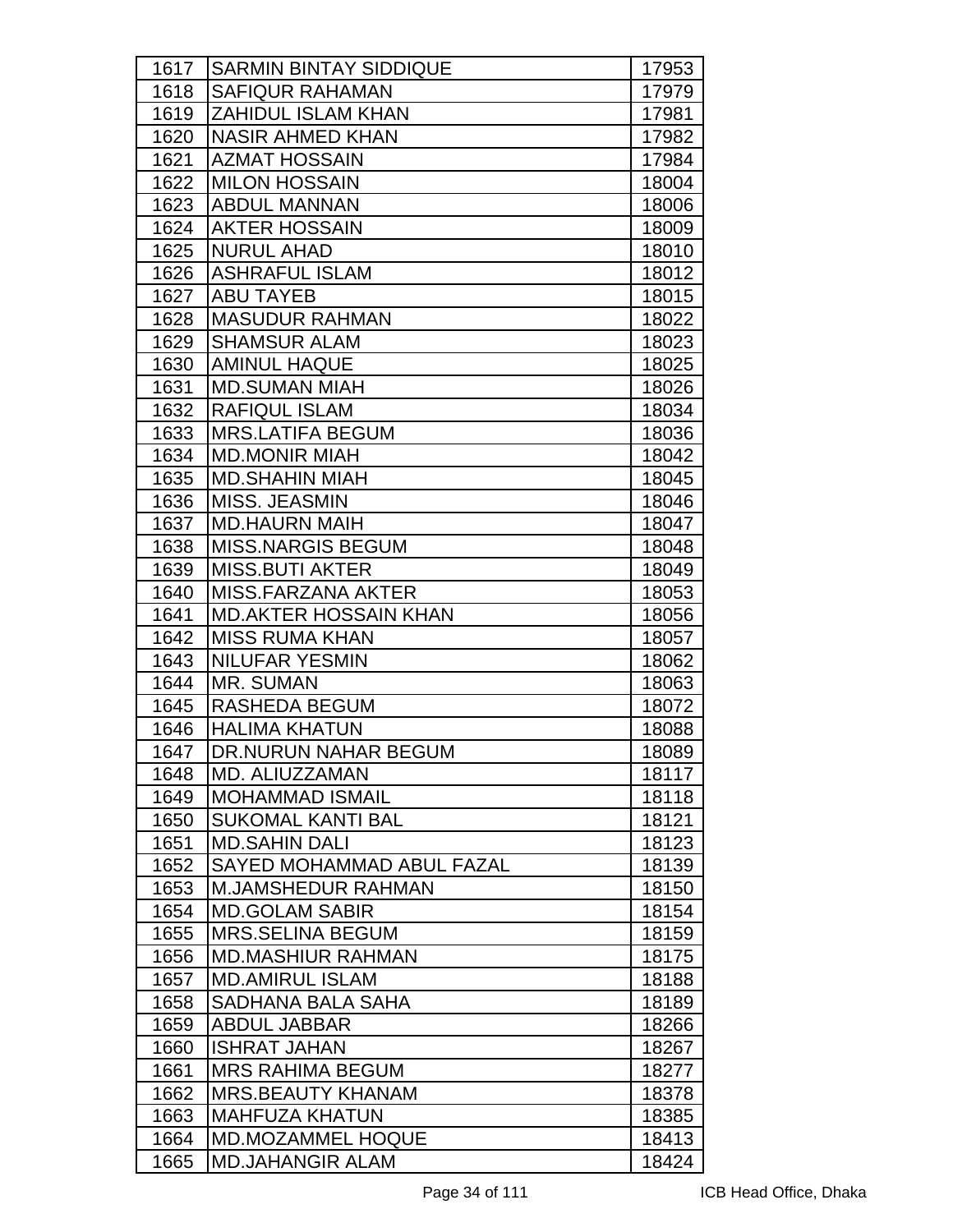| 1666 | <b>MOHAMMAD NAZMUL HASAN</b>   | 18435 |
|------|--------------------------------|-------|
| 1667 | <b>MD.NAZRUL ISLAM</b>         | 18436 |
| 1668 | MD.NAZMUL HAFIZ                | 18437 |
| 1669 | <b>LAILA HOSSAIN</b>           | 18461 |
| 1670 | S.A. SHAMS MD.ASHRAFUZZAMAN    | 18463 |
| 1671 | <b>SHAMIM ARA</b>              | 18480 |
| 1672 | RAFIUDDIN AHMED                | 18494 |
| 1673 | <b>KAZI KHARUL ISLAM</b>       | 18515 |
| 1674 | NIRMAL CHANDRA SAHA            | 18516 |
| 1675 | <b>SHALI SAHA</b>              | 18517 |
| 1676 | NAMITA SAHA                    | 18519 |
| 1677 | <b>ABED HOSSAIN</b>            | 18531 |
| 1678 | <b>BONI AMIN KHAN</b>          | 18537 |
| 1679 | <b>MD.GIAS UDDIN</b>           | 18543 |
| 1680 | <b>MD.JASHIM UDDIN</b>         | 18548 |
| 1681 | <b>SHAMSUL ALAM MIAH</b>       | 18576 |
| 1682 | <b>ABUL HOSSAIN</b>            | 18578 |
| 1683 | <b>NURUL HAQUE</b>             | 18586 |
| 1684 | <b>MD. ABDUL AHAD</b>          | 18608 |
| 1685 | <b>GOURI RANI SAHA</b>         | 18615 |
| 1686 | <b>MD. YUNUS ALI</b>           | 18638 |
| 1687 | <b>MOHAMMAD NAZIMUDDIN</b>     | 18653 |
| 1688 | <b>DULAL ABDUL HAFIZ</b>       | 18735 |
| 1689 | <b>MRS ROUSHAN ARA HAFIZ</b>   | 18736 |
| 1690 | <b>PARVEN AKHTER</b>           | 18742 |
| 1691 | PORIMAL CHANDRA KUNDU          | 18772 |
| 1692 | DR M A MALEK                   | 18779 |
| 1693 | <b>MAHFUZA KHATUN</b>          | 18781 |
| 1694 | <b>FAROQUE SHAFIQUR RAHMAN</b> | 18786 |
| 1695 | <b>MD DOSTOGIR HOSSIN</b>      | 18798 |
| 1696 | NAZIRA BEGUM                   | 18799 |
| 1697 | <b>MD HABIBUR RAHMAN</b>       | 18800 |
| 1698 | <b>MD.UTTAM ALI MIAH</b>       | 18805 |
| 1699 | <b>MOSLEHUDDIN AHMED</b>       | 18806 |
| 1700 | <b>ALTAN AHMED CHOWDHURY</b>   | 18815 |
| 1701 | <b>IMRAN AHMED CHOWDHURY</b>   | 18816 |
| 1702 | MR.MUINUDDIN AHMED KHAN        | 18818 |
| 1703 | MRS.HELENA MAHFOOZ             | 18894 |
| 1704 | AKRAM HOSSAIN JOARDAR          | 18906 |
| 1705 | <b>MD. ATIQUL HAQUE</b>        | 18911 |
| 1706 | <b>MD.ABDUL KADIR</b>          | 18934 |
| 1707 | <b>MS. POLLY</b>               | 18935 |
| 1708 | <b>MST. ROKEYA</b>             | 18936 |
| 1709 | <b>MRS.HALENA MALEK</b>        | 18942 |
| 1710 | AL-HAJ DR.M.A.MALEK            | 18943 |
| 1711 | <b>MD.SADEKUZZAMAN MOLLA</b>   | 18948 |
| 1712 | <b>BEGUM MUNIRA ATIQ</b>       | 18959 |
| 1713 | <b>SHAHIN ALAM</b>             | 18968 |
| 1714 | <b>MD.ASADUZZAMAN DITUL</b>    | 18974 |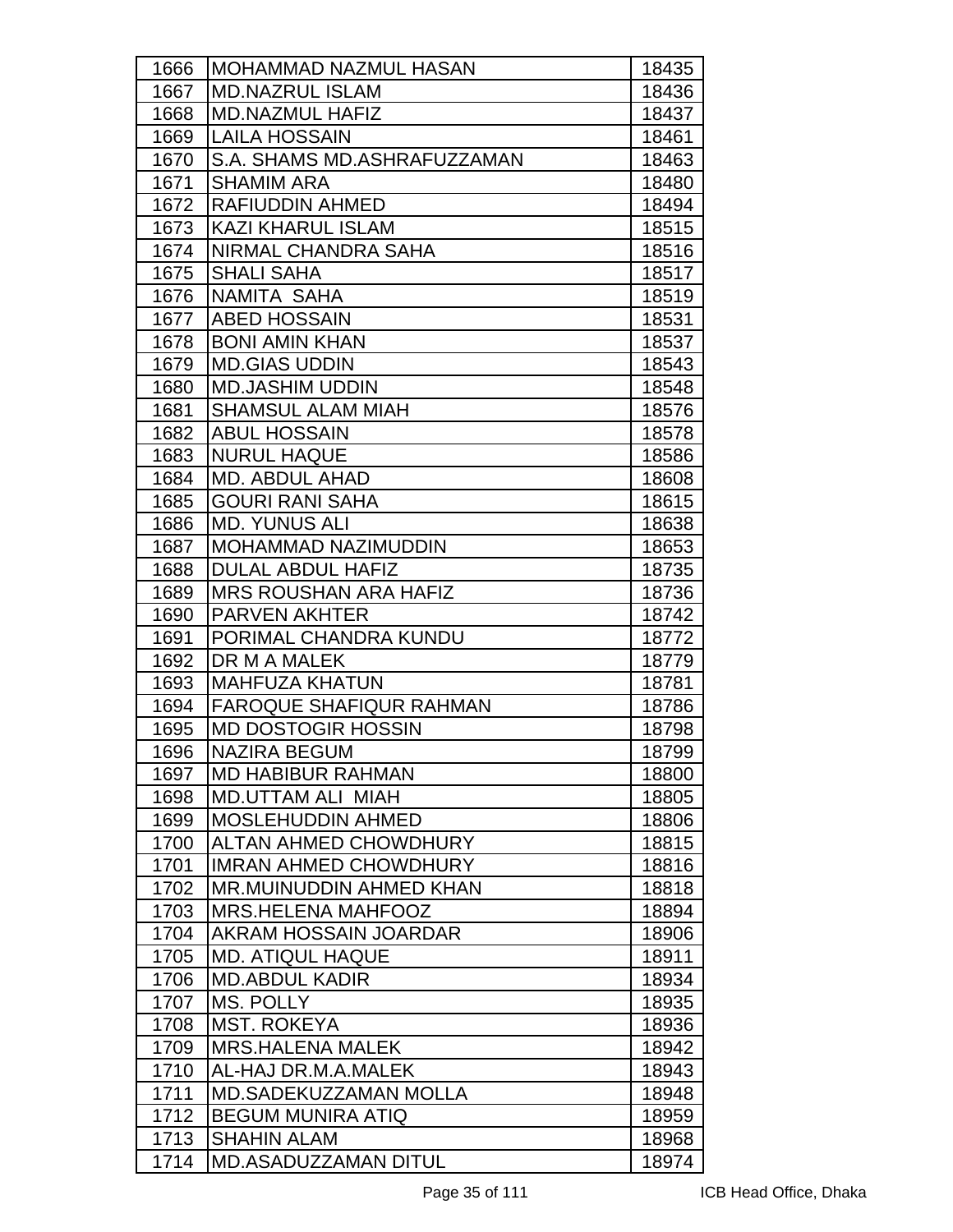| 1715 | <b>BEGUM SHAMSUNNAHAR</b>      | 18979 |
|------|--------------------------------|-------|
| 1716 | <b>MD.KHALILUR RAHMAN</b>      | 18983 |
| 1717 | <b>IQBAL HOSSAIN KHAN</b>      | 18984 |
| 1718 | <b>ABDUS SALAM</b>             | 18988 |
| 1719 | <b>MD.MOKHLESUR RAHMAN</b>     | 18990 |
| 1720 | <b>MD.HUMAYUN KABIR</b>        | 18991 |
| 1721 | <b>NAZRUL ISLAM</b>            | 19028 |
| 1722 | AMINA AZIM CHOWDHURY           | 19029 |
| 1723 | <b>JERINA KHATUN</b>           | 19051 |
| 1724 | <b>MD.ABDUL MANNAN</b>         | 19052 |
| 1725 | <b>MRS.JOUTHSNA BEGUM</b>      | 19060 |
| 1726 | MAHFUJUL HAQUE CHOWDHURY       | 19061 |
| 1727 | <b>APEL RANI SAHA</b>          | 19079 |
| 1728 | M. A. SALIM                    | 19081 |
| 1729 | <b>MAJIBUL HAQUE</b>           | 19085 |
| 1730 | <b>MD.MIJANUR RAHMAN</b>       | 19087 |
| 1731 | <b>MD.MAJIBUR RAHMAN</b>       | 19088 |
| 1732 | <b>MD.OHIDUR RAHMAN</b>        | 19089 |
| 1733 | <b>SAHARA KHATUN</b>           | 19125 |
| 1734 | <b>ISLAM UDDIN JOARDAR</b>     | 19160 |
| 1735 | <b>MD.HABIBUR RAHMAN</b>       | 19174 |
| 1736 | <b>RUKY AHMED</b>              | 19205 |
| 1737 | DR. JUSY MARINA KHAN           | 19215 |
| 1738 | <b>MD. MASUD HOSSAIN</b>       | 19217 |
| 1739 | MR. KAMAL UDDIN                | 19219 |
| 1740 | <b>MD. GOLAM MOSTAFA</b>       | 19225 |
| 1741 | <b>MD. MANURUL ISLAM</b>       | 19252 |
| 1742 | <b>SABNAM RAHAMAN</b>          | 19262 |
| 1743 | A.K.M. SAFIQUR RAHAMAN         | 19263 |
| 1744 | <b>MD.AMINUL HAQUE BHUIYAN</b> | 19331 |
| 1745 | <b>MOFIZUL BARI</b>            | 19350 |
| 1746 | <b>MD.ZAMIRUL ALAM</b>         | 19366 |
| 1747 | <b>LIAKAT ALI KHAN LODI</b>    | 19367 |
| 1748 | <b>MD.MOSTAFIZUR RAHMAN</b>    | 19371 |
| 1749 | <b>MD.NURUL ISLAM</b>          | 19381 |
| 1750 | <b>MD. AWRANGJEB</b>           | 19385 |
| 1751 | <b>MRS.SHAMIMA ROUF</b>        | 19388 |
| 1752 | <b>MD ABDUL MALEK</b>          | 19407 |
| 1753 | <b>MD AYUB ALI SIKDAR</b>      | 19428 |
| 1754 | <b>SHAMIMA AFROZ</b>           | 19436 |
| 1755 | PROGESH KUMAR RAY              | 19445 |
| 1756 | <b>MD ABDUL KHALEK</b>         | 19453 |
| 1757 | <b>MD HANIF</b>                | 19456 |
| 1758 | <b>ABDUL JALIL MIA</b>         | 19472 |
| 1759 | <b>TAZUL ISLAM</b>             | 19475 |
| 1760 | <b>ENAMUL HAQUE</b>            | 19476 |
| 1761 | <b>MOSTAFA CHOWDHURY</b>       | 19477 |
| 1762 | <b>SHERIN AKHTER</b>           | 19478 |
| 1763 | <b>MOSHARAF HOSSAIN</b>        | 19479 |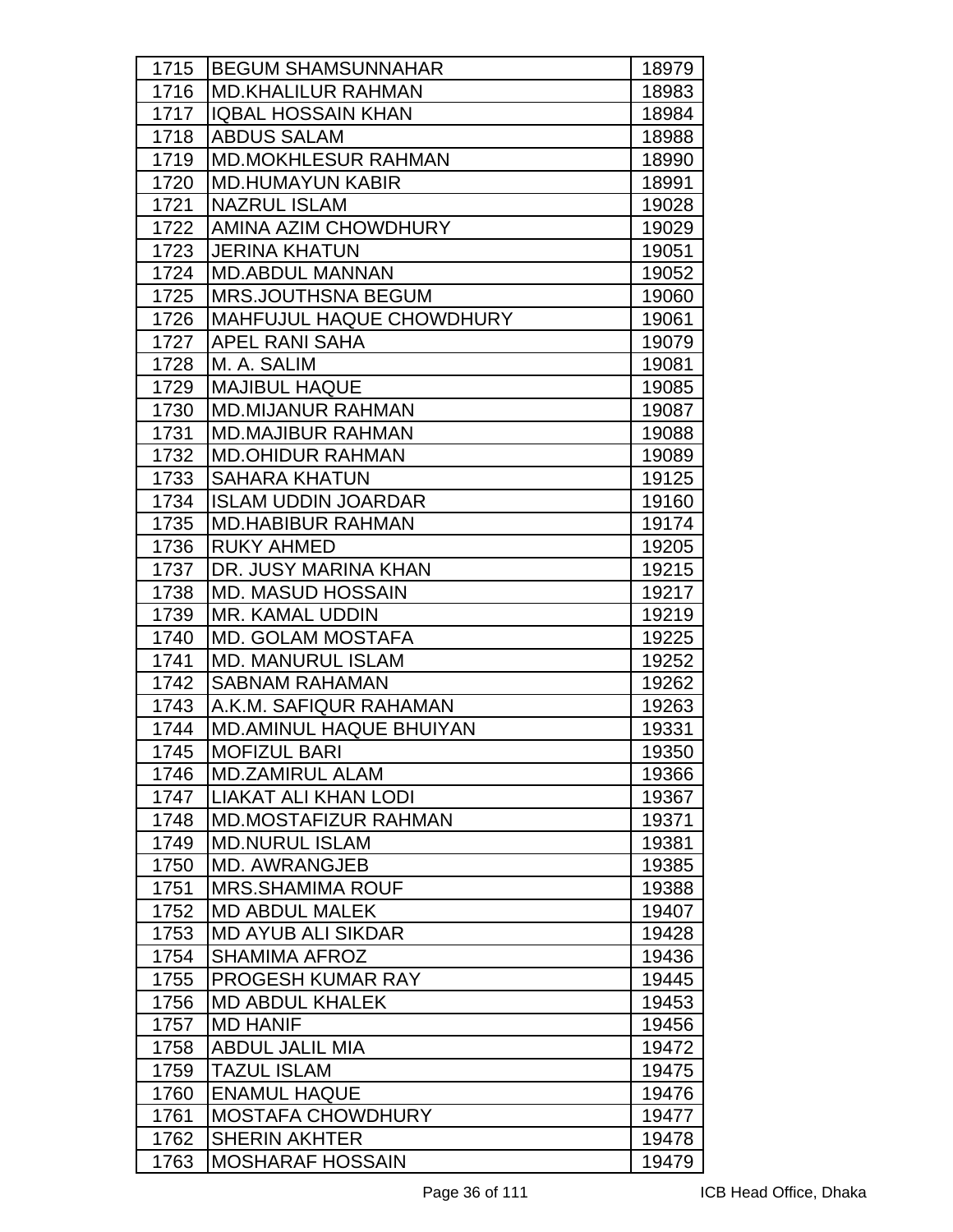| 1764 | NURUL HUDA                   | 19482 |
|------|------------------------------|-------|
| 1765 | <b>NURUL MOMIN</b>           | 19483 |
| 1766 | <b>NURUL KARIM</b>           | 19484 |
| 1767 | <b>MD. ABUL BASHAR</b>       | 19519 |
| 1768 | <b>POLY SHUR</b>             | 19536 |
| 1769 | <b>ABU TAHER MIAJI</b>       | 19554 |
| 1770 | <b>MD.MASHIUR RAHMAN</b>     | 19567 |
| 1771 | <b>JULEKHA BEGUM</b>         | 19582 |
| 1772 | <b>AFROZA POLIN</b>          | 19597 |
| 1773 | <b>MD.DELWAR HOSSAIN</b>     | 19614 |
| 1774 | MD.MOJAMMEL HAQUE            | 19628 |
| 1775 | <b>HABIBUR RAHMAN</b>        | 19630 |
| 1776 | <b>MD.NAZRUL ISLAM</b>       | 19633 |
| 1777 | <b>MRS. MONOARA BEGUM</b>    | 19661 |
| 1778 | <b>ZEBUN NAHAR</b>           | 19683 |
| 1779 | <b>NAZMUL HAI</b>            | 19687 |
| 1780 | <b>AL-MAMUN HAI</b>          | 19689 |
| 1781 | <b>ANISUR RAHMAN</b>         | 19691 |
| 1782 | <b>BADRUN NAHAR BEGUM</b>    | 19692 |
| 1783 | <b>SUFIA AKHTER BEGUM</b>    | 19694 |
| 1784 | <b>MIR ABDUR RAHIM</b>       | 19713 |
| 1785 | <b>ABUL HASEM</b>            | 19819 |
| 1786 | <b>MD ALAUDDIN</b>           | 19842 |
| 1787 | <b>SYEDA MAHBUBA SHAHID</b>  | 19866 |
| 1788 | <b>MD NURUL ALAM</b>         | 19868 |
| 1789 | <b>MD.MAHMUD HASAN</b>       | 19912 |
| 1790 | <b>MRS.LAILA NOOR BEGUM</b>  | 19955 |
| 1791 | <b>MOHAMMAD ASAD</b>         | 19985 |
| 1792 | <b>MOHAMMAD FARUK AHMED</b>  | 19987 |
| 1793 | <b>ABUL KALAM AZAD</b>       | 19990 |
| 1794 | <b>HAJIRA BEGUM</b>          | 19991 |
| 1795 | HARUN-UR-RASHID KHAN         | 19993 |
| 1796 | <b>MANOJ KUMAR DEB</b>       | 20011 |
| 1797 | <b>MRS REHANA KIBRIA</b>     | 20013 |
| 1798 | <b>ABDUL MALEK</b>           | 20019 |
| 1799 | <b>MD OBAIDUL HAQUE</b>      | 20021 |
| 1800 | <b>SHOWKHAT ALI SARKAR</b>   | 20026 |
| 1801 | ROKEYA SULTANA JARNA         | 20029 |
| 1802 | <b>MD ABU HOSSAIN MOLLAH</b> | 20038 |
| 1803 | <b>MONOWARA HOSSAIN</b>      | 20039 |
| 1804 | <b>MD RUMEL BHUIYAN</b>      | 20041 |
| 1805 | <b>KRISHA DAS</b>            | 20043 |
| 1806 | PRITIKANA DAS                | 20044 |
| 1807 | <b>SRIMOTI SABITA DAS</b>    | 20046 |
| 1808 | <b>SUKHLAL DAS</b>           | 20047 |
| 1809 | <b>KANU GHOSAMI</b>          | 20067 |
| 1810 | <b>SWARUP KUMAR PAUL</b>     | 20068 |
| 1811 | A K M SAIFUL ISLAM           | 20078 |
| 1812 | <b>BELU RANI DAS</b>         | 20093 |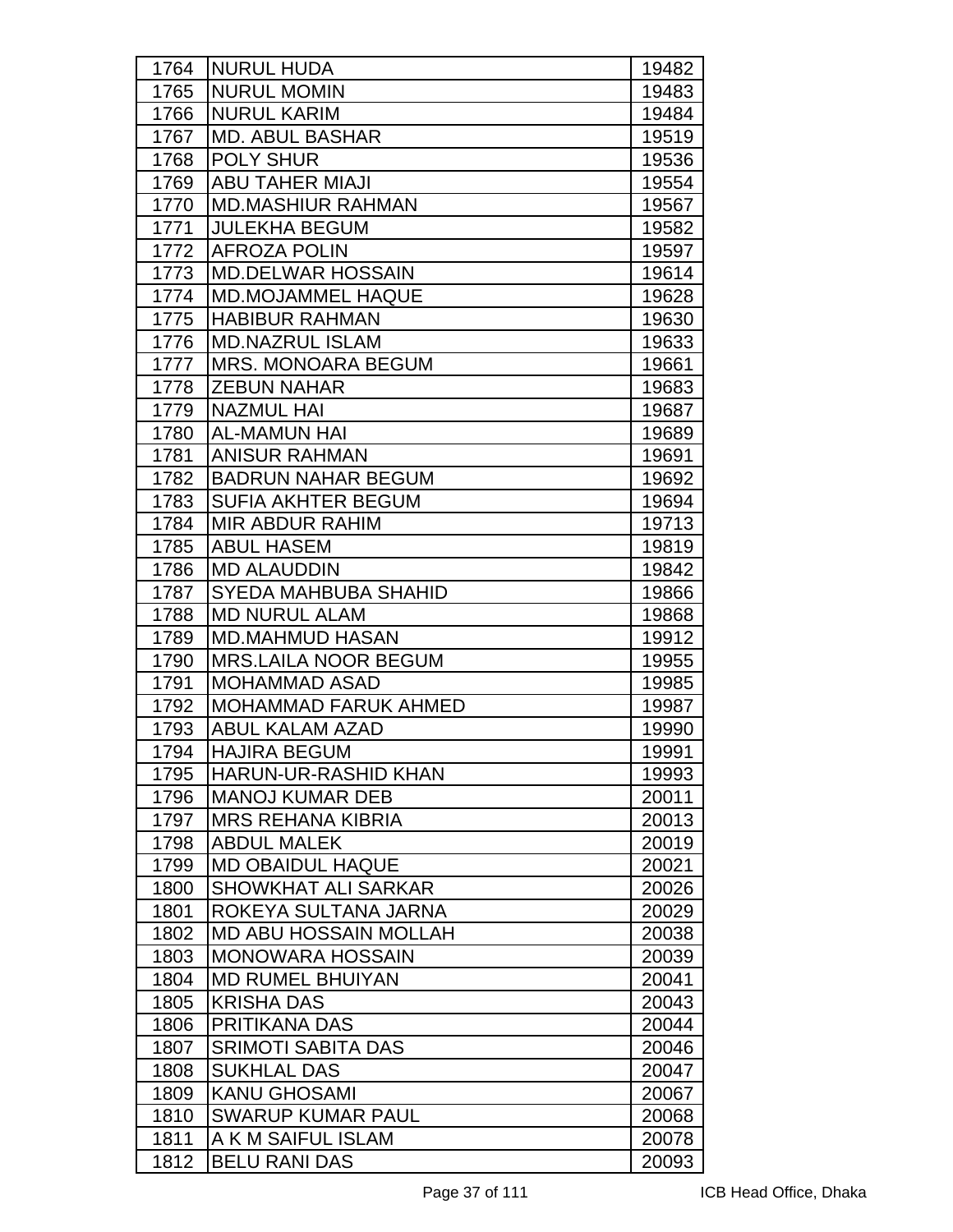| 1813 | <b>MD MIR REZAUL HOSSAIN</b>      | 20096 |
|------|-----------------------------------|-------|
| 1814 | <b>NURUN NAHAR</b>                | 20097 |
| 1815 | <b>MD NAZRUL ISALM</b>            | 20098 |
| 1816 | <b>ASLAM KUDDUS</b>               | 20102 |
| 1817 | <b>MUSARRAT PARVEEN RUBI</b>      | 20103 |
| 1818 | <b>BODIUL ALAM</b>                | 20135 |
| 1819 | <b>FAHMIN JAHAN AFSANI</b>        | 20137 |
| 1820 | <b>MD SHAFIQUL HAQUE</b>          | 20139 |
| 1821 | LT.COL.A S M MOZAMMEL HAQUE       | 20142 |
| 1822 | <b>MD HABIBULLAH</b>              | 20170 |
| 1823 | <b>KEYA FERDOUSI</b>              | 20179 |
| 1824 | <b>MD ABDUL BAKI</b>              | 20182 |
| 1825 | <b>MOHAMMAD ZIAUL HAQUE</b>       | 20183 |
| 1826 | MR. SHAMEEM                       | 20185 |
| 1827 | <b>LILI KARIM</b>                 | 20186 |
| 1828 | <b>SEMA GUNGULI</b>               | 20193 |
| 1829 | <b>SHAHERA KHATUN HABIBA</b>      | 20196 |
| 1830 | <b>SYED MUFASIL ALI</b>           | 20202 |
| 1831 | <b>SYED MUFAZIL ALI</b>           | 20203 |
| 1832 | <b>TOSLIM UDDIN KHAN</b>          | 20204 |
| 1833 | A.K.M NURUL KARIM                 | 20206 |
| 1834 | <b>MD.RASEL BHUHA</b>             | 20207 |
| 1835 | DR.MD.ABDUL KAYUME CHOWDHURY      | 20209 |
| 1836 | MISS SANJANA FARAHA CHOWDHURY     | 20211 |
| 1837 | <b>MD.EHAJAN JUNAID CHOWDHURY</b> | 20213 |
| 1838 | <b>NASIR UDDIN AHMED</b>          | 20214 |
| 1839 | <b>MD.MOSHARAF HOSSAIN</b>        | 20217 |
| 1840 | <b>MD.ALTAF HOSSAIN</b>           | 20218 |
| 1841 | <b>FARIDA YEASMIN</b>             | 20238 |
| 1842 | <b>BABU SUDANSU KUMAR BAPARY</b>  | 20274 |
| 1843 | <b>MISS MARIA BADI</b>            | 20277 |
| 1844 | <b>SYED ASAD ALI KAZI</b>         | 20286 |
| 1845 | <b>RAKIBUR RAHAMAN</b>            | 20288 |
| 1846 | <b>MD.IMRANUL HAQ</b>             | 20290 |
| 1847 | <b>MD. IMRANUL HAQ</b>            | 20291 |
| 1848 | ANAWARA BEGUM                     | 20294 |
| 1849 | <b>FARTHOSE AL-IMRAN</b>          | 20300 |
| 1850 | <b>MOTAHER HOSSAIN</b>            | 20303 |
| 1851 | <b>AHMED ALI</b>                  | 20308 |
| 1852 | <b>TAHSIN IRSHAD ALAM</b>         | 20314 |
| 1853 | <b>HAFIZUL HAQ</b>                | 20316 |
| 1854 | MR. JAKIRUZAMAN                   | 20318 |
| 1855 | <b>RAJINA AKTHER</b>              | 20324 |
| 1856 | <b>MD. AHASANULLAH</b>            | 20348 |
| 1857 | <b>MRS.MANSURA HAQ</b>            | 20366 |
| 1858 | <b>MITA SHAKA</b>                 | 20374 |
| 1859 | <b>NUR MOHAMMAD MOLLAH</b>        | 20377 |
| 1860 | <b>NABIR CHOWDHURY</b>            | 20382 |
| 1861 | <b>MD. MAINUDDIN MUKUL</b>        | 20407 |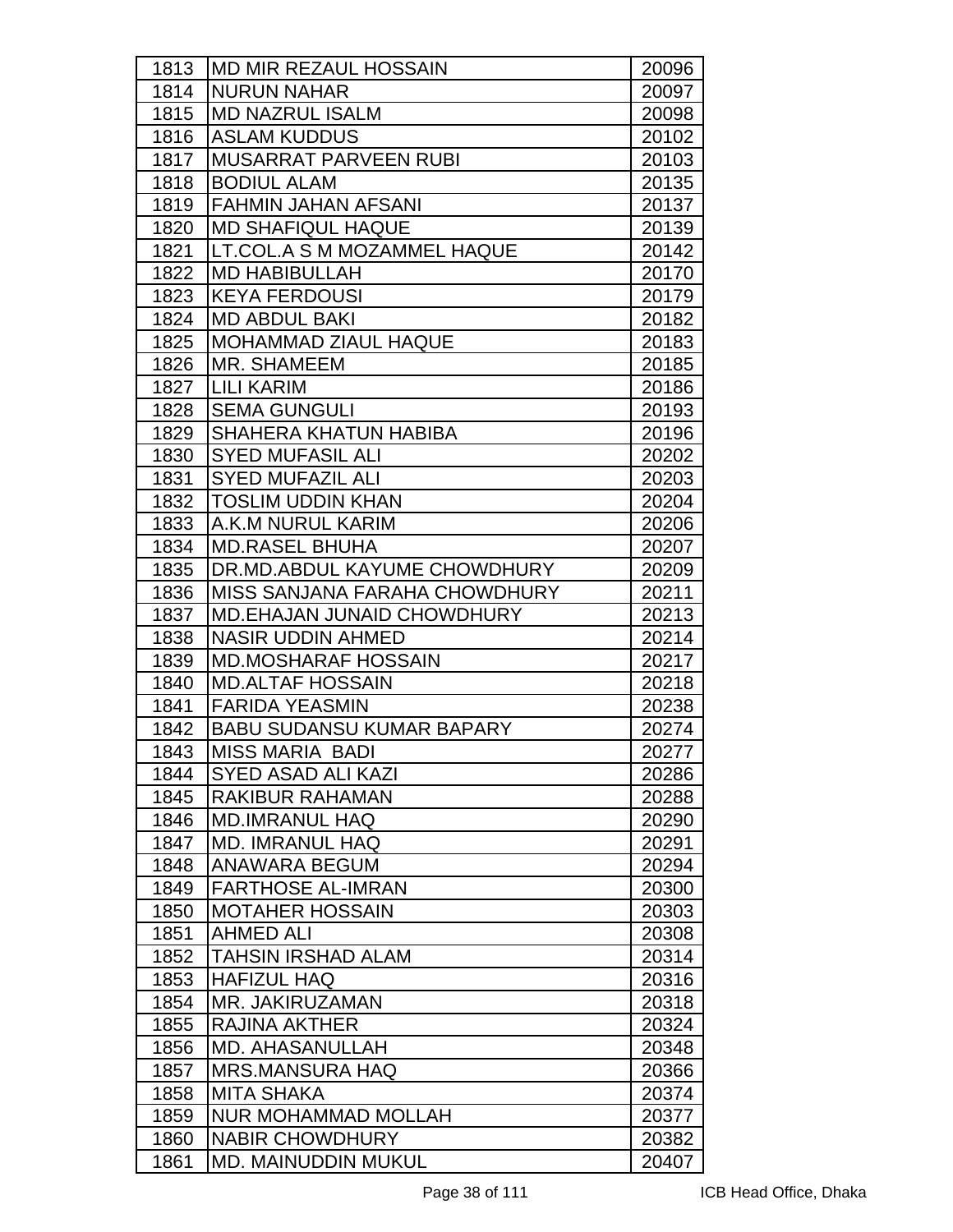| 1862 | <b>MOFAZZAL AHMED KHAN</b>     | 20414 |
|------|--------------------------------|-------|
| 1863 | KAMRUZZAMAN CHOWDHURY          | 20418 |
| 1864 | <b>SANZIDA NASRIN</b>          | 20434 |
| 1865 | <b>SANKAR KUMAR ROY</b>        | 20442 |
| 1866 | AKHTAR KAMAL KHAN              | 20444 |
| 1867 | S.M.A.QUADIR MIAN              | 20447 |
| 1868 | <b>MD. ATAUR RAHMAN</b>        | 20454 |
| 1869 | <b>MRS.RAWSHAN ARA FARUQUI</b> | 20474 |
| 1870 | <b>SHIMA GOSWAMI</b>           | 20478 |
| 1871 | <b>PRONOY KUMAR DIKKIT</b>     | 20479 |
| 1872 | <b>DILIP BHATTACHARJEE</b>     | 20480 |
| 1873 | <b>MONOARA BEGUM</b>           | 20487 |
| 1874 | <b>MD. ALHAJUDDIN</b>          | 20510 |
| 1875 | <b>MD. AMINUL ISLAM</b>        | 20516 |
| 1876 | <b>S.M.MORTUJ ALI KHAN</b>     | 20544 |
| 1877 | <b>REZINA MUSTOFA</b>          | 20564 |
| 1878 | <b>HAFSA BEGUM</b>             | 20566 |
| 1879 | <b>MD. MUSTAFIZUR RAHMAN</b>   | 20568 |
| 1880 | <b>SARWAR ZAMAN</b>            | 20581 |
| 1881 | <b>SUMAN RAHMAN</b>            | 20582 |
| 1882 | <b>MALIHA BEGUM</b>            | 20604 |
| 1883 | <b>USA ROY</b>                 | 20621 |
| 1884 | <b>TOSIQUL ALAM CHOWDHURY</b>  | 20628 |
| 1885 | <b>TORIQUL ALAM CHOWDHURY</b>  | 20630 |
| 1886 | <b>DALIA JAHAN</b>             | 20635 |
| 1887 | <b>MD.SHAMSUL ALAM SHARIF</b>  | 20646 |
| 1888 | <b>SUMIT SARKAR</b>            | 20648 |
| 1889 | S. S. ALAM                     | 20657 |
| 1890 | <b>MAHBUB UDDIN AHMED</b>      | 20658 |
| 1891 | <b>JAHAN AKHTER</b>            | 20672 |
| 1892 | SHANAZ JAHMAN                  | 20687 |
| 1893 | <b>JAINAL ABEDEN</b>           | 20690 |
| 1894 | <b>SHARIF MD.ABUTALEB</b>      | 20691 |
| 1895 | <b>TANIA ALI</b>               | 20699 |
| 1896 | <b>MRS.ROKEYA KHATUN</b>       | 20714 |
| 1897 | <b>MOHAMMED HASHEN MIAH</b>    | 20716 |
| 1898 | <b>JASIMUDDIN AHMED</b>        | 20719 |
| 1899 | <b>SURMA AHMED</b>             | 20722 |
| 1900 | <b>MD.FARID UDDIN SERAJI</b>   | 20737 |
| 1901 | <b>RAFIQUL ISLAM</b>           | 20738 |
| 1902 | <b>JALAL UDDIN AHMED</b>       | 20741 |
| 1903 | <b>MD.FARID UDDIN SERAJEE</b>  | 20748 |
| 1904 | S. M. HUMAYUN                  | 20753 |
| 1905 | <b>MANZURUL AHSAN</b>          | 20767 |
| 1906 | <b>MD.MIZANUR RAHMAN</b>       | 20774 |
| 1907 | <b>MD.HABIBUR RAHMAN</b>       | 20777 |
| 1908 | <b>ZOHARUN NESSA</b>           | 20779 |
| 1909 | <b>MD.AZIZUR RAHMAN</b>        | 20783 |
| 1910 | <b>SYED JABED ISLAM</b>        | 20789 |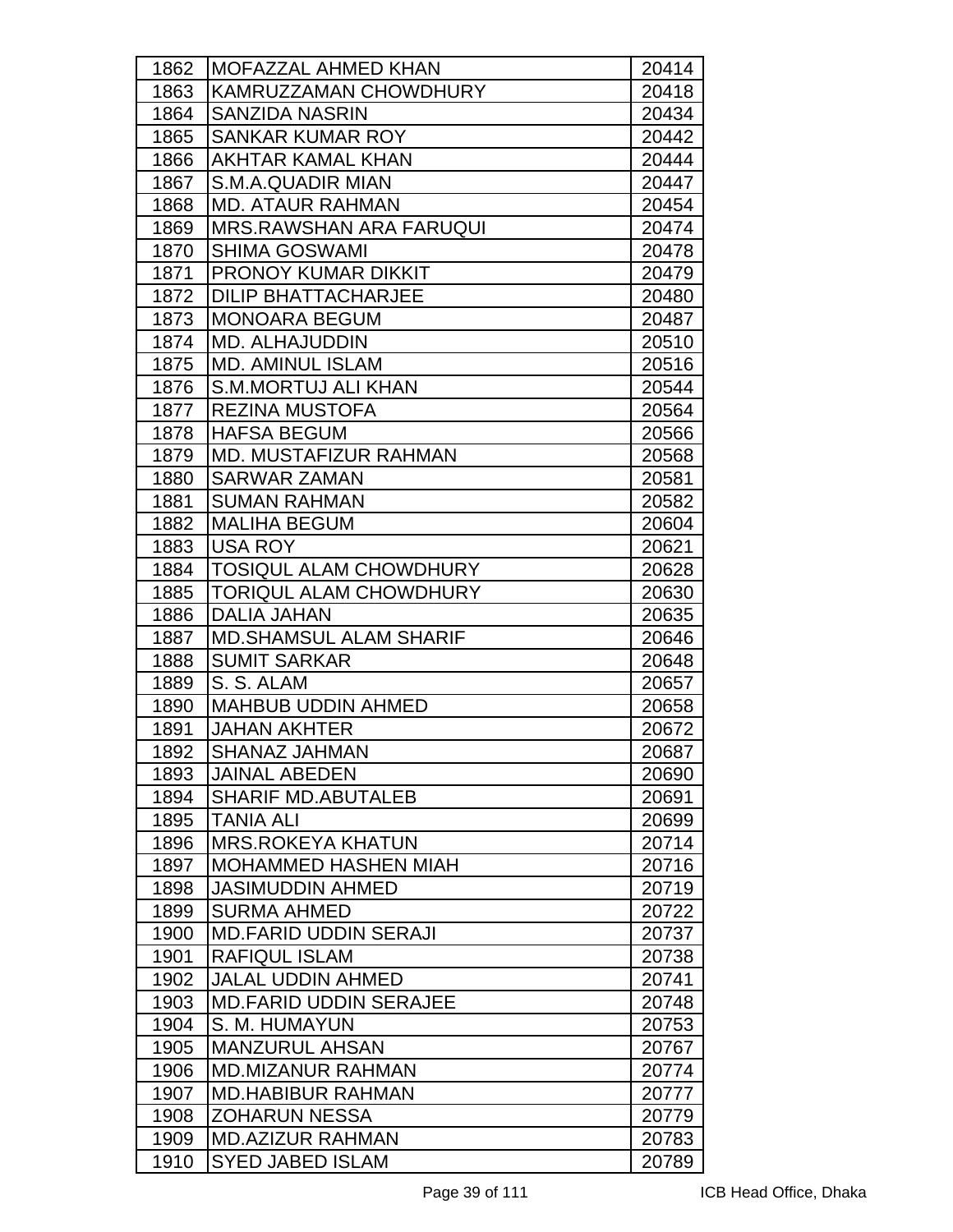| 1911 | <b>MUSIDUR RAHMAN</b>              | 20796 |
|------|------------------------------------|-------|
| 1912 | <b>ROBTI SAWPAN HALDAR</b>         | 20800 |
| 1913 | A M RAFIKUL ALAM KHAN              | 20810 |
| 1914 | <b>JONAYET MIA</b>                 | 20820 |
| 1915 | <b>MAMTAJ BEGUM</b>                | 20831 |
| 1916 | <b>MD LAYEK ALI HAWLADER</b>       | 20835 |
| 1917 | SHEKH ALTAF UDDIN AHMED            | 20851 |
| 1918 | RAFAYAL COSTA                      | 20870 |
| 1919 | <b>MST.MOKBULA RAHMAN MOSTAJIR</b> | 20875 |
| 1920 | <b>NAZRUL ISLAM</b>                | 20877 |
| 1921 | <b>SARWAR HOSSAIN</b>              | 20878 |
| 1922 | <b>MRS.NAJMUN NAHAR</b>            | 20879 |
| 1923 | <b>ZAKIR HOSSAIN</b>               | 20880 |
| 1924 | <b>MAMTAJ BARI</b>                 | 20884 |
| 1925 | <b>MRS.HOSNE ARA BEGUM</b>         | 20885 |
| 1926 | <b>MD. ARIFUR RAHMAN TALUKDER</b>  | 20890 |
| 1927 | <b>MRS.NASREEN ARIF</b>            | 20891 |
| 1928 | <b>MD.SHAHEEN FERDOUS</b>          | 20896 |
| 1929 | <b>MD.SARWAR MORSHED</b>           | 20907 |
| 1930 | <b>IMDADUL HAQ</b>                 | 20918 |
| 1931 | <b>KESHAB RANJAN ROY</b>           | 20943 |
| 1932 | <b>DEWAN NAZRUL ISLAM</b>          | 20970 |
| 1933 | <b>MD. MASHIHUR RAHMAN</b>         | 21015 |
| 1934 | lKANIZ FATEMA                      | 21021 |
| 1935 | ABU SAYEED MD. MAMUNUR RASHID      | 21026 |
| 1936 | <b>ABDUL KHALEQ</b>                | 21034 |
| 1937 | <b>ABDUL KHALEQ</b>                | 21035 |
| 1938 | <b>MD. KHALED HOSSAIN</b>          | 21044 |
| 1939 | <b>LATIFA BEGUM</b>                | 21045 |
| 1940 | <b>HOSNE ARA BEGUM</b>             | 21050 |
| 1941 | <b>HUMAYUN KABIR</b>               | 21051 |
| 1942 | <b>IMD. HABIBULLAH CHOWDHURY</b>   | 21059 |
| 1943 | <b>ALAUDDIN AL MAMUN</b>           | 21086 |
| 1944 | <b>MRS. AYESHA AKHTER SIDDIQUI</b> | 21088 |
| 1945 | <b>SHAH MD. MOTAHAR</b>            | 21117 |
| 1946 | <b>KAZI RUHUL AMIN</b>             | 21118 |
| 1947 | <b>MRS.HUMAYARA SHAMS</b>          | 21129 |
| 1948 | <b>MD.ABDUS SATTAR MIA</b>         | 21166 |
| 1949 | <b>MD.ANWAR KABIR KHAN</b>         | 21168 |
| 1950 | <b>MD.ABUL KALAM</b>               | 21169 |
| 1951 | <b>BABAR CHOWDHURY</b>             | 21175 |
| 1952 | <b>BABAR CHOWDHURY</b>             | 21176 |
| 1953 | <b>MD SHARIF HOSSAIN</b>           | 21251 |
| 1954 | DR MD SHAMSUL HAQUE                | 21263 |
| 1955 | <b>HOSNE ARA REKHA</b>             | 21287 |
| 1956 | <b>MD. ZIAUL HAQUE</b>             | 21306 |
| 1957 | <b>MOHD. SHAFIQULLAH</b>           | 21346 |
| 1958 | LT. COL. ANOWAR-UZ-ZAMAN           | 21348 |
| 1959 | MRS. MILEVA AFROZE                 | 21401 |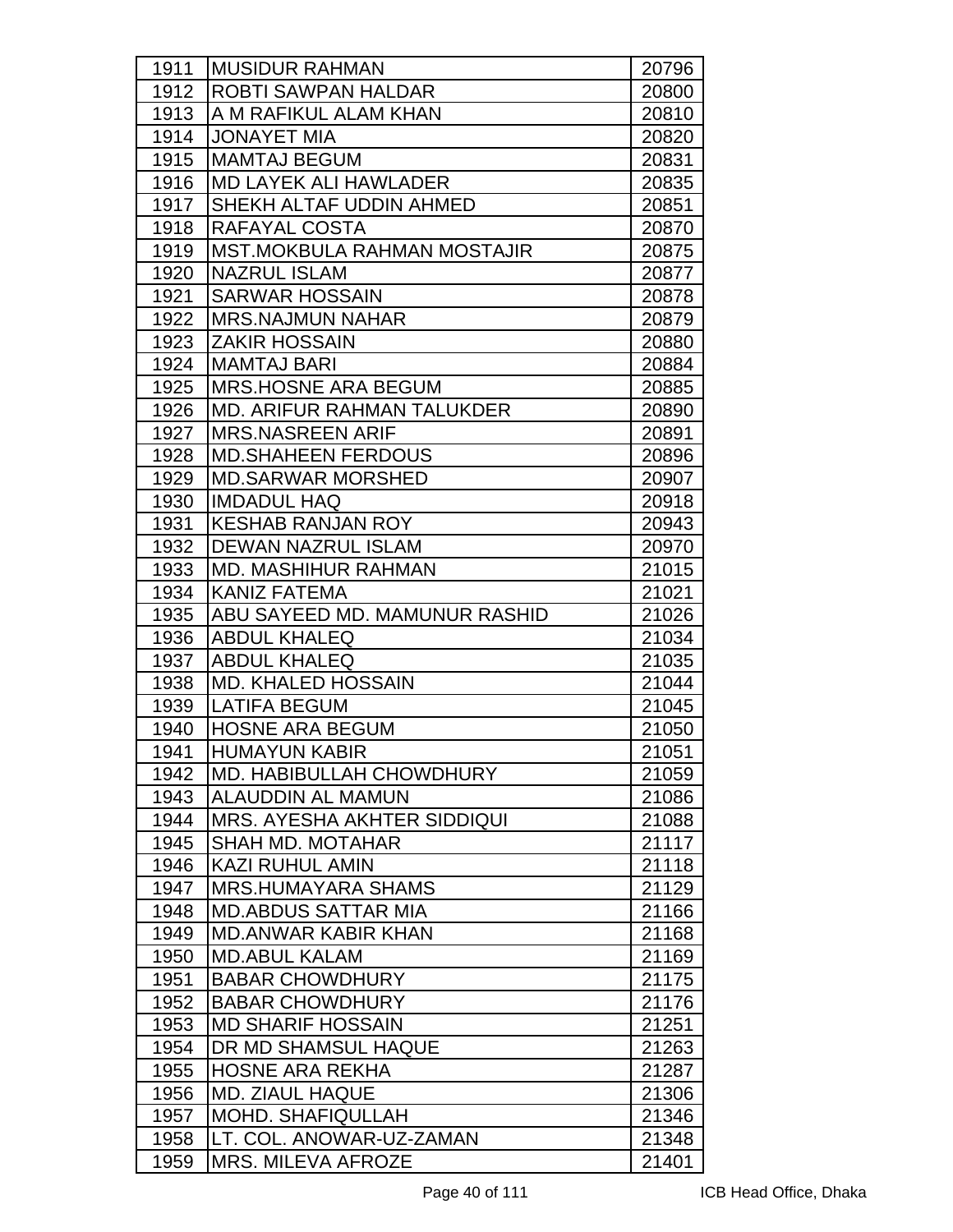| 1960 | <b>HUMAYRA ANOWAR</b>           | 21402 |
|------|---------------------------------|-------|
| 1961 | <b>NOORJAHAN BEGUM</b>          | 21406 |
| 1962 | <b>MD. HASAN</b>                | 21485 |
| 1963 | <b>MD. SARWAR JAHAN</b>         | 21497 |
| 1964 | <b>FOWJIA YASMIN</b>            | 21499 |
| 1965 | <b>SALEHA AKTER</b>             | 21514 |
| 1966 | <b>MOHIUDDIN AHMED</b>          | 21528 |
| 1967 | <b>AFSAR AHMED</b>              | 21534 |
| 1968 | <b>MRS. ANWARA RAHMAN</b>       | 21535 |
| 1969 | <b>MOTIUR RAHMAN BISHWAS</b>    | 21536 |
| 1970 | <b>SHEKH GOLAM KIBRIA</b>       | 21572 |
| 1971 | <b>MD.HARUNUR RASHID</b>        | 21577 |
| 1972 | SHEKH GULAM MOSTAFA             | 21586 |
| 1973 | <b>ZAHIDA AKHTER</b>            | 21587 |
| 1974 | A.K.M.MASUDUL HAQUE             | 21589 |
| 1975 | <b>GULSHAN ARA BEGUM</b>        | 21594 |
| 1976 | <b>MD. ATIKUR RAHMAN</b>        | 21595 |
| 1977 | <b>MD.ABDUR RAZZAK</b>          | 21596 |
| 1978 | ABDUR RAB MIA                   | 21611 |
| 1979 | <b>ZAFRUL HASAN</b>             | 21627 |
| 1980 | AKHTERUZZAMAN MAMUN             | 21633 |
| 1981 | <b>FARAAH DEBA</b>              | 21634 |
| 1982 | <b>SHAMIMA AKHTER AHMED</b>     | 21655 |
| 1983 | <b>MR.ALI HOSSAIN CHOWDHURY</b> | 21667 |
| 1984 | <b>ABDUR RAB KHAN</b>           | 21692 |
| 1985 | <b>MD. ABU BAKER SHAHRIAR</b>   | 21694 |
| 1986 | <b>MD.ABDUR RAHIM</b>           | 21719 |
| 1987 | <b>SYED MASUD HOSSAIN FIROZ</b> | 21732 |
| 1988 | <b>MD.HABIB ULLAH CHOWDHURY</b> | 21734 |
| 1989 | <b>KAMRUL HASAN</b>             | 21825 |
| 1990 | <b>MD SHAH ALAM</b>             | 21835 |
| 1991 | MD. SHAHIDULLAH                 | 21860 |
| 1992 | <b>MD.MARUF RAZZAK</b>          | 21886 |
| 1993 | <b>MD SADDAT</b>                | 21962 |
| 1994 | <b>SYED NUR NABI</b>            | 21967 |
| 1995 | <b>MD ABDUR RAHIM</b>           | 21984 |
| 1996 | <b>ADNAN SADIQUE</b>            | 22042 |
| 1997 | MD. SHAMIM-UL-ALAM              | 22050 |
| 1998 | <b>MOMTAZ RAZEDA KHAN</b>       | 22056 |
| 1999 | <b>MD. AOWLAD HUSSAIN</b>       | 22082 |
| 2000 | <b>MD. ABDUR RAHIM</b>          | 22089 |
| 2001 | <b>REZAUL KARIM</b>             | 22100 |
| 2002 | <b>MD.ANWAR HOSSAIN</b>         | 22104 |
| 2003 | <b>MOBARAK ALI</b>              | 22128 |
| 2004 | <b>MD.HABIBUR RAHMAN GAZI</b>   | 22160 |
| 2005 | <b>MD. SANAULLAH</b>            | 22162 |
| 2006 | LT. TOUFIK-BIN-AHMED            | 22183 |
| 2007 | <b>ABDUR ROUF SAKER</b>         | 22203 |
| 2008 | <b>MD.WASIQUR RAHMAN</b>        | 22206 |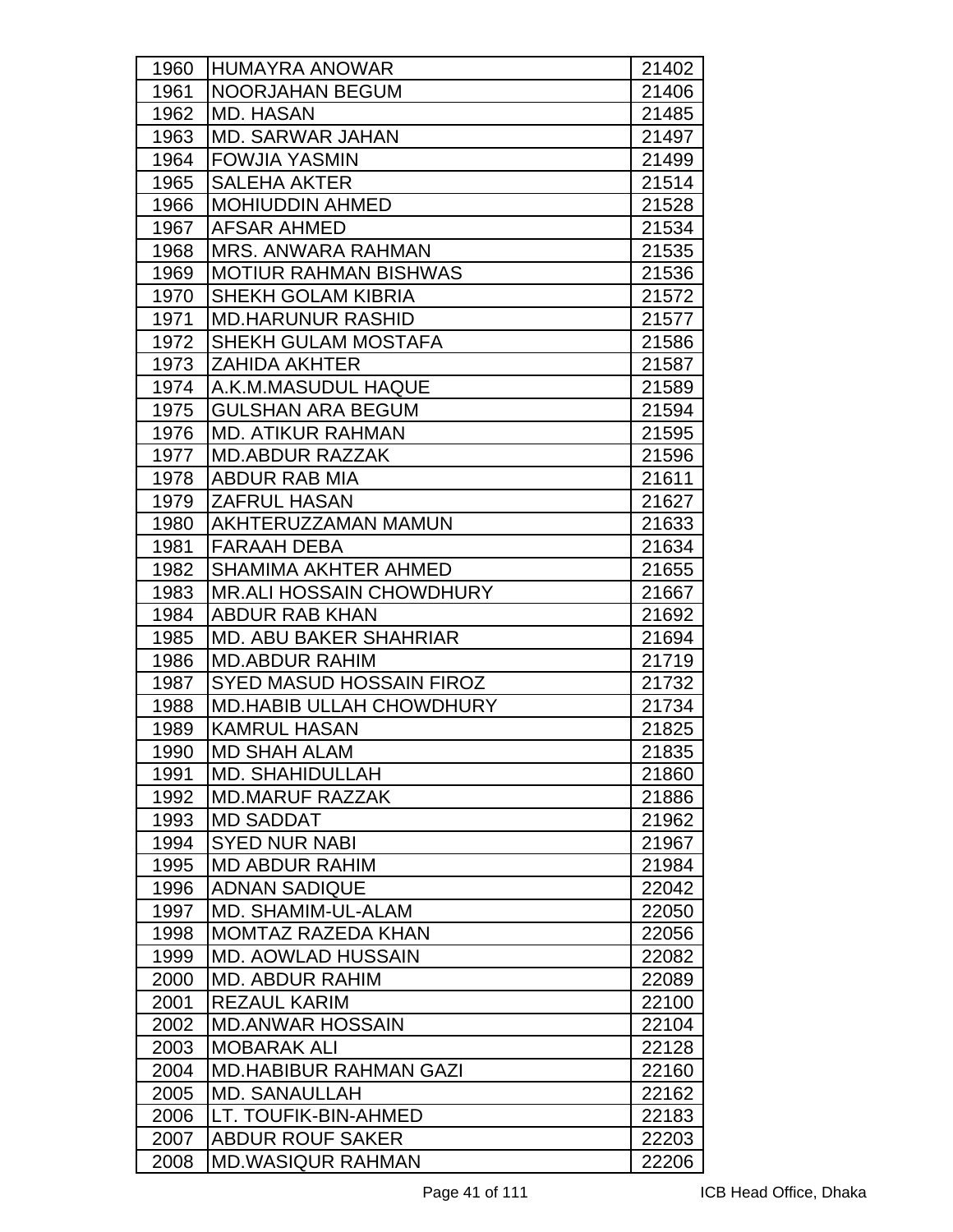| 2009 | <b>TAMANNA RAHMAN</b>          | 22220 |
|------|--------------------------------|-------|
| 2010 | M.A AWAL                       | 22239 |
| 2011 | M. A. AWAL                     | 22240 |
| 2012 | <b>MD.ANWARUL AZIM</b>         | 22256 |
| 2013 | <b>ABU BAKAR SIDDIQUE</b>      | 22272 |
| 2014 | MRS.MAHFUZA MURSHED            | 22273 |
| 2015 | <b>MOHAMMAD SHAMSUL HAQUE</b>  | 22275 |
| 2016 | <b>MAJOR NASIR UDDIN AHMED</b> | 22280 |
| 2017 | <b>HASSNE ARA FERDOUSI</b>     | 22281 |
| 2018 | <b>SAHAB UDDIN MAHMUD</b>      | 22298 |
| 2019 | <b>MD. ABDUL MALEK MIA</b>     | 22324 |
| 2020 | MD. SIDDIQUR RAHMAN            | 22325 |
| 2021 | <b>MD. SERAJUR RAHMAN</b>      | 22326 |
| 2022 | <b>MD. SAIDUR RAHMAN</b>       | 22327 |
| 2023 | <b>RATU ROMANA</b>             | 22328 |
| 2024 | <b>ABU BAKR SIDDIQUE</b>       | 22383 |
| 2025 | <b>MOBARAK ALI</b>             | 22384 |
| 2026 | <b>HUMAYUN KABIR</b>           | 22385 |
| 2027 | <b>FIROJA BEGUM</b>            | 22387 |
| 2028 | <b>ABDUL KHALEQ</b>            | 22388 |
| 2029 | MAJ.MD.MAHBUBUR RAHAMAN        | 22414 |
| 2030 | <b>SYED SHOHUDUR RAHMAN</b>    | 22425 |
| 2031 | <b>MRS.FARIDA RAHMAN</b>       | 22426 |
| 2032 | <b>SYEDA SHAHJADI RAHAMAN</b>  | 22427 |
| 2033 | <b>MST.AFTABAN NESA</b>        | 22429 |
| 2034 | <b>MD.FAZLUL KARIM</b>         | 22430 |
| 2035 | <b>TAPAN KUMAR SAHA</b>        | 22431 |
| 2036 | <b>ABDUL MOTALEB</b>           | 22432 |
| 2037 | <b>MD.NURUL ISLAM</b>          | 22437 |
| 2038 | <b>MD.NURUL ISLAM</b>          | 22439 |
| 2039 | NAZMA BEGUM                    | 22442 |
| 2040 | IALI HAIDER HUMAYUNE           | 22444 |
| 2041 | <b>MISS TANUJHA SULTANA</b>    | 22473 |
| 2042 | ABU SYED MD.AL MAMOON REZA     | 22508 |
| 2043 | <b>MOBARAK ALI</b>             | 22521 |
| 2044 | <b>MAJOR A.B.M.NURUL ALAM</b>  | 22530 |
| 2045 | <b>MRS. MOSHFIKA HAQUE</b>     | 22564 |
| 2046 | <b>MOSAMMAT SHAHANA BEGUM</b>  | 22588 |
| 2047 | <b>MD. MURAD RAJU</b>          | 22705 |
| 2048 | <b>RINA RAJU</b>               | 22706 |
| 2049 | <b>SHAYEDA HOSSAIN</b>         | 22735 |
| 2050 | <b>SARWAR HUSSAIN</b>          | 22736 |
| 2051 | <b>MD. ZAHURUL ISLAM</b>       | 22737 |
| 2052 | <b>MD. ASHRAFUL KARIM</b>      | 22883 |
| 2053 | <b>FARZINA SULTANA</b>         | 22884 |
| 2054 | <b>ALAUDDIN MIA</b>            | 22976 |
| 2055 | <b>DILIP KUMAR</b>             | 22977 |
| 2056 | <b>HASAN ZAHID</b>             | 22978 |
| 2057 | <b>S.M.SAIFUL ALAM</b>         | 22979 |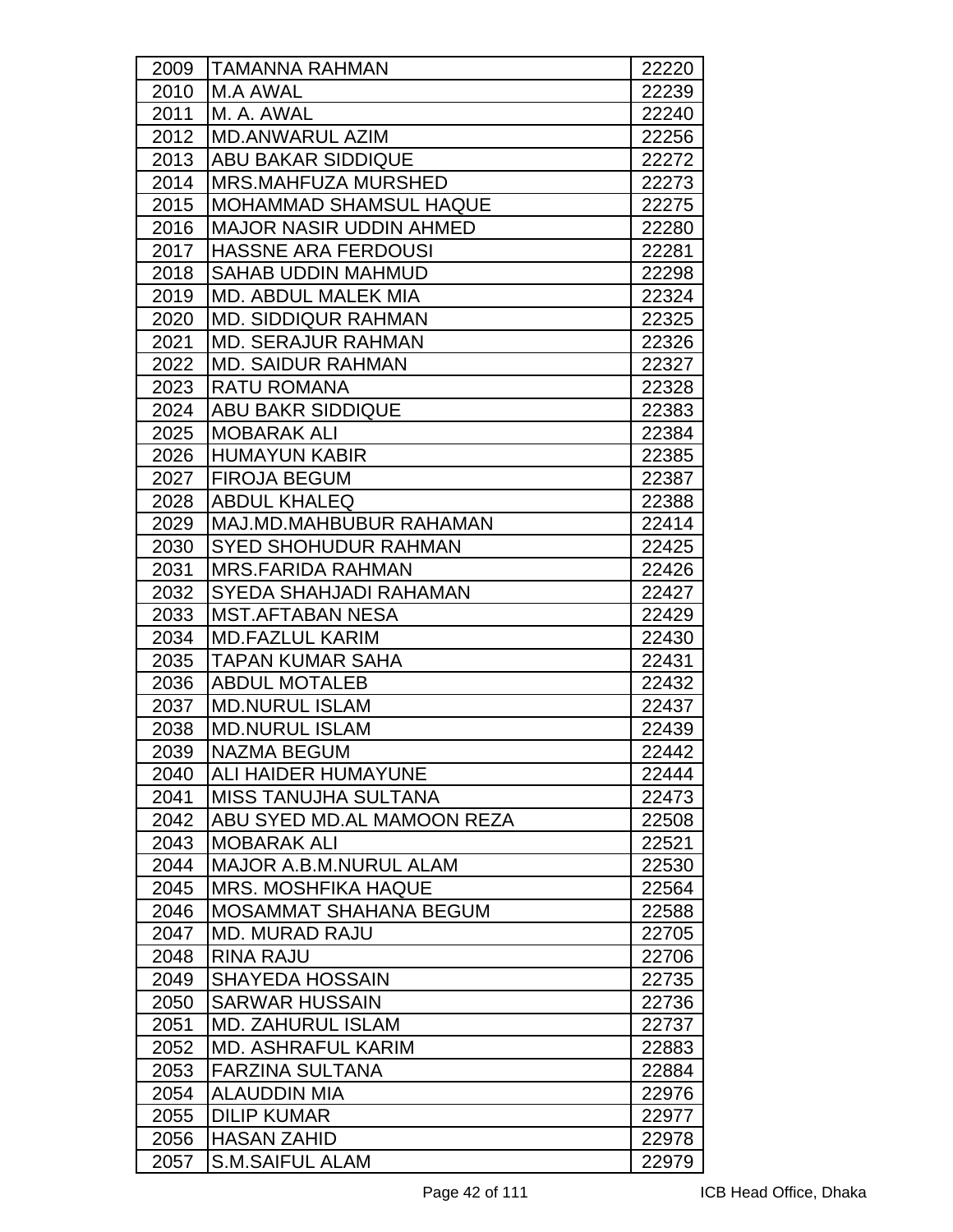| 2058 | <b>MOHIDUL ISLAM</b>        | 22980 |
|------|-----------------------------|-------|
| 2059 | <b>S.M.KABIRUL ISLAM</b>    | 22981 |
| 2060 | AHAMMAD AL HOSSAIN          | 22982 |
| 2061 | <b>ASHISH KUMAR SHAH</b>    | 22983 |
| 2062 | <b>SALAHUDDIN MAMOON</b>    | 22984 |
| 2063 | <b>SYED NAIMUL HASAN</b>    | 22986 |
| 2064 | <b>MOBARAK HOSSAIN</b>      | 22987 |
| 2065 | <b>S.K.ROWSHAN ALI</b>      | 22989 |
| 2066 | <b>SYED MAHBUBUR RAHMAN</b> | 22990 |
| 2067 | <b>MD.ABU HARES</b>         | 22991 |
| 2068 | <b>MD. MOHIUDDIN</b>        | 22992 |
| 2069 | <b>MAMUNUR RASHID</b>       | 22994 |
| 2070 | <b>GOLAM MAKDUM HOSSAIN</b> | 22995 |
| 2071 | <b>JAFAR ULLAH KHAN</b>     | 22996 |
| 2072 | <b>MESBAH UDDIN</b>         | 22998 |
| 2073 | <b>S.K.GOLAM MORSHED</b>    | 22999 |
| 2074 | <b>AFIA KHATOON</b>         | 23007 |
| 2075 | <b>EHTESHAM AHMED</b>       | 23008 |
| 2076 | <b>BAJLUR RASHID</b>        | 23010 |
| 2077 | DR.IMTIYAJ AHMED            | 23011 |
| 2078 | <b>MRS.MARIAM IMTIYAJ</b>   | 23012 |
| 2079 | <b>ISTIAQUE AHMED</b>       | 23013 |
| 2080 | <b>MRS.JESMIN AHMED</b>     | 23014 |
| 2081 | <b>AMIN ULLAH</b>           | 23042 |
| 2082 | MR.A.S.M.SALAH UDDIN KHAN   | 23045 |
| 2083 | <b>MD.BABUL HOSSAIN</b>     | 23048 |
| 2084 | <b>KAZI IQBAL HOSSAIN</b>   | 23056 |
| 2085 | <b>MR. MIKAIL HUDA</b>      | 23091 |
| 2086 | DEVRANJAN CHAKRABORTY       | 23094 |
| 2087 | <b>NAZME SAHADAT</b>        | 23112 |
| 2088 | <b>HABIB AHMED</b>          | 23119 |
| 2089 | <b>SHEKH BASHIR AHMED</b>   | 23161 |
| 2090 | <b>MD.NAZRUL ISLAM</b>      | 23167 |
| 2091 | <b>MD.ABU SAYED</b>         | 23313 |
| 2092 | IREHANA MIZAN               | 23351 |
| 2093 | A.K.M.AMIRUL ISLAM          | 23364 |
| 2094 | <b>SERAJUL ISLAM</b>        | 23419 |
| 2095 | MR. SHAPAN                  | 23433 |
| 2096 | <b>NEAJUL HAQUE KHAN</b>    | 23435 |
| 2097 | <b>NAZIBUL HAQUE KHAN</b>   | 23436 |
| 2098 | <b>ABUL KALAM AZAD</b>      | 23437 |
| 2099 | <b>MOSIUR RAHMAN</b>        | 23441 |
| 2100 | A B M SULTAN                | 23445 |
| 2101 | <b>SHAHIDUL ISLAM</b>       | 23453 |
| 2102 | LUTFE ALI KHAN              | 23457 |
| 2103 | S. M. A. WOHAB              | 23481 |
| 2104 | <b>MD. SAHIDULLAH</b>       | 23514 |
| 2105 | <b>MASUD HASAN</b>          | 23527 |
| 2106 | <b>BEGUM REHANA HASAN</b>   | 23528 |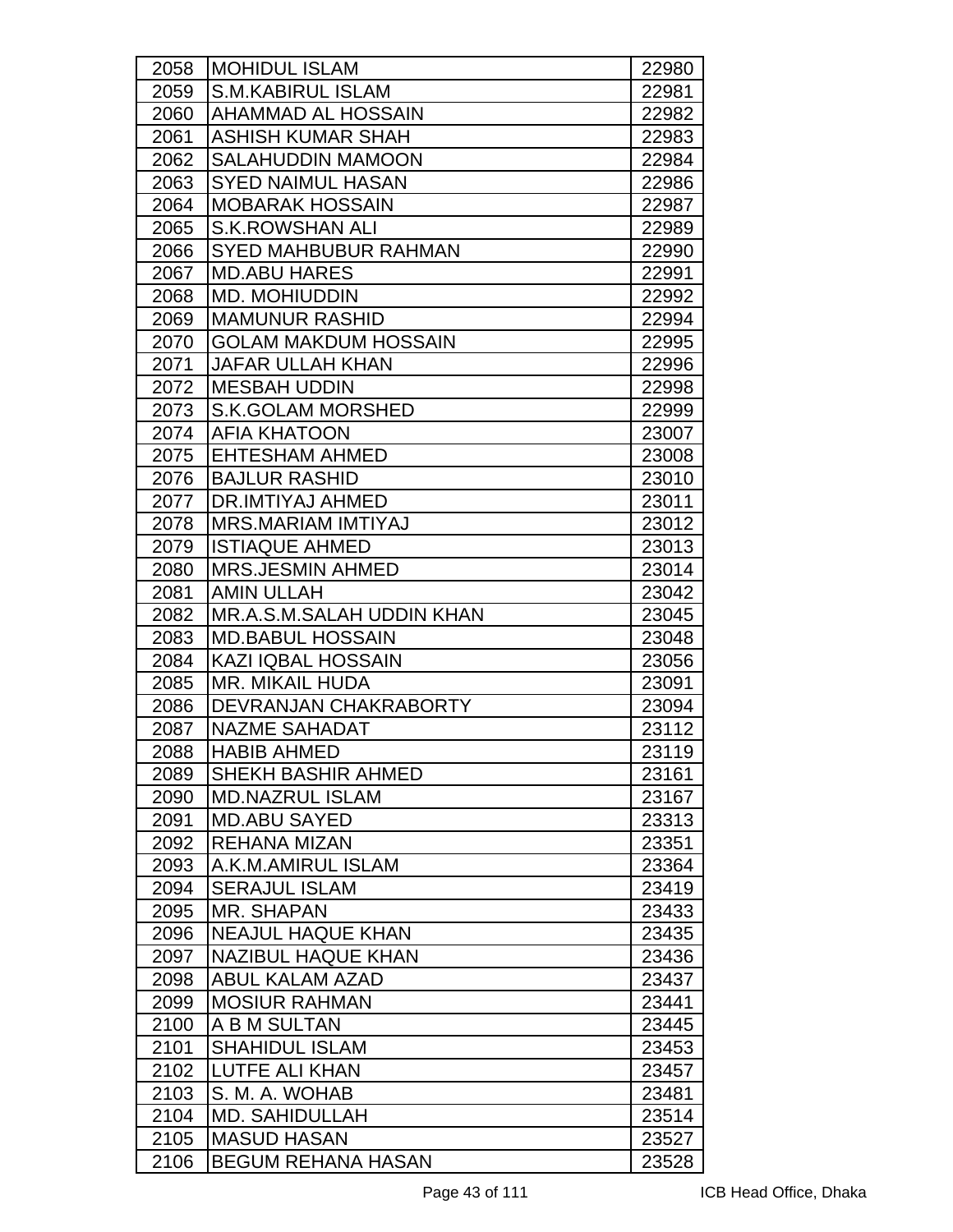| 2107 | <b>IMOHAMMAD MOUDUD HASAN</b> | 23529 |
|------|-------------------------------|-------|
| 2108 | <b>MRS AFSANA RAHMAN</b>      | 23551 |
| 2109 | <b>MRS SABIHA KHANAM</b>      | 23567 |
| 2110 | <b>KAMAL HOSSAIN</b>          | 23586 |
| 2111 | <b>MD. TABARAK HOSSAIN</b>    | 23634 |
| 2112 | <b>FARIDA YASMIN</b>          | 23657 |
| 2113 | <b>SYEDA ASMA ALAM</b>        | 23673 |
| 2114 | <b>MD BASCHU</b>              | 23682 |
| 2115 | <b>SHAJADI LUTFA GULSHAN</b>  | 23691 |
| 2116 | <b>SM NASIR UDDIN</b>         | 23692 |
| 2117 | YESMIN NAHAR CHOWDHURY        | 23694 |
| 2118 | ROKEYA BEGUM                  | 23701 |
| 2119 | <b>SULTANA PARVIN</b>         | 23702 |
| 2120 | SHEIKH NASIR UDDIN AHMED      | 23710 |
| 2121 | <b>SYED MD SAIFUDDIN</b>      | 23728 |
| 2122 | <b>MD ABU JAHER</b>           | 23754 |
| 2123 | S M NIZAM HOSSAIN             | 23757 |
| 2124 | <b>SM LUTFAR RAHMAN</b>       | 23758 |
| 2125 | <b>MD MOFAZZEL HOSSAIN</b>    | 23759 |
| 2126 | <b>MD SHAFIUR RAHMAN</b>      | 23760 |
| 2127 | <b>SYEDA SHAMSUN NAHAR</b>    | 23762 |
| 2128 | AYESHA SIDDEQUA               | 23763 |
| 2129 | <b>MAHBUBUR RAHMAN</b>        | 23774 |
| 2130 | <b>MD. KHALED HOSSAIN</b>     | 23775 |
| 2131 | <b>MOHAMMAD SHAMSU DOHA</b>   | 23788 |
| 2132 | <b>MD. ABUL KALAM</b>         | 23790 |
| 2133 | <b>MR.MD. SIDDIQUR RAHMAN</b> | 23791 |
| 2134 | <b>MAFRUHA AHMED</b>          | 23798 |
| 2135 | <b>S.M.SHAFIQUR RAHMAN</b>    | 23800 |
| 2136 | <b>AFSANA RAHMAN</b>          | 23801 |
| 2137 | MD. JEWEL                     | 23812 |
| 2138 | M. A. MAZID                   | 23813 |
| 2139 | <b>MD. ABUL KHAIR</b>         | 23814 |
| 2140 | A S M HEDAYET HOSSAIN         | 23819 |
| 2141 | <b>JOLEKHA AKTER BANU</b>     | 23820 |
| 2142 | <b>MD ARIFUZZAMAN</b>         | 23838 |
| 2143 | NANDITA SAHA                  | 23839 |
| 2144 | <b>MD MONIR HOSSAIN</b>       | 23852 |
| 2145 | <b>ABDUL MALEK MUNSI</b>      | 23853 |
| 2146 | <b>MOSHIUR RAHMAN</b>         | 23854 |
| 2147 | <b>MD ABUL KALAM</b>          | 23855 |
| 2148 | <b>MD SELIM</b>               | 23856 |
| 2149 | <b>MD ABU RAIHAN</b>          | 23859 |
| 2150 | MR. BASHAR                    | 23868 |
| 2151 | <b>MD. RAFIQUL ISLAM</b>      | 23879 |
| 2152 | <b>SABNAZ SYED</b>            | 23925 |
| 2153 | <b>ISHRAT JAHAN</b>           | 23929 |
| 2154 | <b>MD. DELWAR HOSSAIN</b>     | 23935 |
| 2155 | ABEDA RAIYAN                  | 23937 |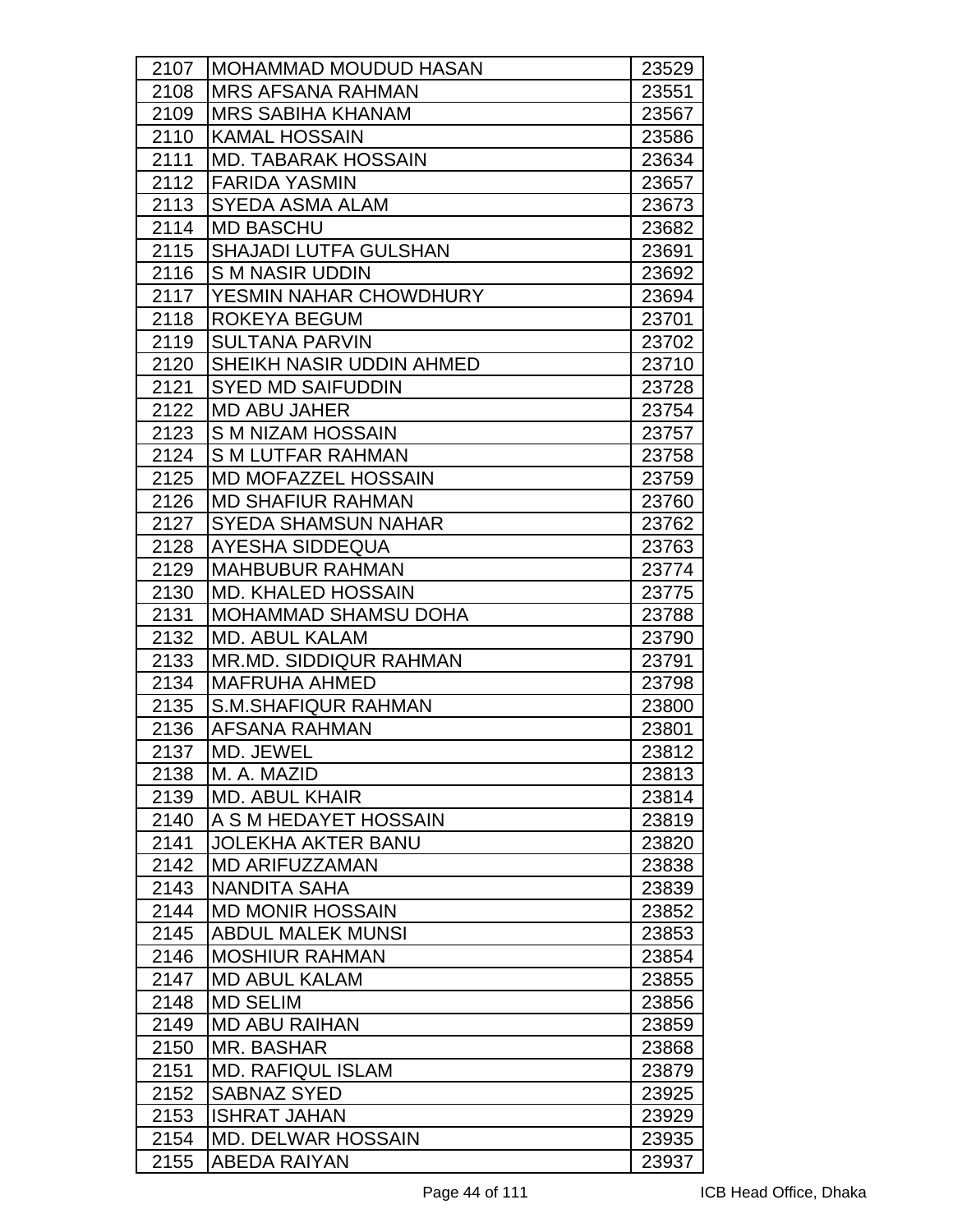| 2156 | <b>MD. IBRAHIM KHALIL</b>       | 23942 |
|------|---------------------------------|-------|
| 2157 | DR. A.T.M KABIR UDDIN KHAN      | 23944 |
| 2158 | <b>NASRIN AKHTER</b>            | 23946 |
| 2159 | <b>MRS. MERINA KABIR</b>        | 23951 |
| 2160 | DR. A.T.M KABIR UDDIN KHAN      | 23953 |
| 2161 | DR. A.T.M KABIR UDDIN KHAN      | 23954 |
| 2162 | <b>MD. SHAMSUL HAQ</b>          | 23957 |
| 2163 | <b>SYED MAJIBUR RAHMAN</b>      | 23958 |
| 2164 | <b>NELUFA AKHTER</b>            | 23959 |
| 2165 | MD. ASLAM                       | 23964 |
| 2166 | <b>MRS.RAHIMA BEGUM</b>         | 23968 |
| 2167 | <b>MST.SHERMIN SULTANA</b>      | 23978 |
| 2168 | <b>FERDAUSE ARA KHANAM</b>      | 23988 |
| 2169 | <b>MAHJABEEN KHAN</b>           | 23989 |
| 2170 | <b>SHAMSUDDIN AHMED</b>         | 23990 |
| 2171 | A K M AZAHARUL HASAN            | 23991 |
| 2172 | <b>HABIB ABUL MUSHTAQUE</b>     | 24007 |
| 2173 | <b>MOHD. MAHBUBUL ALAM</b>      | 24020 |
| 2174 | <b>AHAD ALI</b>                 | 24027 |
| 2175 | <b>IQBAL HOSSAIN</b>            | 24038 |
| 2176 | <b>MD.RABIUL ALAM CHOWDHURY</b> | 24046 |
| 2177 | <b>MAHMUDUL AZAM FARUQUI</b>    | 24060 |
| 2178 | <b>MD. IMTIAZ ALI</b>           | 24063 |
| 2179 | <b>SAWKAT ARA</b>               | 24066 |
| 2180 | <b>MRS.RUBINA AKHTER</b>        | 24067 |
| 2181 | <b>MD. ZAHIDUR RAHMAN</b>       | 24083 |
| 2182 | <b>SULTANA AYESA SIDDIKA</b>    | 24084 |
| 2183 | RAMIZA AKHTER                   | 24088 |
| 2184 | <b>RUMINA PARVEZ</b>            | 24090 |
| 2185 | <b>UMME HABIBA</b>              | 24105 |
| 2186 | A.K.M.ZAKARIA BHUIYAN           | 24107 |
| 2187 | <b>MD.JAHANGIR ALAM</b>         | 24116 |
| 2188 | <b>MD. SHOFIQUL ISLAM</b>       | 24140 |
| 2189 | <b>MONIR AHMED</b>              | 24147 |
| 2190 | <b>SHARIFA AKHTER</b>           | 24190 |
| 2191 | <b>SAYED TOWHEDUR RAHMAN</b>    | 24191 |
| 2192 | <b>FERDAUSI BEGUM</b>           | 24214 |
| 2193 | <b>ABDUL SAYED</b>              | 24244 |
| 2194 | <b>MD. NESAR AHMED</b>          | 24246 |
| 2195 | <b>MD.ANSWAR ALI</b>            | 24256 |
| 2196 | <b>JULEKHA AKTER</b>            | 24267 |
| 2197 | <b>MD ENAMUL KABIR</b>          | 24272 |
| 2198 | <b>SHADASH KUMAR CHAND</b>      | 24275 |
| 2199 | <b>BUTY BEGUM</b>               | 24283 |
| 2200 | <b>MAFIZUL ISLAM</b>            | 24302 |
| 2201 | <b>MAHBUB HOSSAIN</b>           | 24314 |
| 2202 | A. K. M. NUR HOSSAIN            | 24318 |
| 2203 | <b>MAYEEN UDDIN</b>             | 24337 |
| 2204 | MD. MOSTAFA-AL-MAHADE           | 24341 |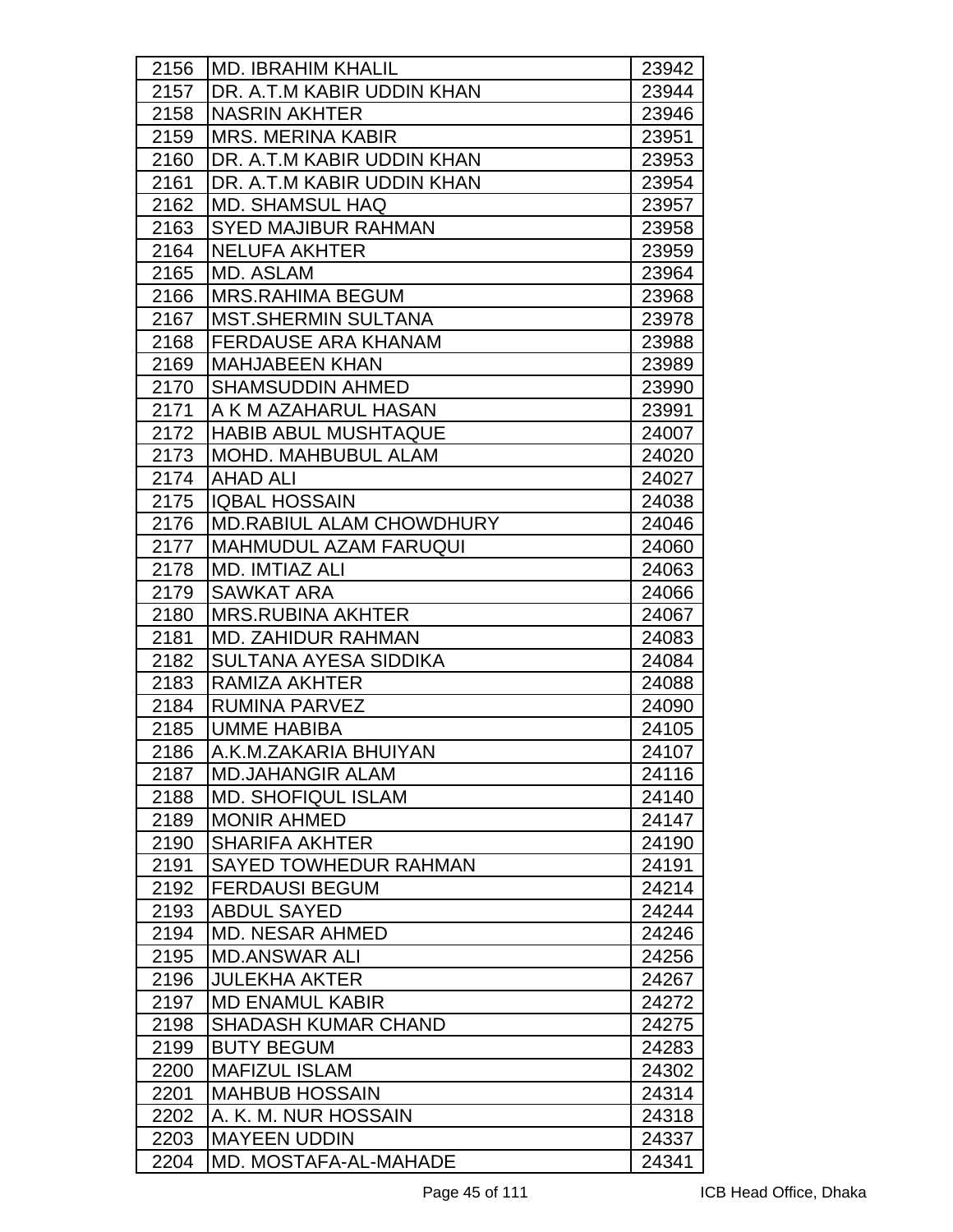| 2205 | <b>RANUARA BEGUM</b>            | 24345 |
|------|---------------------------------|-------|
| 2206 | <b>MD. MASUD RANA</b>           | 24347 |
| 2207 | <b>MD. ABUL HOSSAIN</b>         | 24367 |
| 2208 | <b>TOWHIDUL ISLAM</b>           | 24376 |
| 2209 | <b>MD.ABDUL KARIM BHUIYAN</b>   | 24384 |
| 2210 | <b>MD.ARIFUL ISLAM</b>          | 24388 |
| 2211 | <b>JAHA-ARA BEGUM</b>           | 24400 |
| 2212 | <b>MRS.REHANA PARVEEN</b>       | 24413 |
| 2213 | MD. SALIM                       | 24418 |
| 2214 | <b>REKHA AKHTER</b>             | 24421 |
| 2215 | MOHAMMAD MAMUNUR RASHID KHAN    | 24446 |
| 2216 | <b>GOLAM RUSUL</b>              | 24461 |
| 2217 | <b>MRS.MITA DEBNATH</b>         | 24464 |
| 2218 | <b>MD AKBER HOSSAIN</b>         | 24471 |
| 2219 | <b>MD MIHIR HOSSAIN</b>         | 24473 |
| 2220 | <b>HENA LUTFUN NAHAR</b>        | 24477 |
| 2221 | MR. HARUN-OR-RASHID             | 24479 |
| 2222 | <b>SYED IFTEKHAR MASUD</b>      | 24498 |
| 2223 | <b>MD ASGAR HOSSAIN</b>         | 24499 |
| 2224 | <b>LAILA HARUN</b>              | 24500 |
| 2225 | <b>TOWHIDUL ISLAM</b>           | 24514 |
| 2226 | <b>ASMA BEGUM</b>               | 24536 |
| 2227 | <b>BAZLUR RAHMAN BABU</b>       | 24548 |
| 2228 | PORIMOL KANTI SARKER            | 24555 |
| 2229 | <b>HUMAYUN KABIR SARKER</b>     | 24556 |
| 2230 | NANDITA KUNDA                   | 24582 |
| 2231 | <b>AUMAL KUMAR KUNDA</b>        | 24583 |
| 2232 | <b>MAMUNUR RASHID</b>           | 24584 |
| 2233 | <b>SUMON MORSHED</b>            | 24627 |
| 2234 | <b>AISHA MORSHED</b>            | 24628 |
| 2235 | <b>AISHA MORSHED</b>            | 24629 |
| 2236 | <b>SANGITA MORSHED</b>          | 24630 |
| 2237 | <b>ALI ASGAR</b>                | 24633 |
| 2238 | <b>MD ANISUR RAHMAN</b>         | 24641 |
| 2239 | <b>NURUL ALAM</b>               | 24669 |
| 2240 | <b>ABUL KHAIR</b>               | 24672 |
| 2241 | <b>SYED MORSHED ALI</b>         | 24696 |
| 2242 | ZIAUL HUQ ZIA                   | 24697 |
| 2243 | <b>JOYANTA BOSE</b>             | 24703 |
| 2244 | <b>MD ABDUL BAKI</b>            | 24709 |
| 2245 | <b>IMTIAZ UDDIN NAFIS IQBAL</b> | 24713 |
| 2246 | N S A IQBAL HUSSAIN             | 24718 |
| 2247 | <b>ABDUR RAHMAN</b>             | 24719 |
| 2248 | <b>AMENA BEGUM</b>              | 24720 |
| 2249 | <b>ABDUL KADER SIKDER</b>       | 24721 |
| 2250 | DR MOHAMMAD RAFIQUE             | 24723 |
| 2251 | <b>MOSHARAF HOSSAIN</b>         | 24737 |
| 2252 | <b>MD ALTAF HOSSAIN</b>         | 24739 |
| 2253 | <b>FARIDA KABIR</b>             | 24748 |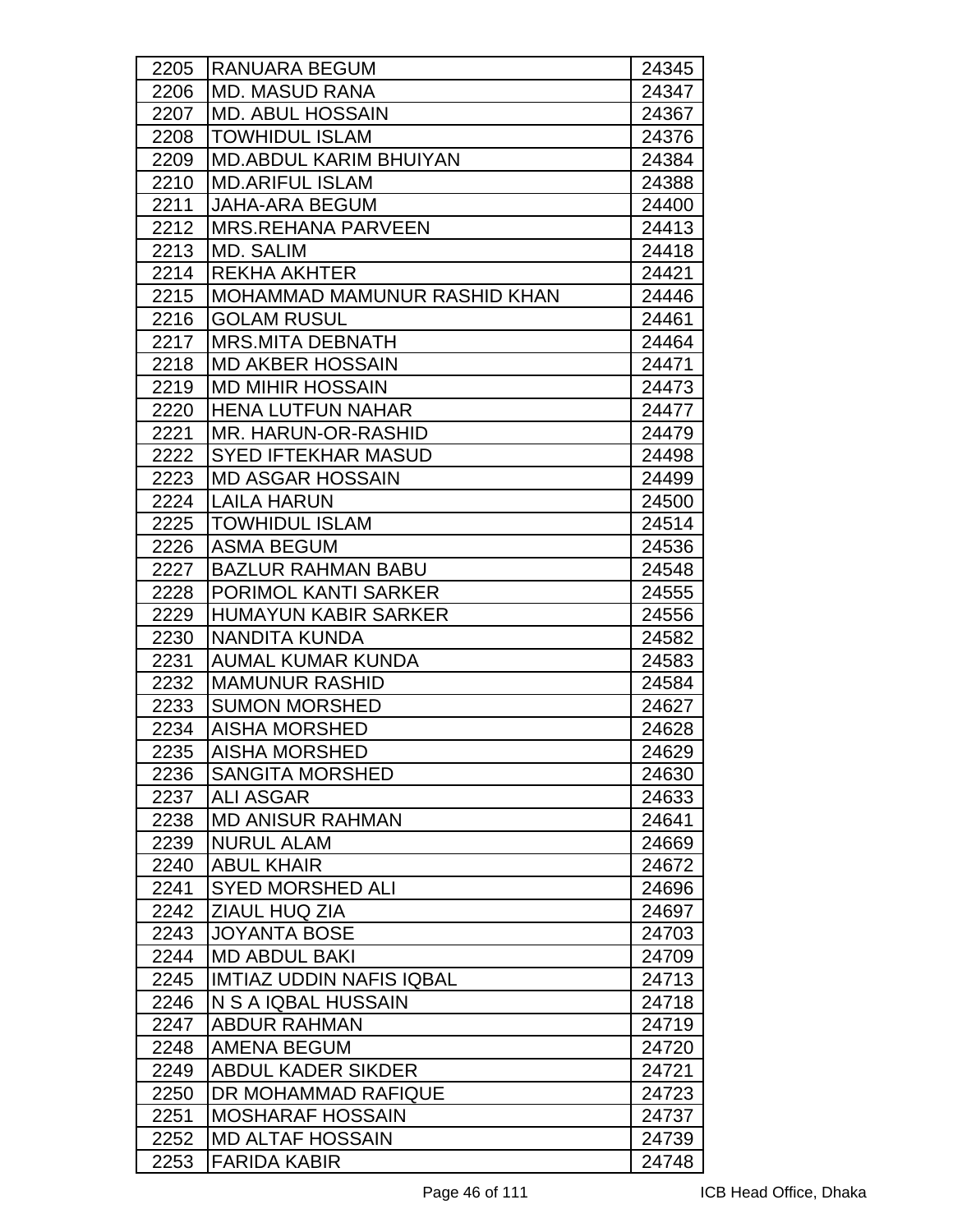| 2254 | <b>JAHAN ARA BEGUM</b>        | 24758 |
|------|-------------------------------|-------|
| 2255 | ABU ALLA MD ZIAUL HUQ         | 24777 |
| 2256 | <b>MASUDA BEGUM</b>           | 24786 |
| 2257 | A N M AMAN ULLAH CHY.         | 24790 |
| 2258 | <b>FARJANA KABIR</b>          | 24809 |
| 2259 | <b>IMOHAMMAD ZIAUL KABIR</b>  | 24810 |
| 2260 | <b>KHORSHEDA BEGUM</b>        | 24813 |
| 2261 | PAYARAY ALAM                  | 24837 |
| 2262 | <b>KHABIR UDDIN BEPARY</b>    | 24842 |
| 2263 | <b>MD HABIBUR RAHMAN</b>      | 24845 |
| 2264 | <b>MD DIDAR HOSSAIN</b>       | 24846 |
| 2265 | <b>ABDUL MOJID KHAN</b>       | 24853 |
| 2266 | <b>PARVEEN AHMED</b>          | 24855 |
| 2267 | <b>MAHBUBUR RAHMAN</b>        | 24856 |
| 2268 | <b>MD YUSUF</b>               | 24860 |
| 2269 | <b>MA SOBHAN</b>              | 24864 |
| 2270 | HELAL UDDIN AHMED             | 24888 |
| 2271 | <b>MD NASIR UDDIN MAHMUD</b>  | 24902 |
| 2272 | <b>WAHIDA MAMUN</b>           | 24905 |
| 2273 | <b>MD ANOWAR HOSSAIN</b>      | 24911 |
| 2274 | <b>MD.FEROZ AHAMED</b>        | 24923 |
| 2275 | A. ROB                        | 24925 |
| 2276 | <b>ATUN SHAHA</b>             | 24936 |
| 2277 | <b>IDR.ABANI BHUSHAN SAHA</b> | 24938 |
| 2278 | <b>NAMITA SAHA</b>            | 24939 |
| 2279 | A K M ASADUZZAMAN             | 24944 |
| 2280 | <b>MOTAHAR UDDIN AHMED</b>    | 24958 |
| 2281 | <b>MD ABDUL HAQUE</b>         | 24975 |
| 2282 | <b>MONOWARA BEGUM</b>         | 24976 |
| 2283 | <b>MD ABDUL HAQUE</b>         | 24977 |
| 2284 | <b>WAHIDA MAMUN</b>           | 24983 |
| 2285 | <b>MD ANWARUL AZIZ</b>        | 24985 |
| 2286 | <b>TAUHIDUR RAHMAN</b>        | 24998 |
| 2287 | <b>MEHERUN NISSA</b>          | 25001 |
| 2288 | <b>MUMTAZ MOZUMDER</b>        | 25002 |
| 2289 | <b>SANTANU SAHA</b>           | 25017 |
| 2290 | <b>PROMITA BASAK</b>          | 25018 |
| 2291 | <b>SURBALA SAHA</b>           | 25020 |
| 2292 | <b>SUKLA SAHA</b>             | 25021 |
| 2293 | <b>MD SAFIQUL ISLAM</b>       | 25025 |
| 2294 | <b>MD MUSTAFA</b>             | 25032 |
| 2295 | <b>MD SHAHIDUL ISLAM</b>      | 25035 |
| 2296 | KHONDAKER ASADUZZAMAN         | 25036 |
| 2297 | <b>ABDUL MATIN PATWARY</b>    | 25038 |
| 2298 | <b>MRS FERDOUSI BEGUM</b>     | 25040 |
| 2299 | <b>FATEMA KHANAM</b>          | 25047 |
| 2300 | <b>FARJANA KABIR</b>          | 25048 |
| 2301 | <b>FARIDA KABIR</b>           | 25056 |
| 2302 | <b>H M ABDUR ROUF</b>         | 25057 |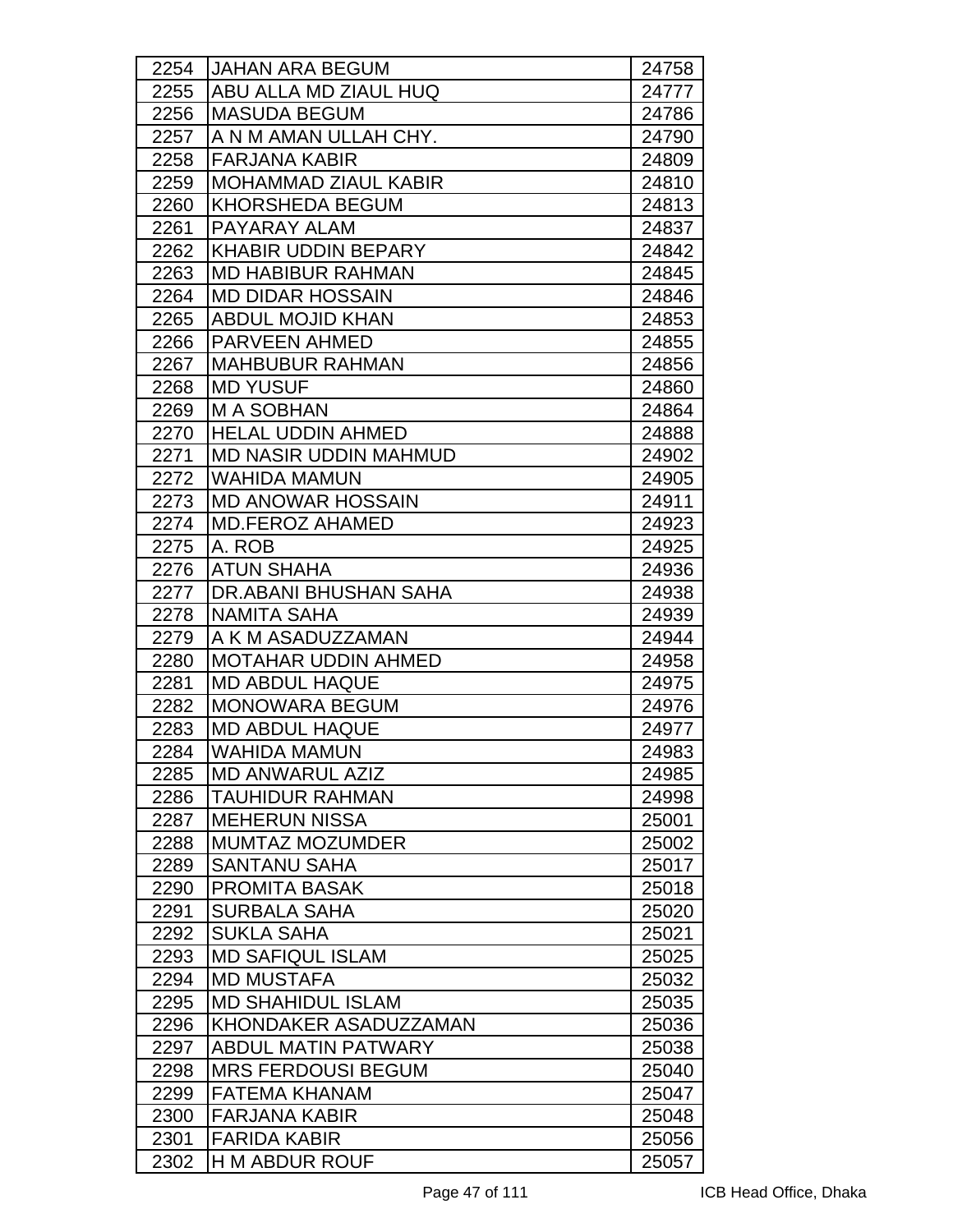| 2303 | MOHAMMAD SADIQUL ISLAM       | 25083 |
|------|------------------------------|-------|
| 2304 | <b>MD MOSHIUR RAHMAN</b>     | 25084 |
| 2305 | <b>FARID AHMED</b>           | 25085 |
| 2306 | <b>SHAMSUL HAQUE</b>         | 25086 |
| 2307 | <b>MD SANWAR HOSSAIN</b>     | 25095 |
| 2308 | <b>IZAHIN AOWLAD HOSSAIN</b> | 25097 |
| 2309 | <b>ABU MOHAMMAD NISAR</b>    | 25102 |
| 2310 | <b>MD NASIR UDDIN</b>        | 25119 |
| 2311 | <b>MD JABED KHAN</b>         | 25121 |
| 2312 | <b>MD MAKSUDUR RAHMAN</b>    | 25129 |
| 2313 | <b>MD MAHFUZUR RAHMAN</b>    | 25133 |
| 2314 | <b>MD ISMAIL</b>             | 25136 |
| 2315 | <b>A S A MUIZ</b>            | 25139 |
| 2316 | H M ABDUL HAQUE              | 25142 |
| 2317 | <b>MUMTAZ MOZUMDER</b>       | 25151 |
| 2318 | <b>ARZOO HABIB</b>           | 25152 |
| 2319 | <b>ATIA RASHID</b>           | 25176 |
| 2320 | <b>ATIA RASHID</b>           | 25177 |
| 2321 | <b>MD AZIMUR RASHID</b>      | 25178 |
| 2322 | <b>MD SHAHIN ALI</b>         | 25179 |
| 2323 | <b>MD SAFIULLAH</b>          | 25190 |
| 2324 | <b>ARIF BILLAH</b>           | 25191 |
| 2325 | <b>MD YUNUS</b>              | 25192 |
| 2326 | <b>MD YUNUS</b>              | 25193 |
| 2327 | <b>ARIF BILLAH</b>           | 25194 |
| 2328 | <b>MD. ABU HANIF</b>         | 25195 |
| 2329 | <b>MD ABU HANIF</b>          | 25196 |
| 2330 | MR. AL-MAMUN                 | 25197 |
| 2331 | <b>SHELLYNA AKTHER</b>       | 25198 |
| 2332 | <b>MD SHARAFUDDIN</b>        | 25199 |
| 2333 | <b>MD MONIR HOSSAIN</b>      | 25208 |
| 2334 | <b>MD.ABDUL MANNAN</b>       | 25213 |
| 2335 | <b>GOLAM SOBHAN</b>          | 25220 |
| 2336 | <b>MRS.BILKIS BANU</b>       | 25235 |
| 2337 | <b>MD.ABUL QUASEM</b>        | 25239 |
| 2338 | <b>MD.ABU ZAHID</b>          | 25242 |
| 2339 | <b>MST.HOSNE ARA</b>         | 25256 |
| 2340 | <b>FARIDA SIDDIQUI</b>       | 25258 |
| 2341 | C. S. H. SIDDIQUI            | 25259 |
| 2342 | <b>FERDOUS ARA SIDDIQUI</b>  | 25261 |
| 2343 | <b>MD.MAMINUR RASHID</b>     | 25267 |
| 2344 | <b>MD.TAJUL ISLAM</b>        | 25268 |
| 2345 | <b>SHAHEDUL HAQUE</b>        | 25269 |
| 2346 | <b>MD.TAJUL ISLAM</b>        | 25270 |
| 2347 | <b>MD.GOLAP SHEKH</b>        | 25273 |
| 2348 | <b>MD.ABDUR RAHMAN</b>       | 25277 |
| 2349 | <b>ENAMUL KABIR</b>          | 25278 |
| 2350 | K.M.AMIRUL ISLAM             | 25282 |
| 2351 | LIPIKA NAHAR                 | 25285 |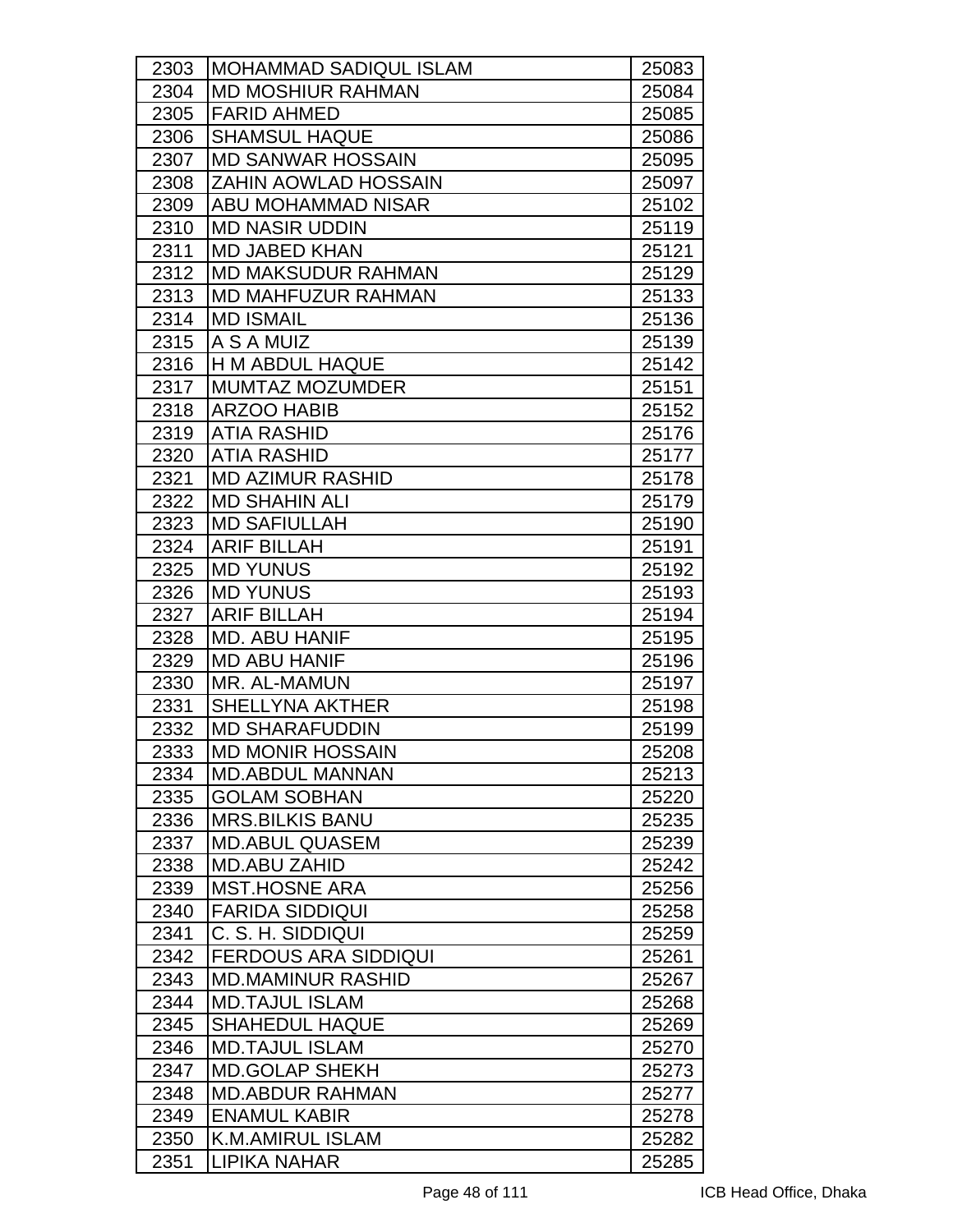| 2352 | <b>AKTAR HOSSAIN</b>            | 25316 |
|------|---------------------------------|-------|
| 2353 | <b>BEGUM BADRUNNESSA</b>        | 25317 |
| 2354 | <b>MD.FAZLUL HAQUE</b>          | 25321 |
| 2355 | <b>MST.HOSNE ARA</b>            | 25325 |
| 2356 | <b>MD.HABIBUR RAHMAN</b>        | 25336 |
| 2357 | <b>BALAI CHANDRA DAS</b>        | 25362 |
| 2358 | <b>TAMANNA BINTA SALAM</b>      | 25381 |
| 2359 | <b>MD ZAHIDUR RAHMAN</b>        | 25384 |
| 2360 | MD ASRAFUL ALAM CHOWDHURY       | 25417 |
| 2361 | <b>SHAHNAWAZ YESMIN</b>         | 25418 |
| 2362 | <b>MD. ZAHIDUR RAHMAN MUKUL</b> | 25419 |
| 2363 | ABIDA SULTANA ALPONA            | 25423 |
| 2364 | <b>RAZIA SULTANA</b>            | 25438 |
| 2365 | <b>SHAMIMA AKHTAR</b>           | 25439 |
| 2366 | <b>ZANNATUL FERDOUS</b>         | 25441 |
| 2367 | <b>SALMA AKHTAR</b>             | 25442 |
| 2368 | <b>SABIA YASMIN</b>             | 25444 |
| 2369 | <b>MD. HELAL UDDIN</b>          | 25448 |
| 2370 | <b>AISHA MORSHED</b>            | 25449 |
| 2371 | <b>SUMON MORSHED</b>            | 25451 |
| 2372 | <b>MD. MAJNU MIAH</b>           | 25460 |
| 2373 | <b>ABDUL MANNAN</b>             | 25461 |
| 2374 | <b>KOMOR UDDIN KHAN</b>         | 25472 |
| 2375 | <b>SAFIUDDIN</b>                | 25473 |
| 2376 | <b>MD. HANIF</b>                | 25474 |
| 2377 | MD. JASIMUDDIN                  | 25475 |
| 2378 | <b>MD. JALAL UDDIN</b>          | 25477 |
| 2379 | <b>NIKHIL CHANDRA BISWAS</b>    | 25480 |
| 2380 | MR. SIRAJ-UD-DAWLA              | 25510 |
| 2381 | M JAMAN                         | 25516 |
| 2382 | <b>SAIFUR RAHMAN</b>            | 25517 |
| 2383 | <b>M JAMAN</b>                  | 25518 |
| 2384 | <b>SFMASUD</b>                  | 25525 |
| 2385 | <b>MRS RUKSANA BEGUM</b>        | 25526 |
| 2386 | <b>MRS RUKSANA BEGUM</b>        | 25528 |
| 2387 | <b>MOHAMMAD SHAHE ALAM</b>      | 25544 |
| 2388 | <b>FAIZUNNESA AHMED</b>         | 25545 |
| 2389 | <b>MD. MAINUDDIN</b>            | 25610 |
| 2390 | <b>BABUL PATWARY</b>            | 25614 |
| 2391 | A.B.M. ALI ASHRAF SIDDIQUI      | 25615 |
| 2392 | <b>SAHANA BEGUM</b>             | 25627 |
| 2393 | <b>HASINA AKHTER MINU</b>       | 25632 |
| 2394 | <b>MAHFUZA RAHMAN</b>           | 25642 |
| 2395 | MD. ABDUL HYE MIAH              | 25651 |
| 2396 | <b>MASUD RANA</b>               | 25653 |
| 2397 | <b>MST. TOHIN AKHTER</b>        | 25672 |
| 2398 | <b>MD. HASAN MOHIDUZZAMAN</b>   | 25681 |
| 2399 | LATIFA HOSSAIN                  | 25682 |
| 2400 | <b>MD. SANWAR HOSSAIN</b>       | 25683 |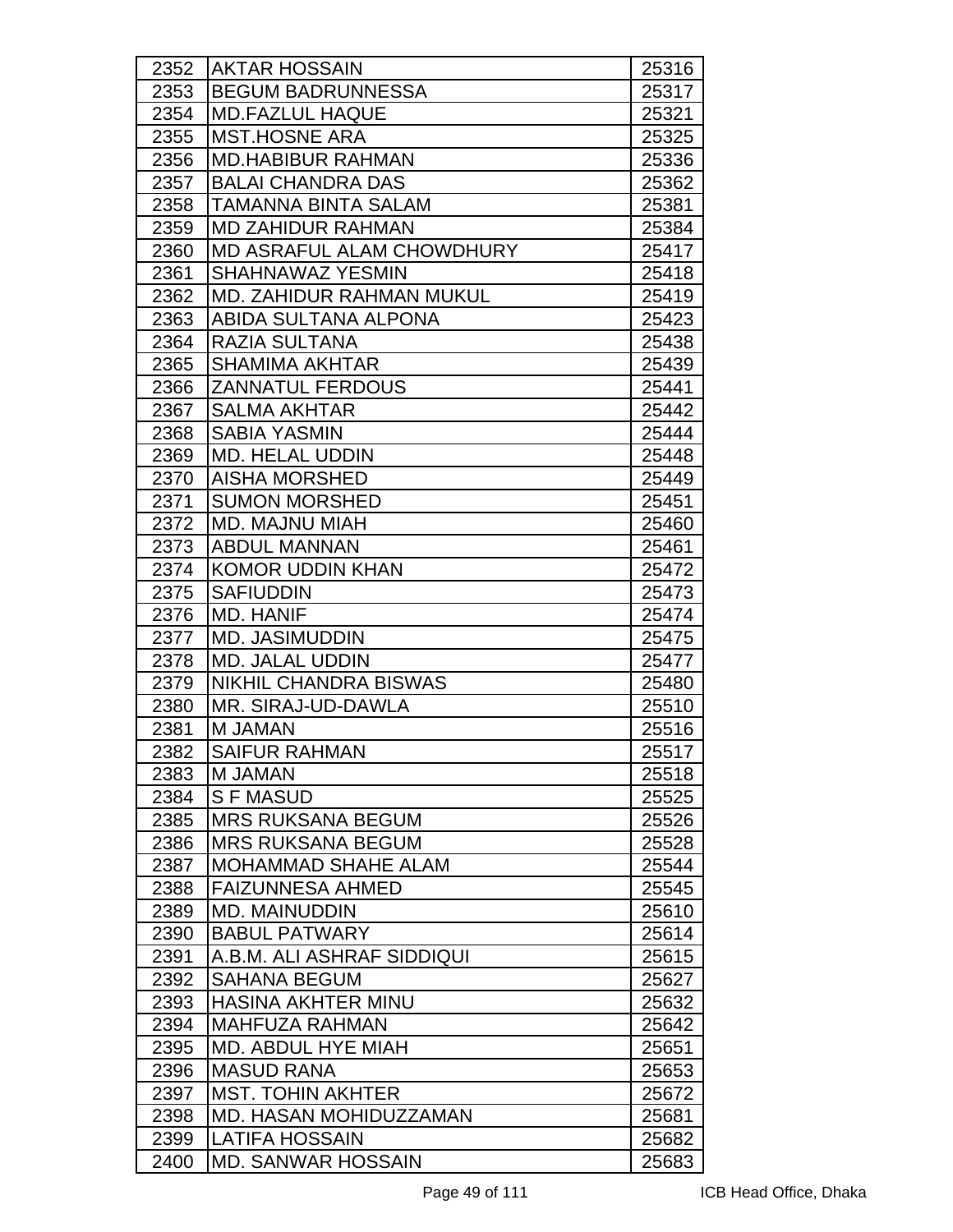| 2401 | <b>TASLIMA AKHTER</b>         | 25684 |
|------|-------------------------------|-------|
| 2402 | <b>MD. LUTFAR RAHMAN</b>      | 25685 |
| 2403 | <b>MD. MAZHARUL ISLAM</b>     | 25686 |
| 2404 | <b>MD. MAZHARUL ISLAM</b>     | 25687 |
| 2405 | ABDUS SALAM BHUIYAN           | 25688 |
| 2406 | <b>NASREEN HABIB</b>          | 25715 |
| 2407 | <b>MD. KOBIR HOSSAIN</b>      | 25717 |
| 2408 | <b>MRS. MOLLIKA BEGUM</b>     | 25718 |
| 2409 | <b>MAZHARUL ISLAM</b>         | 25720 |
| 2410 | <b>MD. RAMJAN MIAH</b>        | 25725 |
| 2411 | <b>MD. SHIRAJ</b>             | 25753 |
| 2412 | <b>MD. REZA SARKER</b>        | 25759 |
| 2413 | <b>JAHEDUN NABI KHAN</b>      | 25761 |
| 2414 | <b>MD BACHIRUL ISLAM</b>      | 25812 |
| 2415 | <b>MRS. AKHI BEGUM</b>        | 25813 |
| 2416 | <b>MRS ROKEYA BEGUM</b>       | 25817 |
| 2417 | <b>MD RUHUL AMIN BABUL</b>    | 25821 |
| 2418 | <b>JANNATUN NAYEM</b>         | 25825 |
| 2419 | A H M SHAFIQUL ISLAM          | 25827 |
| 2420 | <b>ABDUS SALAM</b>            | 25831 |
| 2421 | <b>MD ABU NAWSHER</b>         | 25833 |
| 2422 | <b>ABU TAHER</b>              | 25834 |
| 2423 | <b>MD ASHRAFUL ALAM</b>       | 25836 |
| 2424 | <b>MRS NASIMA HOSSAIN</b>     | 25837 |
| 2425 | <b>MRS NASIMA HOSSAIN</b>     | 25839 |
| 2426 | MUHAMMAD MOZAHERUL ISLAM      | 25840 |
| 2427 | <b>SHAHID AHMED JWEL</b>      | 25843 |
| 2428 | <b>MD MILON MEHEDI</b>        | 25844 |
| 2429 | <b>MOHAMMAD NAYEM BHUIYAN</b> | 25864 |
| 2430 | <b>ARSHED AHMED</b>           | 25873 |
| 2431 | MATLUBUR RAHMAN               | 25874 |
| 2432 | <b>MONOZ KUMAR RAY</b>        | 25877 |
| 2433 | <b>MD REZAUL KARIM</b>        | 25897 |
| 2434 | <b>MD ALI IMMAM SIDDEQUE</b>  | 25903 |
| 2435 | <b>MRS KAMRUNNAHAR</b>        | 25904 |
| 2436 | <b>M SHAFIQUL ISLAM</b>       | 25923 |
| 2437 | ASHA JAHAN CHOWDHURY          | 25924 |
| 2438 | <b>MRS. SHAMSUN NAHAR</b>     | 25934 |
| 2439 | <b>MD. ALIMULLAH KHAN</b>     | 25935 |
| 2440 | <b>MD. SAJJAD HOSSAIN</b>     | 25936 |
| 2441 | <b>HASAN IMAM</b>             | 25961 |
| 2442 | <b>RAJIA IQBAL</b>            | 25964 |
| 2443 | <b>MD. SHAHID ULLAH</b>       | 25992 |
| 2444 | ROKEYA BEGUM                  | 25993 |
| 2445 | <b>NASREEN HABIB</b>          | 25996 |
| 2446 | ARZOO0 HABIB                  | 25997 |
| 2447 | <b>H.M.ABDUR ROUF</b>         | 25998 |
| 2448 | <b>ABDUL MANNAN</b>           | 26025 |
| 2449 | <b>MD ABDUL MATIN</b>         | 26027 |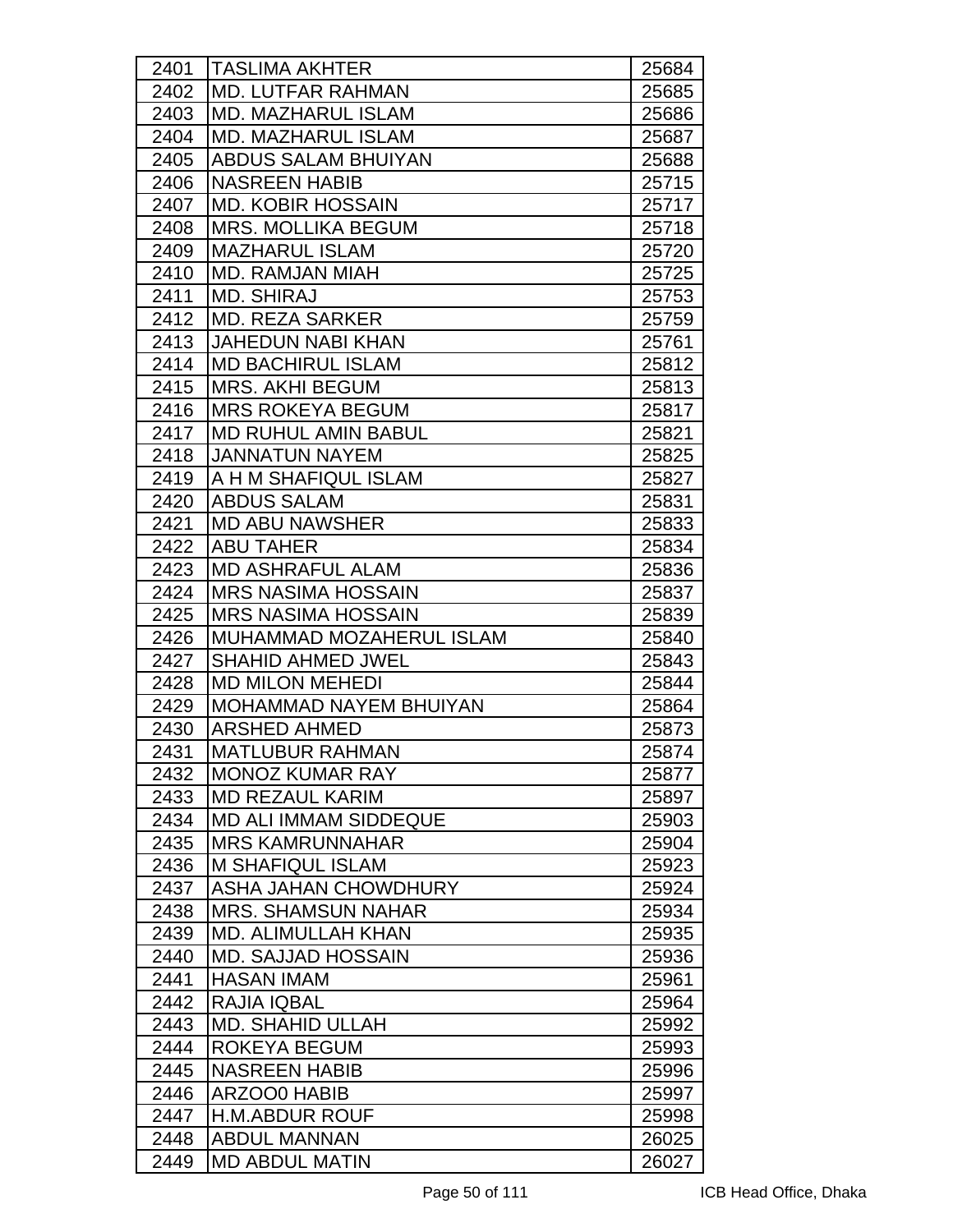| 2450 | <b>IMD. SAJJAD HOSSAIN</b>     | 26035 |
|------|--------------------------------|-------|
| 2451 | <b>AFROZA HOSSAIN</b>          | 26042 |
| 2452 | <b>MD ABUL KASHEM</b>          | 26043 |
| 2453 | <b>MOSLEM MIA</b>              | 26051 |
| 2454 | <b>SHAMAL BHOWMIK</b>          | 26071 |
| 2455 | A.T.M.MUSTAFA KAMAL            | 26076 |
| 2456 | <b>MD.FAKHRUL ALAM KHAN</b>    | 26082 |
| 2457 | <b>HELAL UZ ZAMAN</b>          | 26085 |
| 2458 | <b>NAZMA BEGUM</b>             | 26088 |
| 2459 | <b>JAFIA KHANOM</b>            | 26089 |
| 2460 | <b>MIR BAHAUDDIN AHMED</b>     | 26099 |
| 2461 | <b>NAZIRA BEGUM POLA</b>       | 26112 |
| 2462 | <b>ATIQUL HOQUE</b>            | 26113 |
| 2463 | MD. ZAHIDUL ALAM               | 26114 |
| 2464 | <b>ABDUS SATTAR</b>            | 26115 |
| 2465 | <b>SHAMSUL ALAM</b>            | 26117 |
| 2466 | <b>MD. LUTFAR RAHMAN</b>       | 26118 |
| 2467 | <b>BHOJAN CHANDRA BASAK</b>    | 26125 |
| 2468 | <b>SERAJUL HAQUE</b>           | 26126 |
| 2469 | <b>MD ALTAF HOSSAIN</b>        | 26141 |
| 2470 | <b>MD KHALEED BIN MUJIB</b>    | 26145 |
| 2471 | <b>ABUL KALAM AZAD</b>         | 26149 |
| 2472 | <b>MD ASHRAF HOSSAIN</b>       | 26150 |
| 2473 | <b>MD BADRUL ALAM</b>          | 26152 |
| 2474 | <b>MD BADRUL ALAM</b>          | 26153 |
| 2475 | <b>MD MOTIUR RAHMAN</b>        | 26159 |
| 2476 | <b>FIROZA HAQUE</b>            | 26173 |
| 2477 | <b>MD. SHAHID ULLAH</b>        | 26177 |
| 2478 | <b>MD ABDUL KARIM</b>          | 26180 |
| 2479 | <b>FERDOUS AHMED</b>           | 26181 |
| 2480 | <b>M A HASHEM</b>              | 26182 |
| 2481 | <b>MD ABUL KALAM AZAD</b>      | 26197 |
| 2482 | <b>MD ABDUL GOFRAN BHUIYAN</b> | 26203 |
| 2483 | A K M WAZIR ALI SIKDER         | 26208 |
| 2484 | <b>MD MASUD PARVEZ</b>         | 26210 |
| 2485 | <b>KHODEJA BEGUM</b>           | 26213 |
| 2486 | <b>MOBAROK ALI</b>             | 26263 |
| 2487 | RAWSHAN ARA KHAN               | 26274 |
| 2488 | <b>MOHAMMAD SHAHED ALI</b>     | 26292 |
| 2489 | MOHAMMAD MAINUL HASAN MEDHA    | 26293 |
| 2490 | A B M SHAFI UDDIN              | 26308 |
| 2491 | <b>MD. SHARIFUL ISLAM</b>      | 26329 |
| 2492 | <b>MD. SADEQUL ISLAM</b>       | 26330 |
| 2493 | <b>MD. SANAUL HAQUE</b>        | 26334 |
| 2494 | <b>MRS.FERDOUSI BEGUM</b>      | 26335 |
| 2495 | <b>MD. AMRAN HOSSAIN</b>       | 26336 |
| 2496 | <b>MD. DELOWAR HOSSAIN</b>     | 26337 |
| 2497 | <b>MD. AKHTER AHMED</b>        | 26338 |
| 2498 | A.K.M. MOHIUDDIN               | 26342 |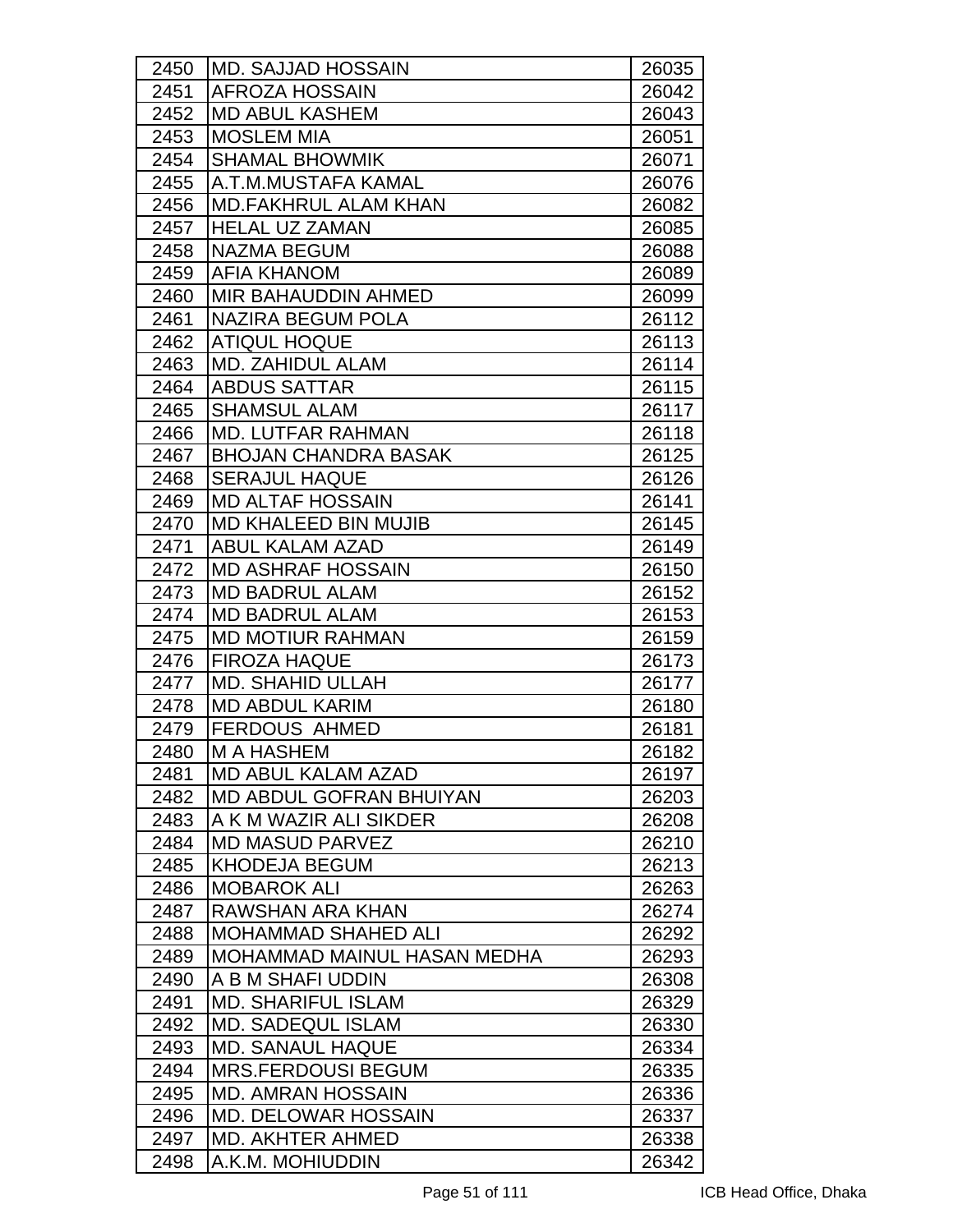| 2499 | <b>ENGR. MD. DELWAR HOSSAIN</b>       | 26343 |
|------|---------------------------------------|-------|
| 2500 | <b>SIDDIQUR RAHMAN</b>                | 26350 |
| 2501 | <b>MRS.LOVELY BEGUM</b>               | 26352 |
| 2502 | <b>MD. JILLUR RAHMAN</b>              | 26356 |
| 2503 | <b>MASUD HOSSAIN</b>                  | 26357 |
| 2504 | <b>MOSHARRAF HOSSAIN</b>              | 26359 |
| 2505 | <b>JESMIN ARA BEGUM</b>               | 26367 |
| 2506 | <b>MD. SHAHJAHAN</b>                  | 26377 |
| 2507 | <b>AZAD RAHMAN</b>                    | 26378 |
| 2508 | MD. ABU SYED                          | 26380 |
| 2509 | <b>MD. ABU SYED</b>                   | 26382 |
| 2510 | <b>NARGIS ZAMAN</b>                   | 26438 |
| 2511 | <b>SHAFIA HOSSAIN</b>                 | 26439 |
| 2512 | <b>AINOON NAHAR</b>                   | 26442 |
| 2513 | <b>MD. MOHSIN</b>                     | 26445 |
| 2514 | <b>GOLAM MOSTAFA</b>                  | 26449 |
| 2515 | <b>MD. LITON</b>                      | 26450 |
| 2516 | <b>MOHAMMED AZAD</b>                  | 26453 |
| 2517 | IA.T.M.MOSTAFA KAMAL                  | 26457 |
| 2518 | KANIZ RABIYA                          | 26458 |
| 2519 | KANIZ RABIYA                          | 26459 |
| 2520 | <b>KANIZ FATEMA</b>                   | 26460 |
| 2521 | <b>MD.ABDUR RASHID HOWLADER</b>       | 26462 |
| 2522 | <b>MD. MOSHARRAF HOSSAIN</b>          | 26464 |
| 2523 | <b>QUAMRUNNESSA ISMAT</b>             | 26475 |
| 2524 | <b>MD. MAJIBOR RAHMAN</b>             | 26492 |
| 2525 | <b>MANIRUL HAQUE SHAPAN</b>           | 26493 |
| 2526 | <b>TAFAZZAL HOSSAIN</b>               | 26497 |
| 2527 | S.M.ASHFAQ HUSSAIN                    | 26501 |
| 2528 | <b>SHAHANA HASIB</b>                  | 26502 |
| 2529 | S.M.ALAMGIR HOSSAIN SELIM             | 26505 |
| 2530 | AZFAR DELWAR                          | 26525 |
| 2531 | <b>ENGR.MD.DELWAR HOSSAIN</b>         | 26526 |
| 2532 | <b>MOSAMMAT NASIMA</b>                | 26531 |
| 2533 | <b>MD. SIDDIQUE EMROZ</b>             | 26533 |
| 2534 | <b>FIROZA BEGUM</b>                   | 26538 |
| 2535 | <b>MD.GOLAM SHAHNEWAZ</b>             | 26542 |
| 2536 | <b>MISS MONA LISSA</b>                | 26559 |
| 2537 | RAFIQUL ALAM CHOWDHURY                | 26587 |
| 2538 | <b>MRS.MUSTARIA KHATUNE CHOWDHURY</b> | 26588 |
| 2539 | RAFIQUL ALAM CHOWDHURY                | 26589 |
| 2540 | S.N. MAHMOOD                          | 26594 |
| 2541 | <b>MD. NAZIM UDDIN</b>                | 26618 |
| 2542 | <b>MD JAHIRUL HAQUE</b>               | 26631 |
| 2543 | <b>MUHAMMAD ARSHED ALI</b>            | 26641 |
| 2544 | A. BASIR                              | 26645 |
| 2545 | <b>SHAH MD. ALAMGIR</b>               | 26649 |
| 2546 | <b>MD.KHALILUR RAHMAN</b>             | 26662 |
| 2547 | <b>KAZI IQBAL BAHAR</b>               | 26670 |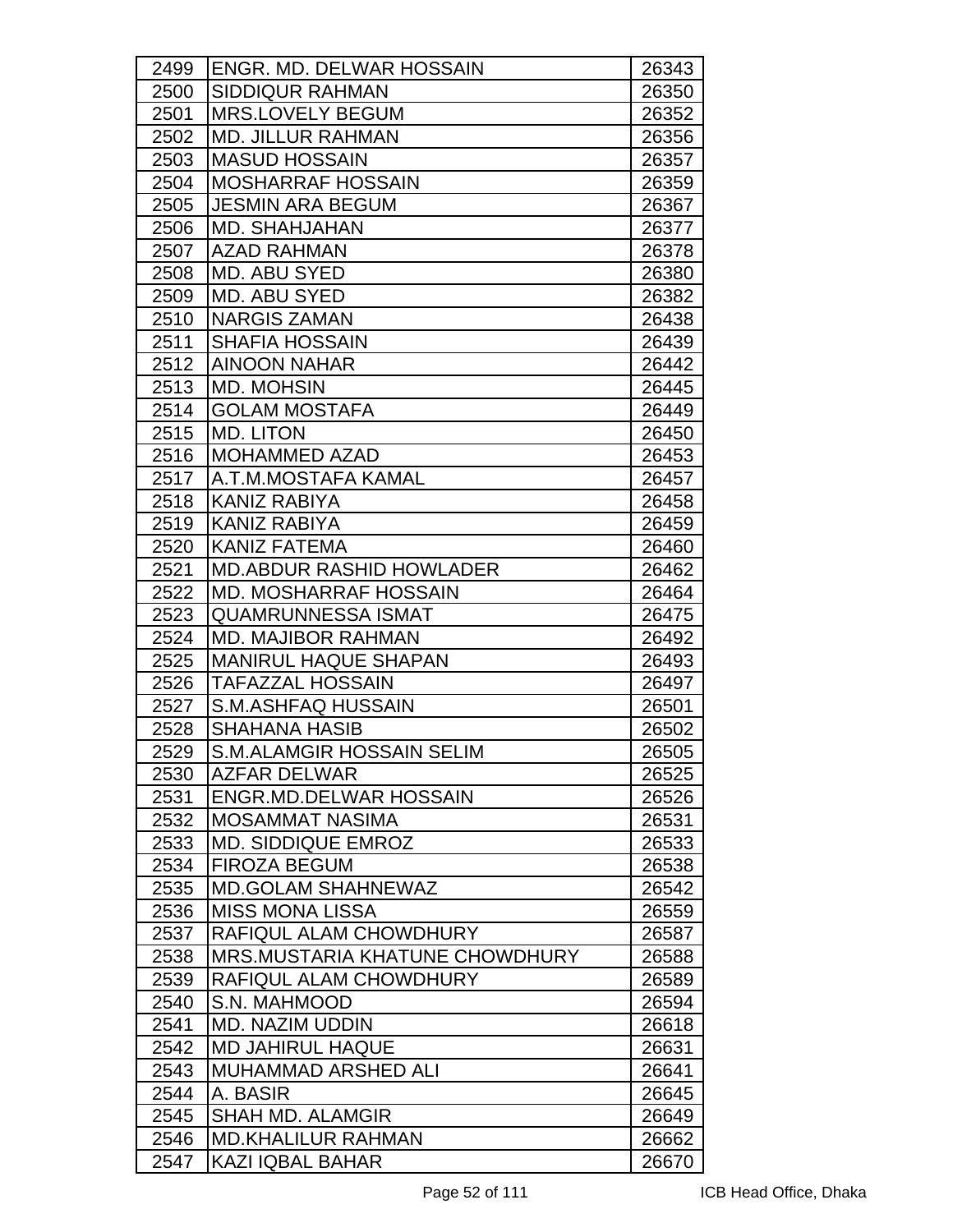| 2548 | <b>IMD.NAZRUL ISLAM</b>         | 26680 |
|------|---------------------------------|-------|
| 2549 | <b>MD.RABIUL HOSSAIN</b>        | 26689 |
| 2550 | <b>BADRUL HOSSAIN BEG</b>       | 26696 |
| 2551 | <b>ANANDA MOHAN DAS</b>         | 26702 |
| 2552 | <b>ANANDA MOHAN DAS</b>         | 26704 |
| 2553 | <b>MRS FARIDA IQBAL</b>         | 26730 |
| 2554 | <b>KAZI IQBAL BAHAR</b>         | 26731 |
| 2555 | <b>ATIA ZAMAN</b>               | 26736 |
| 2556 | REKHA BHADRA                    | 26743 |
| 2557 | <b>NOOR JAHAN BEGUM</b>         | 26749 |
| 2558 | <b>KAWSER PARVEEN</b>           | 26751 |
| 2559 | <b>MD.MEZBAUL ISLAM</b>         | 26753 |
| 2560 | <b>KHANDAKER NUSRAT SHARMIN</b> | 26793 |
| 2561 | SYED A.T. MOZAFFAR ALI          | 26795 |
| 2562 | <b>MD. SHAHIDUL ISLAM</b>       | 26798 |
| 2563 | <b>SYED ATHAR SULTAN</b>        | 26799 |
| 2564 | <b>MRS. SHAHNAZ AHMED</b>       | 26801 |
| 2565 | <b>MD. RAKIBUL HASSAN</b>       | 26802 |
| 2566 | <b>MRS. SHAILA ALI</b>          | 26803 |
| 2567 | <b>MD. HAFIZUR RAHMAN</b>       | 26806 |
| 2568 | <b>SAMOL SUTRADHOR</b>          | 26841 |
| 2569 | <b>MD. IBRAHIM MIAH</b>         | 26842 |
| 2570 | <b>MD. REZAUR RAHMAN</b>        | 26843 |
| 2571 | <b>MAKSUD AHMED</b>             | 26849 |
| 2572 | <b>CHABI SARKER</b>             | 26857 |
| 2573 | <b>MAMINUL ISLAM SANGRAM</b>    | 26860 |
| 2574 | <b>MD. REZAUL KARIM</b>         | 26861 |
| 2575 | <b>MD. RUHUL AMIN KHAN</b>      | 26869 |
| 2576 | <b>MOHAMMAD TUYAB</b>           | 26871 |
| 2577 | <b>SYED JAFAR SULTAN</b>        | 26872 |
| 2578 | SYED MOHAMMAD HASIB             | 26873 |
| 2579 | <b>MD. AHSAN ULLAH</b>          | 26874 |
| 2580 | <b>MD. SHAHIDUL ISLAM</b>       | 26876 |
| 2581 | <b>MOHD, AMINUL HAQUE</b>       | 26877 |
| 2582 | <b>MOHAMMAD MIAH</b>            | 26882 |
| 2583 | <b>SHARMIN HOSSAIN</b>          | 26891 |
| 2584 | <b>REZINA HOSSAIN</b>           | 26892 |
| 2585 | WASIMA KHANAM                   | 26893 |
| 2586 | <b>MOKARRAM HOSSAIN</b>         | 26894 |
| 2587 | <b>SAIMA LODHI</b>              | 26895 |
| 2588 | NOORJAHAN AKTHER                | 26906 |
| 2589 | <b>MD. YUNUS MIAH</b>           | 26907 |
| 2590 | <b>SALMA KHATUN</b>             | 26909 |
| 2591 | <b>SAIMA KHATUN</b>             | 26910 |
| 2592 | <b>NAZMUN NAHAR</b>             | 26924 |
| 2593 | <b>MD. FAKRUL KABIR</b>         | 26934 |
| 2594 | <b>MRS. SHAKHE</b>              | 26935 |
| 2595 | <b>MRS. HAJERA BEGUM</b>        | 26937 |
| 2596 | MD. MORSHED ALAM AKAND          | 26939 |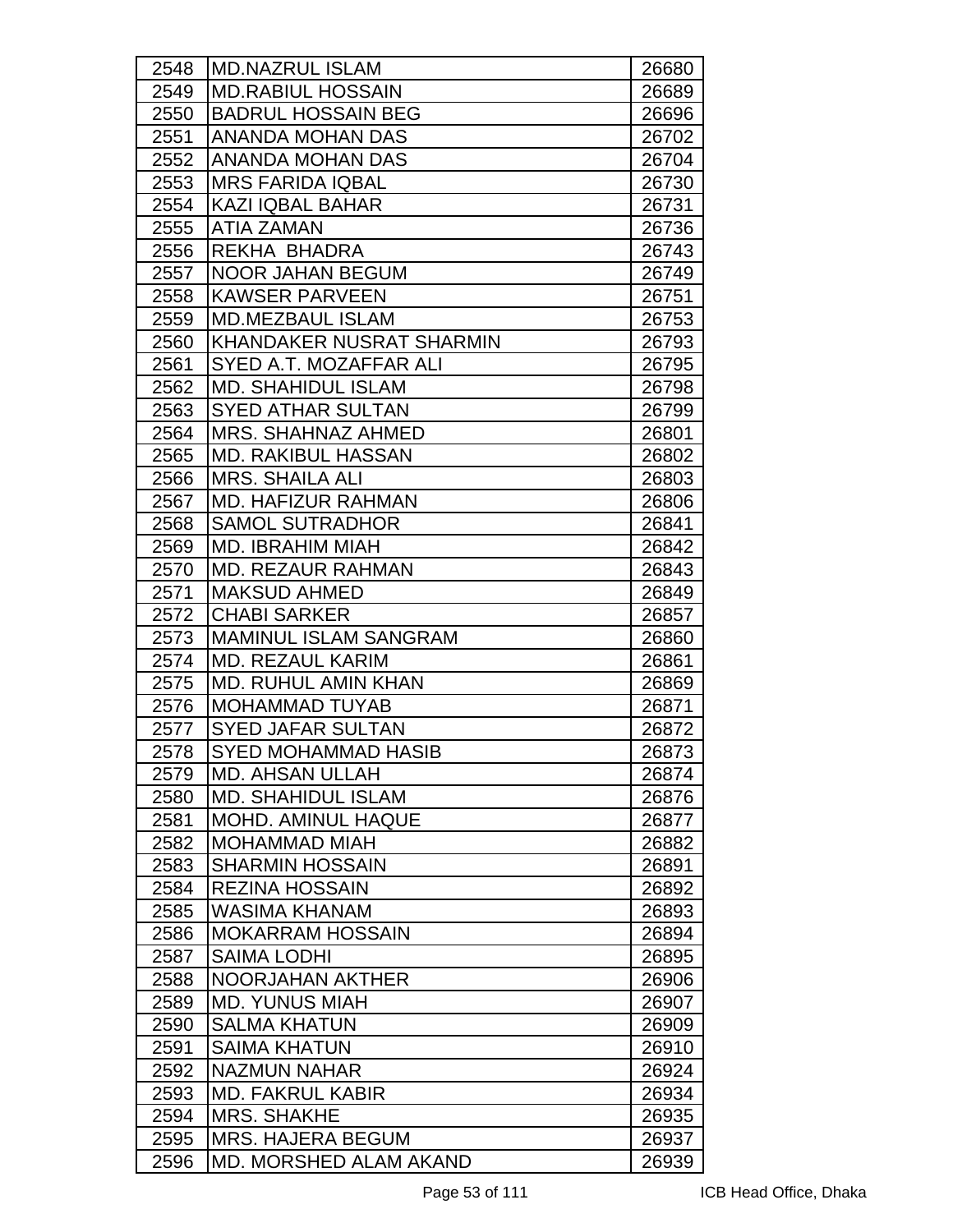| 2597 | <b>IMRS. MEHER PARVIN</b>        | 26954 |
|------|----------------------------------|-------|
| 2598 | <b>MD. SYEDUR RAHMAN</b>         | 26955 |
| 2599 | <b>MD. SYEDUR RAHMAN</b>         | 26956 |
| 2600 | <b>MRS. SELIMA BEGUM</b>         | 26967 |
| 2601 | AHMED SHAHRIAR YUSUF             | 26968 |
| 2602 | <b>MD. ABDUL JABBAR</b>          | 26976 |
| 2603 | <b>MRS. SHAMSUN NAHAR</b>        | 26990 |
| 2604 | <b>MD. FAIZUR RAHMAN</b>         | 26991 |
| 2605 | <b>KAZI ABDUR RAB</b>            | 26995 |
| 2606 | KAZI SHAMSUN NAHAR               | 26996 |
| 2607 | <b>MRS. RASHIDA</b>              | 27003 |
| 2608 | <b>MISS SONIA</b>                | 27004 |
| 2609 | <b>MRS. NILOFA</b>               | 27005 |
| 2610 | <b>MISS, RABU</b>                | 27006 |
| 2611 | <b>MRS. SHAHIDA</b>              | 27007 |
| 2612 | MOHAMMAD. ABDUL QUDDUS           | 27039 |
| 2613 | <b>MST.SURIYA BEGUM</b>          | 27052 |
| 2614 | MD. ASADUZZAMAN                  | 27060 |
| 2615 | <b>ARIFATUL MATIN</b>            | 27070 |
| 2616 | <b>MD. GIAS UDDIN</b>            | 27071 |
| 2617 | SHEIKH MAHFUZUL HAQUE            | 27074 |
| 2618 | <b>SHEIKH NAZIR AHMED</b>        | 27079 |
| 2619 | <b>SHAMSUDDIN AHMAD</b>          | 27080 |
| 2620 | <b>SHAMSUDDIN AHMED</b>          | 27081 |
| 2621 | <b>MOHAMMAD ALI</b>              | 27082 |
| 2622 | <b>MD. IRFAN MAHBUB</b>          | 27102 |
| 2623 | <b>MD. MIRAN MAHBUB</b>          | 27103 |
| 2624 | <b>MD. REAZ MAHBUB</b>           | 27104 |
| 2625 | <b>MRS. SHAHNAZ ZAMAN</b>        | 27109 |
| 2626 | <b>S.M.ALAMGIR HOSSAIN SELIM</b> | 27110 |
| 2627 | <b>KANIZ FATEMA</b>              | 27113 |
| 2628 | <b>MD. ZAHIRUL HAQUE</b>         | 27149 |
| 2629 | <b>MD. ANWAR HUSSAIN</b>         | 27150 |
| 2630 | A.K.M.MOZZAMEL HAQUE             | 27170 |
| 2631 | <b>JAKIA SULTANA</b>             | 27174 |
| 2632 | <b>JAKIR HOSSAIN</b>             | 27175 |
| 2633 | <b>JAKIR HOSSAIN</b>             | 27176 |
| 2634 | <b>MD.IBRAHIM KHALIL</b>         | 27177 |
| 2635 | <b>SARUAR AHMED</b>              | 27180 |
| 2636 | A. K. M. SHAHID                  | 27181 |
| 2637 | YOSUF ALI MOLLA                  | 27184 |
| 2638 | <b>MD. MAHBUBUL ALAM</b>         | 27192 |
| 2639 | <b>MD. SALIM REZA</b>            | 27195 |
| 2640 | <b>MST.NILUFAR KAFI</b>          | 27214 |
| 2641 | <b>MOSTAFA KAMAL MAJUMDER</b>    | 27218 |
| 2642 | ABUL FATHA MD.AHASANUZZAMAN      | 27227 |
| 2643 | <b>MD.ZIAUDDIN</b>               | 27234 |
| 2644 | MD. KAMRUZZAMAN                  | 27245 |
| 2645 | MAHMUD REAZ CHOWDHURY            | 27278 |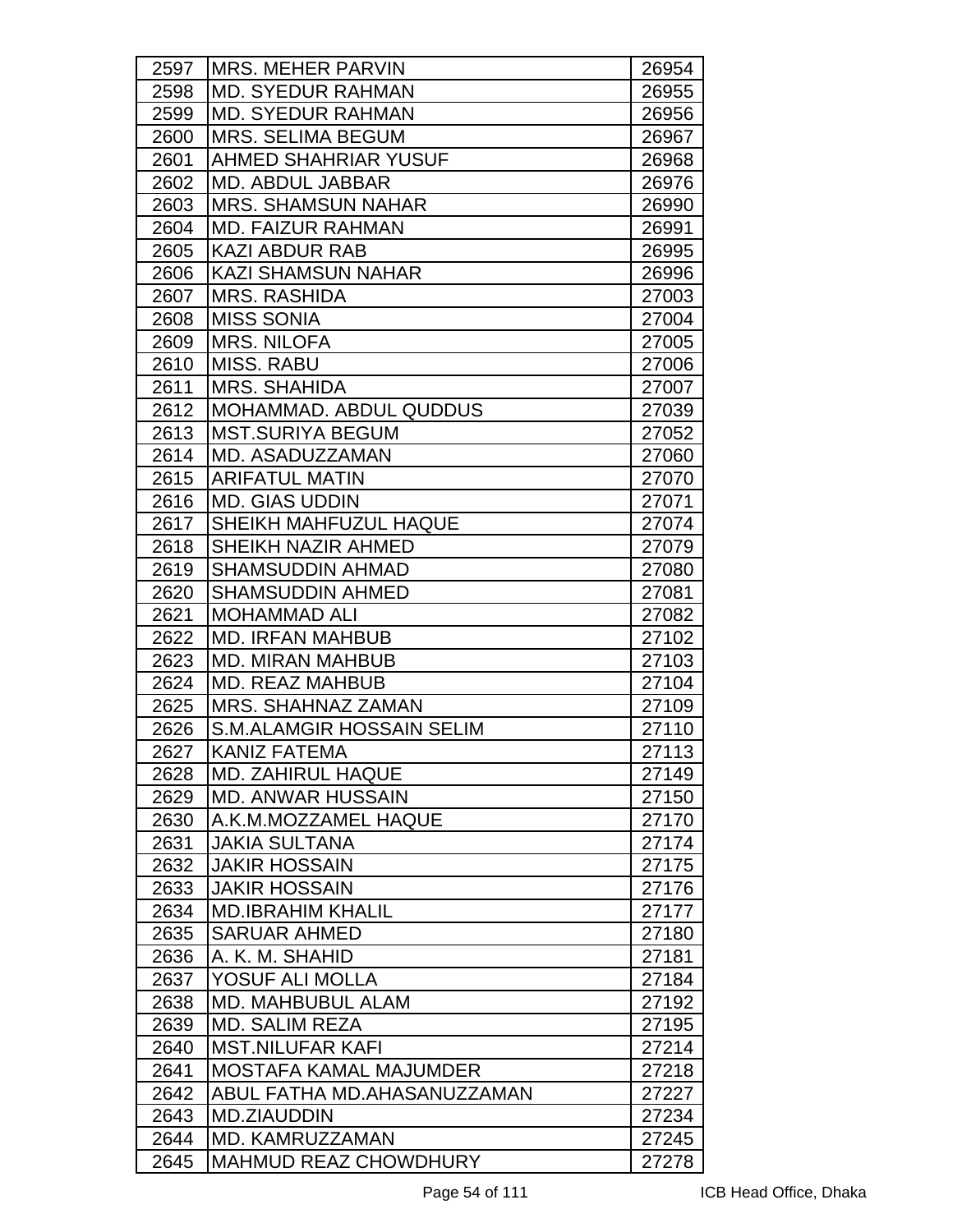| 2646 | MUHAMMAD ABDUL MALEK            | 27284 |
|------|---------------------------------|-------|
| 2647 | <b>SHAMIM AHMED</b>             | 27295 |
| 2648 | <b>MD. JAHID MAHBUB</b>         | 27322 |
| 2649 | <b>MD. ABDUR RAZZAK</b>         | 27323 |
| 2650 | <b>SHALEHA KHATUN</b>           | 27334 |
| 2651 | <b>ISHRAT JAHAN</b>             | 27336 |
| 2652 | <b>MRS. ROWSHANARA BEGUM</b>    | 27339 |
| 2653 | <b>MD KAMAL HOSSAIN BHUIYAN</b> | 27379 |
| 2654 | <b>TASLIM ALAM</b>              | 27385 |
| 2655 | IABDUR RAHIM                    | 27386 |
| 2656 | <b>MD ABDUR RAHMAN</b>          | 27387 |
| 2657 | <b>SALEHA KHANAM</b>            | 27388 |
| 2658 | <b>SAPAN SIKDER</b>             | 27391 |
| 2659 | SHEIKH GOLAM KIBRIA             | 27404 |
| 2660 | <b>SYEDUR RAHMAN</b>            | 27408 |
| 2661 | RABEYA KHATUN                   | 27410 |
| 2662 | <b>NURUN NAHAR</b>              | 27417 |
| 2663 | <b>SYED SAMIH UDDIN HOSSAIN</b> | 27422 |
| 2664 | <b>NAZIM UDDIN</b>              | 27424 |
| 2665 | <b>MEHEDI HASAN MRIDHA</b>      | 27429 |
| 2666 | <b>KAZI BADRUL ALAM</b>         | 27443 |
| 2667 | <b>FATEMA KHATUN</b>            | 27475 |
| 2668 | <b>ABDUR RAHIM</b>              | 27478 |
| 2669 | <b>IDR.MD.FARUQUE HOSSAIN</b>   | 27498 |
| 2670 | <b>DR.NILOFER JAHAN</b>         | 27502 |
| 2671 | <b>TASMIA MANNA</b>             | 27505 |
| 2672 | <b>HABIBATUL KIBIRA</b>         | 27506 |
| 2673 | <b>ENAMUL HAQUE PATWARY</b>     | 27507 |
| 2674 | IANISUR RAHMAN KHAN             | 27511 |
| 2675 | A.K.M. MORSHED                  | 27519 |
| 2676 | <b>MD. IDRIS ALI MIAH</b>       | 27520 |
| 2677 | MR. ALAUDDIN                    | 27521 |
| 2678 | <b>MD.SHAHIDUL ISLAM</b>        | 27523 |
| 2679 | <b>ABDUL KARIM</b>              | 27524 |
| 2680 | <b>MOHAMMAD SHAHIDUL ISLAM</b>  | 27525 |
| 2681 | <b>ABDUL BATEN SARKER</b>       | 27530 |
| 2682 | <b>SAHAB UDDIN</b>              | 27536 |
| 2683 | <b>MD. ABDUR RAHMAN</b>         | 27537 |
| 2684 | <b>MD MAHABBAT ALI</b>          | 27547 |
| 2685 | <b>FAZLE ALAM KHAN</b>          | 27558 |
| 2686 | MD MIJANUR RAHMAN               | 27581 |
| 2687 | <b>MD MONIRUZZAMAN</b>          | 27584 |
| 2688 | <b>ABUL KASHEM</b>              | 27603 |
| 2689 | REZAUL HOQUE CHOWDHURY          | 27626 |
| 2690 | <b>MOHD WASEK RANA</b>          | 27627 |
| 2691 | <b>MASUDA AKHTER</b>            | 27635 |
| 2692 | <b>MD. ABDUL BAKI</b>           | 27637 |
| 2693 | <b>MD.ALTAF HOSSAIN</b>         | 27660 |
| 2694 | <b>MD.MASIUR RAHMAN</b>         | 27662 |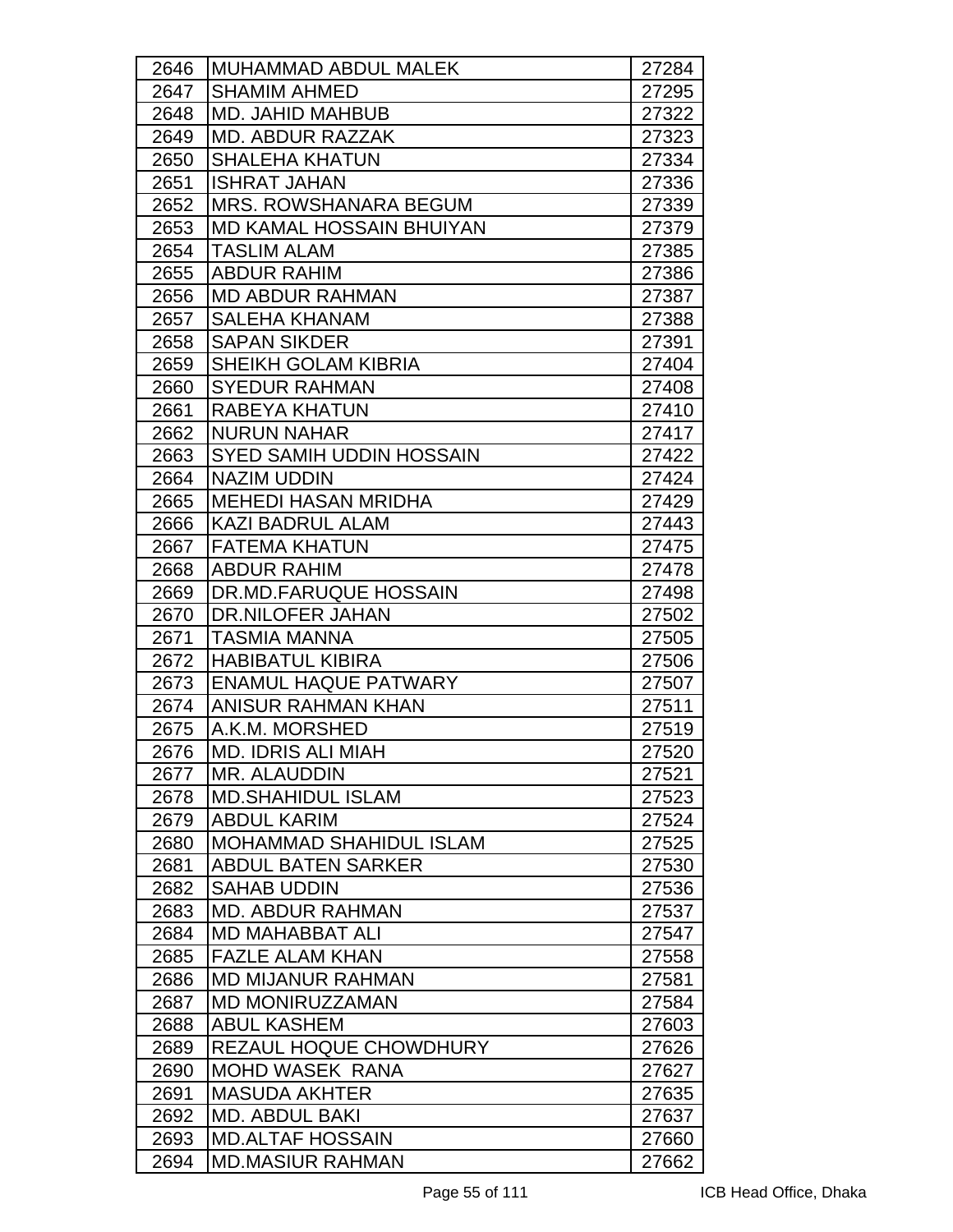| 2695 | <b>LASKER MUSADDEQUE IMRAN</b> | 27663 |
|------|--------------------------------|-------|
| 2696 | <b>MUSTAFIZUR RAHMAN</b>       | 27664 |
| 2697 | <b>MD.SABUJ HOSSAIN</b>        | 27665 |
| 2698 | <b>RAZIA PARVIN</b>            | 27666 |
| 2699 | <b>MD.FARUK HOSSAIN</b>        | 27667 |
| 2700 | <b>RAFIA AKTER</b>             | 27669 |
| 2701 | <b>D M MONIR HOSSAIN</b>       | 27671 |
| 2702 | <b>MOIN UDDIN AHMED HAIDER</b> | 27675 |
| 2703 | <b>BAIDYANATH SIKDER</b>       | 27679 |
| 2704 | <b>PAPIAS HAWLADER</b>         | 27718 |
| 2705 | KHALEQUZ ZAMAN                 | 27726 |
| 2706 | <b>ABDUL MAJID CHOWDHURY</b>   | 27732 |
| 2707 | <b>MD.SHAMSUL HAQUE</b>        | 27739 |
| 2708 | <b>ABDUL MALEK CHOWDHURY</b>   | 27748 |
| 2709 | <b>IFATEMA KHANAM</b>          | 27759 |
| 2710 | A Z CHOWDHURY                  | 27761 |
| 2711 | <b>MD ALTAF HOSSAIN</b>        | 27762 |
| 2712 | <b>MASUDUR RAHMAN</b>          | 27763 |
| 2713 | <b>MD SHAMSUR RAHMAN</b>       | 27773 |
| 2714 | <b>MD. AMDADUL HAQ</b>         | 27776 |
| 2715 | <b>SAJEDATUL MOWLA</b>         | 27777 |
| 2716 | <b>MD. SHOFIQ ULLAH</b>        | 27790 |
| 2717 | <b>MASUMA JAHAN</b>            | 27805 |
| 2718 | <b>ABDUL MANNAN CHOWDHURY</b>  | 27806 |
| 2719 | A. B. M. SHAMSUDDIN            | 27812 |
| 2720 | MD. HASAN-UZ-ZAMAN             | 27824 |
| 2721 | <b>MD. REZAUL KARIM</b>        | 27836 |
| 2722 | <b>MD. ZAHIRUL ISLAM</b>       | 27855 |
| 2723 | <b>ABDUL KADIM PALLAB</b>      | 27876 |
| 2724 | <b>MD. ALAUDDIN</b>            | 27885 |
| 2725 | <b>KHALADA NOBI</b>            | 27890 |
| 2726 | <b>MD. ZAHIRUL ISLAM</b>       | 27900 |
| 2727 | <b>SOHMINA AKHTER</b>          | 27901 |
| 2728 | <b>FARJAND MAHMUD</b>          | 27902 |
| 2729 | <b>MD.FAIZAR RAHMAN</b>        | 27908 |
| 2730 | <b>MD. ABDUR RAHIM</b>         | 27909 |
| 2731 | <b>MESBAH UDDIN</b>            | 27910 |
| 2732 | <b>RUEL PITER BAROI</b>        | 27911 |
| 2733 | <b>MD. ANWAR HOSSAIN</b>       | 27912 |
| 2734 | <b>MD. AHSANUL HAQUE</b>       | 27913 |
| 2735 | K.KHA. JOARDAR                 | 27923 |
| 2736 | <b>SHAIKH ESKANDER ALI</b>     | 27925 |
| 2737 | <b>IKFA TARA BEGUM</b>         | 27937 |
| 2738 | <b>MD. ZIAUL ISLAM</b>         | 27938 |
| 2739 | <b>MD. DIDARUL ISLAM</b>       | 27945 |
| 2740 | <b>MD. ABU KAUSAR</b>          | 27953 |
| 2741 | <b>MD. MONIRUL ISLAM</b>       | 27955 |
| 2742 | <b>KAMRUN NAHAR</b>            | 27959 |
| 2743 | <b>ABDUR RASHID DHALI</b>      | 27960 |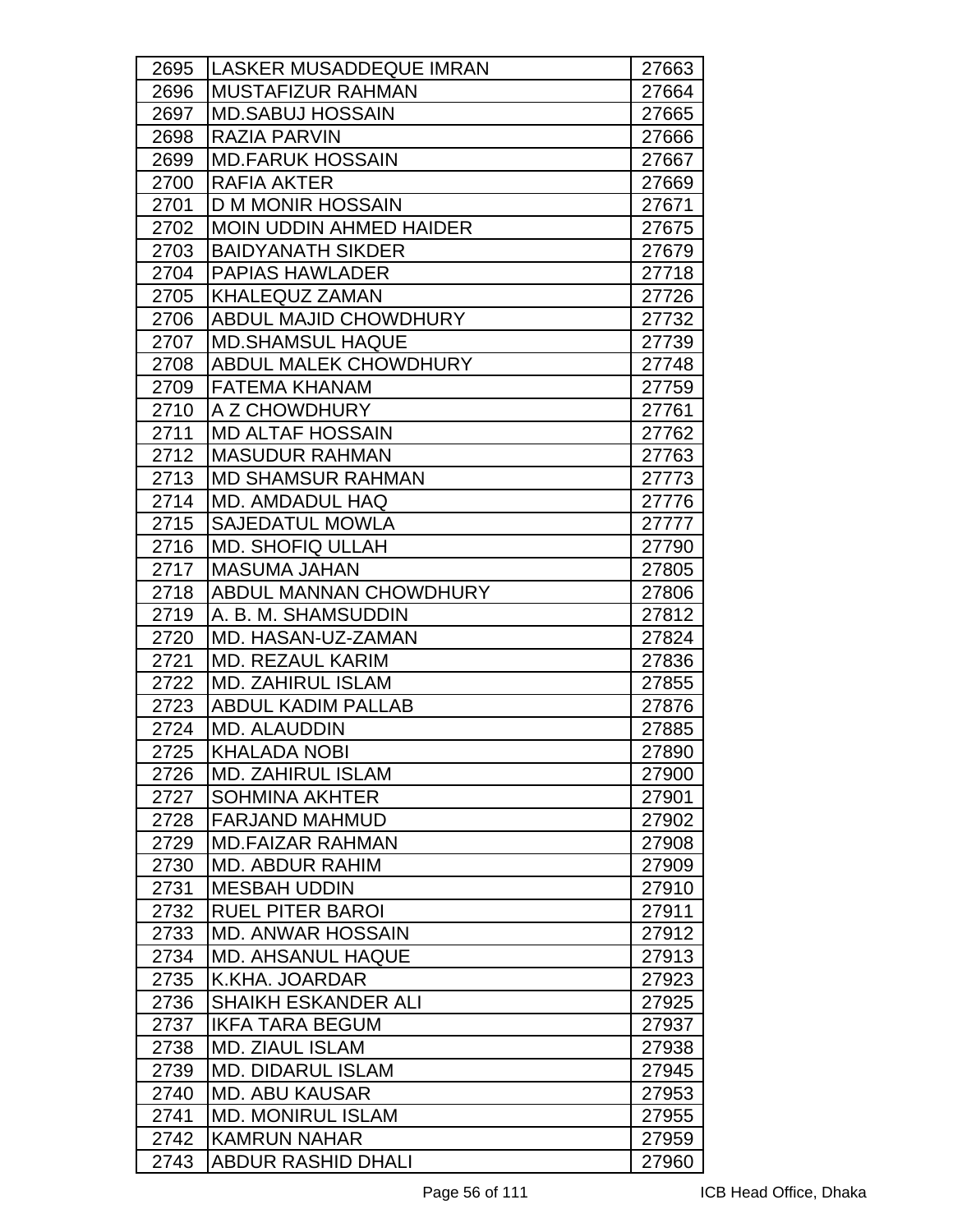| 2744 | <b>MRS. KHALEDA AKHTER</b>    | 27961 |
|------|-------------------------------|-------|
| 2745 | <b>ABDUR RASHID DHALI</b>     | 27962 |
| 2746 | S.M. ALAMGIR HOSSAIN SELIM    | 27963 |
| 2747 | A. K. M. SHAMSUDDIN           | 27976 |
| 2748 | <b>MD. SALAHUDDIN</b>         | 27992 |
| 2749 | <b>SHERIFA MAHMOOD</b>        | 28001 |
| 2750 | <b>FARHANA CHOWDHURY</b>      | 28004 |
| 2751 | <b>SHERIFA MAHMOOD</b>        | 28005 |
| 2752 | <b>MD. DELWAR HOSSAIN</b>     | 28007 |
| 2753 | AMINUL HAQ CHOWDHURY          | 28012 |
| 2754 | <b>MRS. RASHIDA SULTANA</b>   | 28013 |
| 2755 | MD. ABDUL HAKIM               | 28022 |
| 2756 | <b>MD. BORHANUDDIN</b>        | 28032 |
| 2757 | <b>IMAHMUDA BEGUM</b>         | 28033 |
| 2758 | <b>MD. TAWHID UDDIN</b>       | 28036 |
| 2759 | <b>MOHAMMAD TANVIR RAHMAN</b> | 28043 |
| 2760 | <b>MD. ABDUL HAQUE</b>        | 28046 |
| 2761 | <b>SAHANA AKTER</b>           | 28060 |
| 2762 | A. K. M. SHAMSUDDIN           | 28061 |
| 2763 | MD. ANSARUZZAMAN              | 28066 |
| 2764 | <b>NASIMA AKTER</b>           | 28079 |
| 2765 | <b>MD.NURUL AFSAR BHUIYAN</b> | 28081 |
| 2766 | <b>MD.RUHUL QUADER</b>        | 28091 |
| 2767 | <b>MD. ABU YUSUF</b>          | 28093 |
| 2768 | <b>MRS AMBIA KHATUN</b>       | 28123 |
| 2769 | SYEDA HUSNE ARA AHMED         | 28127 |
| 2770 | <b>MD ZAKIR HOSSAIN SOHEL</b> | 28143 |
| 2771 | <b>NAZMA BEGUM</b>            | 28145 |
| 2772 | KAZI KUTUB UDDIN AHMED        | 28169 |
| 2773 | <b>LASKAR WASHINTON</b>       | 28170 |
| 2774 | <b>SHAILA HOQUE LABONI</b>    | 28202 |
| 2775 | <b>SAKINA BEGUM</b>           | 28204 |
| 2776 | <b>ABDUL MAJID</b>            | 28206 |
| 2777 | <b>SHEULI RANI SAHA</b>       | 28209 |
| 2778 | <b>SYED SHAHEEN CHOWDHURY</b> | 28219 |
| 2779 | <b>MUZIBAR RAHMAN</b>         | 28231 |
| 2780 | <b>ELORA SHARMIN LUNA</b>     | 28260 |
| 2781 | YUSUF ALI MOLLA               | 28262 |
| 2782 | AFROZA MAHMOOD                | 28265 |
| 2783 | <b>ELORA SHARMIN LUNA</b>     | 28266 |
| 2784 | <b>SYED IFTEKHAR AHMED</b>    | 28275 |
| 2785 | <b>MD MIZANUR RAHMAN</b>      | 28313 |
| 2786 | <b>MALEKA BEGUM</b>           | 28315 |
| 2787 | <b>RAHIMA BEGUM</b>           | 28316 |
| 2788 | <b>MD. SHAHJAHAN MIAH</b>     | 28317 |
| 2789 | <b>MD ABDUL WAHAB</b>         | 28322 |
| 2790 | <b>SHEFALY AKHTER</b>         | 28325 |
| 2791 | <b>MD MOTIAR RAHMAN</b>       | 28337 |
| 2792 | <b>MD ALTAF HOSSAIN</b>       | 28357 |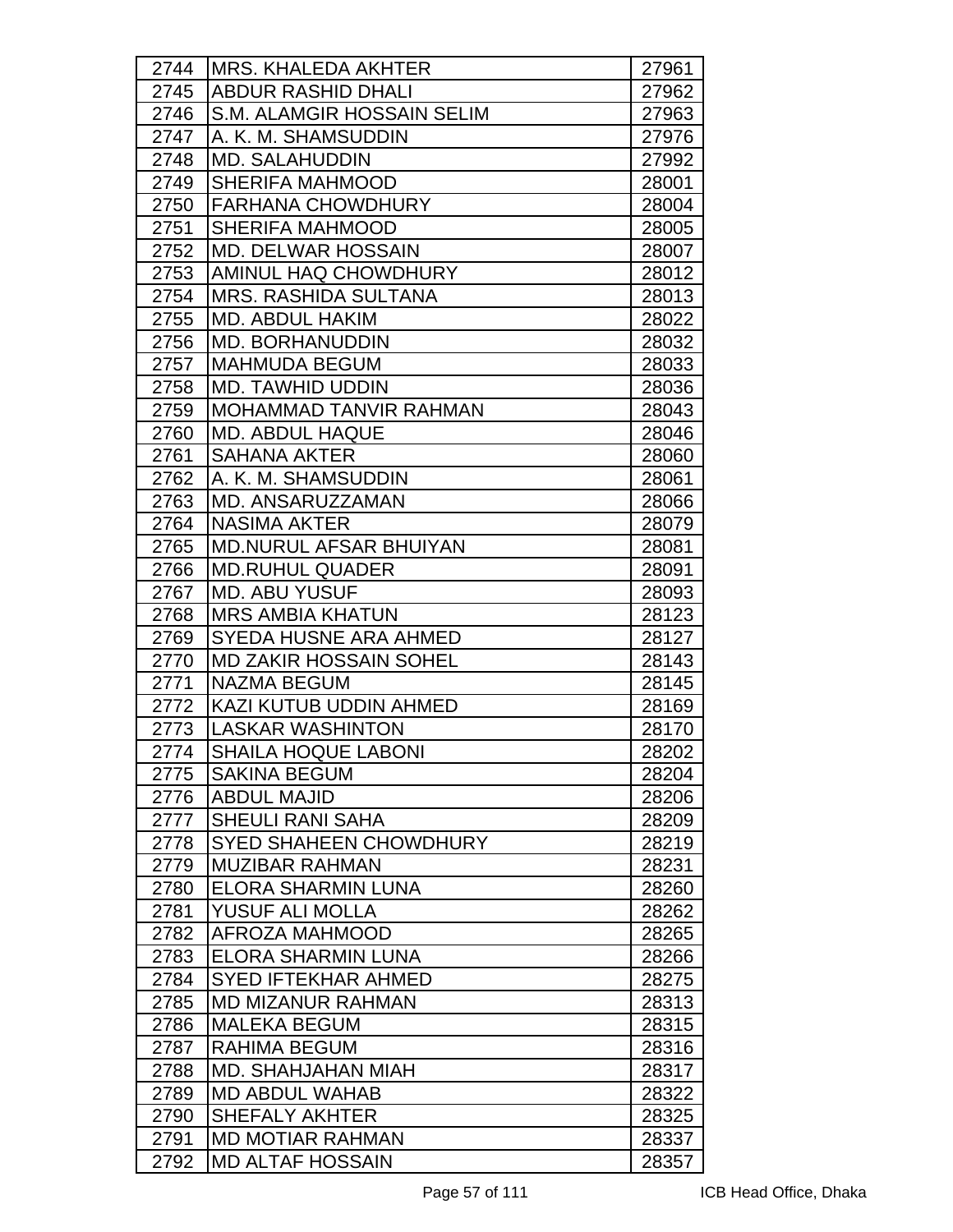| 2793 | <b>ABUL BASHAR</b>          | 28364 |
|------|-----------------------------|-------|
| 2794 | <b>MD ABU NASER</b>         | 28371 |
| 2795 | <b>SYEDA NASIMA AKTER</b>   | 28381 |
| 2796 | <b>SYEDA SALMA AHMED</b>    | 28382 |
| 2797 | <b>SYEDA NAZMA AHMED</b>    | 28383 |
| 2798 | <b>MRS NASRIN JAHAN</b>     | 28385 |
| 2799 | <b>THEIN HAN MAUNG</b>      | 28392 |
| 2800 | <b>MD ANWAR KAMAL</b>       | 28395 |
| 2801 | <b>OSMAN GONI</b>           | 28397 |
| 2802 | IFAHIMA RAHMAN              | 28399 |
| 2803 | MD MONIRUZZAMAN BHUIYAN     | 28403 |
| 2804 | <b>MD SAIFUR RAHMAN</b>     | 28423 |
| 2805 | <b>NAMITA RANI DAS</b>      | 28438 |
| 2806 | DR MD MIZANUR RAHMAN        | 28441 |
| 2807 | MRS.KHURSIDA RAHMAN         | 28449 |
| 2808 | MR.SHAHID MOHD, ALI JEHAD   | 28450 |
| 2809 | DR.MD.ABUL KALAM            | 28457 |
| 2810 | <b>SAPAN KUMAR SAHA</b>     | 28482 |
| 2811 | <b>ABU ZAFAR</b>            | 28497 |
| 2812 | <b>ABL HASAN</b>            | 28498 |
| 2813 | <b>ZAHANGIR ALAM</b>        | 28499 |
| 2814 | M.K. RAHMAN                 | 28502 |
| 2815 | <b>RATAN KUMAR GHOSH</b>    | 28505 |
| 2816 | <b>MD. LUTFUL AHSAN</b>     | 28506 |
| 2817 | <b>SHARIF AMINUR RAHMAN</b> | 28520 |
| 2818 | <b>MD. SELIM REZA</b>       | 28521 |
| 2819 | <b>SHAILA RAHMAN</b>        | 28522 |
| 2820 | <b>MD. FAZLUL HAQUE</b>     | 28525 |
| 2821 | ROKEYA KHANAM               | 28535 |
| 2822 | <b>KAZI MAHTAB UDDIN</b>    | 28538 |
| 2823 | MRS. GULNAR ZAMAN           | 28541 |
| 2824 | MD. REZAUL KARIM            | 28548 |
| 2825 | <b>SHARAH ANAM LISA</b>     | 28552 |
| 2826 | SHARAH ANAM LISA            | 28553 |
| 2827 | NIPEN CHANDRA ROY           | 28558 |
| 2828 | <b>MD. JOYNUL ABEDIN</b>    | 28561 |
| 2829 | <b>TAJIA ALAM</b>           | 28569 |
| 2830 | <b>ABDUR RAHIM</b>          | 28578 |
| 2831 | <b>MUNIR AHMED</b>          | 28583 |
| 2832 | S.A.K. SALIMULLAH           | 28592 |
| 2833 | <b>MD. SHABBIR TALUKDER</b> | 28593 |
| 2834 | PYWAPRU MARMA               | 28596 |
| 2835 | <b>UTHOICHING MARMA</b>     | 28597 |
| 2836 | DR.MD.ABDUL HALIM           | 28599 |
| 2837 | K.B.M.A. MOMINUL ISLAM      | 28600 |
| 2838 | <b>ALI SHAD AHMED</b>       | 28606 |
| 2839 | ALI ANZAD AHMED             | 28607 |
| 2840 | MIR MD.ZAKARIA ALI          | 28617 |
| 2841 | <b>MD. ZAKARIA MOLLAH</b>   | 28619 |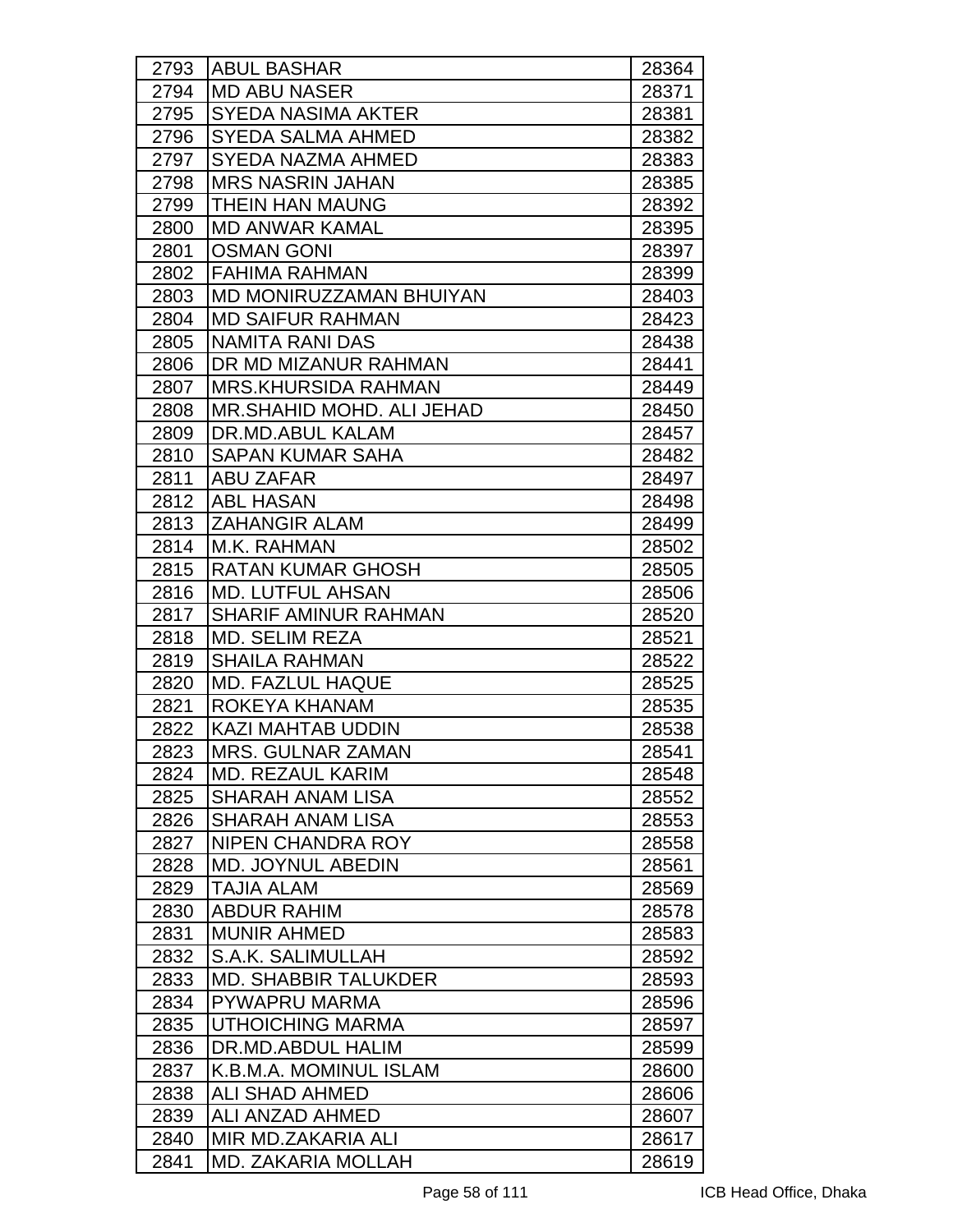| 2842 | <b>IDR. H.M.AWLAD HOSSAIN</b>             | 28629 |
|------|-------------------------------------------|-------|
| 2843 | <b>MD.SHAHIDUL ISLAM</b>                  | 28633 |
| 2844 | <b>MD. ANOWAR HOSSAIN</b>                 | 28634 |
| 2845 | <b>MD.SHAHIDUL ISLAM</b>                  | 28635 |
| 2846 | <b>DILSHAD ARA</b>                        | 28636 |
| 2847 | <b>MD. RUBEL SHAHRIAR</b>                 | 28637 |
| 2848 | MD. QUAMRUZZAMAN                          | 28640 |
| 2849 | <b>MD. TAMIJ UDDIN</b>                    | 28671 |
| 2850 | <b>ROZINA BEGUM</b>                       | 28701 |
| 2851 | <b>MD. JAHIRUL HAQUE</b>                  | 28712 |
| 2852 | <b>ALI ZOBAIR AHMED</b>                   | 28726 |
| 2853 | <b>ALI NOOR AHMED</b>                     | 28727 |
| 2854 | <b>ALI ZOBAIR AHMED</b>                   | 28728 |
| 2855 | <b>CHOWDHURY MD. IBNUL, YUNUS</b>         | 28733 |
| 2856 | <b>MRINAL KANTI BOKSHI</b>                | 28735 |
| 2857 | <b>MD. RAFIQUL ISLAM</b>                  | 28738 |
| 2858 | <b>SALEHA BEGUM</b>                       | 28746 |
| 2859 | <b>HASINA BEGUM</b>                       | 28747 |
| 2860 | <b>MD. ABUL HOSSAIN SARKER</b>            | 28751 |
| 2861 | <b>MD. MOSTOFA SARWAR</b>                 | 28759 |
| 2862 | <b>MUHIT BHUIYAN</b>                      | 28763 |
| 2863 | <b>MAHFUZA NASIR</b>                      | 28764 |
| 2864 | AMANULLAH BHUIYAN ROMAN                   | 28765 |
| 2865 | <b>RAZIA NAZRIN</b>                       | 28766 |
| 2866 | MD. ABDUL MATIN KHAN                      | 28776 |
| 2867 | <b>JUBAIR KHAN</b>                        | 28777 |
| 2868 | <b>RIFAT KHAN</b>                         | 28778 |
| 2869 | <b>SHOEB IMAM SIKDER</b>                  | 28785 |
| 2870 | <b>RUHUL GANI JYOTI</b>                   | 28805 |
| 2871 | <b>SANJIT KUMAR SAHA</b>                  | 28806 |
| 2872 | <b>MD. SHAHJAHAN</b>                      | 28820 |
| 2873 | <b>ALI AKKAS</b>                          | 28824 |
| 2874 | <b>MANZUR MAHMUD</b>                      | 28829 |
| 2875 | <b>AYESHA SIDDIQUA</b>                    | 28830 |
| 2876 | <b>MANZUR MAHMUD</b>                      | 28831 |
| 2877 | <b>MD. MINTU</b>                          | 28835 |
| 2878 | <b>FARZANA SHAHIN</b>                     | 28839 |
| 2879 | <b>MD.ANOWAR UL AZAM</b>                  | 28841 |
| 2880 | <b>ABDUL HALIM</b>                        | 28851 |
| 2881 | <b>SHEBAJEE DUTT</b>                      | 28864 |
| 2882 | <b>SABBIR AHMED</b>                       | 28865 |
| 2883 | MR. HARUN-OR-RASHID                       | 28866 |
| 2884 | <b>DEWAN FAHMIDA NIGHAT</b>               | 28868 |
| 2885 | NAFISUL HAIDER CHOWDHURY                  | 28873 |
| 2886 | <b>MD. RAFIQUL ISLAM</b>                  | 28874 |
| 2887 | <b>NIZAM UDDIN</b><br><b>PARVIN NIZAM</b> | 28881 |
| 2888 |                                           | 28882 |
| 2889 | NIZAM UDDIN                               | 28883 |
| 2890 | <b>JUBEDA BEGUM</b>                       | 28896 |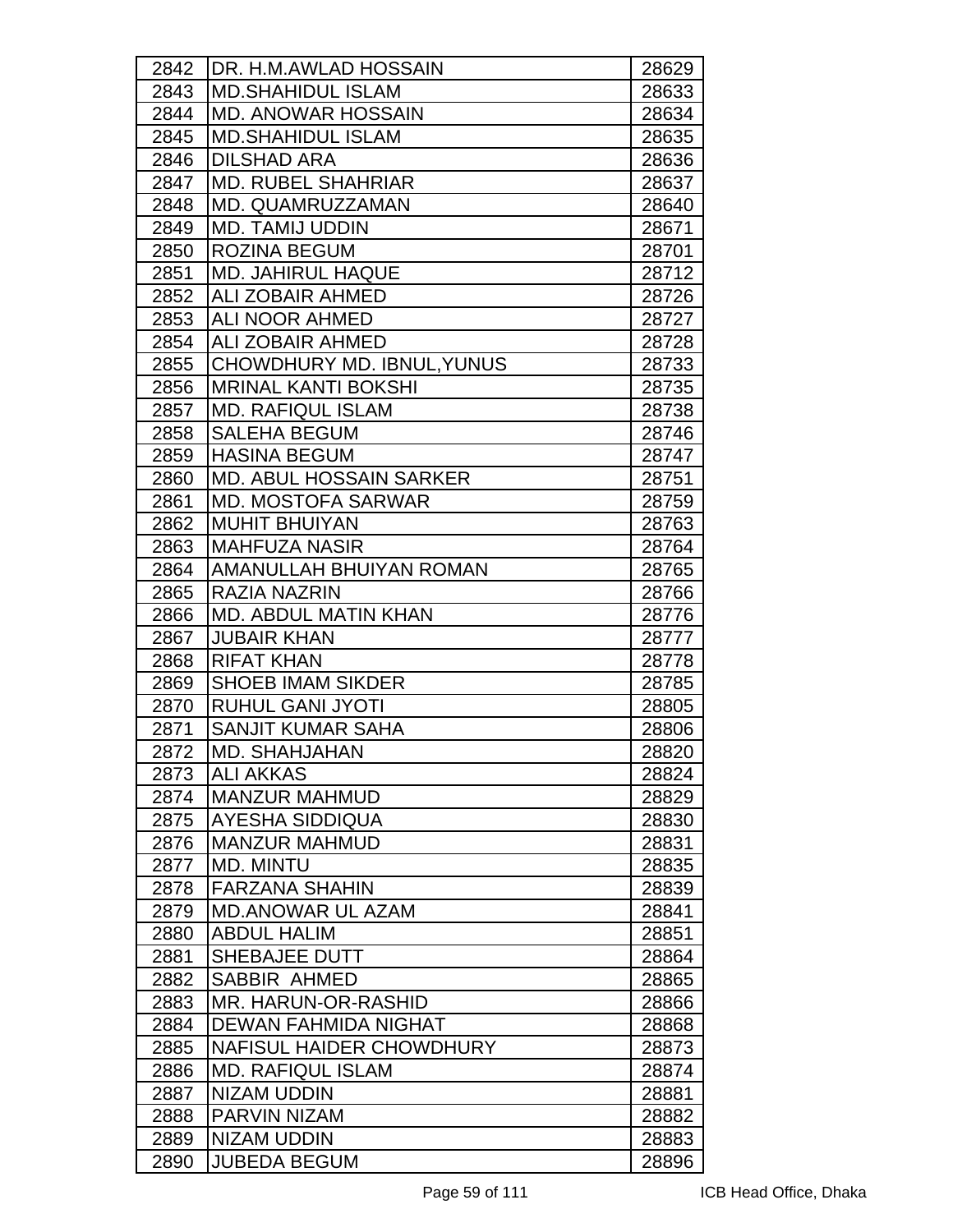| 2891 | IA.K.M.SHAMSUL ALAM            | 28903 |
|------|--------------------------------|-------|
| 2892 | <b>SABINA YASMIN BABY</b>      | 28911 |
| 2893 | SHAHNAZ ALAM                   | 28912 |
| 2894 | <b>MD. DABIUR RAHMAN</b>       | 28921 |
| 2895 | <b>MD.SABBIR AHMED</b>         | 28922 |
| 2896 | <b>MD.BULBUL ALAM</b>          | 28923 |
| 2897 | <b>HUMAYUN AHMED CHOUDHURY</b> | 28933 |
| 2898 | <b>MD. KAFAET ULLAH</b>        | 28934 |
| 2899 | <b>TARIKUL ISLAM</b>           | 28935 |
| 2900 | <b>SUSMITA MAHMUD</b>          | 28936 |
| 2901 | <b>MD.ABDUR RAZZAKE</b>        | 28940 |
| 2902 | <b>MD. ALAMGIR HOSSAIN</b>     | 28944 |
| 2903 | <b>NOMAN AZIZ</b>              | 28945 |
| 2904 | ROKEYA SHAMSUN NAHAR           | 28946 |
| 2905 | <b>TOMAL AHMED SHUBA</b>       | 28951 |
| 2906 | MD. SHAHJAHAN MIAH             | 28952 |
| 2907 | <b>MD. DELWAR HOSSAIN</b>      | 28953 |
| 2908 | <b>MD. SHAHABUDDIN</b>         | 28954 |
| 2909 | DR.H. S. AWLAD HOSSAIN         | 28972 |
| 2910 | <b>MD.ABDUR ROUF</b>           | 28973 |
| 2911 | <b>MOMATAZ BEGUM</b>           | 28974 |
| 2912 | <b>MD.AHASAN ULLAH</b>         | 28976 |
| 2913 | <b>ABUL HOSSAIN PATHAN</b>     | 28981 |
| 2914 | <b>ABDUL HADI SIDDIQI</b>      | 28982 |
| 2915 | <b>ABDUR ROUF</b>              | 28988 |
| 2916 | M.A. BARIK                     | 29008 |
| 2917 | <b>SAIFUL KARIM</b>            | 29012 |
| 2918 | <b>KAMOL BARUA</b>             | 29015 |
| 2919 | <b>MD. ABDUL BASHAR</b>        | 29017 |
| 2920 | <b>ATIQUE AL-HELAL</b>         | 29018 |
| 2921 | H.M.MASUDUR RAHMAN             | 29019 |
| 2922 | SYED ISHTIAQ AHMED             | 29035 |
| 2923 | FARZANA MUQTADIR MUNMUN        | 29067 |
| 2924 | <b>SUKUL BARUA</b>             | 29068 |
| 2925 | <b>KHODEJA AHMED</b>           | 29076 |
| 2926 | <b>MATIUL HOQUE</b>            | 29078 |
| 2927 | <b>KHALEDA RAHMAN</b>          | 29089 |
| 2928 | <b>MD.FAJLUR RAHMAN KAMAL</b>  | 29090 |
| 2929 | <b>FAZLUR RAHMAN</b>           | 29091 |
| 2930 | ROSHENARA KHATUN               | 29096 |
| 2931 | ABU SYED MD. AL-MAMUN REZA     | 29097 |
| 2932 | <b>MD.QUAMRUL ISLAM</b>        | 29105 |
| 2933 | <b>WAZI ULLAH</b>              | 29113 |
| 2934 | MD. GOLAM MOSTAFA,             | 29122 |
| 2935 | MD. HANNAN MIAH,               | 29124 |
| 2936 | MR. MD. SHAHID HOSSAIN         | 29142 |
| 2937 | MR. MD. SUJA DOWLLAH           | 29171 |
| 2938 | <b>MR. AIJAK RABINSON</b>      | 29178 |
| 2939 | MR. A.K.M.JAHIRUL HAQUE        | 29185 |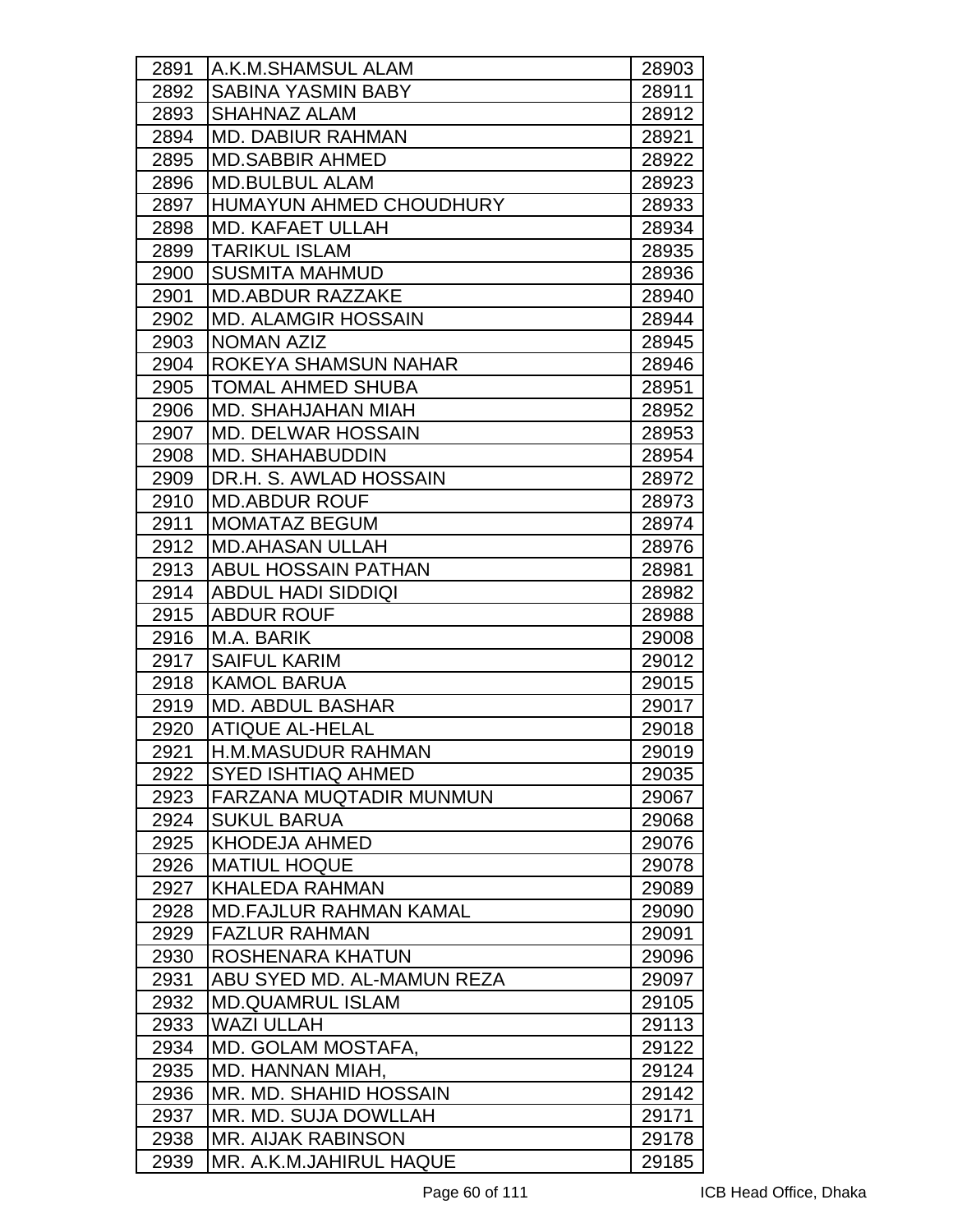| 2940 | <b>IMRS. PURNIMA RANI DAS</b>     | 29193 |
|------|-----------------------------------|-------|
| 2941 | MR. MD. ANAWAR HOSSAIN,           | 29204 |
| 2942 | MD. ABDUR RASHID,                 | 29206 |
| 2943 | <b>MD SHAHABUR RAHMAN</b>         | 29232 |
| 2944 | <b>MAHFUZA ZAMAN</b>              | 29254 |
| 2945 | <b>IMD. MAHFUZUL ISLAM</b>        | 29256 |
| 2946 | <b>MD MONIRUL ISLAM</b>           | 29258 |
| 2947 | <b>MD TARIKUL ISLAM</b>           | 29267 |
| 2948 | ARIFUR RAHMAN KHAN                | 29272 |
| 2949 | <b>AJOY KUMAR SAHA</b>            | 29280 |
| 2950 | <b>ANJAN BARUA</b>                | 29284 |
| 2951 | <b>MOUSUMI KHANDAKAR</b>          | 29287 |
| 2952 | <b>MD REZWAN ALI</b>              | 29293 |
| 2953 | <b>KAZI SAIFUL ISLAM</b>          | 29300 |
| 2954 | <b>TAPAS KUMAR DATTA</b>          | 29311 |
| 2955 | <b>MD KHOKAN RAHMAN</b>           | 29314 |
| 2956 | <b>ENAYETUL HOQUE</b>             | 29323 |
| 2957 | MD RIDWANUR RAHMAN CHOWDHURY      | 29324 |
| 2958 | <b>SHAHANA HUDA</b>               | 29333 |
| 2959 | A K M SHAMSUZZAMAN                | 29335 |
| 2960 | <b>MD SELIM MUNJUR</b>            | 29343 |
| 2961 | <b>MD JAHIR UDDIN</b>             | 29344 |
| 2962 | <b>MD SULTAN AHMED</b>            | 29345 |
| 2963 | <b>AHMED ULLAH</b>                | 29346 |
| 2964 | <b>JATISH CHANDRA SINHA</b>       | 29360 |
| 2965 | <b>AHSAN EBNE ZAKARIA</b>         | 29364 |
| 2966 | <b>PARUL SHAHNAZ</b>              | 29373 |
| 2967 | <b>SAPAN KUMAR PAL</b>            | 29378 |
| 2968 | <b>SFMASUD</b>                    | 29387 |
| 2969 | <b>MADHURI ZANNAT</b>             | 29393 |
| 2970 | <b>ANISUR RAHMAN</b>              | 29398 |
| 2971 | <b>MD MASUMUL ISLAM</b>           | 29402 |
| 2972 | <b>MD NURUL AMIN</b>              | 29403 |
| 2973 | <b>KAISAR RAHMAN</b>              | 29411 |
| 2974 | <b>MAFIL UDDIN AHMED MAJUMDER</b> | 29422 |
| 2975 | KANIZ KARIM KAMAR JAHAN           | 29431 |
| 2976 | KANIZ KARIM KAMAR JAHAN           | 29433 |
| 2977 | <b>SK SHAHIDUL ISLAM</b>          | 29435 |
| 2978 | <b>FARAH AFROJ KHAN</b>           | 29465 |
| 2979 | IDELWAR HOSSAIN                   | 29495 |
| 2980 | TAPAN KUMAR GHOSH                 | 29496 |
| 2981 | <b>MD HAMIDUL ISLAM</b>           | 29505 |
| 2982 | <b>MRS BIVA</b>                   | 29529 |
| 2983 | <b>MD KHAYRAT HOSSAIN</b>         | 29538 |
| 2984 | <b>MRS KAHINOOR BEGUM</b>         | 29539 |
| 2985 | <b>MD KHAYRAT HOSSAIN</b>         | 29540 |
| 2986 | <b>MD MOINUL HOSSAIN</b>          | 29541 |
| 2987 | <b>MRS SETARA SULTANA</b>         | 29542 |
| 2988 | <b>SHANA RAHMAN</b>               | 29547 |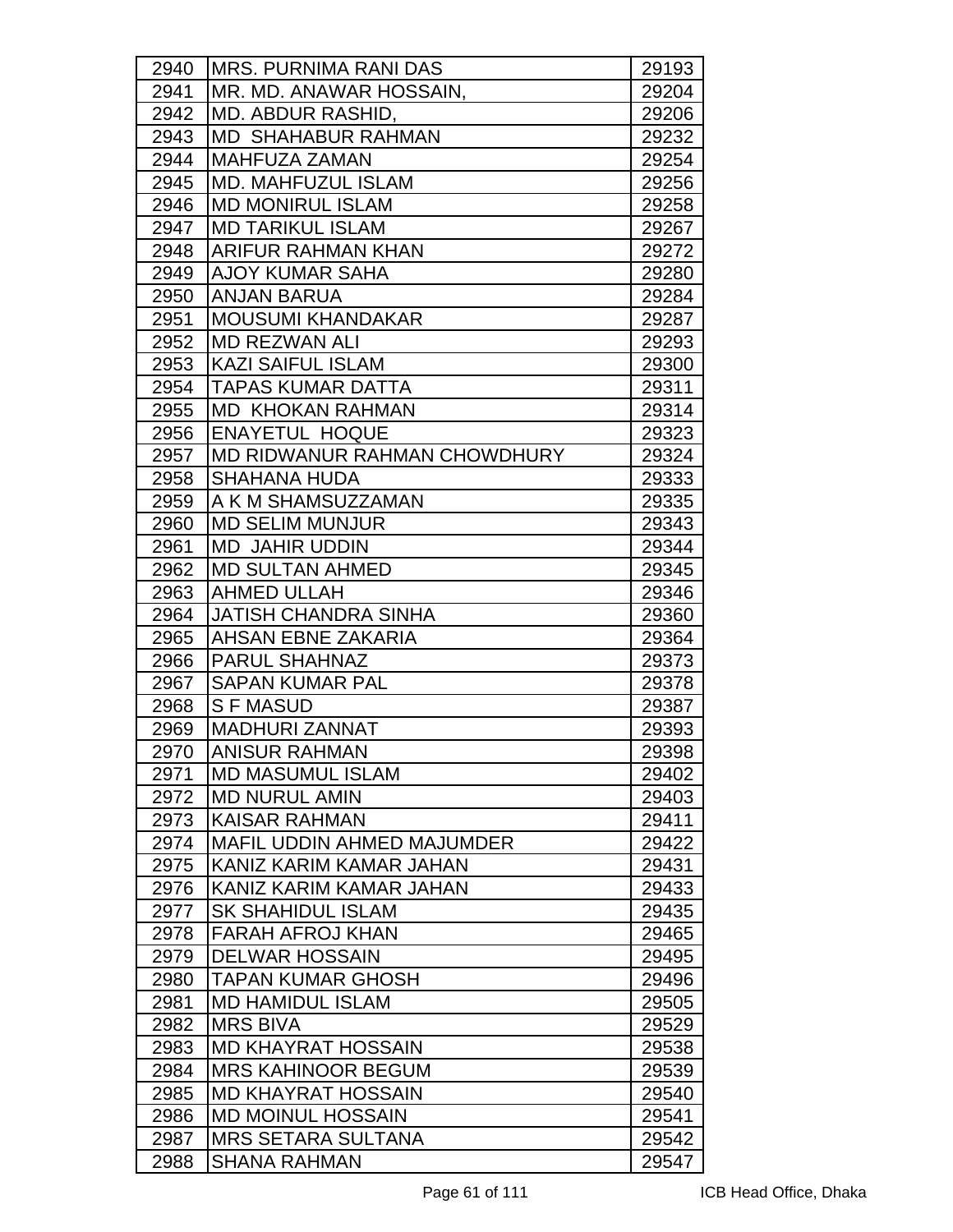| 2989 | <b>IMD NASIMUL HASAN</b>          | 29555 |
|------|-----------------------------------|-------|
| 2990 | <b>MD MONIRUZZAMAN</b>            | 29559 |
| 2991 | A S M SHAFIQUR RAHMAN             | 29563 |
| 2992 | <b>MD KHAIRUL AHAD</b>            | 29577 |
| 2993 | <b>MD KAMAL UDDIN</b>             | 29578 |
| 2994 | <b>KAZI AKKAS HOSSAIN</b>         | 29614 |
| 2995 | <b>MONIRUL ISLAM</b>              | 29618 |
| 2996 | <b>SHEREEN ALAM</b>               | 29623 |
| 2997 | <b>MD SIRAJUL ISLAM</b>           | 29626 |
| 2998 | <b>AFILUDDIN AHMED</b>            | 29658 |
| 2999 | <b>MD ARIFUZZAMAN KHAN</b>        | 29671 |
| 3000 | <b>MD MUKIRUL ALAM</b>            | 29672 |
| 3001 | <b>MRS NILUFA</b>                 | 29692 |
| 3002 | <b>MD ARIFUR RAHMAN</b>           | 29699 |
| 3003 | R AZIM                            | 29703 |
| 3004 | <b>MD ABUL KALAM AZAD</b>         | 29705 |
| 3005 | MR. ALIMUZZAMAN                   | 29709 |
| 3006 | <b>MD MOMINUL ISLAM</b>           | 29716 |
| 3007 | <b>MD MOSHAROF HOSSAIN</b>        | 29726 |
| 3008 | <b>ZAFAR ALAM</b>                 | 29728 |
| 3009 | <b>ALOKE KUMAR SAHA</b>           | 29729 |
| 3010 | <b>MD ABDUL BASID</b>             | 29734 |
| 3011 | <b>MD LOKMAN UDDIN AHMED</b>      | 29735 |
| 3012 | <b>SANI KARIM</b>                 | 29743 |
| 3013 | <b>MD.ISHA</b>                    | 29746 |
| 3014 | <b>IBRAHIM KHALIL</b>             | 29749 |
| 3015 | S. M. SAJJAD MOJUMDER             | 29753 |
| 3016 | <b>MD ABUL KALAM AZAD</b>         | 29754 |
| 3017 | <b>FARHAD AHMED</b>               | 29762 |
| 3018 | <b>MD MONZURUL HUDA</b>           | 29768 |
| 3019 | <b>G M FERDOUSE</b>               | 29778 |
| 3020 | IK M ZAFAR SADEQUE                | 29780 |
| 3021 | <b>TABAN KUMAR SARKAR</b>         | 29794 |
| 3022 | <b>HOSNE ARA BEGUM</b>            | 29797 |
| 3023 | <b>MD AMZAD HOSSAIN</b>           | 29809 |
| 3024 | KANIZ MOULUDA AKHTAR              | 29810 |
| 3025 | S C SINHA                         | 29812 |
| 3026 | <b>MOSTAFIZUR RAHMAN</b>          | 29817 |
| 3027 | <b>MOSTAFIZUR RAHMAN</b>          | 29818 |
| 3028 | <b>MD TAHERUL ISLAM</b>           | 29822 |
| 3029 | <b>MD. ALTAF HOSSAIN</b>          | 29827 |
| 3030 | <b>SYED HOSSAIN MOSHIIUL AWAL</b> | 29833 |
| 3031 | <b>SANKAR KUMAR MALLICK</b>       | 29843 |
| 3032 | <b>NURUL AZIM</b>                 | 29854 |
| 3033 | <b>SHANAZ BEGUM</b>               | 29855 |
| 3034 | <b>SYEDA SHAILA RAHMAN</b>        | 29882 |
| 3035 | ROKSHANA AKHTER LUBNA             | 29883 |
| 3036 | <b>MD. KABIR TALUKDER</b>         | 29900 |
| 3037 | <b>MD HOSSAIN ALI</b>             | 29909 |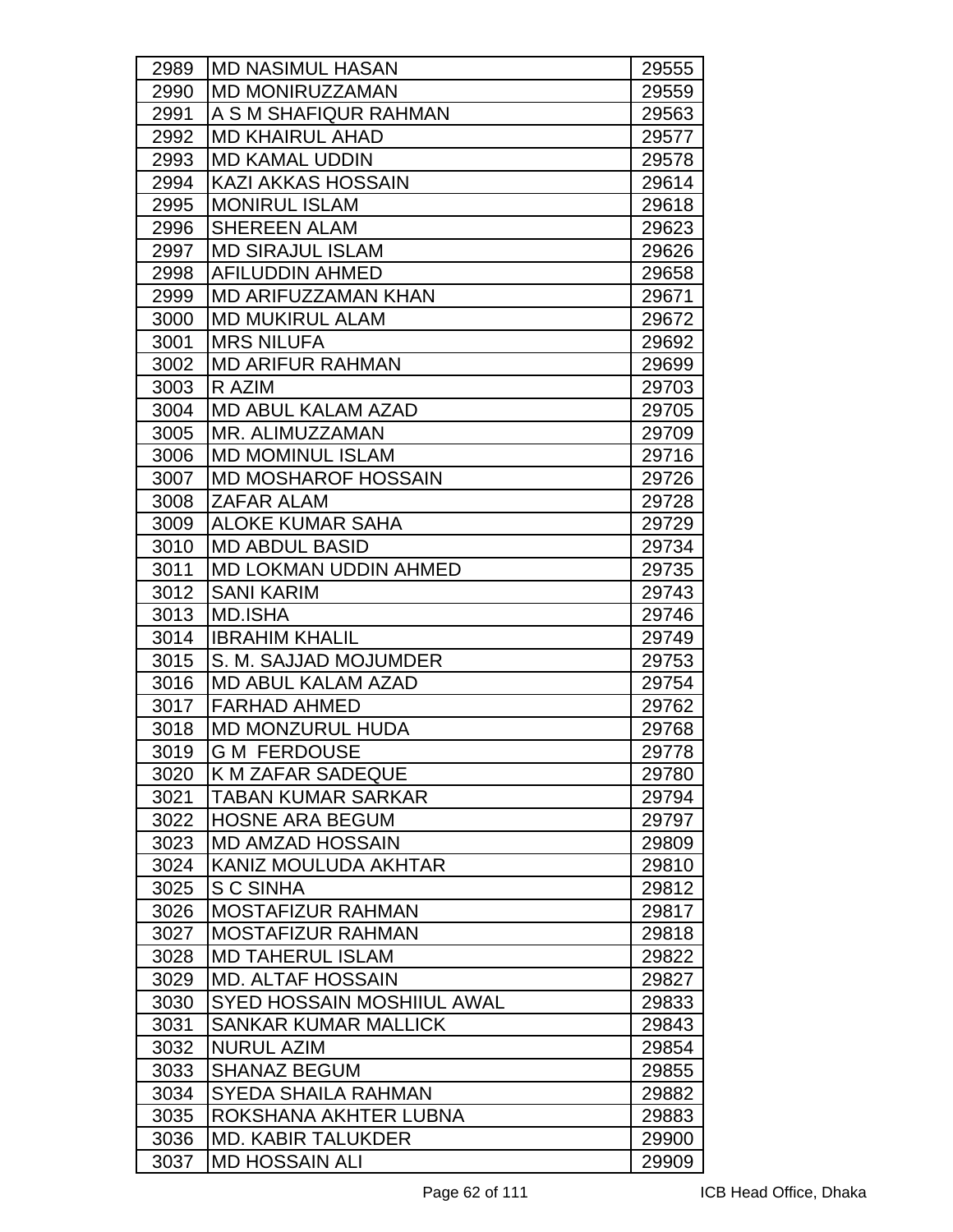| 3038 | <b>MD MONIRUZZAMAN</b>           | 29910 |
|------|----------------------------------|-------|
| 3039 | <b>MOHAMMAD SABBIR AHMED</b>     | 29912 |
| 3040 | <b>DEBNATH MOJUMDER</b>          | 29914 |
| 3041 | <b>CHOWDHURY AMANUL ALAM</b>     | 29918 |
| 3042 | <b>KHORSHEDA ALAM</b>            | 29937 |
| 3043 | <b>MD EZANUL HAQUE</b>           | 29938 |
| 3044 | <b>MD SHAHIDUL ALAM</b>          | 29942 |
| 3045 | <b>MOHAMMAD FARUQUE</b>          | 29946 |
| 3046 | <b>G.MSHAHADAT HOSSAIN</b>       | 29961 |
| 3047 | KUTUBUDDIN BHUIYAN               | 29989 |
| 3048 | <b>MD NURUL ISLAM</b>            | 29996 |
| 3049 | <b>M K MAUNG</b>                 | 30001 |
| 3050 | <b>M K MAUNG</b>                 | 30002 |
| 3051 | <b>MAHMUDA FARZANA AKHTER</b>    | 30005 |
| 3052 | <b>MD IQBAL FERDOUS</b>          | 30008 |
| 3053 | <b>MD MOSHIUR RAHMAN</b>         | 30032 |
| 3054 | <b>MD MOSHIUR RAHMAN</b>         | 30033 |
| 3055 | <b>MD SHAUN MEHEBUB</b>          | 30034 |
| 3056 | <b>MD.MAHBUBUR RAHMAN</b>        | 30036 |
| 3057 | MD. ARIFUZZAMAN                  | 30037 |
| 3058 | <b>SAAD MUSTAFIZUR RAHMAN</b>    | 30050 |
| 3059 | <b>MD.REZAUL ISLAM</b>           | 30053 |
| 3060 | <b>MD AMINUL ISLAM</b>           | 30069 |
| 3061 | <b>MD AMINUL ISLAM</b>           | 30070 |
| 3062 | UMME KAUSAR SAL SABILA           | 30071 |
| 3063 | <b>MD ARIFUL ISLAM</b>           | 30093 |
| 3064 | <b>FARHANA BEGUM</b>             | 30106 |
| 3065 | <b>MD MASUD HAYDAR</b>           | 30107 |
| 3066 | <b>FARJANA BEGUM</b>             | 30110 |
| 3067 | A K M MAHMUDUL ALAM              | 30123 |
| 3068 | <b>MD MAHBUBUL ALAM</b>          | 30125 |
| 3069 | <b>MRS MONOWARA BEGUM</b>        | 30126 |
| 3070 | <b>MD AMANULLAH</b>              | 30132 |
| 3071 | <b>MD JASHIM UDDIN SARKAR</b>    | 30134 |
| 3072 | MD FOKHRUL ANAM CHOWDHURY        | 30140 |
| 3073 | <b>FARHANA SABNAM</b>            | 30143 |
| 3074 | <b>MD. FAIZUDDIN MOLLAH</b>      | 30164 |
| 3075 | <b>MD GOLAM MOSTAFA PATOWARY</b> | 30167 |
| 3076 | <b>MD IBADUL ISLAM</b>           | 30169 |
| 3077 | <b>MD KAMAL HOSSAIN</b>          | 30172 |
| 3078 | <b>SHAMSUN NAHAR</b>             | 30174 |
| 3079 | <b>MD MONSUR ALI MONDOL</b>      | 30176 |
| 3080 | <b>MD.ABU SAYED</b>              | 30184 |
| 3081 | <b>MD. ASADULLAH</b>             | 30188 |
| 3082 | <b>MEHARUNNESSA KHANAM</b>       | 30195 |
| 3083 | <b>MRS. SHABIHA YASMIN</b>       | 30196 |
| 3084 | <b>MD. PARVES ALAM</b>           | 30201 |
| 3085 | <b>MD.ALTAF HOSSAIN</b>          | 30204 |
| 3086 | <b>RAHIMA KHATUN</b>             | 30211 |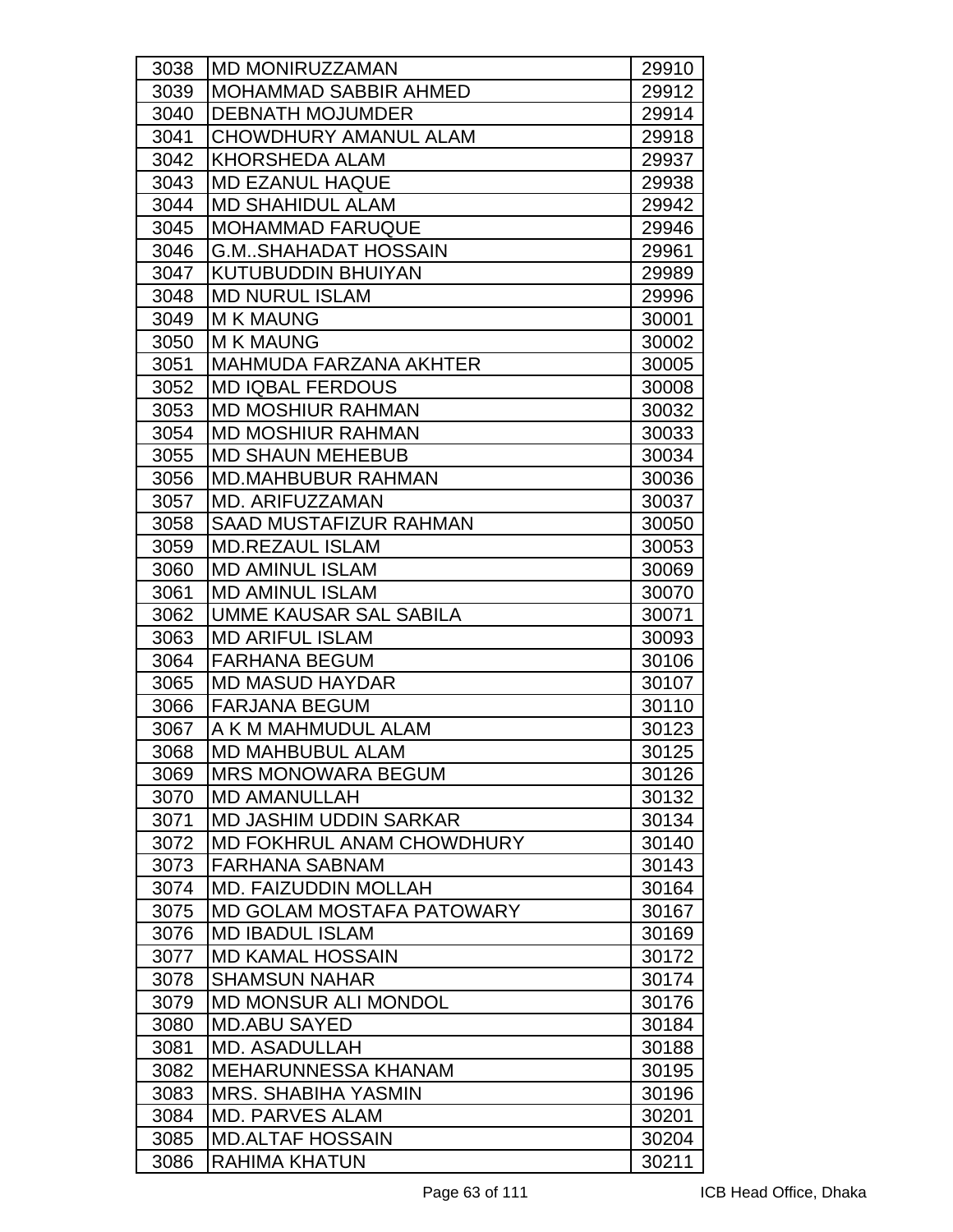| 3087 | <b>IMD.ABDUL HAYEE</b>              | 30213 |
|------|-------------------------------------|-------|
| 3088 | <b>MASUMA FERDOUS</b>               | 30215 |
| 3089 | <b>MD.ABUL HOSSAIN</b>              | 30232 |
| 3090 | <b>MD.ATIQUL ISLAM</b>              | 30237 |
| 3091 | <b>MD.RAFIQUEL ISLAM SARKER</b>     | 30239 |
| 3092 | <b>ROFIQUL ISLAM</b>                | 30265 |
| 3093 | <b>T. MASHFU</b>                    | 30267 |
| 3094 | H. M. A. BARICK                     | 30271 |
| 3095 | <b>MD.AKRAM UDDIN THAKUR</b>        | 30277 |
| 3096 | <b>MRS.SHAHANA RAHMAN SHILPI</b>    | 30291 |
| 3097 | <b>MD.SHAMSUL ALAM</b>              | 30298 |
| 3098 | MRS. MONJOO-ARA-ALAM                | 30299 |
| 3099 | <b>MD.MUSTAFIJUR RAHMAN BHUIYAN</b> | 30301 |
| 3100 | <b>MD.MUSTAFIJUR RAHMAN BHUIYAN</b> | 30302 |
| 3101 | <b>MD. NURUZZAMAN</b>               | 30308 |
| 3102 | <b>MD.SHARIFUL ISLAM</b>            | 30309 |
| 3103 | <b>MUKUL CHANDRA SHAHA</b>          | 30310 |
| 3104 | <b>KHONDAKER MUZHARUL ANWAR</b>     | 30312 |
| 3105 | <b>MD. MONIRUZZAMAN</b>             | 30318 |
| 3106 | <b>MD.MAHBOOB ALAM</b>              | 30319 |
| 3107 | <b>FARIDA BEGUM</b>                 | 30330 |
| 3108 | <b>NAHIDA AKTHER</b>                | 30332 |
| 3109 | <b>MOZIBUR RAHMAN</b>               | 30336 |
| 3110 | <b>TANVEER MASHFU</b>               | 30338 |
| 3111 | UJJWAL KUMAR PODDER                 | 30359 |
| 3112 | <b>SYED RAKIB-UL-HASAN</b>          | 30366 |
| 3113 | <b>MAHBUBUR RASHID</b>              | 30380 |
| 3114 | <b>H.M.ABDUL HOQUE</b>              | 30381 |
| 3115 | <b>MD. SHAHIDULLAH</b>              | 30388 |
| 3116 | <b>MD.KHAIRUL ALAM MAZUMDER</b>     | 30408 |
| 3117 | <b>RAZIA BEGUM</b>                  | 30409 |
| 3118 | <b>RAZIA BEGUM</b>                  | 30410 |
| 3119 | <b>IMD.MANJUR MAHMUD</b>            | 30411 |
| 3120 | <b>AMAL CHANDRA SAHA</b>            | 30433 |
| 3121 | <b>MR. MOHIUDDIN</b>                | 30464 |
| 3122 | <b>MOHAMMAD GOLAM SARWAR</b>        | 30466 |
| 3123 | <b>MD.ALAMGIR KABIR</b>             | 30481 |
| 3124 | <b>SHAMAL BORUA</b>                 | 30482 |
| 3125 | <b>SHISHIR MORAL</b>                | 30484 |
| 3126 | <b>MD.AHSANUL KARIM</b>             | 30485 |
| 3127 | <b>ABDUL MATIN ANSARI</b>           | 30487 |
| 3128 | <b>MRS.SHAHANA ALAM</b>             | 30490 |
| 3129 | <b>KAZI MOKIZUL ISLAM</b>           | 30499 |
| 3130 | <b>ENAMULLAH MAHMOOD</b>            | 30501 |
| 3131 | KHONDAKAR MASUDUR RAHMAN            | 30505 |
| 3132 | <b>MD.TIPU SULTAN</b>               | 30506 |
| 3133 | <b>MD.NURUL ALAM</b>                | 30507 |
| 3134 | <b>MD.NURUL ALAM</b>                | 30508 |
| 3135 | RAYHANA MOJUMDAR                    | 30509 |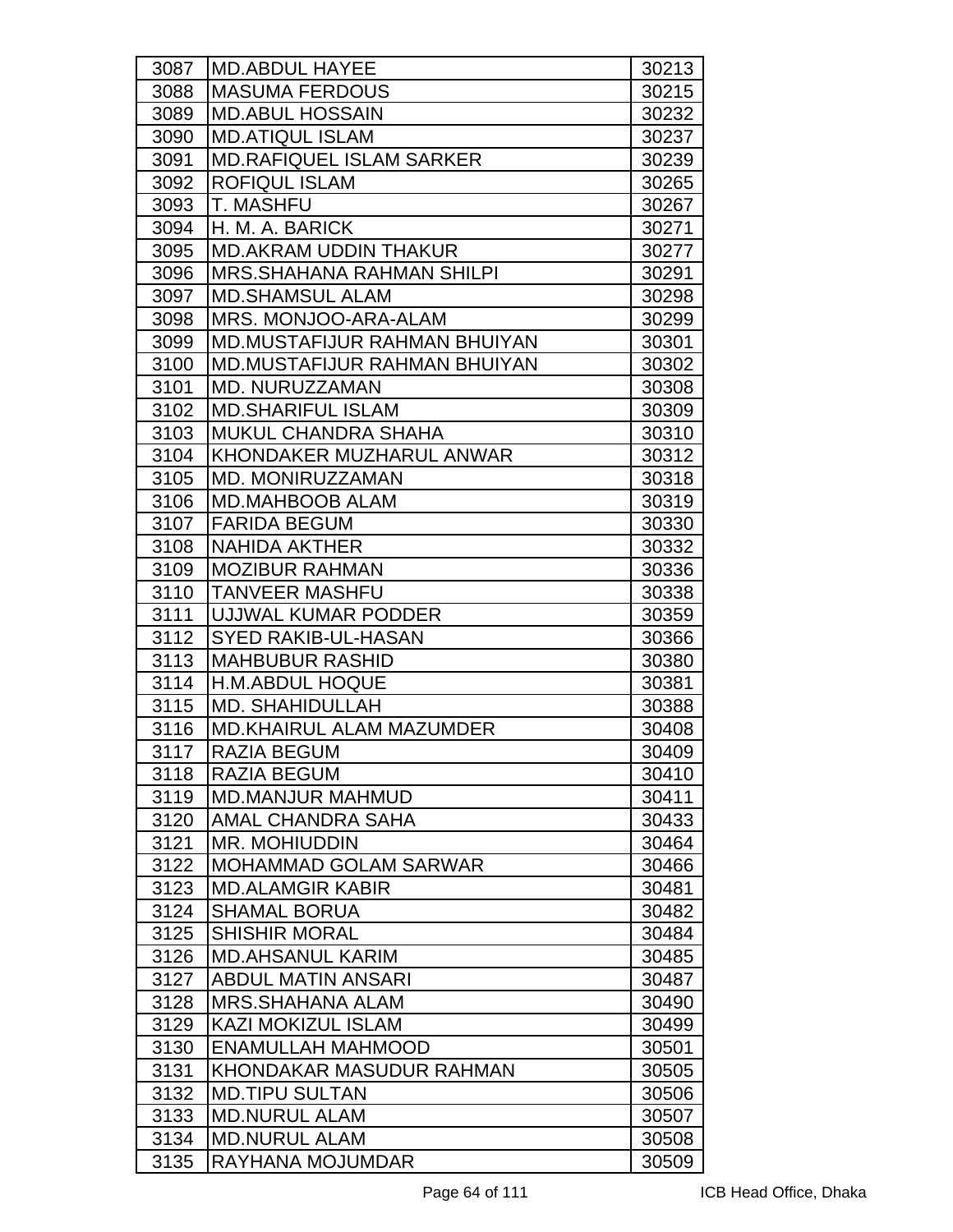| 3136 | <b>MD.KHAIRUL ALAM</b>       | 30510 |
|------|------------------------------|-------|
| 3137 | <b>KHODEJA KHURSHEED</b>     | 30511 |
| 3138 | MR. MONZUR-UL-MOWLA          | 30515 |
| 3139 | <b>MD.TARIKUL ISLAM</b>      | 30516 |
| 3140 | <b>MD.NURUR RAHMAN</b>       | 30525 |
| 3141 | <b>NURUN NAHAR BEGUM</b>     | 30530 |
| 3142 | <b>ARIF AYUB</b>             | 30531 |
| 3143 | M. AYUB                      | 30532 |
| 3144 | <b>FAHMEEDA AYUB</b>         | 30533 |
| 3145 | <b>KAZI SURIAYA</b>          | 30535 |
| 3146 | <b>MD. ANISUZZAMAN</b>       | 30538 |
| 3147 | <b>MD.RAJIBUL HASAN</b>      | 30541 |
| 3148 | <b>MIR MOANNEM HOSSAIN</b>   | 30550 |
| 3149 | <b>MD.MUNIR HOSSAIN KHAN</b> | 30551 |
| 3150 | <b>MD.SHAMSUL ALAM</b>       | 30552 |
| 3151 | MD. SHOEB                    | 30555 |
| 3152 | <b>MD.KALIMULLAH KOLI</b>    | 30556 |
| 3153 | <b>MOHAMMAD NURUL HUDA</b>   | 30558 |
| 3154 | <b>HARILAL DEVNATH</b>       | 30562 |
| 3155 | <b>MR. RASEL</b>             | 30564 |
| 3156 | <b>MOBINA BEGUM</b>          | 30565 |
| 3157 | <b>MD.ANWAR HOSSAIN</b>      | 30568 |
| 3158 | <b>MD.BELALUDDIN BISWAS</b>  | 30569 |
| 3159 | <b>MUHAMMAD ISHAQUE</b>      | 30572 |
| 3160 | <b>MRS.MANJUN ALAM</b>       | 30574 |
| 3161 | <b>MD.KAMAL HOSSAIN</b>      | 30575 |
| 3162 | <b>PARVIN MUJEEB</b>         | 30580 |
| 3163 | <b>MUHAMMAD ISHAQUE</b>      | 30582 |
| 3164 | <b>MRS.MAMTAZ BEGUM</b>      | 30585 |
| 3165 | <b>ANISUR RASHID KHAN</b>    | 30593 |
| 3166 | A.K.M.FAKHRUL ISLAM          | 30595 |
| 3167 | <b>MEHERUN HUSSAIN</b>       | 30596 |
| 3168 | RAWSHAN ARA BEGUM            | 30598 |
| 3169 | <b>SYED MOKLESUR RAHMAN</b>  | 30601 |
| 3170 | <b>SUJIT SAHA</b>            | 30602 |
| 3171 | <b>UTPAL PAL</b>             | 30604 |
| 3172 | <b>MD.NASIR UDDIN AHMED</b>  | 30613 |
| 3173 | <b>MD.EMDADUL HAQUE</b>      | 30622 |
| 3174 | ABDUL BATEN AHMED MUNASIB    | 30623 |
| 3175 | <b>ABDULLA AL MEHEDI</b>     | 30625 |
| 3176 | <b>SHAHIN ARA MUKUL</b>      | 30626 |
| 3177 | <b>MAHABUBA SULTANA</b>      | 30627 |
| 3178 | RABIA SULTANA                | 30628 |
| 3179 | <b>ABDULLAH HARUN</b>        | 30629 |
| 3180 | <b>HAMIDA SULTANA</b>        | 30630 |
| 3181 | <b>MD.ABUL KALAM AZAD</b>    | 30632 |
| 3182 | <b>MD.ASHRAF ALI AKHAND</b>  | 30635 |
| 3183 | <b>ENAMUL MOWLA</b>          | 30642 |
| 3184 | ABUL FAYZ AZAD               | 30647 |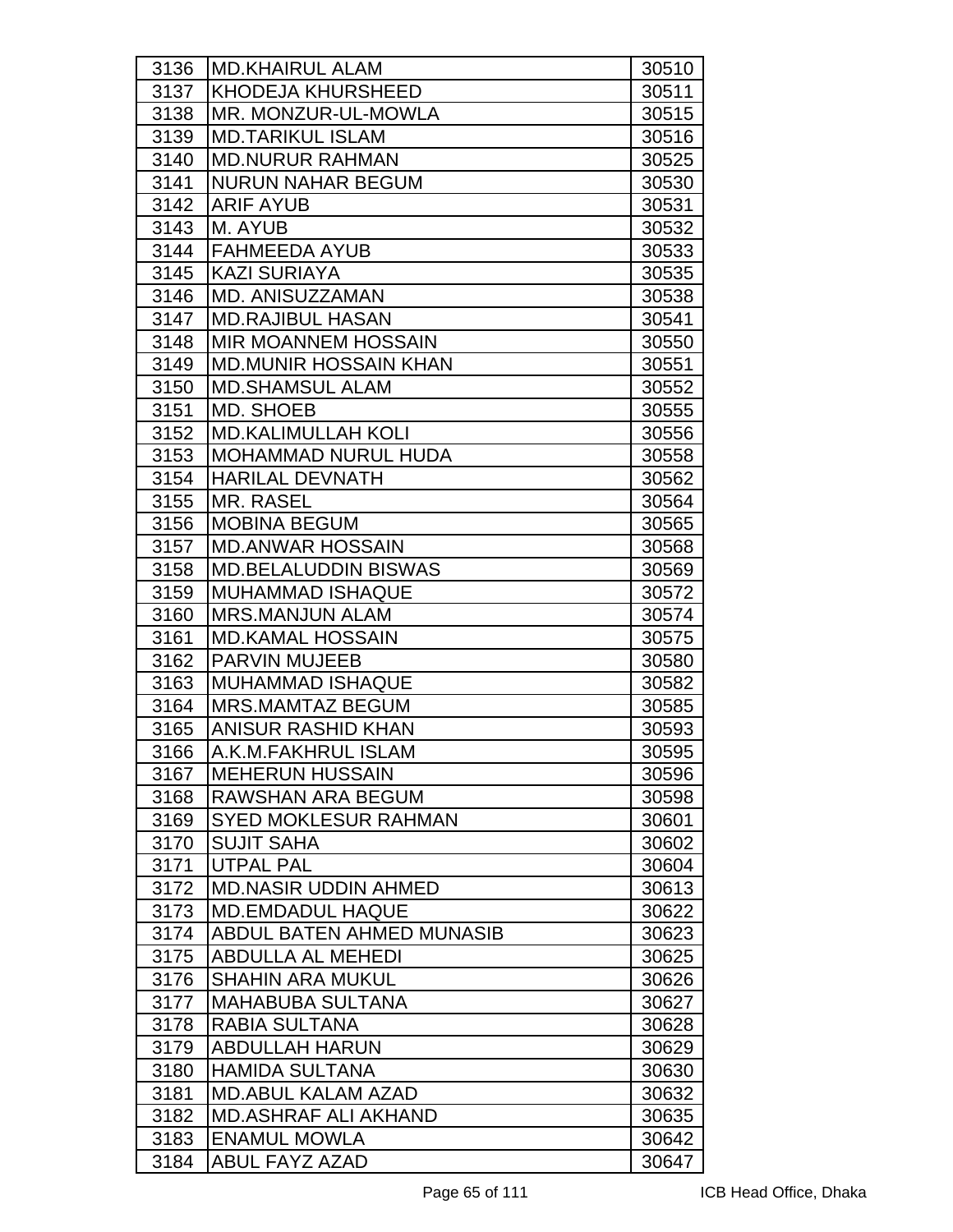| 3185 | <b>TAPAN KUMAR BANIK</b>            | 30651 |
|------|-------------------------------------|-------|
| 3186 | <b>MD.SHARIFUL HAQUE</b>            | 30653 |
| 3187 | <b>MD.SHAIM MAHBUB</b>              | 30656 |
| 3188 | <b>MD.MOKLASUR RAHMAN</b>           | 30658 |
| 3189 | <b>CHOWDHURY ROKSHANA BEGUM</b>     | 30660 |
| 3190 | <b>MANJUR MAHMUD</b>                | 30661 |
| 3191 | <b>MOHAMMAD ALI CHOWDHURY</b>       | 30662 |
| 3192 | <b>SHANAJ AKTER</b>                 | 30663 |
| 3193 | <b>MD.ANISUZZAMAN CHOWDHURY</b>     | 30665 |
| 3194 | <b>MD. SHARIFUL HASAN</b>           | 30667 |
| 3195 | DEB-DULAL CHAKRABORTY               | 30668 |
| 3196 | <b>MD.RIYAD MATIN</b>               | 30669 |
| 3197 | <b>MD.ABDUL MATIN</b>               | 30670 |
| 3198 | <b>KAZI MAHATAB UDDIN</b>           | 30674 |
| 3199 | <b>MOHAMMAD ALI</b>                 | 30675 |
| 3200 | <b>MD.GOLAM MABUD</b>               | 30676 |
| 3201 | MOHAMMAD SHAIDUR RAHMAN KHAN        | 30678 |
| 3202 | A.T.M.SHAHIDUL ISLAM                | 30680 |
| 3203 | <b>FARUK HOSSAIN</b>                | 30681 |
| 3204 | <b>SANJOY KUMAR SAHA</b>            | 30699 |
| 3205 | <b>ANWAR HOSSAIN</b>                | 30702 |
| 3206 | <b>MD.ABU YUSUF SIDDIQUE</b>        | 30705 |
| 3207 | <b>PRABIR KUMAR SAHA</b>            | 30707 |
| 3208 | <b>MD PARVEZ ALAM</b>               | 30710 |
| 3209 | <b>MD. MAMUN</b>                    | 30729 |
| 3210 | <b>KHALED HAIDER</b>                | 30731 |
| 3211 | <b>MD. IBRAHIM</b>                  | 30735 |
| 3212 | <b>MEJBAH UDDIN AHMED CHOWDHURY</b> | 30737 |
| 3213 | <b>RUMIA BEGUM</b>                  | 30740 |
| 3214 | <b>RUMIA BEGUM</b>                  | 30741 |
| 3215 | <b>ANOWARUL ISLAM</b>               | 30751 |
| 3216 | A.K.M.NABI NEWAZ KHAN               | 30753 |
| 3217 | A.B.M.AMINUR RASHID                 | 30754 |
| 3218 | <b>MD.SHAHIDUR SOLAMAN</b>          | 30771 |
| 3219 | <b>FERDOUSUR RAHMAN</b>             | 30772 |
| 3220 | DR.MD.GOLAM MOSTAFA                 | 30775 |
| 3221 | <b>SHOIBAL AHMMED</b>               | 30792 |
| 3222 | A.B.M.NASIR UDDIN                   | 30793 |
| 3223 | A. K. M. SOLAYMAN                   | 30794 |
| 3224 | <b>MST.DILRUBA AKHTER JAHAN</b>     | 30800 |
| 3225 | MOHAMMAD NADURUZ ZAMAN              | 30802 |
| 3226 | <b>SALEHA BEGUM</b>                 | 30806 |
| 3227 | <b>SHANAZ PARVIN</b>                | 30808 |
| 3228 | MD. ABDULLAH                        | 30820 |
| 3229 | ANWARA BEGUM                        | 30825 |
| 3230 | <b>MOHAMMAD IMRAN</b>               | 30826 |
| 3231 | <b>MD.TASLIM HOSSAIN</b>            | 30827 |
| 3232 | <b>MOHAMMAD HABIBUR RAHMAN</b>      | 30839 |
| 3233 | <b>MD.ABDUL MATIN BHUIYAN</b>       | 30851 |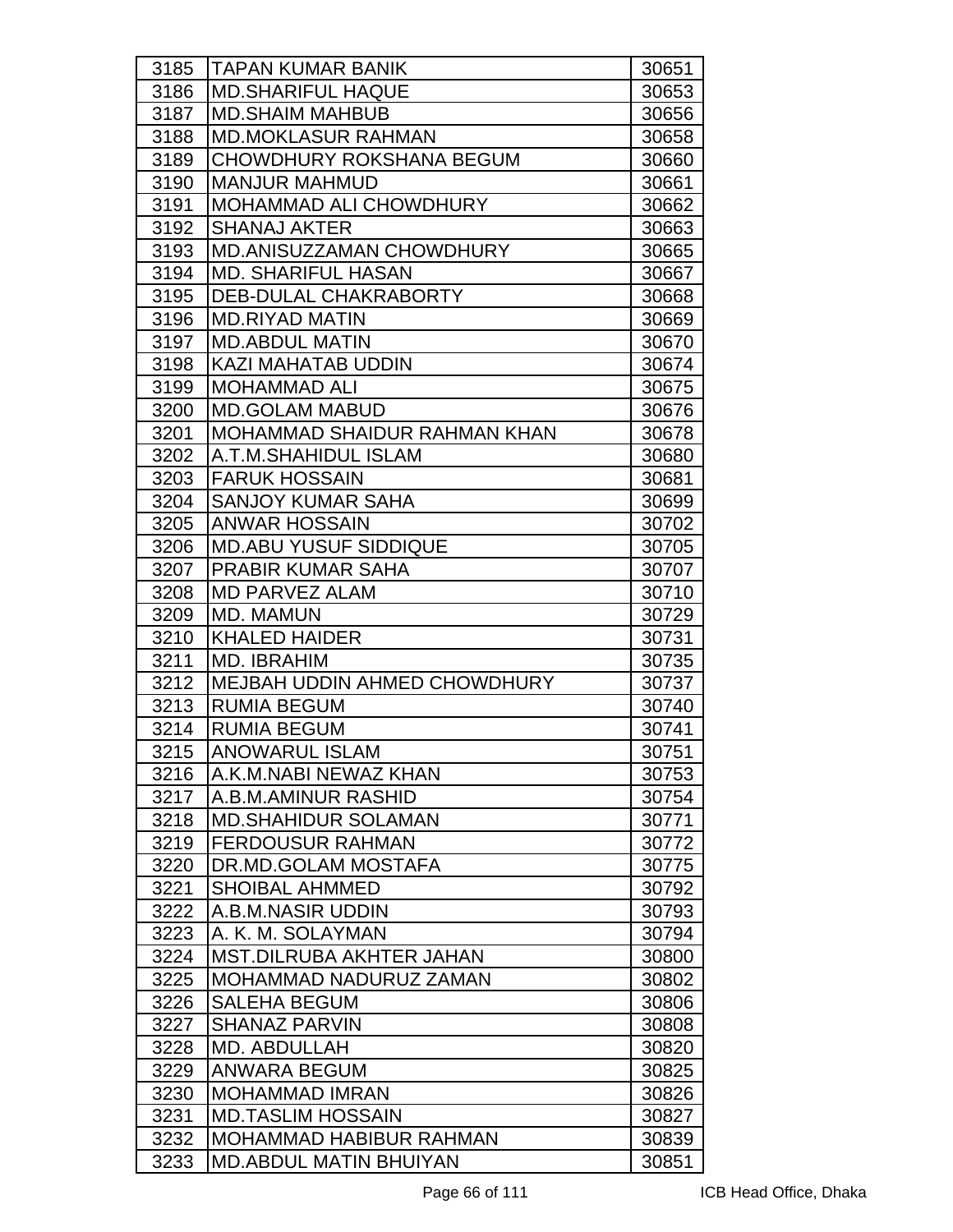| 3234 | <b>IMD.ABDUR RAB</b>               | 30854 |
|------|------------------------------------|-------|
| 3235 | <b>ABDUL HAKIM</b>                 | 30864 |
| 3236 | <b>MD.JULFIKAR HAIDER</b>          | 30865 |
| 3237 | <b>MD.MAHBUBUL KADIR</b>           | 30870 |
| 3238 | <b>NEJAMUL HAQUE</b>               | 30875 |
| 3239 | <b>MD.RAFIQUL ISLAM</b>            | 30877 |
| 3240 | <b>BILKIS ZAMAN</b>                | 30882 |
| 3241 | <b>TOFAZZAL AHMED ZAMAN</b>        | 30883 |
| 3242 | <b>MD.ABU SHRIF</b>                | 30897 |
| 3243 | <b>IMD.HAFIZUR RAHMAN</b>          | 30900 |
| 3244 | <b>HASINA KHATUN</b>               | 30907 |
| 3245 | <b>MD.RAFIQUL ISLAM</b>            | 30909 |
| 3246 | DR.S.M.SHAHNAWAZ BIN TABIB         | 30911 |
| 3247 | <b>MD.ABUL KALAM</b>               | 30912 |
| 3248 | S/LT.MD.IMROJ BEG                  | 30919 |
| 3249 | <b>NUR NABI AL MAHMUD</b>          | 30927 |
| 3250 | <b>MD.SHIBLI JAHANGIR BIN-WALI</b> | 30940 |
| 3251 | A.T.M. AHSANUL HOQUE               | 30953 |
| 3252 | <b>BIDHAN BISWAS</b>               | 30954 |
| 3253 | <b>GULRUKH TASNEEM HUSSAIN</b>     | 30956 |
| 3254 | <b>FURRUQE AHAMMED</b>             | 30957 |
| 3255 | <b>MRS.MASUDA HOQUE</b>            | 30958 |
| 3256 | <b>JAHIRUL HOQUE</b>               | 30959 |
| 3257 | <b>MST.AZIMA KHATUN</b>            | 30969 |
| 3258 | <b>BEGUM DILARA AKTER</b>          | 30973 |
| 3259 | <b>MD.ABU HANIF HASAN</b>          | 30981 |
| 3260 | M. A. WAHEB                        | 30995 |
| 3261 | <b>MD.ABUL KHAER</b>               | 30996 |
| 3262 | <b>SK.MD.ABED ALI</b>              | 30998 |
| 3263 | <b>FARID AHMED</b>                 | 31001 |
| 3264 | <b>NASRIN MONIR</b>                | 31002 |
| 3265 | D.M.AHIDUL ISLAM                   | 31009 |
| 3266 | <b>MISS NAZMA KHATUN</b>           | 31012 |
| 3267 | <b>MOHAMMAD SHAWKAT ALI</b>        | 31023 |
| 3268 | <b>MD.RAQUIB AHMED</b>             | 31031 |
| 3269 | MD. SAIDUZZAMAN                    | 31034 |
| 3270 | <b>MAHMUDA KHATUN</b>              | 31040 |
| 3271 | <b>MD.REAZ AHMMED</b>              | 31042 |
| 3272 | <b>MD.ZUNED HOSSAIN</b>            | 31048 |
| 3273 | <b>MD.AYUB ALI</b>                 | 31056 |
| 3274 | <b>MD.SHAHIDUL ISLAM</b>           | 31057 |
| 3275 | <b>BIKASH CHANDRA SAHA ROY</b>     | 31063 |
| 3276 | <b>MD.ABDUL MALEK</b>              | 31069 |
| 3277 | <b>RASHIDA BEGUM</b>               | 31070 |
| 3278 | <b>TANIA TASNIM</b>                | 31071 |
| 3279 | <b>MOHAMMAD OBAIDUL HOQUE</b>      | 31077 |
| 3280 | <b>MD ABDUR RAZZAQUE</b>           | 31078 |
| 3281 | MD. SHAMIM                         | 31081 |
| 3282 | ABDUL MOKTADIR KHAN                | 31086 |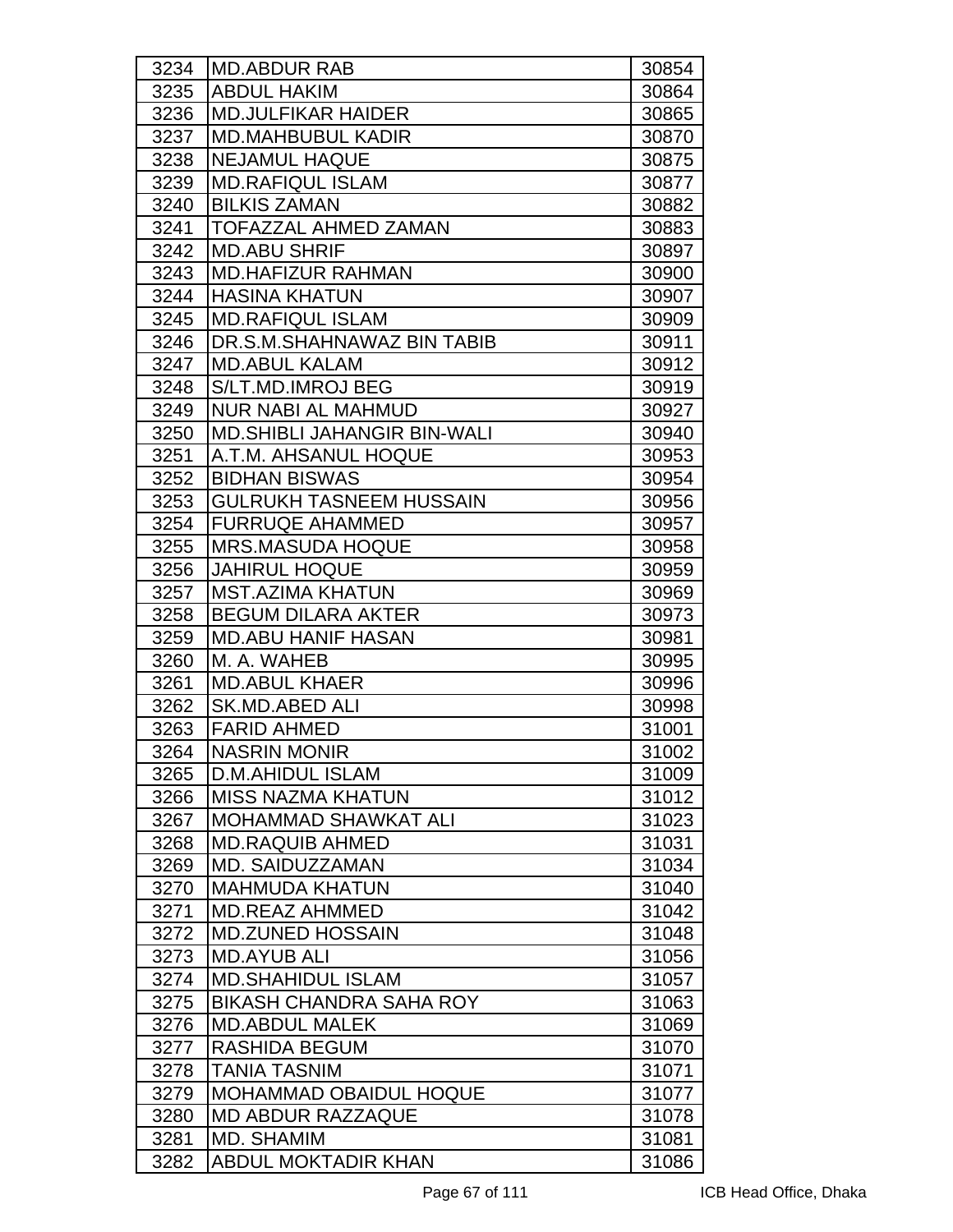| 3283 | <b>MD.NAZRUL ISLAM</b>          | 31098 |
|------|---------------------------------|-------|
| 3284 | <b>MD.ANOWARUL HAQUE</b>        | 31119 |
| 3285 | <b>MD.ABEDUR RAHMAN</b>         | 31136 |
| 3286 | <b>MONIRA HOSSAIN</b>           | 31146 |
| 3287 | <b>MD.HARUN AR RASHID</b>       | 31148 |
| 3288 | <b>MD.GAJHONFAR ALI</b>         | 31150 |
| 3289 | <b>MD.SHAHIDUL ISLAM</b>        | 31151 |
| 3290 | <b>MRS.NILUFAR YASMIN</b>       | 31153 |
| 3291 | <b>MUFAZZOL HAIDER</b>          | 31166 |
| 3292 | <b>KAZI SHARIF AHMED</b>        | 31170 |
| 3293 | <b>MD.ABDUL MANNAN</b>          | 31178 |
| 3294 | <b>MD.MANIRUL KABIR</b>         | 31180 |
| 3295 | <b>MD.SHAH ALAM SIDDIQUI</b>    | 31181 |
| 3296 | <b>MD. JAMALUDDIN</b>           | 31182 |
| 3297 | <b>MAHABUBUDDIN MOLLA</b>       | 31185 |
| 3298 | <b>DIN MOHAMMAD</b>             | 31190 |
| 3299 | <b>MRS.RAWSHAN ARA BEGUM</b>    | 31194 |
| 3300 | <b>DEBASISH DATTA</b>           | 31203 |
| 3301 | <b>DHIMAN DATTA</b>             | 31204 |
| 3302 | <b>MD. SHAHIDULLAH</b>          | 31211 |
| 3303 | <b>ABDUL MALEK</b>              | 31217 |
| 3304 | K.M.R.ISLAM ABU WAHED           | 31219 |
| 3305 | <b>MANJUR S.AHMED</b>           | 31222 |
| 3306 | DR.MD.ANWAR HOSSAIN             | 31223 |
| 3307 | DR.MD.ANWAR HOSSAIN             | 31224 |
| 3308 | <b>KAMRUN NAHAR HIRA</b>        | 31225 |
| 3309 | <b>ZERIN RAHMAN</b>             | 31229 |
| 3310 | <b>MISS.ANOWARA BEGUM</b>       | 31239 |
| 3311 | <b>MD.EHSANUL BARI</b>          | 31240 |
| 3312 | <b>MD.AZIZUL HAQUE</b>          | 31243 |
| 3313 | <b>MD.RAFIQUL ALAM</b>          | 31244 |
| 3314 | DR.MINATI ADHIKARI              | 31246 |
| 3315 | <b>JAHANARA YOUSUF</b>          | 31252 |
| 3316 | <b>MUSTAFA KAMAL</b>            | 31253 |
| 3317 | <b>MD.KAMAL HOSSAIN</b>         | 31269 |
| 3318 | DR.GOLAM MUIN UDDIN             | 31275 |
| 3319 | <b>MD.MONIRUL ISLAM</b>         | 31276 |
| 3320 | <b>MERINA MAJUMDAR</b>          | 31283 |
| 3321 | <b>MD.JALAL UDDIN</b>           | 31284 |
| 3322 | <b>MD.ZAKIR HOSSAIN</b>         | 31285 |
| 3323 | DR.SHAMSUL ALAM                 | 31286 |
| 3324 | <b>MD.KAMAL HOSSAIN</b>         | 31290 |
| 3325 | <b>RAZAN BASHER</b>             | 31291 |
| 3326 | <b>MD.ABDUL MALEK</b>           | 31303 |
| 3327 | <b>KAIZER AHAMED</b>            | 31307 |
| 3328 | <b>MD.ROBIUL ALAM CHOWDHURY</b> | 31308 |
| 3329 | <b>MD.MAMUNUR RASHID</b>        | 31315 |
| 3330 | <b>MOHAMMAD ALI MIA</b>         | 31319 |
| 3331 | <b>MD.NAZMUL HOSSAIN</b>        | 31322 |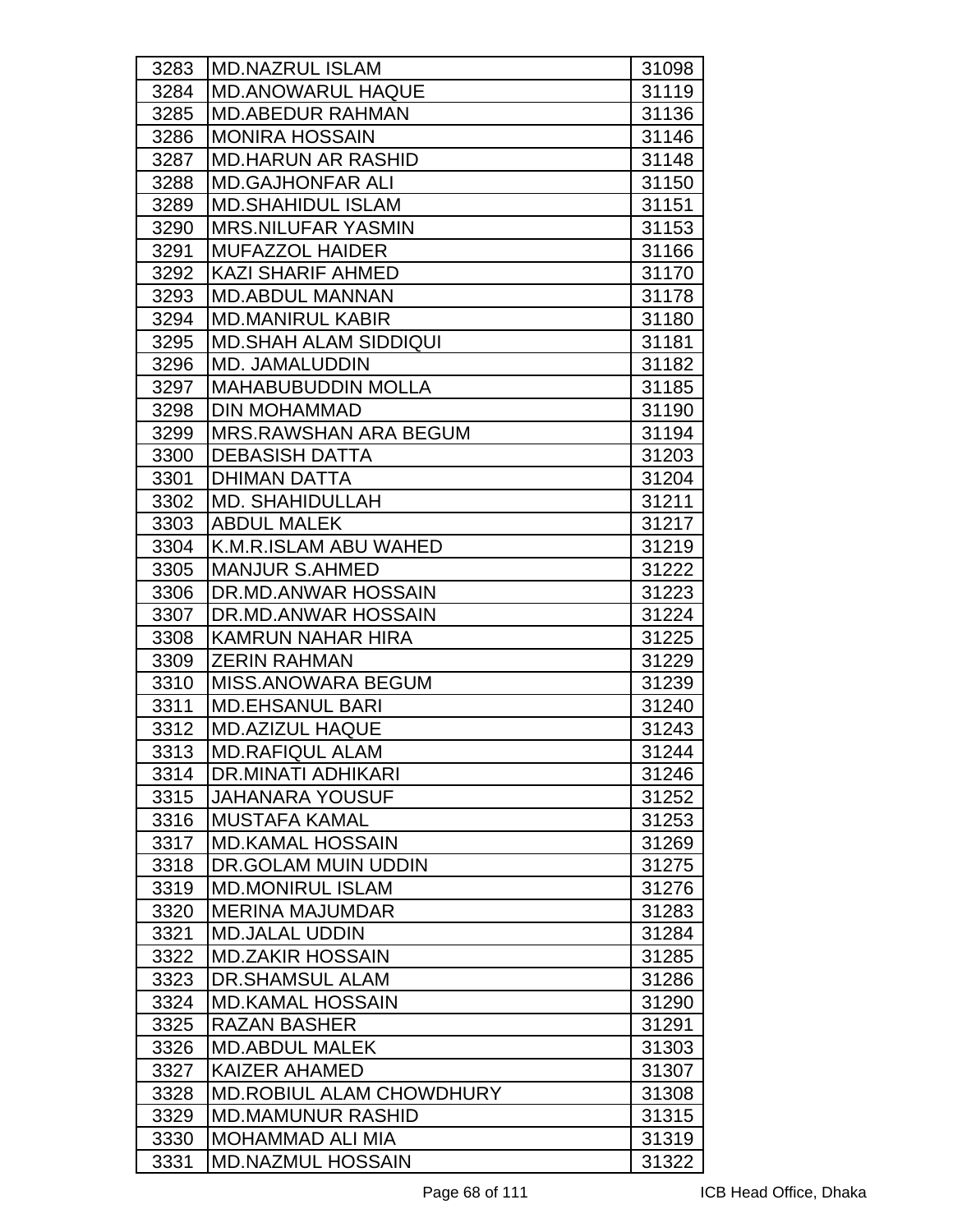| 3332 | <b>TAHMINA BEGUM</b>            | 31323 |
|------|---------------------------------|-------|
| 3333 | MD. MAHBUB-A-ALAM               | 31324 |
| 3334 | <b>SHAWKAT ALI</b>              | 31325 |
| 3335 | <b>KHANDOKER MOSTAQUE AHMED</b> | 31329 |
| 3336 | <b>MD.EHSANUL BARI</b>          | 31330 |
| 3337 | <b>IMD.REAZUL HAQUE</b>         | 31347 |
| 3338 | A. B. M. M. RASHID              | 31351 |
| 3339 | <b>M.ENAMUL HAQUE</b>           | 31364 |
| 3340 | <b>M.RAFIQUE ULLAH</b>          | 31365 |
| 3341 | <b>SYED MAHBUB HOSSAIN</b>      | 31368 |
| 3342 | <b>MOHAMMAD ASLAM PARVEZ</b>    | 31369 |
| 3343 | <b>MD.BADIR UDDIN</b>           | 31371 |
| 3344 | <b>MD. SOLAIMAN KHAN</b>        | 31372 |
| 3345 | T.I.M.KHORSHED ALAM CHOWDHURY   | 31375 |
| 3346 | <b>IMD.MOKSEDUR RAHMAN</b>      | 31381 |
| 3347 | MD. AKTHARUZZAMAN               | 31384 |
| 3348 | <b>GAZI JOMADUR RAHMAN</b>      | 31388 |
| 3349 | ILT.CDR.MUJIBUR RAHMAN,BN       | 31390 |
| 3350 | <b>AOWLAD HOSSAIN</b>           | 31394 |
| 3351 | <b>MD.REZAUL KARIM</b>          | 31399 |
| 3352 | <b>MD. ZAHIDUL KABIR</b>        | 31406 |
| 3353 | <b>MD.NURUL ISLAM</b>           | 31407 |
| 3354 | <b>MD.SHAKIL HOSSAIN</b>        | 31410 |
| 3355 | <b>MD.FARID AHMED</b>           | 31419 |
| 3356 | <b>MD.BABAR SIDDIQUE</b>        | 31421 |
| 3357 | <b>MD.ROKIBUL ALAM</b>          | 31429 |
| 3358 | <b>AMIRUL ISLAM</b>             | 31430 |
| 3359 | <b>MD.ROKIBUL ALAM</b>          | 31431 |
| 3360 | <b>MOHAMMAD ULLAH</b>           | 31433 |
| 3361 | <b>MD.ENAYET HOSSAIN</b>        | 31444 |
| 3362 | MRS.MONOWARA PARVIN             | 31453 |
| 3363 | A.B.MANSURUL HUQ                | 31454 |
| 3364 | <b>MRS.KHODEZA BEGUM</b>        | 31456 |
| 3365 | <b>MRS.SAHARA BANU</b>          | 31459 |
| 3366 | <b>AFROZA SULTANA</b>           | 31467 |
| 3367 | <b>MD.SHACHI MIAH</b>           | 31468 |
| 3368 | <b>MRS.SAYEEDA KHATOON</b>      | 31470 |
| 3369 | <b>MD.MASRURUL HOQUE</b>        | 31471 |
| 3370 | <b>MST.PARUL BEGUM</b>          | 31472 |
| 3371 | A. H. M. SHAHNAWAZ              | 31477 |
| 3372 | FAKIR SIRAJUN BINATH PANNA      | 31482 |
| 3373 | SAYED KUTUBUR RAHMAN            | 31484 |
| 3374 | KHAZA MD.MAYNUDDIN              | 31500 |
| 3375 | <b>SANZIA SULTANA</b>           | 31503 |
| 3376 | <b>SANZIA SULTANA</b>           | 31504 |
| 3377 | MD. AKTHARUZZAMAN               | 31507 |
| 3378 | <b>MRS.SALMA HOSSAIN</b>        | 31511 |
| 3379 | <b>GOUR HARI SAHA</b>           | 31514 |
| 3380 | <b>MD. ISHAQUE SIKDAR</b>       | 31537 |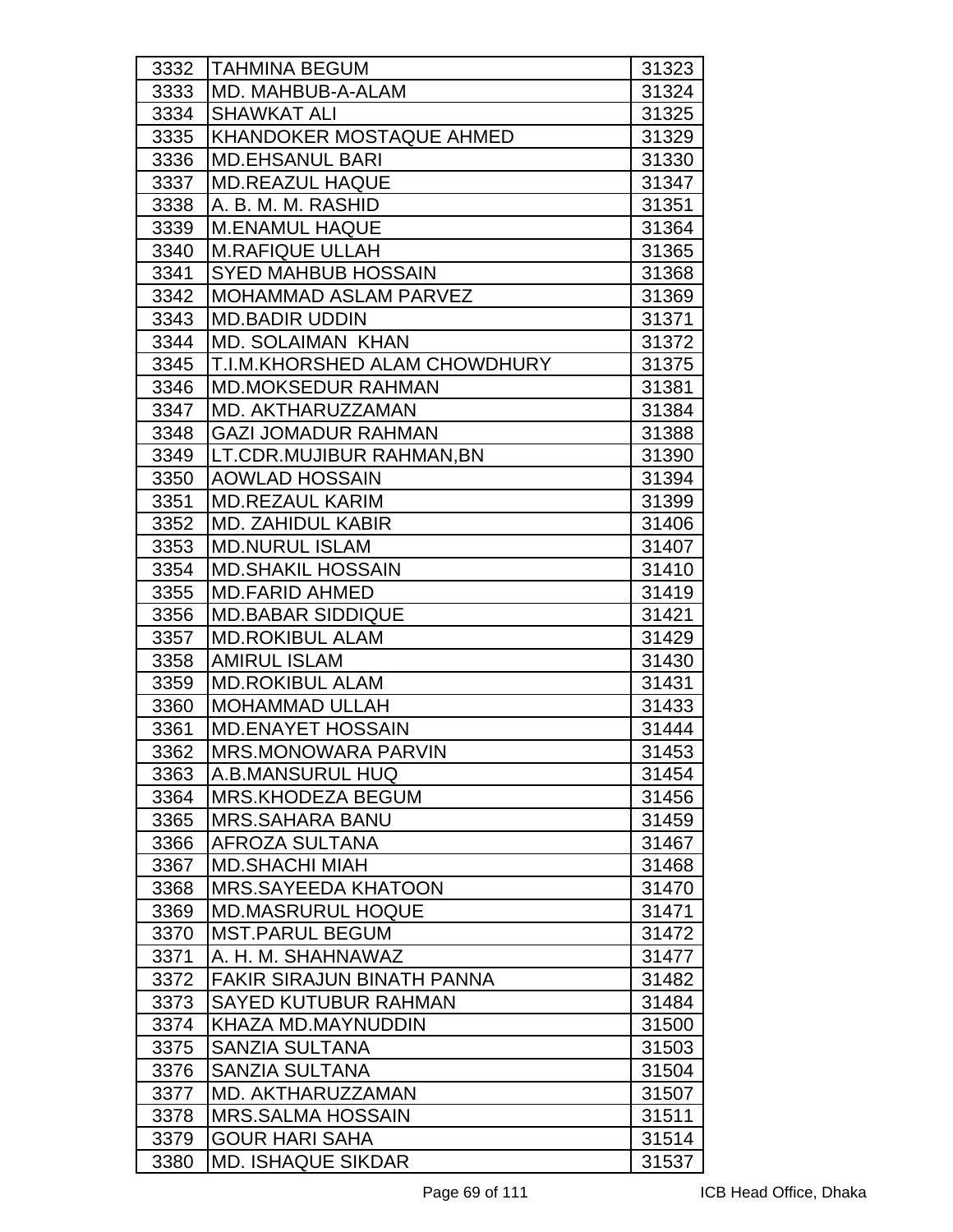| 3381 | <b>MD.ALAMGIR HAWLADAR</b>    | 31541 |
|------|-------------------------------|-------|
| 3382 | <b>MOHAMMAD MAHBUBUL ALAM</b> | 31548 |
| 3383 | <b>ABDUL HAI</b>              | 31563 |
| 3384 | <b>MD.REZAUL ISLAM</b>        | 31566 |
| 3385 | <b>MD.SHAHAB UDDIN</b>        | 31572 |
| 3386 | <b>MD.SAIFUL ALAM BHUIYAN</b> | 31575 |
| 3387 | <b>MRS.NAYMA ALAM</b>         | 31576 |
| 3388 | <b>MD.SAIFUL ALAM BHUIYAN</b> | 31577 |
| 3389 | <b>SHANKAR CHANDRA ROY</b>    | 31579 |
| 3390 | <b>NURJAHAN BEGUM</b>         | 31593 |
| 3391 | <b>MD.AKSED ALI</b>           | 31598 |
| 3392 | <b>FARZAND MAHMOOD</b>        | 31600 |
| 3393 | <b>S.M.SIRAJUL HAQUE</b>      | 31606 |
| 3394 | <b>MD.MASUD KHAN</b>          | 31610 |
| 3395 | <b>GOLAM HOSSAIN PATWARY</b>  | 31613 |
| 3396 | AYNUN NAHAR CHOWDHURY         | 31616 |
| 3397 | <b>ABU BAKAR SIDDIQUE</b>     | 31617 |
| 3398 | MD. ASADUZZAMAN               | 31624 |
| 3399 | <b>MD.ZAHIR UDDIN BABAR</b>   | 31625 |
| 3400 | <b>MONIRUL QUDDUS</b>         | 31628 |
| 3401 | <b>MD. JOSIM UDDIN</b>        | 31634 |
| 3402 | <b>MD.DELWAR HOSSAIN</b>      | 31636 |
| 3403 | <b>KHALEDA ANWAR</b>          | 31637 |
| 3404 | <b>MD.KAZEM ALI BHUIYAN</b>   | 31640 |
| 3405 | <b>FATEMA YASMIN REBA</b>     | 31642 |
| 3406 | <b>MD.SHAHABUL ALAM</b>       | 31646 |
| 3407 | <b>MD.RABIUL ISLAM</b>        | 31647 |
| 3408 | <b>MD.BABUL MATUBBAR</b>      | 31648 |
| 3409 | <b>MD.RABIUL ISLAM</b>        | 31649 |
| 3410 | <b>SHARIF MOHAMMAD</b>        | 31657 |
| 3411 | <b>LATIFA BEGUM</b>           | 31660 |
| 3412 | <b>MRS.SHAHIN AKHTER</b>      | 31663 |
| 3413 | <b>KAZI SHAMSUL ISLAM</b>     | 31668 |
| 3414 | <b>CAPTAIN SHOWKAT SARDAR</b> | 31673 |
| 3415 | <b>IMUHAMMAD NURUL HAQUE</b>  | 31675 |
| 3416 | <b>SIKANDAR HAYAT KHAN</b>    | 31677 |
| 3417 | A.K.KHAIRUL KABIR             | 31678 |
| 3418 | <b>SAYED SADIAL FERDOUCE</b>  | 31679 |
| 3419 | <b>SYED ANWAR SHAMIM</b>      | 31680 |
| 3420 | <b>MUSTAFA RASHED PARVEZ</b>  | 31683 |
| 3421 | <b>BISHARAD ALI</b>           | 31691 |
| 3422 | <b>MUKHLESUR RAHMAN</b>       | 31692 |
| 3423 | <b>MD.REZAUL ISLAM</b>        | 31696 |
| 3424 | <b>SYED ARIFUR RAHMAN</b>     | 31697 |
| 3425 | <b>ABUL KALAM</b>             | 31705 |
| 3426 | DR.A.B.M.KHORSHED ALAM        | 31706 |
| 3427 | <b>SHANAZ PARVIN</b>          | 31709 |
| 3428 | <b>SHANAZ PARVIN</b>          | 31710 |
| 3429 | MD.WAZED ALI                  | 31712 |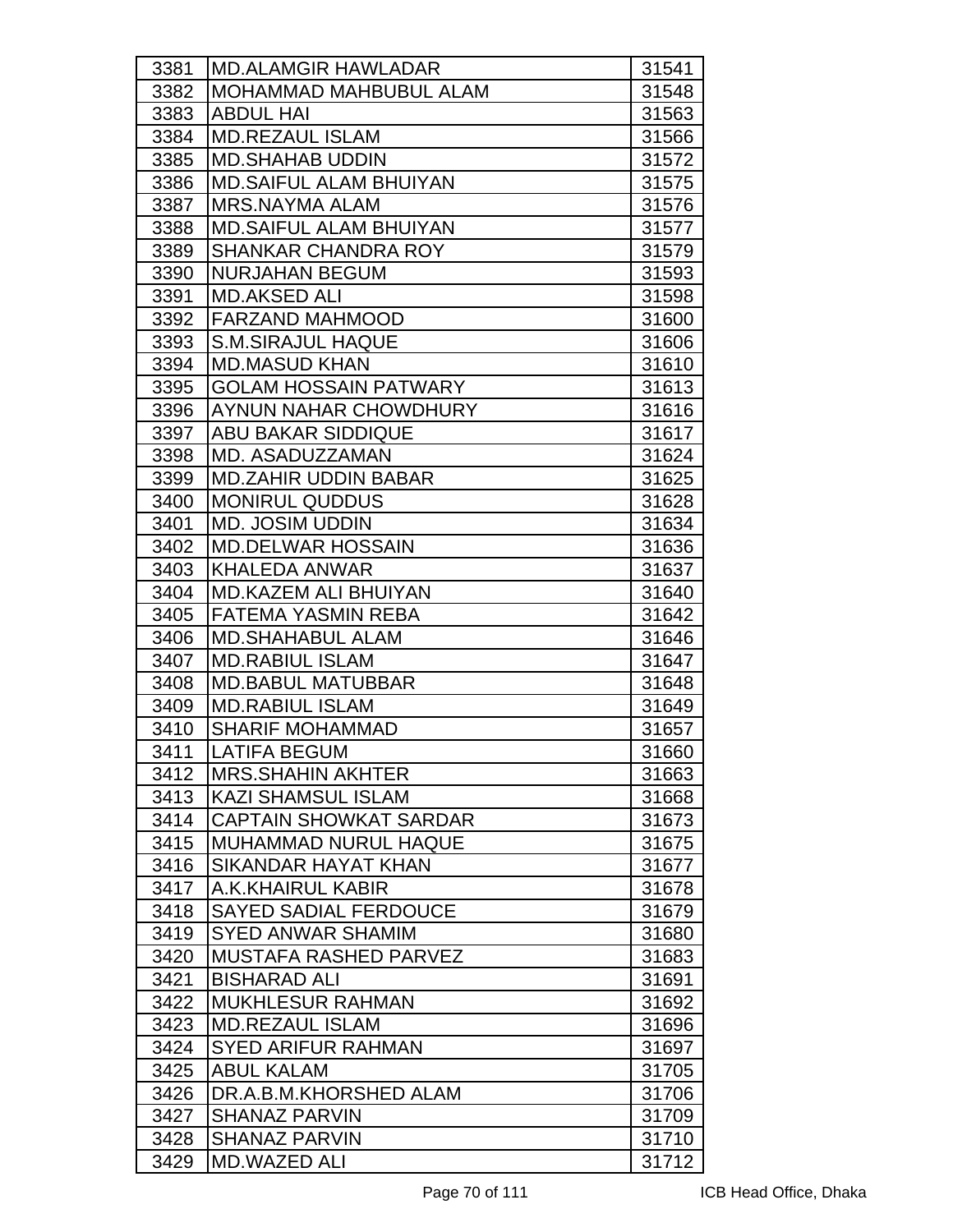| 3430 | IMRS.FARZANA KARIM                 | 31720 |
|------|------------------------------------|-------|
| 3431 | <b>MD.NURUL HUDA</b>               | 31731 |
| 3432 | <b>MD.SHAHEEN AHMED</b>            | 31732 |
| 3433 | <b>MD.ZIAUL HASAN SIDDIQUI</b>     | 31734 |
| 3434 | <b>ASHRAF NAWAZ</b>                | 31758 |
| 3435 | <b>MD.ABDUL MATIN</b>              | 31759 |
| 3436 | MD. BODRODDOZA                     | 31760 |
| 3437 | <b>ALOKE KUMAR SAHA</b>            | 31762 |
| 3438 | <b>MD.NAZRUL ISLAM</b>             | 31766 |
| 3439 | <b>MD.ZAHIDUL KABIR</b>            | 31777 |
| 3440 | <b>MD.MOSHIUR RAHMAN KHAN</b>      | 31780 |
| 3441 | A. Z. M. MOHIUDDIN                 | 31782 |
| 3442 | <b>MOHAMMED IFTEKHAR HOSSAIN</b>   | 31783 |
| 3443 | <b>MD.GOLAM KIBRIA</b>             | 31784 |
| 3444 | <b>IMD.GOLAM ROSUL SARKER</b>      | 31785 |
| 3445 | <b>SELIM AZAD CHOWDHURY</b>        | 31786 |
| 3446 | <b>ABDUR RAHMAN</b>                | 31788 |
| 3447 | <b>EKRAMUL HAQUE</b>               | 31792 |
| 3448 | <b>SYEDA JEBUN NESA</b>            | 31805 |
| 3449 | <b>AZAD HUSSAIN</b>                | 31807 |
| 3450 | <b>SAIFUDDIN AHMED</b>             | 31808 |
| 3451 | <b>NAZRUL ISLAM</b>                | 31812 |
| 3452 | <b>SK.JAHANGIR HOSSAIN</b>         | 31815 |
| 3453 | <b>DR.SALEH AHMED</b>              | 31817 |
| 3454 | <b>MD. NURUL HAQUE</b>             | 31820 |
| 3455 | <b>MD.MASUDUR RAHMAN</b>           | 31825 |
| 3456 | <b>GOLAM SAMDANI AKBAR HOSSAIN</b> | 31829 |
| 3457 | <b>HOSNE ARA BEGUM</b>             | 31833 |
| 3458 | M. A. GOFRAN                       | 31842 |
| 3459 | A.K.M.SHAMSUL ALAM                 | 31844 |
| 3460 | SOHEL AHMED BAHADUR                | 31849 |
| 3461 | <b>AOWLAD HOSSAIN</b>              | 31853 |
| 3462 | <b>MD.SADEK AHMED</b>              | 31857 |
| 3463 | <b>ENGINEER MOSHIHUL HOQUE</b>     | 31883 |
| 3464 | <b>HOWLADER OHIDUL ISLAM</b>       | 31885 |
| 3465 | RAISA ISLAM                        | 31886 |
| 3466 | KAZI MOHAMMED HOSSAIN              | 31888 |
| 3467 | <b>MD.ABUL HOSSAIN</b>             | 31903 |
| 3468 | LOKESH RANJAN TALUKDER             | 31904 |
| 3469 | <b>MD.SOLAIMAN MUNSHI</b>          | 31906 |
| 3470 | <b>ASHIFUL HOQUE</b>               | 31907 |
| 3471 | <b>JAHANARA PARVIN</b>             | 31908 |
| 3472 | <b>JAHANARA PARVIN</b>             | 31909 |
| 3473 | <b>SADIA FARHANA HOQUE</b>         | 31910 |
| 3474 | DR. SHOURENDRA NATH SAHA           | 31912 |
| 3475 | DR.MD.ABDUL AWAL KHAN              | 31914 |
| 3476 | <b>MD.KHORSHED ANWAR</b>           | 31916 |
| 3477 | PARVIN AKHTER BANU                 | 31917 |
| 3478 | <b>MD.KHORSHED ANWAR</b>           | 31918 |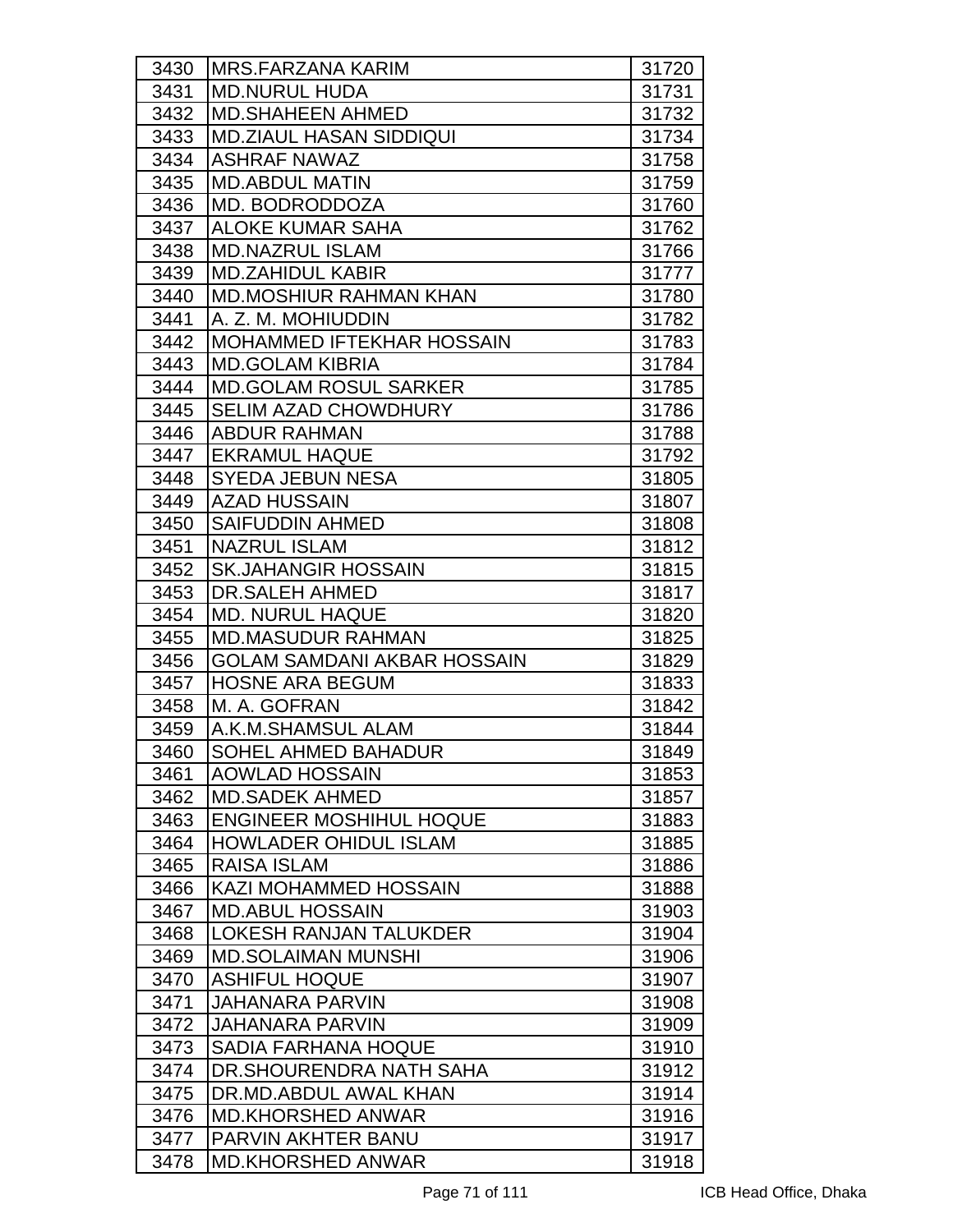| 3479 | <b>MD.NAZRUL ISLAM KHAN</b>      | 31920 |
|------|----------------------------------|-------|
| 3480 | <b>FULEARA KHATUN</b>            | 31925 |
| 3481 | <b>MD. AMIN-UR-RASHID</b>        | 31926 |
| 3482 | <b>MD.ENAMUL HAQUE</b>           | 31932 |
| 3483 | <b>MRS.ANJUMAN HAQUE</b>         | 31933 |
| 3484 | <b>NAFEES AOWLAD HOSSAIN</b>     | 31936 |
| 3485 | <b>SANJOY PAL</b>                | 31937 |
| 3486 | <b>MD.ARIF MAHAMUD</b>           | 31942 |
| 3487 | <b>FARIDA AKTER</b>              | 31943 |
| 3488 | <b>MD.ASHFAQUR RAHMAN SUMON</b>  | 31946 |
| 3489 | DEEPAK KUMAR ADIKARY             | 31949 |
| 3490 | <b>LOKESH RANJAN TALUKDER</b>    | 31951 |
| 3491 | <b>SHEIKH SALAM UDDIN</b>        | 31952 |
| 3492 | A.Q.M.SHAMSUL ALAM               | 31954 |
| 3493 | <b>MUKUL SEN</b>                 | 31966 |
| 3494 | <b>S.KHAIRUDDIN AHMED</b>        | 31968 |
| 3495 | M. A. GOFRAN                     | 31970 |
| 3496 | ABU NASER HASAN HAFIZUR RAHMAN   | 31972 |
| 3497 | <b>MD.KHAIRUL HASSAN</b>         | 31973 |
| 3498 | <b>MD.MANIRUL KABIR</b>          | 31974 |
| 3499 | <b>PIARA BRGUM</b>               | 31975 |
| 3500 | MD. A. RAHMAN                    | 31977 |
| 3501 | <b>SELIMA AKHTER SHIMU</b>       | 31978 |
| 3502 | <b>DR.ROSY PERVEEN</b>           | 31984 |
| 3503 | <b>MOUNUL HAQUE MAZUMDAR</b>     | 31985 |
| 3504 | <b>SYED FAKHRUL ISLAM MAHMUD</b> | 31994 |
| 3505 | <b>SYED IFTEKHAR MASUD</b>       | 31995 |
| 3506 | DR.MD.ABDUL AWAL KHAN            | 32002 |
| 3507 | <b>GOLAM MOSTAFA</b>             | 32005 |
| 3508 | <b>MD.GOLAM SORWAR</b>           | 32006 |
| 3509 | <b>MD.BAHARUL ISLAM</b>          | 32008 |
| 3510 | <b>ABDUL AWAL</b>                | 32016 |
| 3511 | <b>NOOR MOHAMMED ALI</b>         | 32017 |
| 3512 | <b>ZOHARA ISLAM</b>              | 32021 |
| 3513 | NITAI CHANDRA SAHA               | 32022 |
| 3514 | <b>MD.SALIM BHUIYAN</b>          | 32023 |
| 3515 | <b>MD.JAHANGIR ALAM BHUIYAN</b>  | 32024 |
| 3516 | <b>ELIAS ALI</b>                 | 32034 |
| 3517 | <b>BULBUL AHMED</b>              | 32043 |
| 3518 | <b>NURUL ISLAM SIKDER</b>        | 32046 |
| 3519 | <b>RAJIB KUMAR PAUL</b>          | 32047 |
| 3520 | <b>MRS.SHAILA ROSUL</b>          | 32049 |
| 3521 | KAZI SHAH ALAM                   | 32050 |
| 3522 | <b>MD.WALI ULLAH</b>             | 32051 |
| 3523 | <b>MST. SELINA AKHTER</b>        | 32052 |
| 3524 | <b>MD.ABDUL JALIL</b>            | 32053 |
| 3525 | SK. JAMAL                        | 32057 |
| 3526 | <b>MD.BELAL UDDIN CHOWDHURY</b>  | 32069 |
| 3527 | DR.MD.SHAHAB UDDIN AHMED         | 32071 |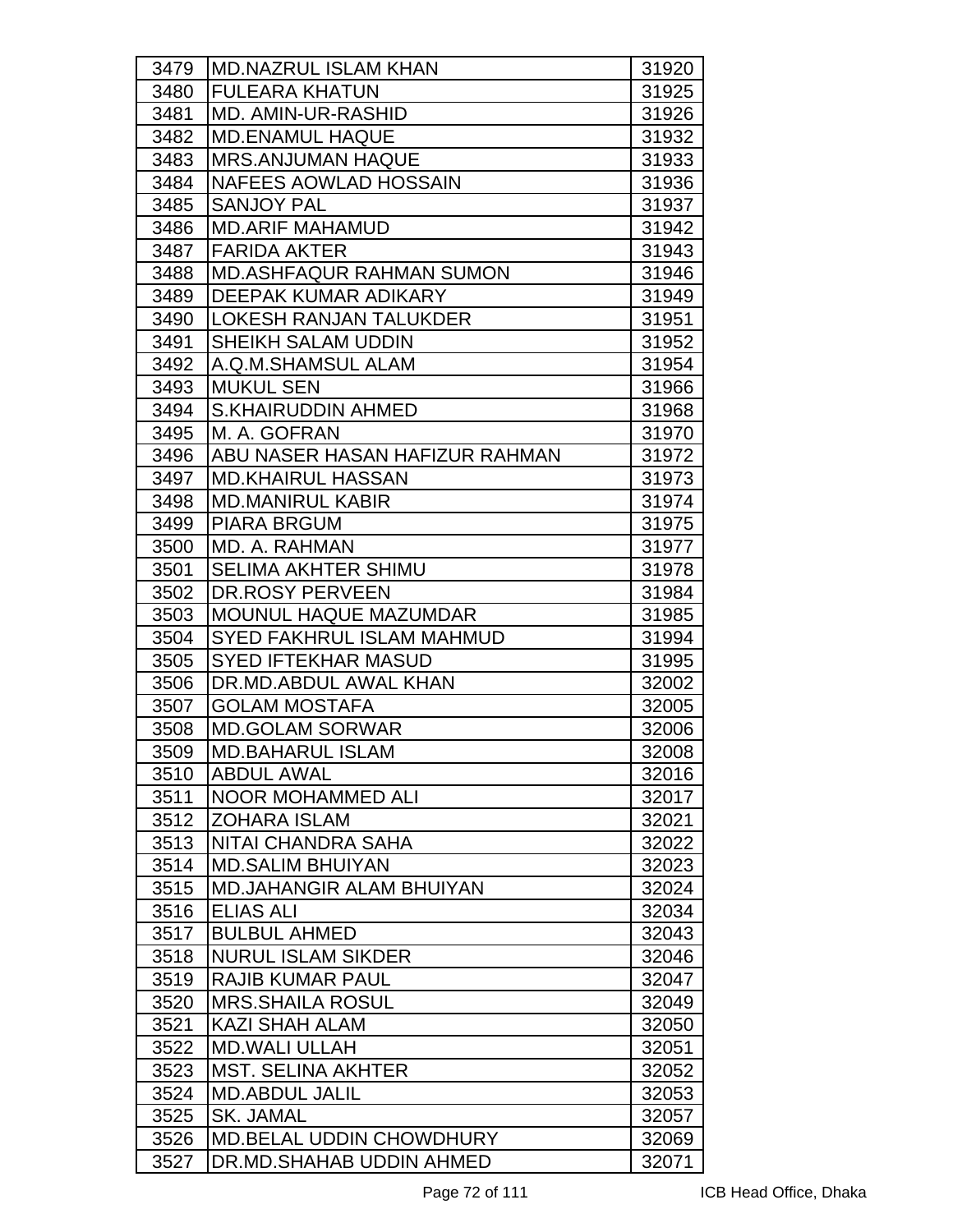| 3528 | <b>MOHIUDDIN AHMED CHOWDHURY</b> | 32072 |
|------|----------------------------------|-------|
| 3529 | <b>MOHAMMAD ALI</b>              | 32079 |
| 3530 | <b>MD.LUTFAR RAHMAN MRIDHA</b>   | 32082 |
| 3531 | <b>MOHAMMOD HOSSAIN</b>          | 32084 |
| 3532 | <b>H.M.EMDAD HOSSAIN</b>         | 32085 |
| 3533 | <b>BANDANA SAHA</b>              | 32086 |
| 3534 | <b>GOUR HARI SAHA</b>            | 32087 |
| 3535 | KHAN MUHAMMAD REZAWAN            | 32103 |
| 3536 | <b>MD.AMJAD HOSSAIN</b>          | 32105 |
| 3537 | <b>KHALEDUR ROUF</b>             | 32107 |
| 3538 | <b>ASMA ALAM</b>                 | 32108 |
| 3539 | <b>MD.SHAH ALAM</b>              | 32109 |
| 3540 | DR.M.M.AHSAN KHAN                | 32114 |
| 3541 | <b>MD.MASHIUR RAHMAN</b>         | 32115 |
| 3542 | <b>BEBAN REHMAN</b>              | 32116 |
| 3543 | <b>MD.IQBAL HASAN KHAN</b>       | 32119 |
| 3544 | <b>MD.SHAHIN MAHMUD</b>          | 32120 |
| 3545 | <b>KHAN MD.SALAHUDDIN</b>        | 32121 |
| 3546 | <b>SHYAMAL KANTI BARUA</b>       | 32128 |
| 3547 | <b>MAZHARUL ISLAM</b>            | 32129 |
| 3548 | <b>MD.SHAWKAT ALI KHAN</b>       | 32130 |
| 3549 | PRITISH KUMAR HALDER             | 32131 |
| 3550 | <b>MD.OMAR FAROQUE</b>           | 32137 |
| 3551 | <b>MD.ASHRAFUL HABIB</b>         | 32141 |
| 3552 | NAZIR AHMED KHAN                 | 32145 |
| 3553 | <b>REZAUL BARI</b>               | 32147 |
| 3554 | A. Q. M. MAHBUB                  | 32148 |
| 3555 | MRS.HABIBA MAHFUZ                | 32154 |
| 3556 | <b>MRS.REHANA PARVEEN</b>        | 32160 |
| 3557 | <b>SHAMSUL ALAM CHOWDHURY</b>    | 32161 |
| 3558 | <b>HASINA KHAN</b>               | 32167 |
| 3559 | <b>MD.SHAWKAT ALI KHAN</b>       | 32168 |
| 3560 | <b>MD.WALIUL ISLAM</b>           | 32172 |
| 3561 | <b>ZAHIDUR RASHID KHAN</b>       | 32174 |
| 3562 | ZAFRUL HAIDER CHOWDHURY          | 32175 |
| 3563 | <b>SK.MOZAFFAR HOSSAIN</b>       | 32181 |
| 3564 | <b>S.SHAHIN AHMED</b>            | 32182 |
| 3565 | <b>MD.SHARIAT ULLAH</b>          | 32189 |
| 3566 | <b>MD.GOLAM HAIDER</b>           | 32190 |
| 3567 | <b>MD.ALAUDDIN AHMED</b>         | 32191 |
| 3568 | <b>SULTANA PARVEEN</b>           | 32195 |
| 3569 | <b>MR. AHMED-UR-ROUF</b>         | 32199 |
| 3570 | <b>MR. AHMED-UR-ROUF</b>         | 32200 |
| 3571 | <b>IMTIAZ AHMED</b>              | 32201 |
| 3572 | <b>MD.DELWAR HOSSAIN KHAN</b>    | 32202 |
| 3573 | <b>MD.SHIRAJUL ISLAM KHADEM</b>  | 32205 |
| 3574 | <b>AHMEND KABIR</b>              | 32209 |
| 3575 | <b>TASKIN FATIMA</b>             | 32212 |
| 3576 | ABU NASIR MD.MOFIZUL BARI        | 32225 |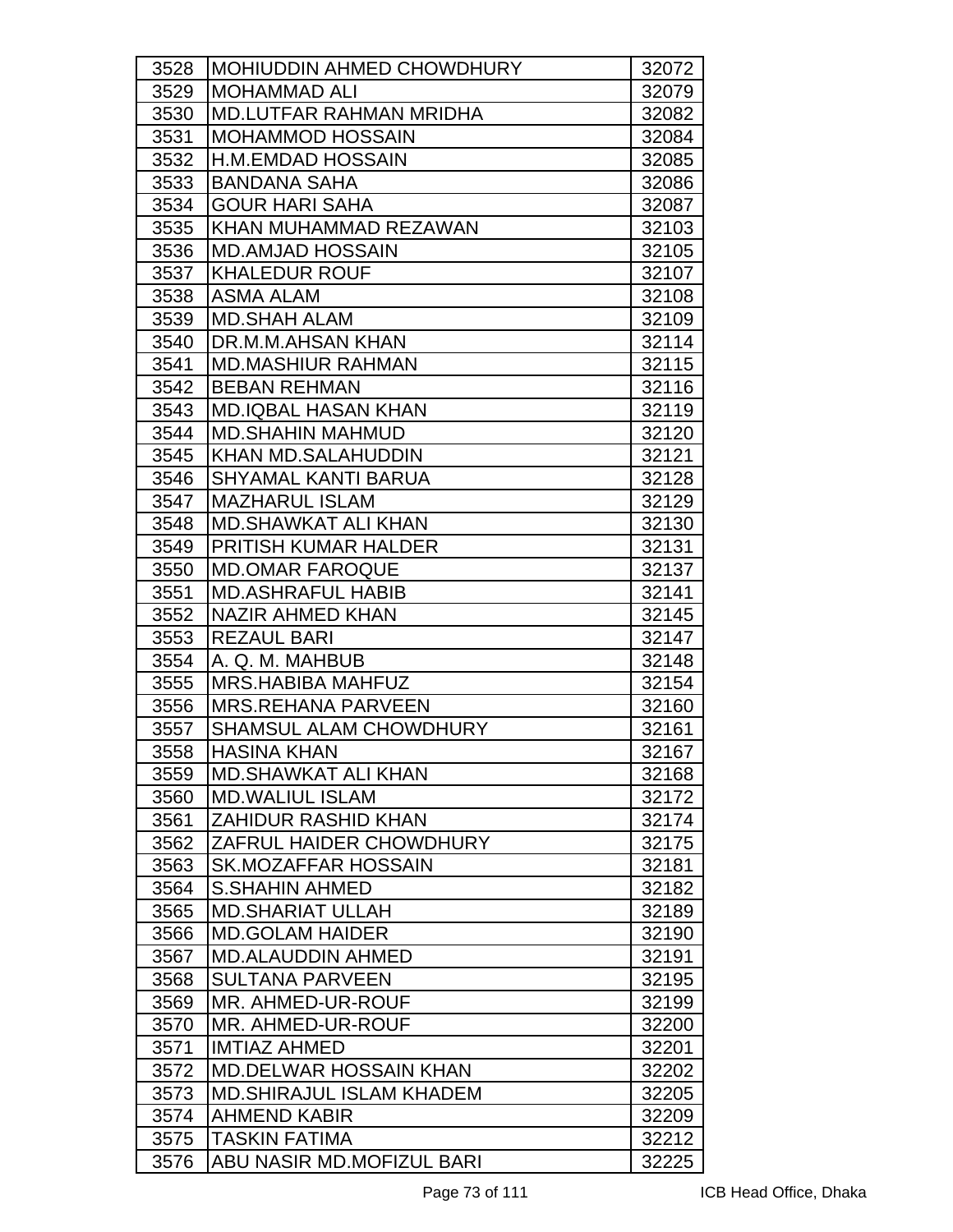| 3577 | IMD.EMARAT HOSSAIN KHAN     | 32226 |
|------|-----------------------------|-------|
| 3578 | <b>MOHAMMAD ISLAM</b>       | 32228 |
| 3579 | ABU SAYED MD.MARUN          | 32230 |
| 3580 | <b>MOST.SHIRIN AKHTER</b>   | 32231 |
| 3581 | <b>MD.SHARIFUL ISLAM</b>    | 32232 |
| 3582 | <b>MASUDA BARI</b>          | 32234 |
| 3583 | TAUHIDA KHANAM              | 32235 |
| 3584 | <b>TAUHIDA KHANAM</b>       | 32236 |
| 3585 | <b>MAHFUZA BARI</b>         | 32237 |
| 3586 | <b>MASUDA BARI</b>          | 32238 |
| 3587 | MOHAMMAD TAUFIQUL ISLAM     | 32241 |
| 3588 | S. A. MD. KAMRUZZAMAN       | 32242 |
| 3589 | <b>MD.RASHIDUL HASAN</b>    | 32243 |
| 3590 | <b>MD.ALI AZAM KHAN</b>     | 32244 |
| 3591 | <b>RUBIA AKTAR</b>          | 32245 |
| 3592 | <b>MRS.NAHID SHOWKAT</b>    | 32246 |
| 3593 | DR.JIBAN PODDAR             | 32247 |
| 3594 | <b>SWAPAN KUMAR DEBNATH</b> | 32250 |
| 3595 | <b>JESMIN SULTANA</b>       | 32252 |
| 3596 | <b>MOULOVI SHAFIQ ULLAH</b> | 32255 |
| 3597 | <b>MOULOVI SHAFIQ ULLAH</b> | 32256 |
| 3598 | <b>HASINA BEGUM</b>         | 32257 |
| 3599 | RUHUL NEEYAMUR RASHID       | 32258 |
| 3600 | <b>KAZI AZIZUL HAQUE</b>    | 32264 |
| 3601 | <b>MD.RAJIB ALAM</b>        | 32269 |
| 3602 | <b>RUBIA AKHTER</b>         | 32270 |
| 3603 | <b>BIMAL KRISHNA DAS</b>    | 32273 |
| 3604 | <b>BIPLOB KUMAR ROY</b>     | 32274 |
| 3605 | <b>MD.ENAMUL HOQUE</b>      | 32276 |
| 3606 | <b>SHIRIN AKHTAR</b>        | 32282 |
| 3607 | <b>MD.MUZIBUR RAHMAN</b>    | 32291 |
| 3608 | <b>MD.ABDULLAH MIAH</b>     | 32293 |
| 3609 | RAFIQUR RAHMAN RAFIQ        | 32294 |
| 3610 | <b>SELINA AKHTER JAHAN</b>  | 32301 |
| 3611 | DR.S.M.MAHATAB ALI KHAN     | 32306 |
| 3612 | NIAZ MD.AKRAM               | 32307 |
| 3613 | <b>MIRZA HUMAUN KABIR</b>   | 32308 |
| 3614 | <b>BIBEKANANDA ROY</b>      | 32310 |
| 3615 | <b>NURUL ISLAM SIKDER</b>   | 32313 |
| 3616 | <b>REHANA ISLAM</b>         | 32314 |
| 3617 | SULTANA EMRANA SIKDER       | 32315 |
| 3618 | <b>MD. ABEDUDDIN</b>        | 32320 |
| 3619 | <b>JUBERIA AKHTER</b>       | 32322 |
| 3620 | MIRZA MASUDUR RAHMAN        | 32324 |
| 3621 | <b>TANZEEM SALEHA</b>       | 32337 |
| 3622 | <b>M.M.ANWAR HOSSAIN</b>    | 32338 |
| 3623 | <b>TANZEEM SALEHA</b>       | 32339 |
| 3624 | A. B. M. RUSSEL             | 32340 |
| 3625 | A. B. M. FAISAL             | 32341 |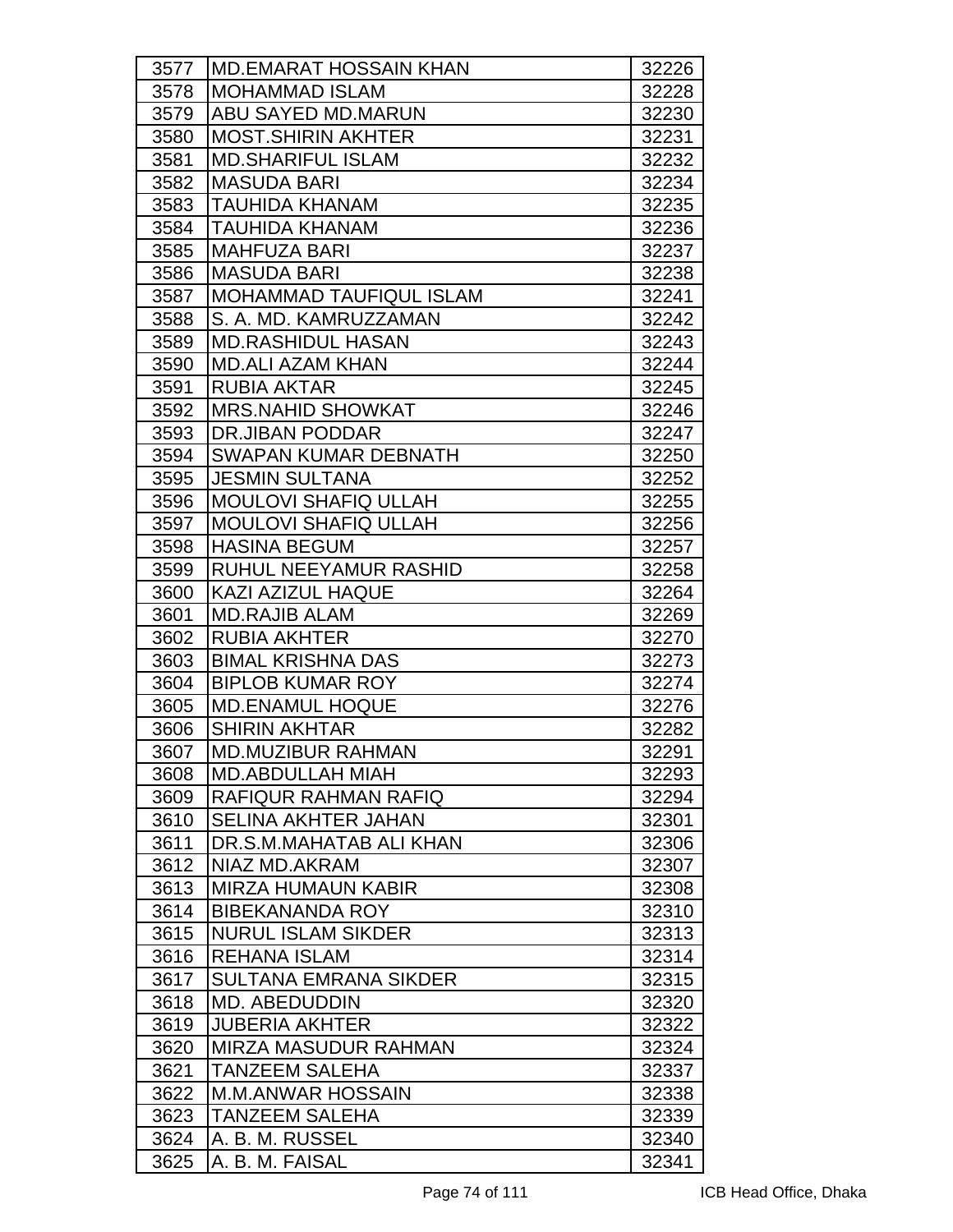| 3626 | A. B. M. RUSSEL              | 32342 |
|------|------------------------------|-------|
| 3627 | <b>JOY GOPAL SAHA</b>        | 32343 |
| 3628 | <b>M.ZAHURUL ALAM</b>        | 32354 |
| 3629 | <b>MD.MUSLEH UDDIN</b>       | 32355 |
| 3630 | <b>KAZI RUMANA KOHINUR</b>   | 32357 |
| 3631 | <b>S.M.SIRAJUL HAQUE</b>     | 32369 |
| 3632 | <b>MD. MONNA</b>             | 32371 |
| 3633 | <b>ABDUL GANI OSMANI</b>     | 32378 |
| 3634 | <b>JAHANARA BEGUM</b>        | 32379 |
| 3635 | <b>JIBAN PODDER</b>          | 32380 |
| 3636 | <b>ALPANA PODDER</b>         | 32381 |
| 3637 | SAIDUL AMAN KHAN MAJLISH     | 32385 |
| 3638 | <b>ALOK KUMAR ROY</b>        | 32386 |
| 3639 | <b>SK. JAMAL</b>             | 32401 |
| 3640 | <b>MD.HUMAYUN KABIR</b>      | 32411 |
| 3641 | <b>MD.RAZIUR RAHMAN</b>      | 32412 |
| 3642 | <b>HABIB ABU IBRAHIM</b>     | 32415 |
| 3643 | <b>MD.SHAH NOAZ</b>          | 32417 |
| 3644 | <b>MRS.SALMA HOSSAIN</b>     | 32420 |
| 3645 | <b>AMINA BEGUM</b>           | 32432 |
| 3646 | <b>DEBBRAT BHOUMIK</b>       | 32438 |
| 3647 | <b>SHIBANI PROVA NATH</b>    | 32439 |
| 3648 | <b>SANTOSH CHANDRA NATH</b>  | 32440 |
| 3649 | <b>MD.HUMAYOON KABIR</b>     | 32444 |
| 3650 | SHEIKH MD.HUMAYUN KABIR      | 32445 |
| 3651 | <b>ABDULLAHIL AZAD</b>       | 32446 |
| 3652 | <b>MD.ATAUR RAHMAN</b>       | 32449 |
| 3653 | <b>MD.HABIBUR RAHMAN</b>     | 32450 |
| 3654 | ROKSANA BEGUM                | 32452 |
| 3655 | <b>MD.SHAH ALAM</b>          | 32453 |
| 3656 | <b>MD.SHAH ALAM</b>          | 32454 |
| 3657 | <b>MRS.HELENA BEGUM</b>      | 32455 |
| 3658 | <b>MD.TAJBINUR RAHMAN</b>    | 32457 |
| 3659 | <b>MD.ALAMGIR HOSSAIN</b>    | 32461 |
| 3660 | <b>MD.ZAHURUL ISLAM</b>      | 32463 |
| 3661 | LT. M. KUTUBUDDIN            | 32473 |
| 3662 | <b>SHAHELA SULTANA</b>       | 32474 |
| 3663 | <b>M.SHAHABUDDIN SHIKDER</b> | 32480 |
| 3664 | <b>MD.MOSHARROF HOSSAIN</b>  | 32484 |
| 3665 | <b>MD.FAZLUL HAQUE</b>       | 32487 |
| 3666 | NAHIDA AKTAR                 | 32489 |
| 3667 | <b>SHAHIDA ALAM</b>          | 32492 |
| 3668 | <b>MD.RAFIQUL ISLAM</b>      | 32497 |
| 3669 | <b>MAHMUDA BEGUM</b>         | 32498 |
| 3670 | <b>MD.SHAFIUL AZAM AZAD</b>  | 32499 |
| 3671 | TAPASH CHANDRA DAS           | 32504 |
| 3672 | <b>GOLAM KIBRIA</b>          | 32509 |
| 3673 | MR. HARUN-AUR-RASHID         | 32510 |
| 3674 | <b>REZIA KHATUN</b>          | 32513 |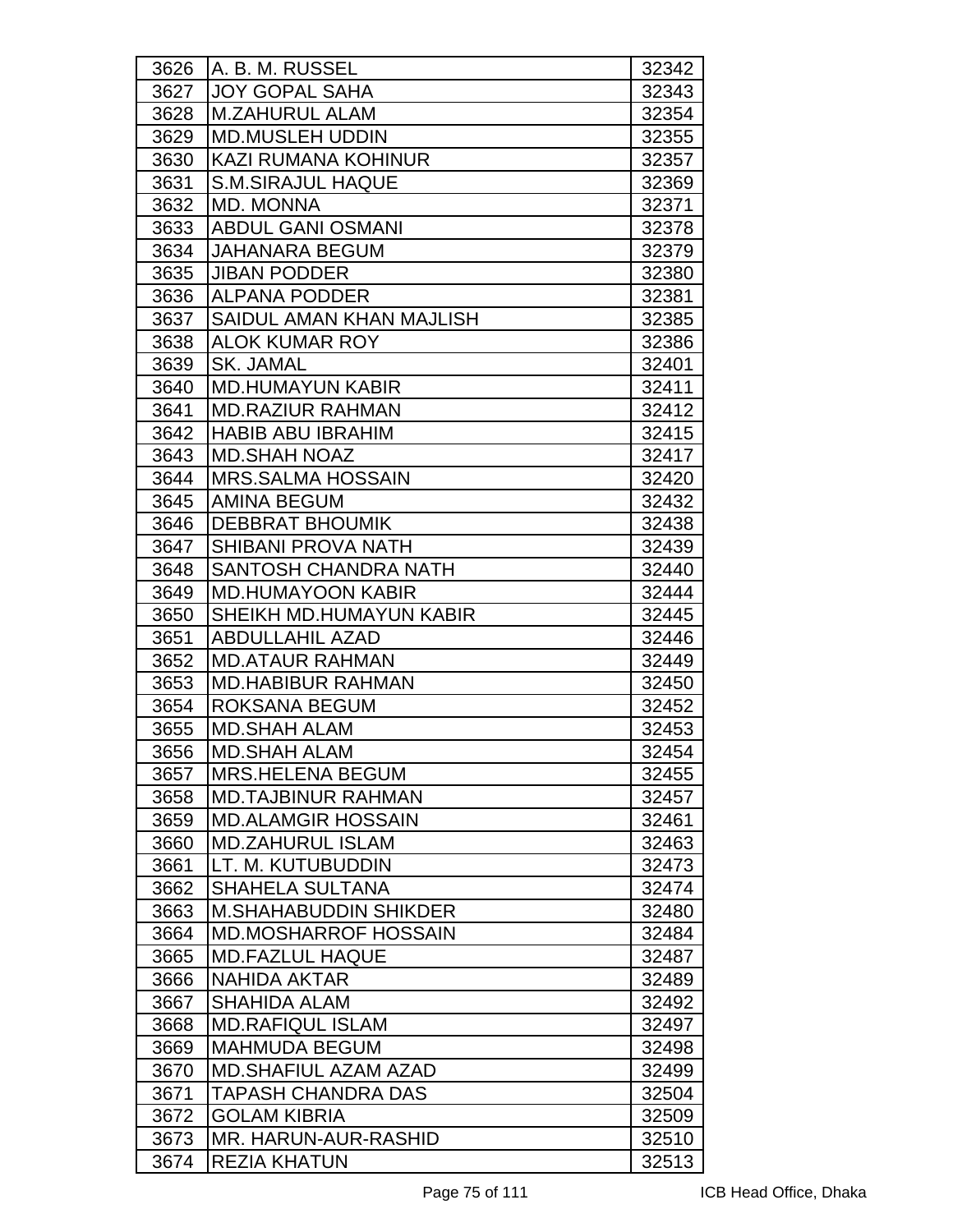| 3675 | MD.ABED UDDIN                    | 32514 |
|------|----------------------------------|-------|
| 3676 | <b>MD.SALEH UDDIN KHAN</b>       | 32515 |
| 3677 | <b>MD.ALI HAIDER PHATAN</b>      | 32516 |
| 3678 | <b>MD.JASHIM UDDIN</b>           | 32518 |
| 3679 | <b>NABI NEWAZ KHAN</b>           | 32522 |
| 3680 | <b>MD.NURUL AMIN HOWLADER</b>    | 32531 |
| 3681 | <b>MS. FERDOUSI</b>              | 32534 |
| 3682 | <b>MD.ZAYNUL ABEDIN</b>          | 32537 |
| 3683 | <b>SAGOR BHUIYAN</b>             | 32539 |
| 3684 | <b>MUNSHI SAFIUDDIN</b>          | 32543 |
| 3685 | MD. ASADUZZAMAN                  | 32546 |
| 3686 | <b>MD. SIRAJUDDIN</b>            | 32549 |
| 3687 | <b>MD.AFZAL HOSSAIN</b>          | 32553 |
| 3688 | <b>MST.SAHINA SULTANA</b>        | 32565 |
| 3689 | <b>FARHANA ALAM</b>              | 32569 |
| 3690 | DR.FARIDA BRGUM                  | 32570 |
| 3691 | <b>DR.FARIDA BEGUM</b>           | 32571 |
| 3692 | <b>MAHBUB UDDIN AHMED</b>        | 32572 |
| 3693 | <b>MD.OMAR FARUK BHUIYAN</b>     | 32573 |
| 3694 | <b>MRS.AFROZA SHIRIN</b>         | 32575 |
| 3695 | <b>S.M.SHAHAB UDDIN</b>          | 32576 |
| 3696 | <b>BONI AMIN</b>                 | 32580 |
| 3697 | <b>MRS.NAZMA ISLAM</b>           | 32581 |
| 3698 | <b>MD. ASADUL HAQUE</b>          | 32582 |
| 3699 | AMAN ALI KHAN MAJLISH            | 32583 |
| 3700 | <b>SYEEDUL HOQUE MILKY</b>       | 32584 |
| 3701 | <b>MUEEN UDDIN AHMED</b>         | 32589 |
| 3702 | <b>KANCHAN CHETTERJEE</b>        | 32591 |
| 3703 | <b>MD.MAHBUB ALAM</b>            | 32601 |
| 3704 | SIKANDAR MAHMOOD                 | 32602 |
| 3705 | SIKANDAR MAHMOOD                 | 32603 |
| 3706 | AMAN ALI KHAN MAJLISH            | 32604 |
| 3707 | MD. WAHIDUZZAMAN                 | 32606 |
| 3708 | <b>KHANDAKER M.ALI</b>           | 32607 |
| 3709 | SHEIKH AFTAB UDDIN               | 32611 |
| 3710 | <b>MD.GOLAM KIBRIA</b>           | 32612 |
| 3711 | <b>MD.GOLAM KIBRIA</b>           | 32614 |
| 3712 | <b>MD. AFTAB UDDIN AHMED</b>     | 32618 |
| 3713 | SYEDA KHADIZA KAMAL              | 32623 |
| 3714 | <b>MD.MAHTAB UDDIN</b>           | 32624 |
| 3715 | <b>MD.NAIM UDDIN SHEIKH</b>      | 32629 |
| 3716 | <b>MD.SHAMSUL HUDA</b>           | 32633 |
| 3717 | <b>MD.AKRAM HOSSAIN</b>          | 32634 |
| 3718 | <b>MD.TAJUL ISLAM</b>            | 32635 |
| 3719 | <b>MD.YOUSUF KHAN</b>            | 32642 |
| 3720 | <b>MOHAMMED ISTIAQUE HOSSAIN</b> | 32643 |
| 3721 | <b>NARGIS HOSSAIN</b>            | 32645 |
| 3722 | <b>NARGIS HOSSAIN</b>            | 32646 |
| 3723 | MOHAMMAD AKTERUZZAMAN            | 32647 |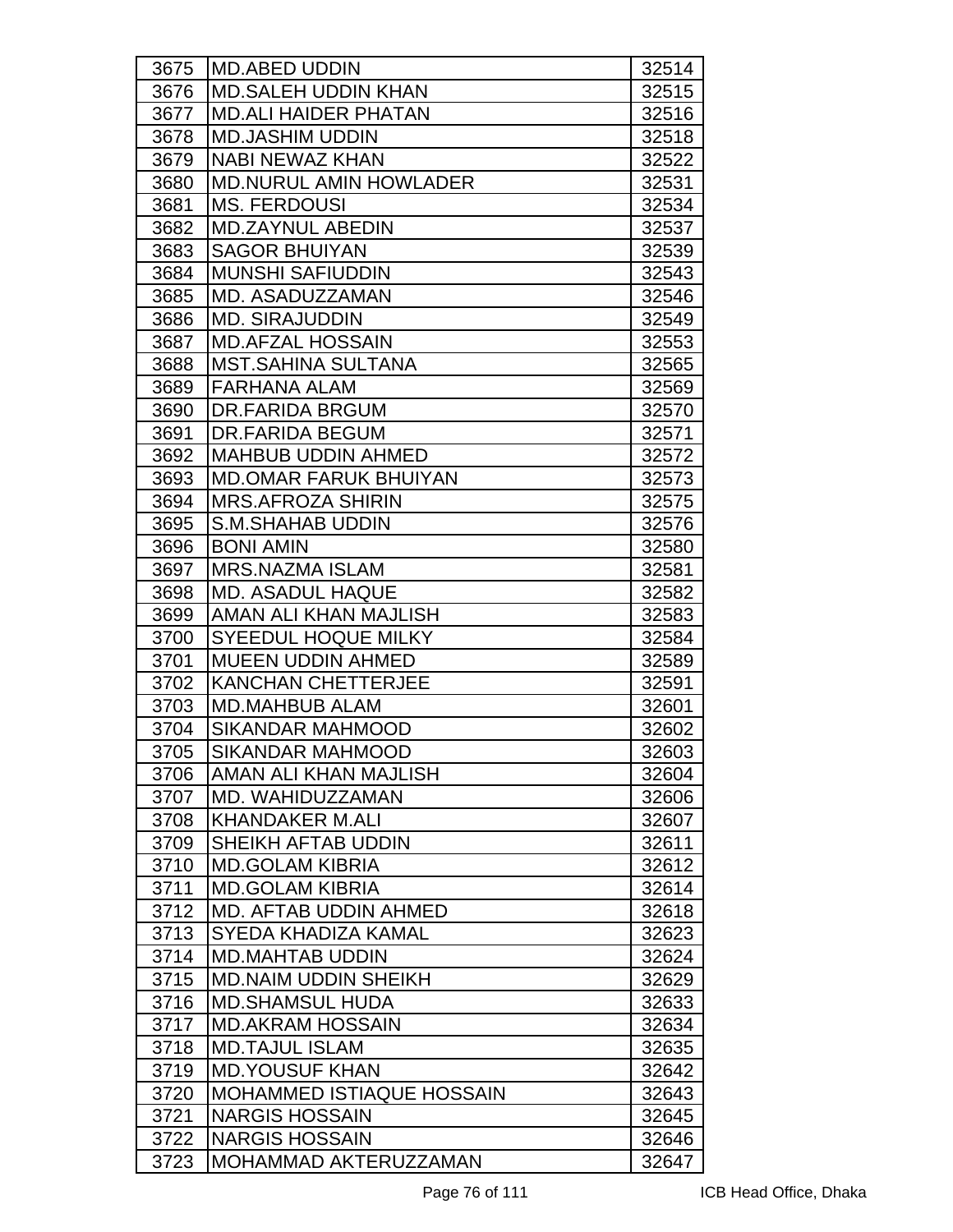| 3724 | <b>TARUN KANTI GHOSH</b>      | 32651 |
|------|-------------------------------|-------|
| 3725 | <b>MD.AKTHER HOSSAIN</b>      | 32658 |
| 3726 | S.M.ANWAR HOSSAIN             | 32668 |
| 3727 | <b>MD.MOSTAKUR RAHMAN</b>     | 32670 |
| 3728 | <b>MD.SHOEB PARVEZ</b>        | 32678 |
| 3729 | <b>MANJU RANI SARKAR</b>      | 32694 |
| 3730 | ABU SYED MD.MOHIUDDIN         | 32697 |
| 3731 | <b>MD.ANWARUL HAQUE</b>       | 32705 |
| 3732 | <b>SHAHAN ARA YEASMIN</b>     | 32708 |
| 3733 | <b>G.M.HUMAYUN KABIR</b>      | 32709 |
| 3734 | <b>SOMJIT DATTA</b>           | 32718 |
| 3735 | <b>BISHWAJIT GHOSH</b>        | 32719 |
| 3736 | <b>SULTANA ISLAM</b>          | 32720 |
| 3737 | <b>MD.RABIUL ISLAM</b>        | 32721 |
| 3738 | <b>MOHAMMAD SHARFUDDIN</b>    | 32730 |
| 3739 | <b>MD.PARVEZ ISLAM</b>        | 32737 |
| 3740 | <b>SAIFUL BARI KHAN</b>       | 32740 |
| 3741 | <b>MD.MATIUR RAHMAN</b>       | 32743 |
| 3742 | <b>ILUTFUN NAHAR</b>          | 32744 |
| 3743 | IMD.MATIUR RAHMAN             | 32745 |
| 3744 | <b>SYED MAHABUBUR RAHMAN</b>  | 32747 |
| 3745 | <b>IQBAL AHMED</b>            | 32748 |
| 3746 | KHURSHID ALAM SHAHEEN         | 32758 |
| 3747 | <b>MD AFTABUDDIN</b>          | 32760 |
| 3748 | <b>MD BABAR</b>               | 32763 |
| 3749 | <b>MD MOZAMMEL HOSSAIN</b>    | 32765 |
| 3750 | <b>MD AKHTER HOSSAIN KHAN</b> | 32766 |
| 3751 | A J M ALAMGIR                 | 32768 |
| 3752 | <b>NESAR AHMED MIZI</b>       | 32781 |
| 3753 | <b>HASAN AZGAR CHOWDHURY</b>  | 32782 |
| 3754 | <b>ROKEYA BEGUM</b>           | 32783 |
| 3755 | <b>MD HASANUZZAMAN</b>        | 32791 |
| 3756 | <b>MD JASIM UDDIN</b>         | 32792 |
| 3757 | <b>MD HASANUZZAMAN</b>        | 32793 |
| 3758 | <b>MD MOBINUL HUQ</b>         | 32795 |
| 3759 | DR.MASUDUL ALAM               | 32796 |
| 3760 | <b>SHEIKH ALI AKBAR</b>       | 32798 |
| 3761 | <b>FERDOSI BEGUM</b>          | 32807 |
| 3762 | ROMELA AFROZ KHAN             | 32820 |
| 3763 | <b>FATIMA NASRIN</b>          | 32835 |
| 3764 | <b>MD REZAUL BURHAN</b>       | 32842 |
| 3765 | A K M MUJIBUL ALAM            | 32844 |
| 3766 | <b>SHEIK MOHAMMED BELAL</b>   | 32847 |
| 3767 | MD. ELIAS                     | 32848 |
| 3768 | <b>MD ISHAQ</b>               | 32857 |
| 3769 | <b>MD. MAHBUBUR RAHMAN</b>    | 32865 |
| 3770 | <b>MD MISION MEHBUB</b>       | 32867 |
| 3771 | <b>MONIR HOSSAIN</b>          | 32868 |
| 3772 | <b>MD MISION MEHBUB</b>       | 32869 |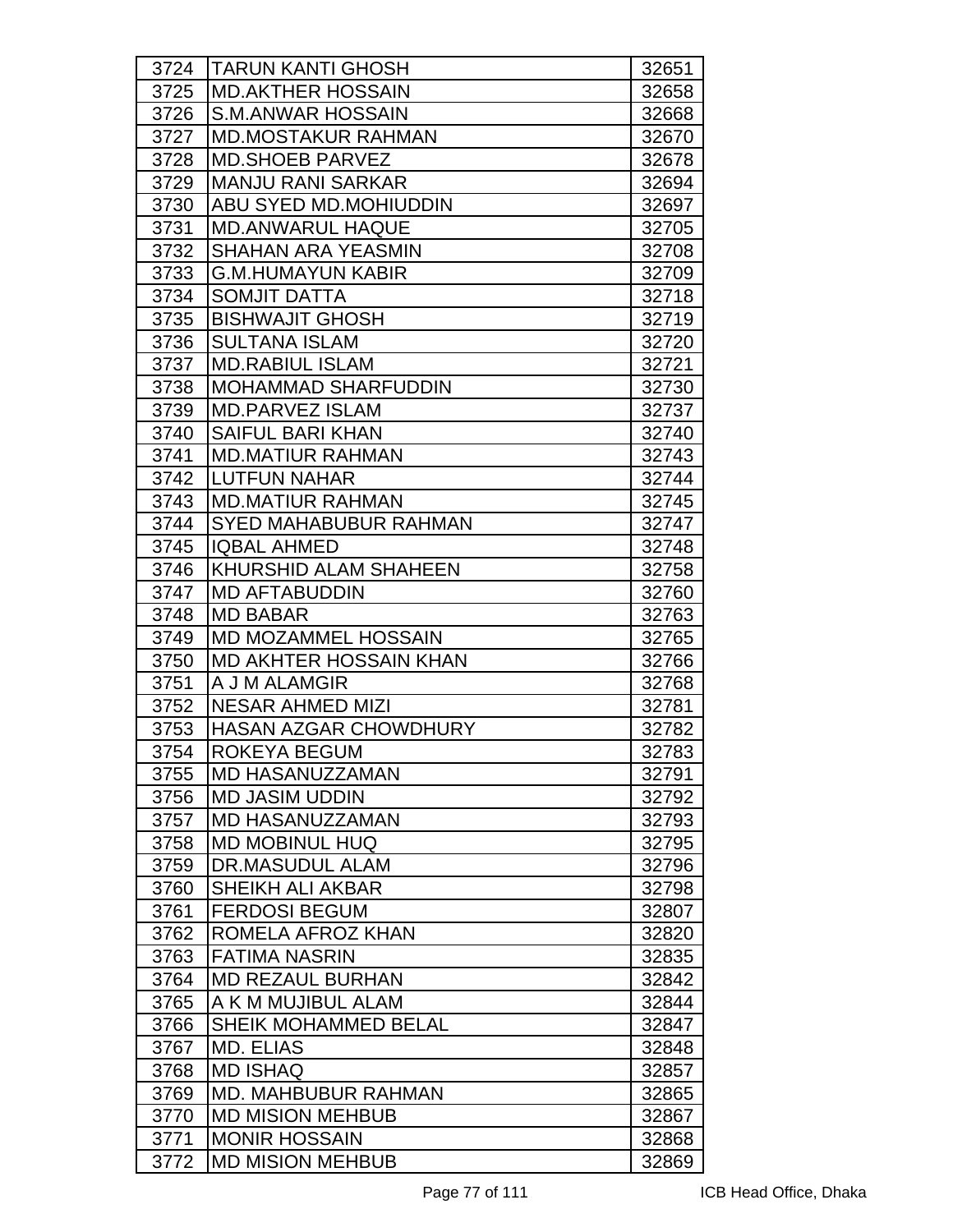| 3774<br><b>MD MOHSIN ALAM</b><br>32871<br>3775<br><b>SAYED ASRAFUL HAQ</b><br>32872<br>3776<br><b>ABU JAFAR AHMED KABIR</b><br>32873<br><b>MD MUNIRUZZAMAN</b><br>32877<br>3777<br>3778<br><b>ISRAT JAHAN SIDDIKA</b><br>32883<br>PRAFULLA KUMAR SAHA<br>3779<br>32885<br>3780<br><b>MD ABDUL MAJID SHARIF</b><br>32891<br>3781<br><b>ENAMUL HAQ</b><br>32897<br><b>GIAS UDDIN</b><br>3782<br>32900<br>A K M FARIDUL ISLAM<br>32905<br>3783<br>3784<br><b>MRS.MOMTAZ RAHMAN</b><br>32908<br><b>SHAMIM AKTER</b><br>3785<br>32916<br>3786<br><b>SHIRIN AKTER</b><br>32919<br><b>FATEMA BEGUM</b><br>32920<br>3787<br>3788<br><b>DELOARA BEGUM</b><br>32921<br>3789<br><b>MD MOSTUFA KAMAL</b><br>32930<br>3790<br><b>MOSA: RASHIDA AKTER</b><br>32931<br>3791<br><b>SOHEL AHMED</b><br>32936<br>3792<br><b>KAZI MD RUHUL AMIN</b><br>32944<br>3793<br><b>MD OSMAN GONI</b><br>32962<br>3794<br><b>MD SAMSUL HAQ</b><br>32963<br>AKHLIMA KHANAM<br>3795<br>32970<br>3796<br><b>AKLIMA KHANAM</b><br>32971<br>3797<br><b>KAMRUN NAHAR</b><br>32972<br>3798<br><b>MD ASIR UDDIN</b><br>32973<br><b>MD MUZAMMEL HOSSAIN</b><br>3799<br>32976<br>3800<br><b>MD MOFIJUL ISLAM</b><br>32982<br>3801<br><b>PARVEEN BANU</b><br>33011<br>3802<br><b>MD ABU TAUFIQ</b><br>33012<br><b>SANA ULLAH</b><br>3803<br>33013<br><b>G.M.FARUQ CHOUDHURY</b><br>3804<br>33015<br><b>KAZI MOMINUL HOQUE</b><br>3805<br>33021<br><b>HARENDRA NATH BOSE</b><br>3806<br>33022<br>3807<br><b>KAZI ANISUR RAHMAN</b><br>33023<br><b>MD.SAIFUL ISLAM</b><br>3808<br>33034<br>3809<br><b>MD.SHAJAHAN SIKDER</b><br>33036<br><b>MD.ENAYET HOSSAIN</b><br>3810<br>33037<br><b>MD.MANZUR HOSSAIN</b><br>3811<br>33047<br>3812<br><b>MD.IQBAL HOSSAIN</b><br>33049<br>3813<br><b>MD.MOSTAQUE HASSAN</b><br>33067<br>3814<br><b>MD.MOSTAQUE HASSAN</b><br>33068<br>3815<br><b>SHAHINA AKHTER</b><br>33069<br>3816<br><b>MD.EMRAN HOSSAIN</b><br>33075<br><b>MRS.FERDOUSI BEGUM</b><br>3817<br>33076<br>3818<br><b>MD.ABDUL MABIN</b><br>33077 |      |                          |       |
|--------------------------------------------------------------------------------------------------------------------------------------------------------------------------------------------------------------------------------------------------------------------------------------------------------------------------------------------------------------------------------------------------------------------------------------------------------------------------------------------------------------------------------------------------------------------------------------------------------------------------------------------------------------------------------------------------------------------------------------------------------------------------------------------------------------------------------------------------------------------------------------------------------------------------------------------------------------------------------------------------------------------------------------------------------------------------------------------------------------------------------------------------------------------------------------------------------------------------------------------------------------------------------------------------------------------------------------------------------------------------------------------------------------------------------------------------------------------------------------------------------------------------------------------------------------------------------------------------------------------------------------------------------------------------------------------------------------------------------------------------------------------------------------------------------------------------------------------------------------------------------------------------------------------------------------------------------------------------------------------------------------|------|--------------------------|-------|
|                                                                                                                                                                                                                                                                                                                                                                                                                                                                                                                                                                                                                                                                                                                                                                                                                                                                                                                                                                                                                                                                                                                                                                                                                                                                                                                                                                                                                                                                                                                                                                                                                                                                                                                                                                                                                                                                                                                                                                                                              | 3773 | <b>SAYED ASRAFUL HAQ</b> | 32870 |
|                                                                                                                                                                                                                                                                                                                                                                                                                                                                                                                                                                                                                                                                                                                                                                                                                                                                                                                                                                                                                                                                                                                                                                                                                                                                                                                                                                                                                                                                                                                                                                                                                                                                                                                                                                                                                                                                                                                                                                                                              |      |                          |       |
|                                                                                                                                                                                                                                                                                                                                                                                                                                                                                                                                                                                                                                                                                                                                                                                                                                                                                                                                                                                                                                                                                                                                                                                                                                                                                                                                                                                                                                                                                                                                                                                                                                                                                                                                                                                                                                                                                                                                                                                                              |      |                          |       |
|                                                                                                                                                                                                                                                                                                                                                                                                                                                                                                                                                                                                                                                                                                                                                                                                                                                                                                                                                                                                                                                                                                                                                                                                                                                                                                                                                                                                                                                                                                                                                                                                                                                                                                                                                                                                                                                                                                                                                                                                              |      |                          |       |
|                                                                                                                                                                                                                                                                                                                                                                                                                                                                                                                                                                                                                                                                                                                                                                                                                                                                                                                                                                                                                                                                                                                                                                                                                                                                                                                                                                                                                                                                                                                                                                                                                                                                                                                                                                                                                                                                                                                                                                                                              |      |                          |       |
|                                                                                                                                                                                                                                                                                                                                                                                                                                                                                                                                                                                                                                                                                                                                                                                                                                                                                                                                                                                                                                                                                                                                                                                                                                                                                                                                                                                                                                                                                                                                                                                                                                                                                                                                                                                                                                                                                                                                                                                                              |      |                          |       |
|                                                                                                                                                                                                                                                                                                                                                                                                                                                                                                                                                                                                                                                                                                                                                                                                                                                                                                                                                                                                                                                                                                                                                                                                                                                                                                                                                                                                                                                                                                                                                                                                                                                                                                                                                                                                                                                                                                                                                                                                              |      |                          |       |
|                                                                                                                                                                                                                                                                                                                                                                                                                                                                                                                                                                                                                                                                                                                                                                                                                                                                                                                                                                                                                                                                                                                                                                                                                                                                                                                                                                                                                                                                                                                                                                                                                                                                                                                                                                                                                                                                                                                                                                                                              |      |                          |       |
|                                                                                                                                                                                                                                                                                                                                                                                                                                                                                                                                                                                                                                                                                                                                                                                                                                                                                                                                                                                                                                                                                                                                                                                                                                                                                                                                                                                                                                                                                                                                                                                                                                                                                                                                                                                                                                                                                                                                                                                                              |      |                          |       |
|                                                                                                                                                                                                                                                                                                                                                                                                                                                                                                                                                                                                                                                                                                                                                                                                                                                                                                                                                                                                                                                                                                                                                                                                                                                                                                                                                                                                                                                                                                                                                                                                                                                                                                                                                                                                                                                                                                                                                                                                              |      |                          |       |
|                                                                                                                                                                                                                                                                                                                                                                                                                                                                                                                                                                                                                                                                                                                                                                                                                                                                                                                                                                                                                                                                                                                                                                                                                                                                                                                                                                                                                                                                                                                                                                                                                                                                                                                                                                                                                                                                                                                                                                                                              |      |                          |       |
|                                                                                                                                                                                                                                                                                                                                                                                                                                                                                                                                                                                                                                                                                                                                                                                                                                                                                                                                                                                                                                                                                                                                                                                                                                                                                                                                                                                                                                                                                                                                                                                                                                                                                                                                                                                                                                                                                                                                                                                                              |      |                          |       |
|                                                                                                                                                                                                                                                                                                                                                                                                                                                                                                                                                                                                                                                                                                                                                                                                                                                                                                                                                                                                                                                                                                                                                                                                                                                                                                                                                                                                                                                                                                                                                                                                                                                                                                                                                                                                                                                                                                                                                                                                              |      |                          |       |
|                                                                                                                                                                                                                                                                                                                                                                                                                                                                                                                                                                                                                                                                                                                                                                                                                                                                                                                                                                                                                                                                                                                                                                                                                                                                                                                                                                                                                                                                                                                                                                                                                                                                                                                                                                                                                                                                                                                                                                                                              |      |                          |       |
|                                                                                                                                                                                                                                                                                                                                                                                                                                                                                                                                                                                                                                                                                                                                                                                                                                                                                                                                                                                                                                                                                                                                                                                                                                                                                                                                                                                                                                                                                                                                                                                                                                                                                                                                                                                                                                                                                                                                                                                                              |      |                          |       |
|                                                                                                                                                                                                                                                                                                                                                                                                                                                                                                                                                                                                                                                                                                                                                                                                                                                                                                                                                                                                                                                                                                                                                                                                                                                                                                                                                                                                                                                                                                                                                                                                                                                                                                                                                                                                                                                                                                                                                                                                              |      |                          |       |
|                                                                                                                                                                                                                                                                                                                                                                                                                                                                                                                                                                                                                                                                                                                                                                                                                                                                                                                                                                                                                                                                                                                                                                                                                                                                                                                                                                                                                                                                                                                                                                                                                                                                                                                                                                                                                                                                                                                                                                                                              |      |                          |       |
|                                                                                                                                                                                                                                                                                                                                                                                                                                                                                                                                                                                                                                                                                                                                                                                                                                                                                                                                                                                                                                                                                                                                                                                                                                                                                                                                                                                                                                                                                                                                                                                                                                                                                                                                                                                                                                                                                                                                                                                                              |      |                          |       |
|                                                                                                                                                                                                                                                                                                                                                                                                                                                                                                                                                                                                                                                                                                                                                                                                                                                                                                                                                                                                                                                                                                                                                                                                                                                                                                                                                                                                                                                                                                                                                                                                                                                                                                                                                                                                                                                                                                                                                                                                              |      |                          |       |
|                                                                                                                                                                                                                                                                                                                                                                                                                                                                                                                                                                                                                                                                                                                                                                                                                                                                                                                                                                                                                                                                                                                                                                                                                                                                                                                                                                                                                                                                                                                                                                                                                                                                                                                                                                                                                                                                                                                                                                                                              |      |                          |       |
|                                                                                                                                                                                                                                                                                                                                                                                                                                                                                                                                                                                                                                                                                                                                                                                                                                                                                                                                                                                                                                                                                                                                                                                                                                                                                                                                                                                                                                                                                                                                                                                                                                                                                                                                                                                                                                                                                                                                                                                                              |      |                          |       |
|                                                                                                                                                                                                                                                                                                                                                                                                                                                                                                                                                                                                                                                                                                                                                                                                                                                                                                                                                                                                                                                                                                                                                                                                                                                                                                                                                                                                                                                                                                                                                                                                                                                                                                                                                                                                                                                                                                                                                                                                              |      |                          |       |
|                                                                                                                                                                                                                                                                                                                                                                                                                                                                                                                                                                                                                                                                                                                                                                                                                                                                                                                                                                                                                                                                                                                                                                                                                                                                                                                                                                                                                                                                                                                                                                                                                                                                                                                                                                                                                                                                                                                                                                                                              |      |                          |       |
|                                                                                                                                                                                                                                                                                                                                                                                                                                                                                                                                                                                                                                                                                                                                                                                                                                                                                                                                                                                                                                                                                                                                                                                                                                                                                                                                                                                                                                                                                                                                                                                                                                                                                                                                                                                                                                                                                                                                                                                                              |      |                          |       |
|                                                                                                                                                                                                                                                                                                                                                                                                                                                                                                                                                                                                                                                                                                                                                                                                                                                                                                                                                                                                                                                                                                                                                                                                                                                                                                                                                                                                                                                                                                                                                                                                                                                                                                                                                                                                                                                                                                                                                                                                              |      |                          |       |
|                                                                                                                                                                                                                                                                                                                                                                                                                                                                                                                                                                                                                                                                                                                                                                                                                                                                                                                                                                                                                                                                                                                                                                                                                                                                                                                                                                                                                                                                                                                                                                                                                                                                                                                                                                                                                                                                                                                                                                                                              |      |                          |       |
|                                                                                                                                                                                                                                                                                                                                                                                                                                                                                                                                                                                                                                                                                                                                                                                                                                                                                                                                                                                                                                                                                                                                                                                                                                                                                                                                                                                                                                                                                                                                                                                                                                                                                                                                                                                                                                                                                                                                                                                                              |      |                          |       |
|                                                                                                                                                                                                                                                                                                                                                                                                                                                                                                                                                                                                                                                                                                                                                                                                                                                                                                                                                                                                                                                                                                                                                                                                                                                                                                                                                                                                                                                                                                                                                                                                                                                                                                                                                                                                                                                                                                                                                                                                              |      |                          |       |
|                                                                                                                                                                                                                                                                                                                                                                                                                                                                                                                                                                                                                                                                                                                                                                                                                                                                                                                                                                                                                                                                                                                                                                                                                                                                                                                                                                                                                                                                                                                                                                                                                                                                                                                                                                                                                                                                                                                                                                                                              |      |                          |       |
|                                                                                                                                                                                                                                                                                                                                                                                                                                                                                                                                                                                                                                                                                                                                                                                                                                                                                                                                                                                                                                                                                                                                                                                                                                                                                                                                                                                                                                                                                                                                                                                                                                                                                                                                                                                                                                                                                                                                                                                                              |      |                          |       |
|                                                                                                                                                                                                                                                                                                                                                                                                                                                                                                                                                                                                                                                                                                                                                                                                                                                                                                                                                                                                                                                                                                                                                                                                                                                                                                                                                                                                                                                                                                                                                                                                                                                                                                                                                                                                                                                                                                                                                                                                              |      |                          |       |
|                                                                                                                                                                                                                                                                                                                                                                                                                                                                                                                                                                                                                                                                                                                                                                                                                                                                                                                                                                                                                                                                                                                                                                                                                                                                                                                                                                                                                                                                                                                                                                                                                                                                                                                                                                                                                                                                                                                                                                                                              |      |                          |       |
|                                                                                                                                                                                                                                                                                                                                                                                                                                                                                                                                                                                                                                                                                                                                                                                                                                                                                                                                                                                                                                                                                                                                                                                                                                                                                                                                                                                                                                                                                                                                                                                                                                                                                                                                                                                                                                                                                                                                                                                                              |      |                          |       |
|                                                                                                                                                                                                                                                                                                                                                                                                                                                                                                                                                                                                                                                                                                                                                                                                                                                                                                                                                                                                                                                                                                                                                                                                                                                                                                                                                                                                                                                                                                                                                                                                                                                                                                                                                                                                                                                                                                                                                                                                              |      |                          |       |
|                                                                                                                                                                                                                                                                                                                                                                                                                                                                                                                                                                                                                                                                                                                                                                                                                                                                                                                                                                                                                                                                                                                                                                                                                                                                                                                                                                                                                                                                                                                                                                                                                                                                                                                                                                                                                                                                                                                                                                                                              |      |                          |       |
|                                                                                                                                                                                                                                                                                                                                                                                                                                                                                                                                                                                                                                                                                                                                                                                                                                                                                                                                                                                                                                                                                                                                                                                                                                                                                                                                                                                                                                                                                                                                                                                                                                                                                                                                                                                                                                                                                                                                                                                                              |      |                          |       |
|                                                                                                                                                                                                                                                                                                                                                                                                                                                                                                                                                                                                                                                                                                                                                                                                                                                                                                                                                                                                                                                                                                                                                                                                                                                                                                                                                                                                                                                                                                                                                                                                                                                                                                                                                                                                                                                                                                                                                                                                              |      |                          |       |
|                                                                                                                                                                                                                                                                                                                                                                                                                                                                                                                                                                                                                                                                                                                                                                                                                                                                                                                                                                                                                                                                                                                                                                                                                                                                                                                                                                                                                                                                                                                                                                                                                                                                                                                                                                                                                                                                                                                                                                                                              |      |                          |       |
|                                                                                                                                                                                                                                                                                                                                                                                                                                                                                                                                                                                                                                                                                                                                                                                                                                                                                                                                                                                                                                                                                                                                                                                                                                                                                                                                                                                                                                                                                                                                                                                                                                                                                                                                                                                                                                                                                                                                                                                                              |      |                          |       |
|                                                                                                                                                                                                                                                                                                                                                                                                                                                                                                                                                                                                                                                                                                                                                                                                                                                                                                                                                                                                                                                                                                                                                                                                                                                                                                                                                                                                                                                                                                                                                                                                                                                                                                                                                                                                                                                                                                                                                                                                              |      |                          |       |
|                                                                                                                                                                                                                                                                                                                                                                                                                                                                                                                                                                                                                                                                                                                                                                                                                                                                                                                                                                                                                                                                                                                                                                                                                                                                                                                                                                                                                                                                                                                                                                                                                                                                                                                                                                                                                                                                                                                                                                                                              |      |                          |       |
|                                                                                                                                                                                                                                                                                                                                                                                                                                                                                                                                                                                                                                                                                                                                                                                                                                                                                                                                                                                                                                                                                                                                                                                                                                                                                                                                                                                                                                                                                                                                                                                                                                                                                                                                                                                                                                                                                                                                                                                                              |      |                          |       |
|                                                                                                                                                                                                                                                                                                                                                                                                                                                                                                                                                                                                                                                                                                                                                                                                                                                                                                                                                                                                                                                                                                                                                                                                                                                                                                                                                                                                                                                                                                                                                                                                                                                                                                                                                                                                                                                                                                                                                                                                              |      |                          |       |
|                                                                                                                                                                                                                                                                                                                                                                                                                                                                                                                                                                                                                                                                                                                                                                                                                                                                                                                                                                                                                                                                                                                                                                                                                                                                                                                                                                                                                                                                                                                                                                                                                                                                                                                                                                                                                                                                                                                                                                                                              |      |                          |       |
|                                                                                                                                                                                                                                                                                                                                                                                                                                                                                                                                                                                                                                                                                                                                                                                                                                                                                                                                                                                                                                                                                                                                                                                                                                                                                                                                                                                                                                                                                                                                                                                                                                                                                                                                                                                                                                                                                                                                                                                                              |      |                          |       |
|                                                                                                                                                                                                                                                                                                                                                                                                                                                                                                                                                                                                                                                                                                                                                                                                                                                                                                                                                                                                                                                                                                                                                                                                                                                                                                                                                                                                                                                                                                                                                                                                                                                                                                                                                                                                                                                                                                                                                                                                              |      |                          |       |
| <b>MD.AMIRUL ISLAM CHOWDHURY</b><br>3819<br>33079                                                                                                                                                                                                                                                                                                                                                                                                                                                                                                                                                                                                                                                                                                                                                                                                                                                                                                                                                                                                                                                                                                                                                                                                                                                                                                                                                                                                                                                                                                                                                                                                                                                                                                                                                                                                                                                                                                                                                            |      |                          |       |
| 3820<br><b>AYUB AHAMMAD</b><br>33087                                                                                                                                                                                                                                                                                                                                                                                                                                                                                                                                                                                                                                                                                                                                                                                                                                                                                                                                                                                                                                                                                                                                                                                                                                                                                                                                                                                                                                                                                                                                                                                                                                                                                                                                                                                                                                                                                                                                                                         |      |                          |       |
| 3821<br><b>MD.KHAIRUL KABIR</b><br>33095                                                                                                                                                                                                                                                                                                                                                                                                                                                                                                                                                                                                                                                                                                                                                                                                                                                                                                                                                                                                                                                                                                                                                                                                                                                                                                                                                                                                                                                                                                                                                                                                                                                                                                                                                                                                                                                                                                                                                                     |      |                          |       |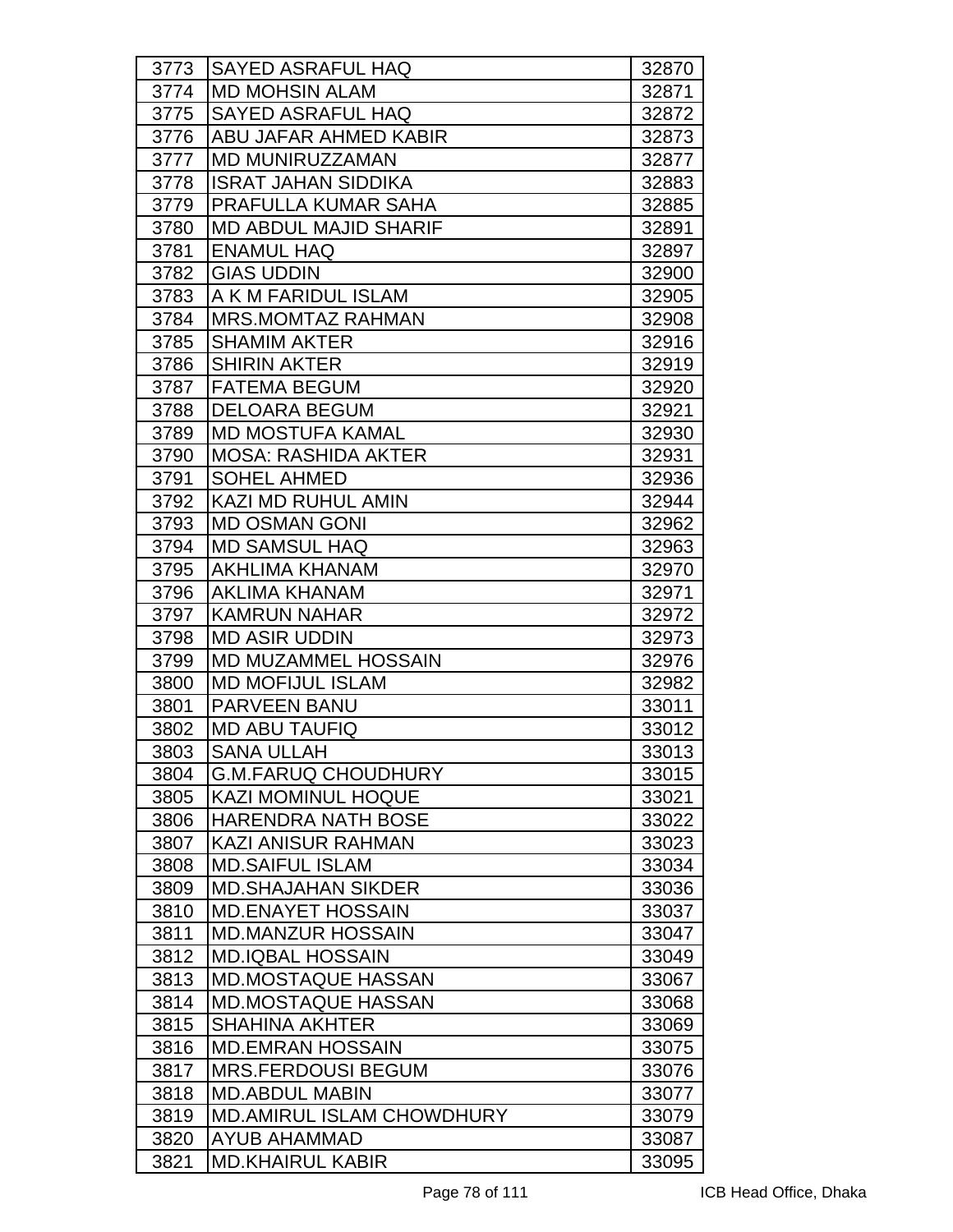| 3822 | <b>LIKHON MOSTAFA</b>              | 33102 |
|------|------------------------------------|-------|
| 3823 | <b>MEAH ABED ALI</b>               | 33108 |
| 3824 | <b>MD.THAYBUR RAHMAN</b>           | 33109 |
| 3825 | <b>MD.HABIBUR RAHMAN</b>           | 33110 |
| 3826 | <b>NOOR MOHAMMED</b>               | 33113 |
| 3827 | <b>MOHAMMAD NUR ULLAH</b>          | 33117 |
| 3828 | <b>JAHANARA KHATUN</b>             | 33122 |
| 3829 | <b>AYESHA SIDDIKA</b>              | 33131 |
| 3830 | <b>ZAHIR AHMED</b>                 | 33132 |
| 3831 | KOSHNAHAR BEGUM                    | 33133 |
| 3832 | A. B. M. JOSHIMUDDIN               | 33136 |
| 3833 | <b>MD.DELWAR HOSSAIN</b>           | 33141 |
| 3834 | <b>MD.ABUL KASHEM MIAH</b>         | 33142 |
| 3835 | <b>MD.GOLAM ROSUL SARKER</b>       | 33143 |
| 3836 | <b>ASHIS RATAN SEN</b>             | 33145 |
| 3837 | <b>PIASH TALUKDER</b>              | 33151 |
| 3838 | <b>KAZI SALIM AHMED</b>            | 33153 |
| 3839 | <b>MD.DELWAR HOSSAIN</b>           | 33161 |
| 3840 | <b>MD.MOMINUR RAHMAN</b>           | 33169 |
| 3841 | <b>D.M.ALAMGIR CHOWDHURY</b>       | 33171 |
| 3842 | <b>MD.KHALILUR RAHMAN</b>          | 33172 |
| 3843 | <b>MD.SAIFUL ISLAM</b>             | 33173 |
| 3844 | <b>RUBI RANI TALUKDER</b>          | 33185 |
| 3845 | <b>KAZI ANISUR RAHMAN</b>          | 33191 |
| 3846 | <b>DEVI RANI DAS</b>               | 33201 |
| 3847 | <b>DABI RANI DAS</b>               | 33202 |
| 3848 | AMULYA KUMAR BISWAS                | 33210 |
| 3849 | <b>MIRZA RASHID BEG</b>            | 33211 |
| 3850 | <b>MD.HANIFUR RAHMAN CHOWDHURY</b> | 33212 |
| 3851 | <b>MD.SHAHABUL ALAM</b>            | 33219 |
| 3852 | MRS.RABEKA ALAM                    | 33222 |
| 3853 | IA.K.M.FARUK REMA HABIB            | 33223 |
| 3854 | A.H.MD.ALI ASHRAF                  | 33224 |
| 3855 | <b>BABY AKHTER</b>                 | 33227 |
| 3856 | <b>MOHAMMAD NURUL ISLAM</b>        | 33232 |
| 3857 | AFROJA JESMIN                      | 33233 |
| 3858 | RATAN KUMAR SAHA                   | 33236 |
| 3859 | <b>MD.HUMAYUN KABIR</b>            | 33245 |
| 3860 | ABU AHMED ABDULLAH                 | 33249 |
| 3861 | DEWAN HARUNOR RASHID SHARIF        | 33254 |
| 3862 | GITENDRA CHANDRA BARMAN            | 33258 |
| 3863 | <b>MD.SHAMSUR RAHMAN</b>           | 33267 |
| 3864 | S.M.RASHIDUL ALAM                  | 33268 |
| 3865 | MD. HARUN-UR-RASHID                | 33271 |
| 3866 | <b>MD.YUNUS MIAH</b>               | 33274 |
| 3867 | <b>MD.ABDUS SALAM</b>              | 33276 |
| 3868 | <b>MD.AZIZUR RAHMAN</b>            | 33277 |
| 3869 | <b>JAMIUL HASAN KHAN</b>           | 33278 |
| 3870 | <b>ZAHIDA PARVEEN</b>              | 33279 |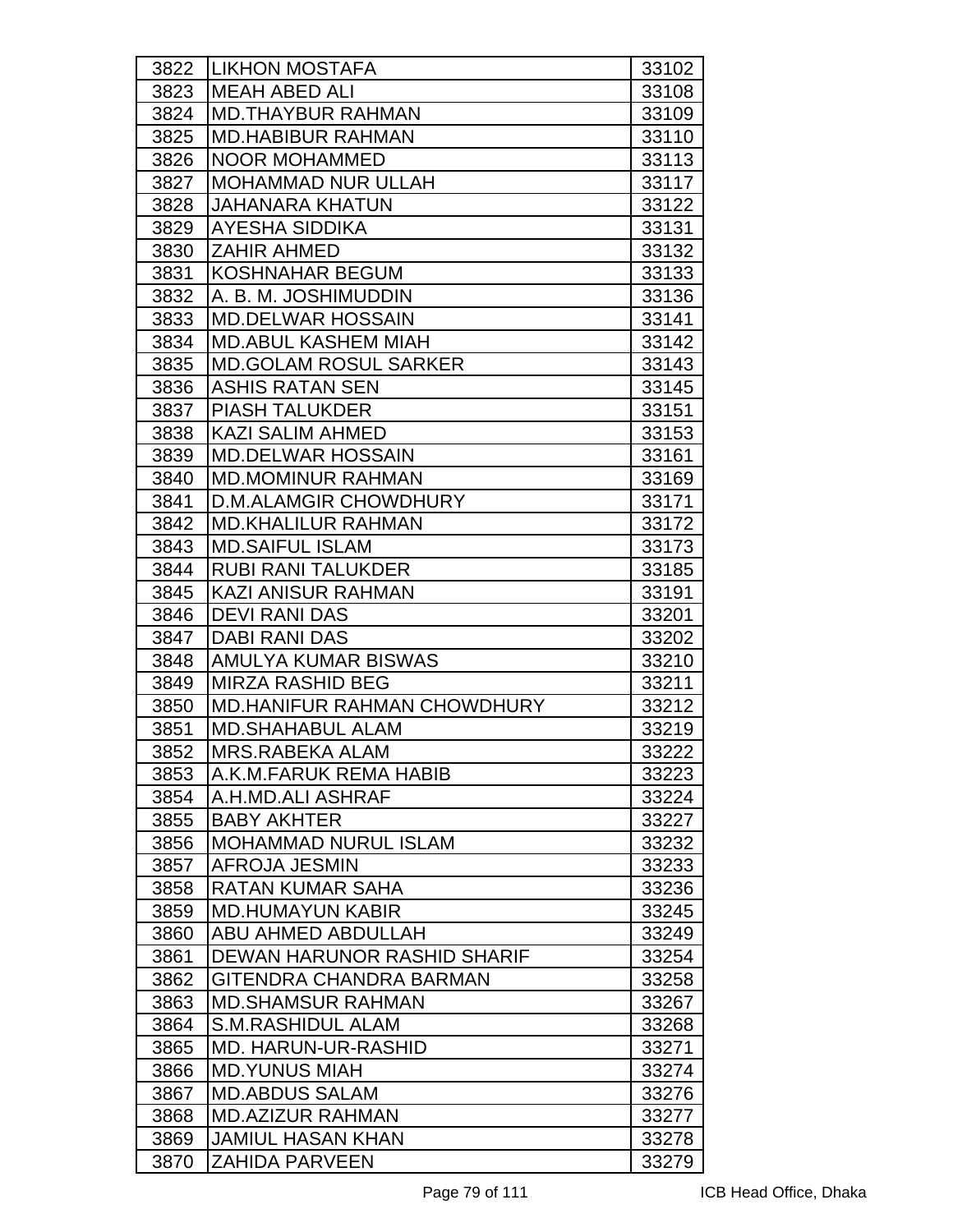| 3871 | <b>MD.HABIBUR RAHMAN</b>           | 33281 |
|------|------------------------------------|-------|
| 3872 | <b>MD.SHAFIQUL ISLAM</b>           | 33282 |
| 3873 | <b>MD.ALI KAWSAR</b>               | 33283 |
| 3874 | AKHTARUZZAMAN CHOWDHURY            | 33284 |
| 3875 | AKHTARUZZAMAN CHOWDHURY            | 33285 |
| 3876 | <b>SAYED PARVAZ HASAN</b>          | 33303 |
| 3877 | <b>MRS.ROUSHAN ARA MONA</b>        | 33304 |
| 3878 | <b>MUKHLESUR RASHID KHAN</b>       | 33307 |
| 3879 | <b>MD.ABDUL HALIM</b>              | 33309 |
| 3880 | <b>KAZI SELIM AHMED</b>            | 33310 |
| 3881 | A.H.M.MAHBUBUR RAHMAN              | 33315 |
| 3882 | <b>MD.ZAKIR HOSSAIN</b>            | 33316 |
| 3883 | <b>MRS.SHAMIM AKTAR CHOWDHURY</b>  | 33318 |
| 3884 | <b>RAIHAN MUSTAFA CHOWDHURY</b>    | 33320 |
| 3885 | <b>MD.ABDUR RAHMAN</b>             | 33324 |
| 3886 | <b>MD.GOLAM RABBANI</b>            | 33331 |
| 3887 | ABU AHMED ANWAR SAHADAT            | 33335 |
| 3888 | <b>KAZI ABDUL KHALEQUE</b>         | 33336 |
| 3889 | <b>MD.HUMAYUN KABIR KHAN</b>       | 33337 |
| 3890 | <b>MD.KAMRUL AHSAN</b>             | 33338 |
| 3891 | <b>MD.SHAHIDUL ISLAM</b>           | 33339 |
| 3892 | <b>SHAH ALAM BHUIYA</b>            | 33340 |
| 3893 | <b>MD. NAZMUL HASSAN</b>           | 33341 |
| 3894 | <b>SIRAJUL ISLAM</b>               | 33346 |
| 3895 | <b>SHAHIDUL HAQUE CHOWDHURY</b>    | 33347 |
| 3896 | <b>MD.YOUNUS SABDER</b>            | 33352 |
| 3897 | <b>MD.MAFIZUR RAHMAN CHOWDHURY</b> | 33353 |
| 3898 | <b>ABU SAYED</b>                   | 33355 |
| 3899 | <b>MD.EMDADUL HAQUE</b>            | 33360 |
| 3900 | <b>MD.ALI KAWSAR</b>               | 33361 |
| 3901 | <b>NAFIZA ISLAM</b>                | 33362 |
| 3902 | <b>NAFIJA ISLAM</b>                | 33363 |
| 3903 | A.K.M.SHARIF HOSSAIN               | 33368 |
| 3904 | <b>PRODIP KUMAR ROY</b>            | 33370 |
| 3905 | <b>SHAFIUL AMAN KHAN MAJLIS</b>    | 33373 |
| 3906 | <b>HARIPADA MAJUMDER</b>           | 33377 |
| 3907 | <b>ABDUL HANNAN MOLLA</b>          | 33378 |
| 3908 | <b>SAIMA RAHMAN</b>                | 33382 |
| 3909 | <b>FARJANA RUBYEA</b>              | 33383 |
| 3910 | <b>SAHABUDDIN AHMED</b>            | 33388 |
| 3911 | JAHANARA BEGUM                     | 33390 |
| 3912 | <b>M.ZAKIR HOSSAIN</b>             | 33391 |
| 3913 | PROVASH SARKAR                     | 33397 |
| 3914 | <b>CHARU GOPAL CHANDRA DAS</b>     | 33398 |
| 3915 | <b>SREE KISHNA DAS</b>             | 33399 |
| 3916 | <b>MD.LAYEK UZ ZAMAN</b>           | 33400 |
| 3917 | ABDUL MUNNU CHOWDHURY              | 33401 |
| 3918 | <b>MIZANUR RAHMAN</b>              | 33404 |
| 3919 | <b>MOHAMMAD MOKTER HOSSAIN</b>     | 33407 |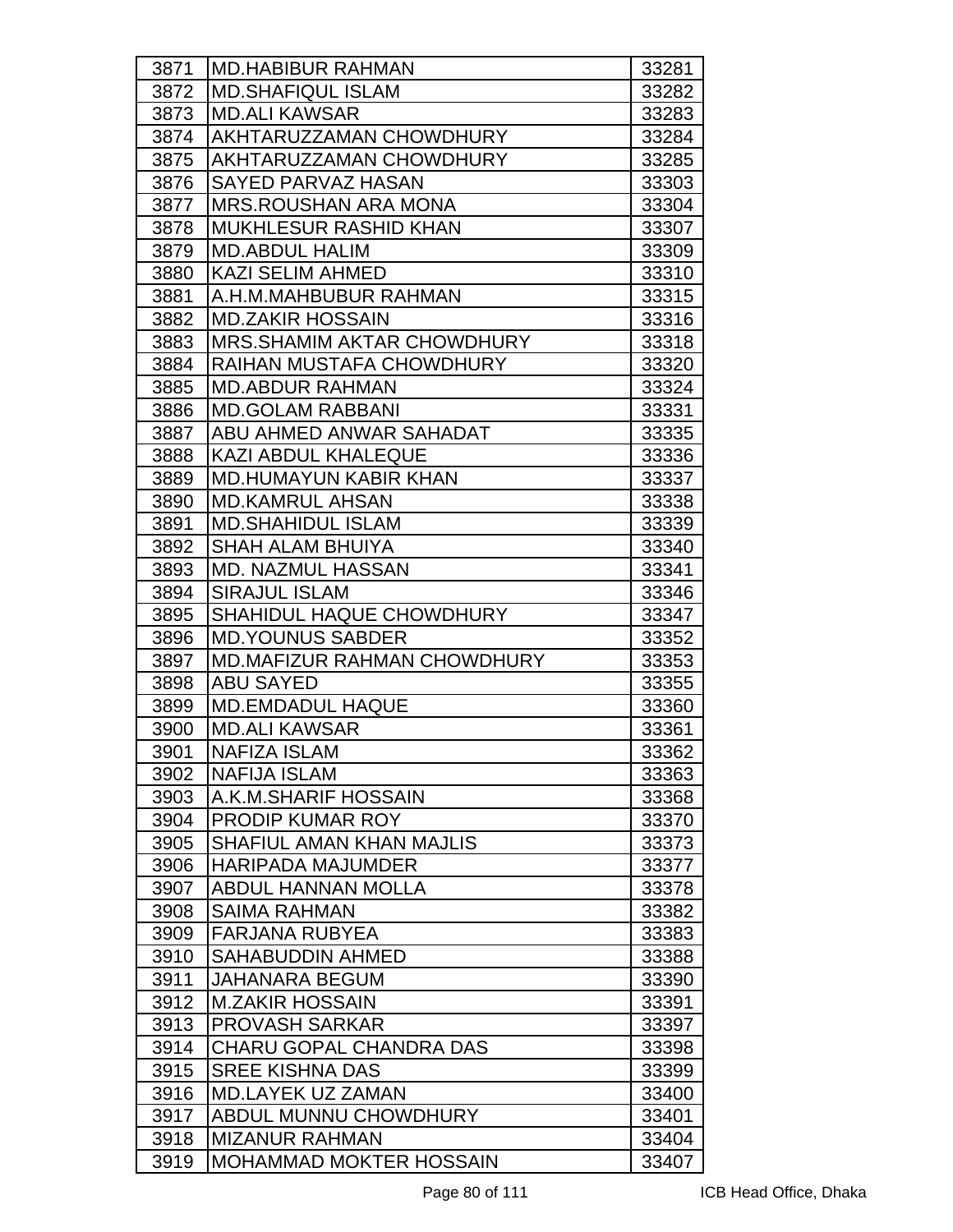| 3920 | <b>FERDOUSI BEGUM</b>            | 33408 |
|------|----------------------------------|-------|
| 3921 | ABU TAHER AHSANULLAH AHMED       | 33409 |
| 3922 | <b>ABDUL AWAL</b>                | 33411 |
| 3923 | <b>MRS. LUTFUNNESA</b>           | 33412 |
| 3924 | <b>ABDUL AWAL</b>                | 33413 |
| 3925 | <b>MD.SHAHIDUL ISLAM</b>         | 33418 |
| 3926 | <b>MD.ZIAUL ABEDIN KHAN</b>      | 33419 |
| 3927 | <b>JIBAN KRISHNA SAHA</b>        | 33422 |
| 3928 | <b>MD.ZAMAL UDDIN</b>            | 33425 |
| 3929 | <b>MST.KHELEDA BEGUM</b>         | 33426 |
| 3930 | <b>KAZI ABDUL KHALEQUE</b>       | 33436 |
| 3931 | <b>MD.RASHIDUL ALAM TALUKDER</b> | 33448 |
| 3932 | <b>BIKRAM KUMAR SAHA</b>         | 33452 |
| 3933 | ABU MD.NUR ALAM                  | 33453 |
| 3934 | MAHAFUJUL HAQUE CHOWDHURY        | 33457 |
| 3935 | <b>MD.ABU SAYED MOLLA</b>        | 33459 |
| 3936 | <b>MD.ABDUL MAJID</b>            | 33469 |
| 3937 | <b>MD.SIDDIQUR RAHMAN</b>        | 33475 |
| 3938 | <b>MD.MANSUR AHMED</b>           | 33479 |
| 3939 | <b>MD.AKHTER HOSSAIN</b>         | 33486 |
| 3940 | <b>MD.SIRAJUL HAQUE</b>          | 33498 |
| 3941 | MOHAMMAD MOZAMMEL HAQUE          | 33500 |
| 3942 | <b>FERDOUS ARA LAKI</b>          | 33506 |
| 3943 | <b>FERDOUS ARA LAKI</b>          | 33507 |
| 3944 | <b>MASUDUR RAHMAN</b>            | 33509 |
| 3945 | <b>FARZANA YEASMIN</b>           | 33513 |
| 3946 | MD. ZAMAL                        | 33519 |
| 3947 | <b>MD.SHAFIUL AZAM</b>           | 33522 |
| 3948 | <b>SQUA.M.TOWHID ALI</b>         | 33524 |
| 3949 | <b>MAJOR A.B.M.NESAR UDDIN</b>   | 33525 |
| 3950 | CAPT.SHARIFUL MUSTAFA MUNIR      | 33526 |
| 3951 | MD.AKHTARUZZAMAN MIAH            | 33528 |
| 3952 | <b>MD.KABIR HOSSAIN</b>          | 33529 |
| 3953 | <b>MD.ANAMUL AHSAN KHAN</b>      | 33532 |
| 3954 | A.K.M.MOHAMMAD ALI               | 33533 |
| 3955 | <b>SHAH MOHAMMAD ALI</b>         | 33537 |
| 3956 | <b>SHAHINUL AZAD</b>             | 33541 |
| 3957 | A.K.M.RAFIQUL HOSSAIN            | 33542 |
| 3958 | <b>K.M.KAMRUL HASAN</b>          | 33548 |
| 3959 | <b>MRS.SALINA SULTANA</b>        | 33554 |
| 3960 | MISS.MAHMUDA SULTANA             | 33555 |
| 3961 | <b>MISS.MAHMUDA SULTANA</b>      | 33556 |
| 3962 | <b>MOSHIUL HOQUE</b>             | 33557 |
| 3963 | <b>SHANAZ PARVIN</b>             | 33559 |
| 3964 | <b>MD.HABIBUL KABIR</b>          | 33560 |
| 3965 | <b>MD.NIZAM UDDIN</b>            | 33562 |
| 3966 | <b>MOHAMMAD SOIB SHAHANAWAJ</b>  | 33566 |
| 3967 | <b>GOLAM KABIR</b>               | 33568 |
| 3968 | <b>NESAR UDDIN AHMED</b>         | 33571 |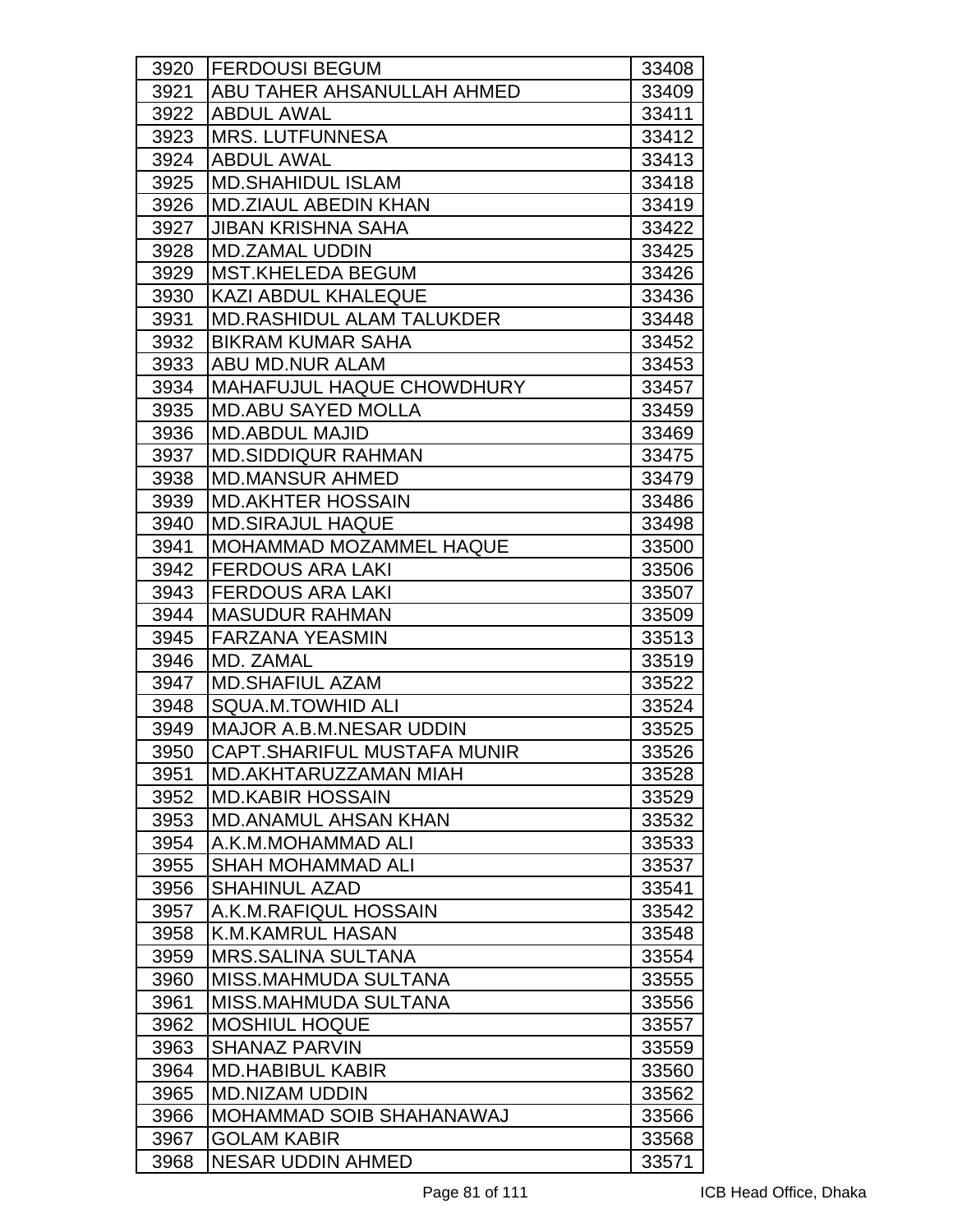| 3969 | <b>SALAUDDIN KHAN</b>                | 33580 |
|------|--------------------------------------|-------|
| 3970 | <b>SHIRIA BEGUM</b>                  | 33586 |
| 3971 | <b>MD. EIDUZZAMAN</b>                | 33588 |
| 3972 | <b>FATEMA WAHED</b>                  | 33595 |
| 3973 | <b>MONABBAR HOSSAIN</b>              | 33601 |
| 3974 | FL.LT.MD.NURUL ISLAM                 | 33604 |
| 3975 | <b>MRS.MONOARA HOSSAIN</b>           | 33605 |
| 3976 | <b>MIR MOANNEM HOSSAIN</b>           | 33606 |
| 3977 | <b>MD.KAYEM UDDIN</b>                | 33608 |
| 3978 | <b>SUJIT KUMAR SAHA</b>              | 33610 |
| 3979 | <b>MOSTAFA SAGHIR KHAN</b>           | 33614 |
| 3980 | <b>SAHANA ELIAS</b>                  | 33616 |
| 3981 | <b>MOHAMMAD SAHIDUL ISLAM</b>        | 33622 |
| 3982 | <b>SYED SARWAR HUSSAIN</b>           | 33630 |
| 3983 | <b>MOHIBUL ALAM</b>                  | 33636 |
| 3984 | <b>MD.ANWAR HOSSAIN</b>              | 33642 |
| 3985 | <b>MD.ANWAR HOSSAIN</b>              | 33643 |
| 3986 | <b>MD.MOJIBUR RAHMAN</b>             | 33644 |
| 3987 | IMR. KHALEKUZZAMAN                   | 33645 |
| 3988 | <b>KHALILUR RAHMAN</b>               | 33646 |
| 3989 | MR. KHALEKUZZAMAN                    | 33647 |
| 3990 | <b>MAHABUB MORSHED GAZI</b>          | 33658 |
| 3991 | <b>MRS.DILSAD ALAM</b>               | 33664 |
| 3992 | <b>SELINA NASIM BANU</b>             | 33678 |
| 3993 | <b>MD.ABU TAUHID</b>                 | 33682 |
| 3994 | <b>MD.ABU TAUHID</b>                 | 33684 |
| 3995 | <b>MOHAMMAD KAMAL UDDIN</b>          | 33686 |
| 3996 | <b>MD.TAJUL ISLAM</b>                | 33687 |
| 3997 | <b>MUHAMMAD EMDAD ULLAH</b>          | 33691 |
| 3998 | <b>NUR MOHAMMAD</b>                  | 33699 |
| 3999 | <b>ANAMUL HOQUE SIKDAR</b>           | 33702 |
| 4000 | <b>SREE JUKTA DINBANDHU GOSSWAMI</b> | 33708 |
| 4001 | <b>MD.ABDUR RAHMAN</b>               | 33717 |
| 4002 | <b>MAKSUDA BEGUM</b>                 | 33726 |
| 4003 | <b>MD.ABDUL HANNAN</b>               | 33727 |
| 4004 | <b>RASHIDUL HASAN</b>                | 33733 |
| 4005 | A.S.M.RAFIQUL ALAM                   | 33740 |
| 4006 | DR.AMAL KUMAR BARMAN                 | 33741 |
| 4007 | <b>MD.KAKHRUL ISLAM</b>              | 33744 |
| 4008 | <b>MD.MOSHAROF HOSSAIN</b>           | 33751 |
| 4009 | ABDULLAH AL MAMUN                    | 33760 |
| 4010 | <b>S.M.ABDUS SALAM</b>               | 33761 |
| 4011 | <b>SUFIA AKHTER</b>                  | 33766 |
| 4012 | <b>MOHIDUR RAHMAN</b>                | 33767 |
| 4013 | <b>MD.ABU HANIF</b>                  | 33772 |
| 4014 | <b>MD.ABU HANIFA</b>                 | 33776 |
| 4015 | <b>MD.MARUF MAHAMOOD</b>             | 33778 |
| 4016 | <b>MD. JEWEL</b>                     | 33788 |
| 4017 | <b>MD.EHSANUL HAQUE</b>              | 33790 |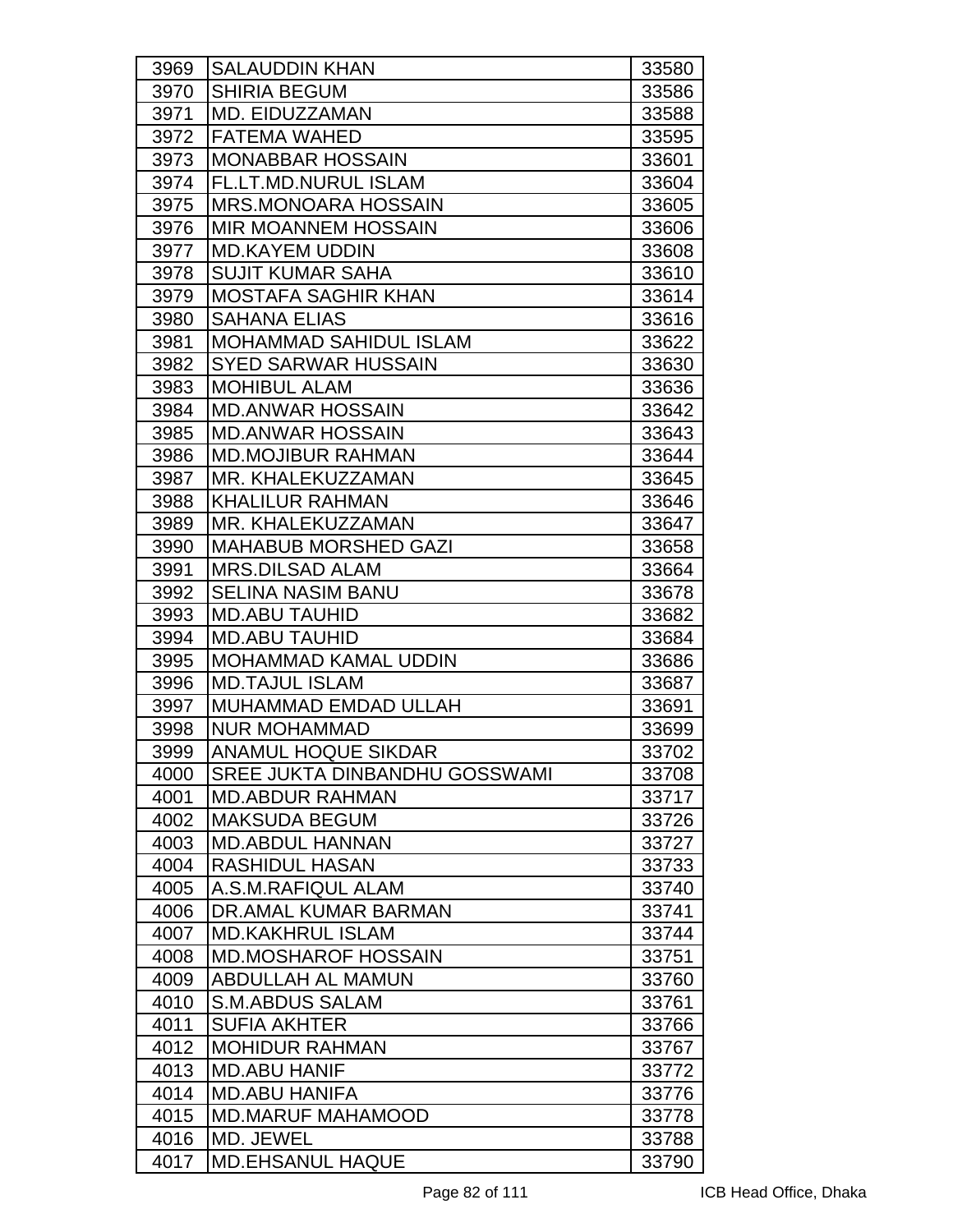| 4018 | IMOSTAQUE AHMED KHAN           | 33791 |
|------|--------------------------------|-------|
| 4019 | <b>ZINNATUNNESA SALIM</b>      | 33795 |
| 4020 | <b>MD.KHURSHED ALAM</b>        | 33801 |
| 4021 | <b>MD.RUHUL AMIN</b>           | 33804 |
| 4022 | <b>RANJIT KUMAR BARUA</b>      | 33817 |
| 4023 | MUHAMMAD EMDAD ULLAH           | 33820 |
| 4024 | <b>SHARIF IRIN SULTANA</b>     | 33821 |
| 4025 | <b>NOORJAHAN ALI</b>           | 33828 |
| 4026 | <b>SHAH MD.JULFIKAR JUBAIR</b> | 33829 |
| 4027 | SATTYABRATA ROY CHOWDHURY      | 33830 |
| 4028 | <b>MIRZA ABU HOSSAIN</b>       | 33831 |
| 4029 | <b>MD.AMINUL ISLAM</b>         | 33832 |
| 4030 | <b>MD. HANIF</b>               | 33833 |
| 4031 | <b>ABDUL WAHED</b>             | 33834 |
| 4032 | <b>MD.ATAUL HOQUE</b>          | 33835 |
| 4033 | <b>REFAYETUL KARIM</b>         | 33839 |
| 4034 | MD. JAMAL                      | 33845 |
| 4035 | S. M. ZAFRULLAH                | 33846 |
| 4036 | <b>NADIRA BEGUM</b>            | 33849 |
| 4037 | <b>MST.SHAMSUN NAHAR</b>       | 33855 |
| 4038 | <b>MOTIUR RAHMAN</b>           | 33859 |
| 4039 | <b>DIPANKAR ROY</b>            | 33861 |
| 4040 | <b>ISMAT ARA</b>               | 33862 |
| 4041 | <b>TARANA PARVEEN</b>          | 33863 |
| 4042 | MD.MIZANUR RAHMAN BHUIYAN      | 33864 |
| 4043 | <b>SHAH MAZDU UDDIN</b>        | 33865 |
| 4044 | <b>SELINA AKHTER</b>           | 33866 |
| 4045 | <b>SABINA SULTANA</b>          | 33883 |
| 4046 | <b>EHTESHAM ULLAH SIKDER</b>   | 33884 |
| 4047 | <b>MUHAMMED SELIM MAJUMDER</b> | 33886 |
| 4048 | MUHAMMED SELIM MAJUMDER        | 33887 |
| 4049 | <b>MD.IQBAL KABIR</b>          | 33894 |
| 4050 | <b>ABDUR RAHIM BABU</b>        | 33895 |
| 4051 | FLT. LT. M. IBRAHIM            | 33903 |
| 4052 | <b>ZILLUR RAHMAN KHAN</b>      | 33906 |
| 4053 | <b>SALINA YESMINE</b>          | 33907 |
| 4054 | KUSHAL KUMAR CHOKROBORTY       | 33912 |
| 4055 | <b>MD.ABUL BASHAR</b>          | 33913 |
| 4056 | <b>M.M.IQBAL HOSSAIN</b>       | 33930 |
| 4057 | <b>MD.RUHUL AMIN</b>           | 33931 |
| 4058 | <b>SAMAR BANIK</b>             | 33932 |
| 4059 | <b>GOUR CHANDRA BISWAS</b>     | 33951 |
| 4060 | <b>SYED HASIBUL ALAM</b>       | 33958 |
| 4061 | <b>SYED HASIBUL ALAM</b>       | 33960 |
| 4062 | <b>MD. JAHANGIR</b>            | 33965 |
| 4063 | <b>AMITAV ROY</b>              | 33968 |
| 4064 | M. A. NOOR                     | 33978 |
| 4065 | <b>MD.ZAHIDUL ISLAM</b>        | 33980 |
| 4066 | <b>M.M.ABDUL MANNAN</b>        | 33982 |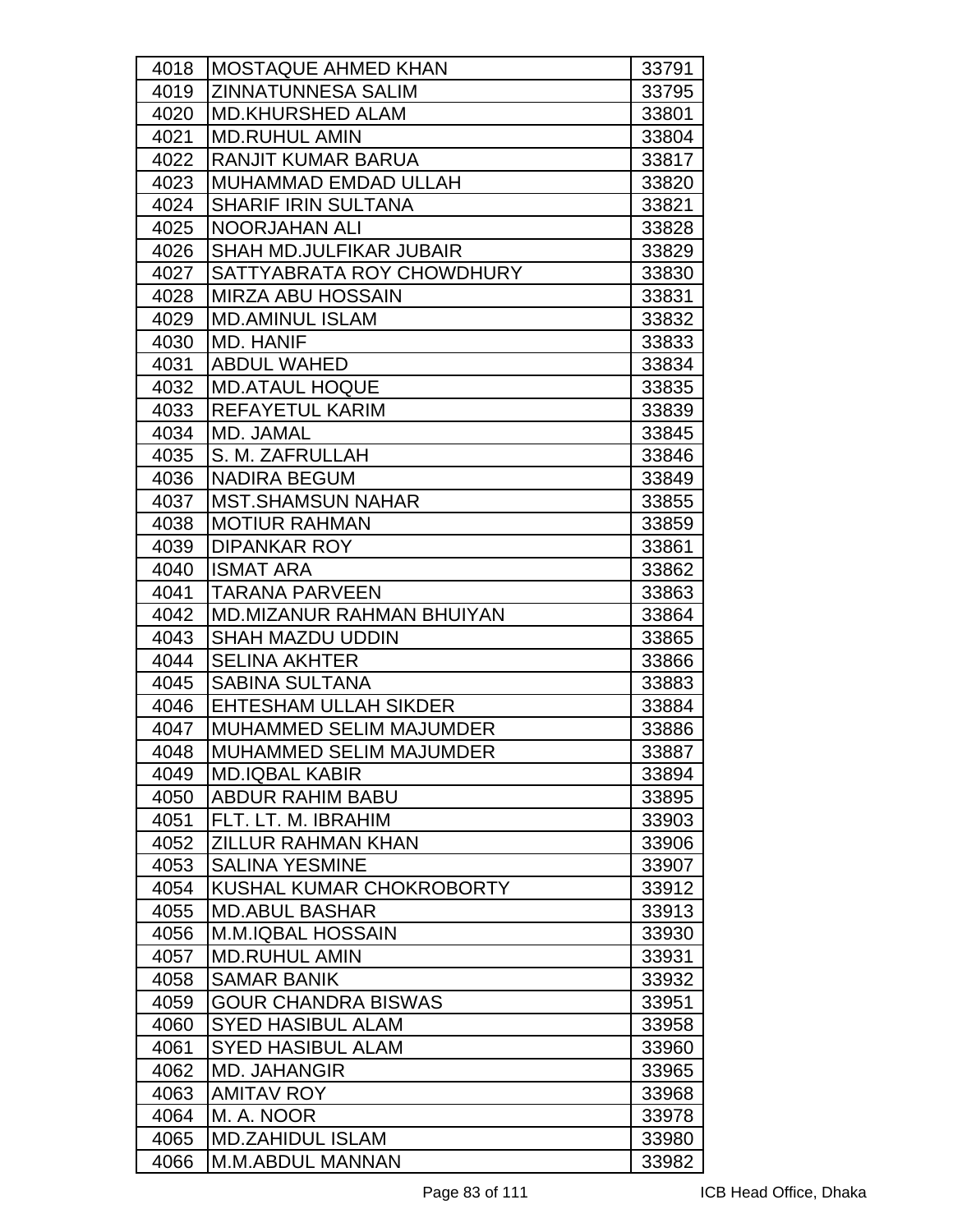| 4067 | <b>INITAI CHANDRA SAHA</b>      | 33989 |
|------|---------------------------------|-------|
| 4068 | <b>SAFIA FIROJ</b>              | 33992 |
| 4069 | <b>MD.MORSHED ALAM</b>          | 33993 |
| 4070 | <b>TAHERA HASAN</b>             | 33997 |
| 4071 | <b>SELINA MANSUR</b>            | 33998 |
| 4072 | <b>SHOVA RANI MAJUMDER</b>      | 34000 |
| 4073 | <b>MD.HANIF UDDIN MIAN</b>      | 34003 |
| 4074 | <b>MRS.NASIMA HANIF</b>         | 34004 |
| 4075 | <b>MD.PEAR AHMED DULAL</b>      | 34005 |
| 4076 | <b>MD.ABDUS SOKAR MIAH</b>      | 34009 |
| 4077 | <b>MD.SHAHADAT HOSSAIN</b>      | 34023 |
| 4078 | <b>S.M.SHAHIDULLAH NOOR</b>     | 34033 |
| 4079 | <b>NASIR UDDIN</b>              | 34038 |
| 4080 | MD. MAMUN-UR-RASHID             | 34041 |
| 4081 | <b>NURUL ISLAM</b>              | 34046 |
| 4082 | <b>MD. TAREK</b>                | 34048 |
| 4083 | <b>MD.MUZAMMEL HOQUE</b>        | 34052 |
| 4084 | <b>MD.ALAMGIR HOSSAIN ASLAM</b> | 34053 |
| 4085 | <b>MASUDA BEGUM</b>             | 34066 |
| 4086 | <b>ABU BAKAR</b>                | 34073 |
| 4087 | <b>MD.SULTAN MAHMUD</b>         | 34076 |
| 4088 | <b>MD.GIAS UDDIN</b>            | 34105 |
| 4089 | <b>TAMANNA MUSTAFIZ</b>         | 34117 |
| 4090 | MUSTAFIZUR RAHMAN               | 34118 |
| 4091 | <b>ARIF IQBAL</b>               | 34120 |
| 4092 | <b>NARESH CHANDRA DAS</b>       | 34125 |
| 4093 | <b>THAMINA MAHMOOD</b>          | 34127 |
| 4094 | <b>MD.NASIR UDDIN AHMED</b>     | 34131 |
| 4095 | <b>KAZI FARUQE AHMED</b>        | 34138 |
| 4096 | <b>DEWAN ABDUL MUKIT</b>        | 34139 |
| 4097 | KAZI FARUQE AHMED               | 34140 |
| 4098 | <b>MD.AKHTER HOSSAIN</b>        | 34144 |
| 4099 | <b>SHAH MOJDU UDDIN</b>         | 34147 |
| 4100 | A.B.M.ZIAUR RAHMAN              | 34152 |
| 4101 | KHANDAKER MIZANUR RAHMAN        | 34162 |
| 4102 | <b>RINA DAS</b>                 | 34167 |
| 4103 | <b>MIZANUR RAHMAN</b>           | 34168 |
| 4104 | <b>MD.SAROWER HOSSAIN KHAN</b>  | 34171 |
| 4105 | <b>MD.SHAHIDUL ISLAM</b>        | 34179 |
| 4106 | <b>MD.NURUL ISLAM</b>           | 34180 |
| 4107 | <b>MD.SHAHIDUL ISLAM</b>        | 34181 |
| 4108 | <b>MD.JAHIR UDDIN</b>           | 34185 |
| 4109 | RAJIB AHSAN KADER               | 34187 |
| 4110 | <b>MAHNAZ TASNOVA</b>           | 34188 |
| 4111 | <b>MD.MUJAFFAR HOSSAIN</b>      | 34193 |
| 4112 | <b>MAHMUD ARSHAD</b>            | 34194 |
| 4113 | SHEIKH MD.SHAMSUL HAQUE         | 34197 |
| 4114 | <b>MD.KHAIRUL KABIR</b>         | 34199 |
| 4115 | <b>AMRIN SULTANA AHMED</b>      | 34204 |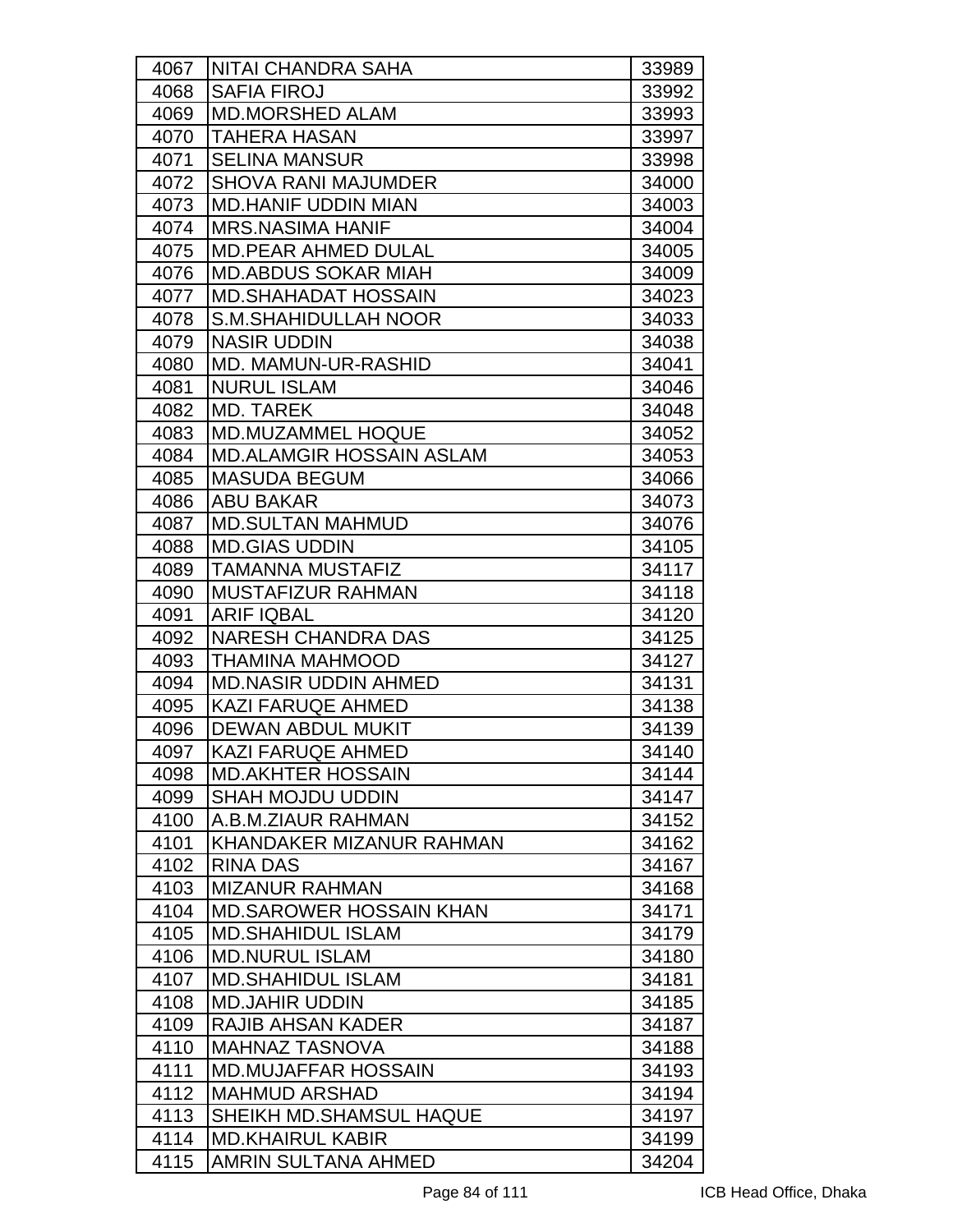| 4116 | <b>KAMRUL HASAN</b>             | 34208 |
|------|---------------------------------|-------|
| 4117 | <b>MRS.FERDOUSY BEGUM</b>       | 34219 |
| 4118 | <b>MD.REZAUL KARIM</b>          | 34224 |
| 4119 | <b>RAQUIBUL HASAN KHAN</b>      | 34232 |
| 4120 | <b>ABDUS SATTAR</b>             | 34233 |
| 4121 | <b>MD. KHALED</b>               | 34237 |
| 4122 | <b>DEBABRATA PODDER</b>         | 34246 |
| 4123 | <b>SUBRATA KUMER PAUL</b>       | 34247 |
| 4124 | <b>MD.SHAKHAWAT HOSSAIN</b>     | 34254 |
| 4125 | <b>MD. SHAHJAHAN</b>            | 34255 |
| 4126 | <b>RUBI RANI TALUKDER</b>       | 34257 |
| 4127 | <b>MD.AZIZUR RAHMAN</b>         | 34259 |
| 4128 | <b>REHANA AKTHER</b>            | 34260 |
| 4129 | <b>FAUZIA AKTHER</b>            | 34261 |
| 4130 | <b>ABDUR ROB HOWLADER</b>       | 34265 |
| 4131 | <b>MD.MAHOFUZUR RAHMAN</b>      | 34281 |
| 4132 | DR.A.K.FAZLUL HAQUE SHAH        | 34284 |
| 4133 | MD. SALIM                       | 34292 |
| 4134 | KAZI ABDUL HANNAN               | 34294 |
| 4135 | <b>NURUL ALAM</b>               | 34298 |
| 4136 | <b>MD.ISHAQUE SARKER</b>        | 34304 |
| 4137 | <b>MD.SANOWAR HOSSAIN KHAN</b>  | 34305 |
| 4138 | <b>MD.SHAHIDUL ISLAM</b>        | 34310 |
| 4139 | <b>SAHED LATIF</b>              | 34313 |
| 4140 | S. A. AKHAND                    | 34316 |
| 4141 | <b>NAZMUN NESSA</b>             | 34317 |
| 4142 | <b>M.TOWFIQUE ALI</b>           | 34318 |
| 4143 | <b>MONSUR BILLAH</b>            | 34321 |
| 4144 | IMONSUR IQBAL                   | 34322 |
| 4145 | <b>HASNE HENA</b>               | 34323 |
| 4146 | <b>MONSUR BILLAH</b>            | 34324 |
| 4147 | <b>MOHAMMAD ANWAR HOSSAIN</b>   | 34334 |
| 4148 | <b>MD.MAMUNUR RASHID ANSARI</b> | 34335 |
| 4149 | A.S.M.HARUNUL ISLAM             | 34353 |
| 4150 | ALBERT KALYAN KHAN              | 34354 |
| 4151 | <b>DILARA YOUSUF</b>            | 34365 |
| 4152 | <b>S.M.RABIUL ALAM</b>          | 34367 |
| 4153 | <b>MD.MATIUR RAHMAN</b>         | 34368 |
| 4154 | <b>ALINA AKHTER</b>             | 34369 |
| 4155 | <b>FOUZIA TAROFDER</b>          | 34393 |
| 4156 | <b>MD.MONOWAR HOSSAIN</b>       | 34411 |
| 4157 | DASHARATH CHANDRA MONDAL        | 34412 |
| 4158 | <b>SAHARA HUSSAIN</b>           | 34425 |
| 4159 | <b>FARIEL IMAMUDDIN</b>         | 34427 |
| 4160 | <b>MOHAMMAD SALIM</b>           | 34432 |
| 4161 | UMME KONIKA KAYUM               | 34433 |
| 4162 | A.Q.M.SHAFIUL AZAM              | 34438 |
| 4163 | A.K.M.ABDUL MANNAN              | 34439 |
| 4164 | <b>MD.ABDUS SALAM</b>           | 34450 |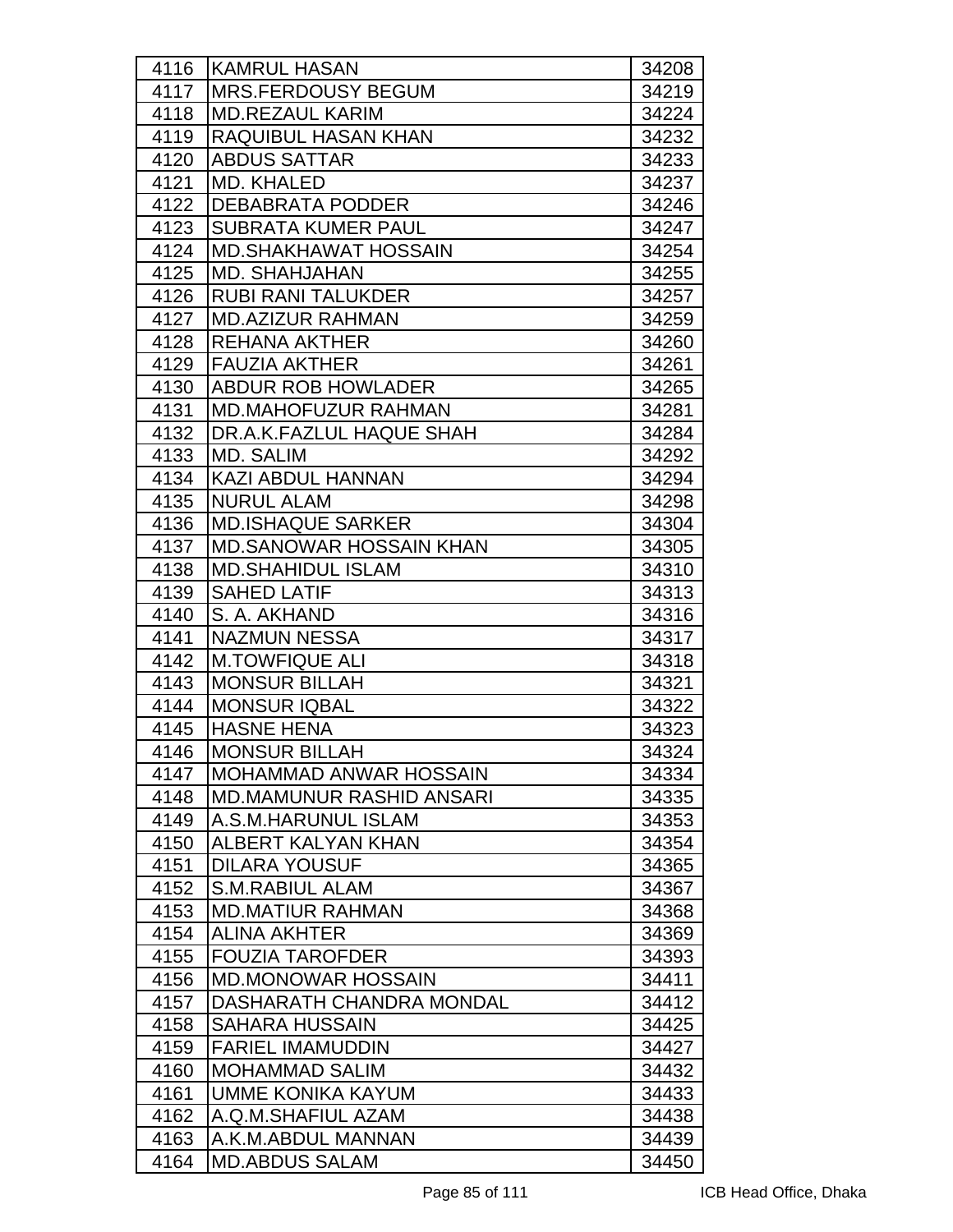| 4165         | <b>RASHEDUL KABIR</b>                             | 34453          |
|--------------|---------------------------------------------------|----------------|
| 4166         | <b>NURUL AMIN</b>                                 | 34455          |
| 4167         | <b>MD.REJAUL ISLAM</b>                            | 34467          |
| 4168         | <b>SYEDA DALIA AFROJ</b>                          | 34469          |
| 4169         | <b>ABDUL MOTTALEB</b>                             | 34475          |
| 4170         | <b>MD.MONOARUL ISLAM</b>                          | 34487          |
| 4171         | <b>MD.ABU TALEB</b>                               | 34490          |
| 4172         | MOHAMMAD SAZZADUL KABIR                           | 34493          |
| 4173         | <b>MD.ABDUL HALIM MIAH</b>                        | 34511          |
| 4174         | ENGI.MD.HELAL UDDIN TALUKDAR                      | 34513          |
| 4175         | <b>M.MAHMUD HASAN</b>                             | 34514          |
| 4176         | KHNDAKAR HABIBUR RAHMAN                           | 34523          |
| 4177         | <b>MST.SHILPI AKHTER</b>                          | 34525          |
| 4178         | <b>FERDOUSHI BEGUM</b>                            | 34526          |
| 4179         | <b>MD.ABDUR ROB MIAH</b>                          | 34546          |
| 4180         | ZAKIR AHMED BHUIYAN                               | 34552          |
| 4181         | A. B. M. SAIFUDDIN                                | 34559          |
| 4182         | <b>KAMRUL ALAM RABBANI</b>                        | 34563          |
| 4183         | <b>ZIAUL ISLAM</b>                                | 34569          |
| 4184         | <b>MUHAMMAD BELAL HOSSAIN</b>                     | 34592          |
| 4185         | <b>KHADIJA EHSAN</b>                              | 34611          |
| 4186         | <b>MD.SHAMSUL ALAM</b>                            | 34612          |
| 4187         | <b>MD.ABDUR RASHID</b>                            | 34613          |
| 4188         | <b>SUFIA SULTANA SHIMU</b>                        | 34616          |
| 4189         | <b>MRS.AMBIA BEGUM</b>                            | 34617          |
| 4190         | <b>NUR AKTHER BEGUM</b>                           | 34622          |
| 4191         | MOHAMMAD WAHED ULLAH CHOWDHURY                    | 34623          |
| 4192         | <b>KHANDAKER SALAHUDDIN</b>                       | 34624          |
| 4193         | <b>RAHIMA KABIR</b>                               | 34629          |
| 4194         | <b>S.M.ZAKIR HOSSAIN</b>                          | 34636          |
| 4195         | ABU NASSAR MD.ABDUL HYE                           | 34645          |
| 4196         | MD. HOSSAIN                                       | 34651          |
| 4197         | <b>MD.SEKENDAR HOSSAIN</b>                        | 34657          |
| 4198         | DR.MONOWARA SULTANA                               | 34658          |
| 4199         | MR. KAMRUZZAMAN                                   | 34661          |
| 4200         | <b>MD.RIAJUL HAQUE</b>                            | 34664          |
| 4201         | <b>MRS.ROKSANA YESMIN</b><br><b>MEHRUBA HAQUE</b> | 34666          |
| 4202<br>4203 | <b>PRODIP KUMAR DAS</b>                           | 34670          |
| 4204         | <b>MRS.FATEMA BEGUM</b>                           | 34672          |
| 4205         | <b>MATIUR RAHMAN</b>                              | 34686<br>34689 |
| 4206         | <b>MOHAMMAD SHAH JAMAL</b>                        | 34691          |
| 4207         | <b>OMAR SHARIF</b>                                | 34694          |
| 4208         | <b>OMAR SHARIF</b>                                | 34695          |
| 4209         | <b>MOHAMMAD SAIMON JAHEER</b>                     | 34696          |
| 4210         | <b>MD.BABUL HOSSAIN</b>                           | 34700          |
| 4211         | <b>KABIR AHMED</b>                                | 34712          |
| 4212         | <b>MRS.NURJAHAN CHOWDHURY</b>                     | 34713          |
| 4213         | <b>MUSTAFA KAMAL</b>                              | 34724          |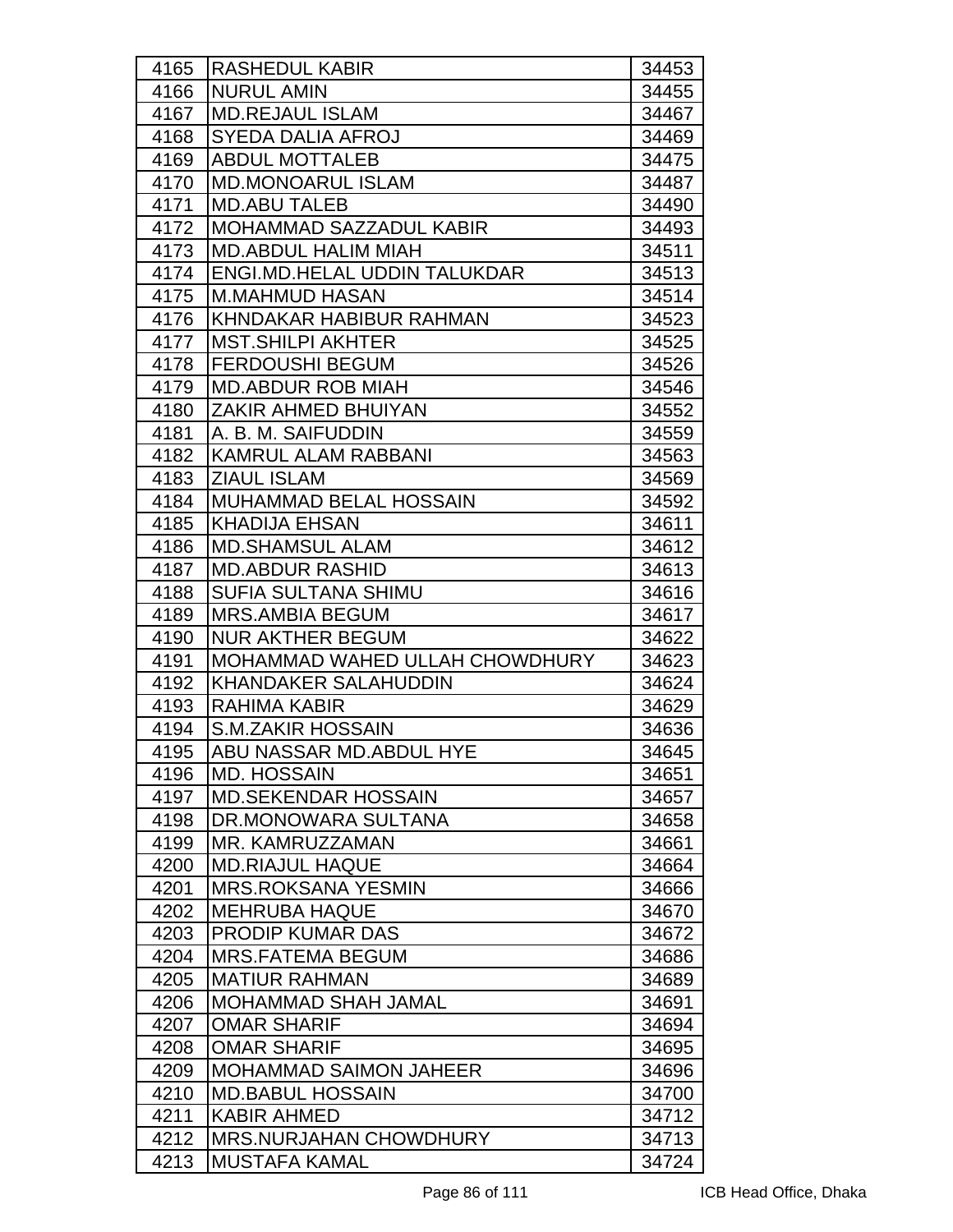| 4214 | <b>BADAL MD.FARUQUE</b>         | 34730 |
|------|---------------------------------|-------|
| 4215 | <b>SARDAR BADIUZZAMAN</b>       | 34731 |
| 4216 | <b>ABDUL LATIF SIKDER</b>       | 34733 |
| 4217 | <b>ABDUL LATIF SIKDER</b>       | 34734 |
| 4218 | <b>MAHAFUZA SULTANA</b>         | 34735 |
| 4219 | MD. ASAD-UZ-ZAMAN               | 34740 |
| 4220 | MUNSHI NURUZZAMAN               | 34744 |
| 4221 | <b>MRS.REHANA ZAMAN</b>         | 34745 |
| 4222 | <b>MUNSHI NURUZZAMAN</b>        | 34746 |
| 4223 | <b>SAMIR KUMAR BOSE</b>         | 34757 |
| 4224 | <b>MD.ISMAIL HOSSAIN</b>        | 34761 |
| 4225 | <b>MASUD REZA</b>               | 34768 |
| 4226 | <b>MD.DULAL HOSSAIN</b>         | 34840 |
| 4227 | <b>KAKOLI JANNAT</b>            | 34853 |
| 4228 | FATEMA SULTANA                  | 34860 |
| 4229 | <b>MRS.AYSHA BEGUM</b>          | 34870 |
| 4230 | <b>SK FAZAL HAQUE</b>           | 34871 |
| 4231 | <b>SK FAZAL HAQUE</b>           | 34872 |
| 4232 | <b>IDILBAHAR AHMED</b>          | 34874 |
| 4233 | <b>MD.BULBUL QUDDUS</b>         | 34875 |
| 4234 | <b>MOHAMMAD SHOUKAT AKBAR</b>   | 34891 |
| 4235 | <b>MRS.HASINA PARVEEN</b>       | 34892 |
| 4236 | <b>MOHAMMAD SAJJAD AKBAR</b>    | 34893 |
| 4237 | <b>NIRODE BARAN NATH</b>        | 34905 |
| 4238 | <b>SHIBTASH NATH</b>            | 34907 |
| 4239 | M. A. BATEN                     | 34908 |
| 4240 | <b>MD.MIZANUR RAHMAN</b>        | 34912 |
| 4241 | <b>MST.HALIMA KHATUN</b>        | 34917 |
| 4242 | <b>SABER AHMED</b>              | 34918 |
| 4243 | ABU ISLAM BHUIYAN               | 34930 |
| 4244 | <b>MD.NASER SHAH</b>            | 34931 |
| 4245 | <b>ABDUS SATTAR</b>             | 34933 |
| 4246 | <b>M.NURUL ISLAM</b>            | 34943 |
| 4247 | <b>MD.ABUL KHAIR</b>            | 34956 |
| 4248 | <b>ABDUL AZIZ</b>               | 34962 |
| 4249 | SHEIKH MIZANUR RAHMAN           | 34968 |
| 4250 | <b>MD.JASHIM UDDIN BHUIYAN</b>  | 34971 |
| 4251 | <b>FAZLEY RABBY</b>             | 34972 |
| 4252 | ABU MD.NUR ALAM                 | 34978 |
| 4253 | SK.MD.AMANAT ALI                | 34986 |
| 4254 | <b>SUJIT KUMAR BANIK</b>        | 34989 |
| 4255 | <b>S.M.IRSHAD ALI KHAN</b>      | 34993 |
| 4256 | ANOWARA KANEEZ                  | 35001 |
| 4257 | F.M.MUSHFIQUR RAHMAN            | 35002 |
| 4258 | <b>F.M.MUSHFIQUR RAHMAN</b>     | 35003 |
| 4259 | <b>BANANI KHAN</b>              | 35004 |
| 4260 | <b>MAJOR KHAN MD.SALAHUDDIN</b> | 35005 |
| 4261 | <b>KHAN MD.TARIK</b>            | 35006 |
| 4262 | <b>SHAHNAZ PARVEEN</b>          | 35007 |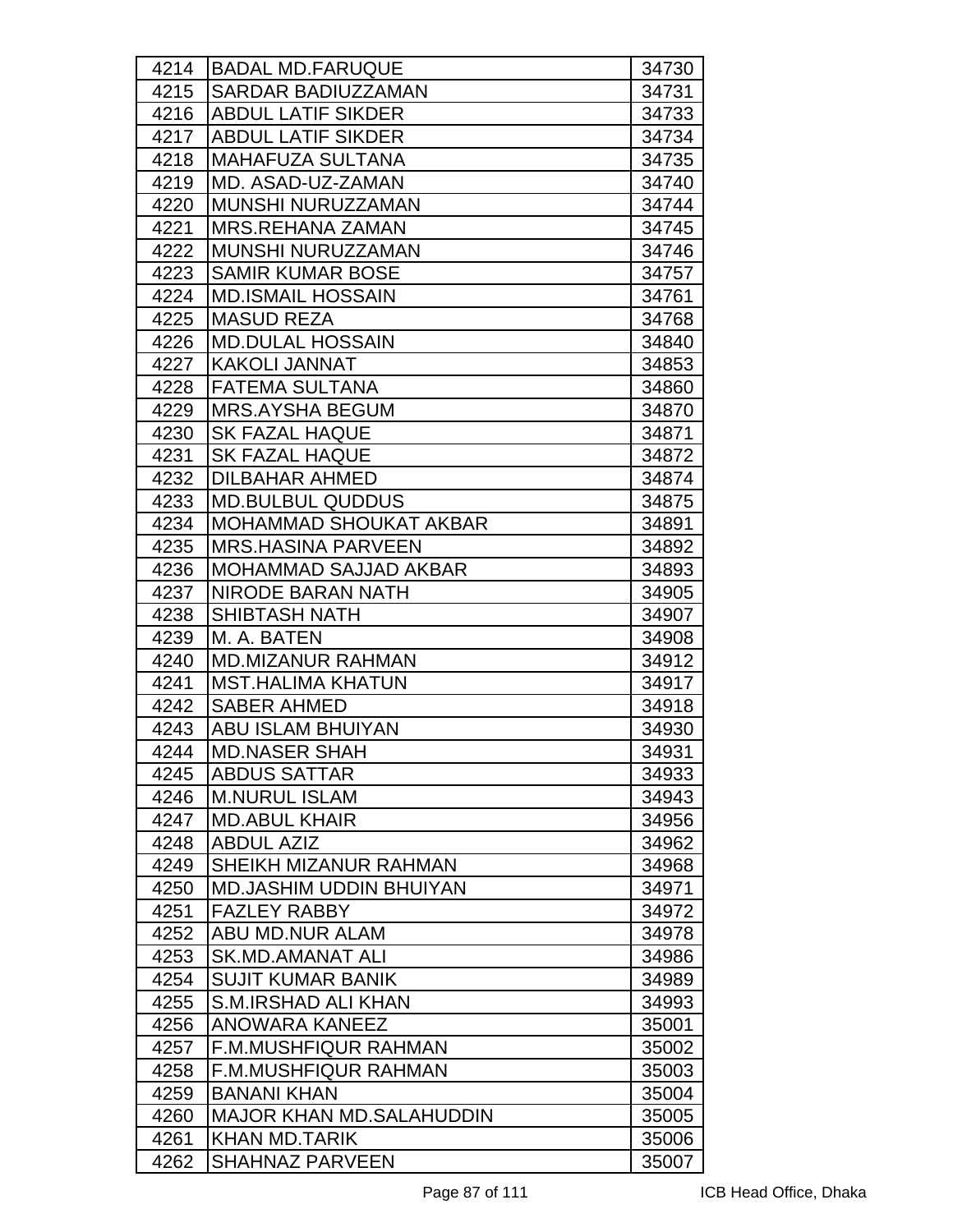| 4263 | <b>KHAN MD.TARIK</b>              | 35008 |
|------|-----------------------------------|-------|
| 4264 | <b>MD.SIRAJUL ISLAM</b>           | 35024 |
| 4265 | <b>KHAIRUN NAHAR</b>              | 35039 |
| 4266 | <b>MD.NAZRUL ISLAM</b>            | 35044 |
| 4267 | <b>SARAH SULTANA</b>              | 35056 |
| 4268 | A. K. M. KAYUM                    | 35067 |
| 4269 | <b>MD.SHAHIDUL ISLAM KHAN</b>     | 35070 |
| 4270 | <b>MD.MILON SARKER</b>            | 35087 |
| 4271 | <b>MD.ATIQUR RAHMAN CHOWDHURY</b> | 35094 |
| 4272 | IMIA. MD. MASOUM                  | 35099 |
| 4273 | <b>MD. REZAUL</b>                 | 35101 |
| 4274 | <b>MD.BELAYET HOSSAIN</b>         | 35112 |
| 4275 | <b>MD.SARWAR ZAHAN</b>            | 35119 |
| 4276 | <b>MD.FAZLUL KARIM CHOWDHURY</b>  | 35121 |
| 4277 | <b>IMD.AZIZUL HOQ</b>             | 35125 |
| 4278 | <b>ABU MD.SELIM</b>               | 35130 |
| 4279 | ABU MD.SELIM                      | 35131 |
| 4280 | <b>MD.OMAR KHAYYAM</b>            | 35144 |
| 4281 | <b>SUBHANKAR ROY</b>              | 35146 |
| 4282 | <b>MRINMAYEE ROY</b>              | 35147 |
| 4283 | <b>ARUN BALA ROY</b>              | 35148 |
| 4284 | <b>SURANJAN KUMAR SARKAR</b>      | 35149 |
| 4285 | <b>MAHMUDA HOSSAIN</b>            | 35150 |
| 4286 | <b>MOKTER ALI MOGHUL</b>          | 35151 |
| 4287 | <b>MD.SHAMIM HASAN KHAN</b>       | 35155 |
| 4288 | <b>HOSNE ARA BEGUM RINA</b>       | 35156 |
| 4289 | <b>MD.MAHBUB ALAM</b>             | 35168 |
| 4290 | <b>RIPON KUMAR MONDAL</b>         | 35170 |
| 4291 | <b>MD.AZIZUL HOQ CHOWDHURY</b>    | 35171 |
| 4292 | <b>SYED MEHREAR MASUD</b>         | 35178 |
| 4293 | <b>MD.GIAS UDDIN</b>              | 35192 |
| 4294 | <b>MD.SAFIUL AZAM</b>             | 35217 |
| 4295 | <b>SALMA AMIN</b>                 | 35233 |
| 4296 | MD. ABDUL HAKIM BHUIAN            | 35235 |
| 4297 | <b>MD.AMZAD HOSAEN</b>            | 35248 |
| 4298 | <b>MD.KAMRUL ISLAM</b>            | 35265 |
| 4299 | <b>MONZUR HOSSAIN</b>             | 35298 |
| 4300 | <b>MD.MUZAFFAR ALI</b>            | 35302 |
| 4301 | <b>ALPONA KHATUN</b>              | 35328 |
| 4302 | <b>AMITA SEN</b>                  | 35329 |
| 4303 | <b>MD.MOSTAFIZUR RAHMAN</b>       | 35340 |
| 4304 | <b>MRS.ROKSANA KHAN LODI</b>      | 35343 |
| 4305 | <b>MR.MASUDUL ISLAM KHAN LODI</b> | 35344 |
| 4306 | <b>HAFAJ MD.ABDUS SATTAR</b>      | 35354 |
| 4307 | KHANDAKAR RUNIA BEGUM             | 35364 |
| 4308 | <b>KHANDAKAR RUNIA BEGUM</b>      | 35365 |
| 4309 | A.K.M.SANA ULLAH                  | 35367 |
| 4310 | S.M.AMBAR ALI                     | 35368 |
| 4311 | <b>SELINA AKTER</b>               | 35380 |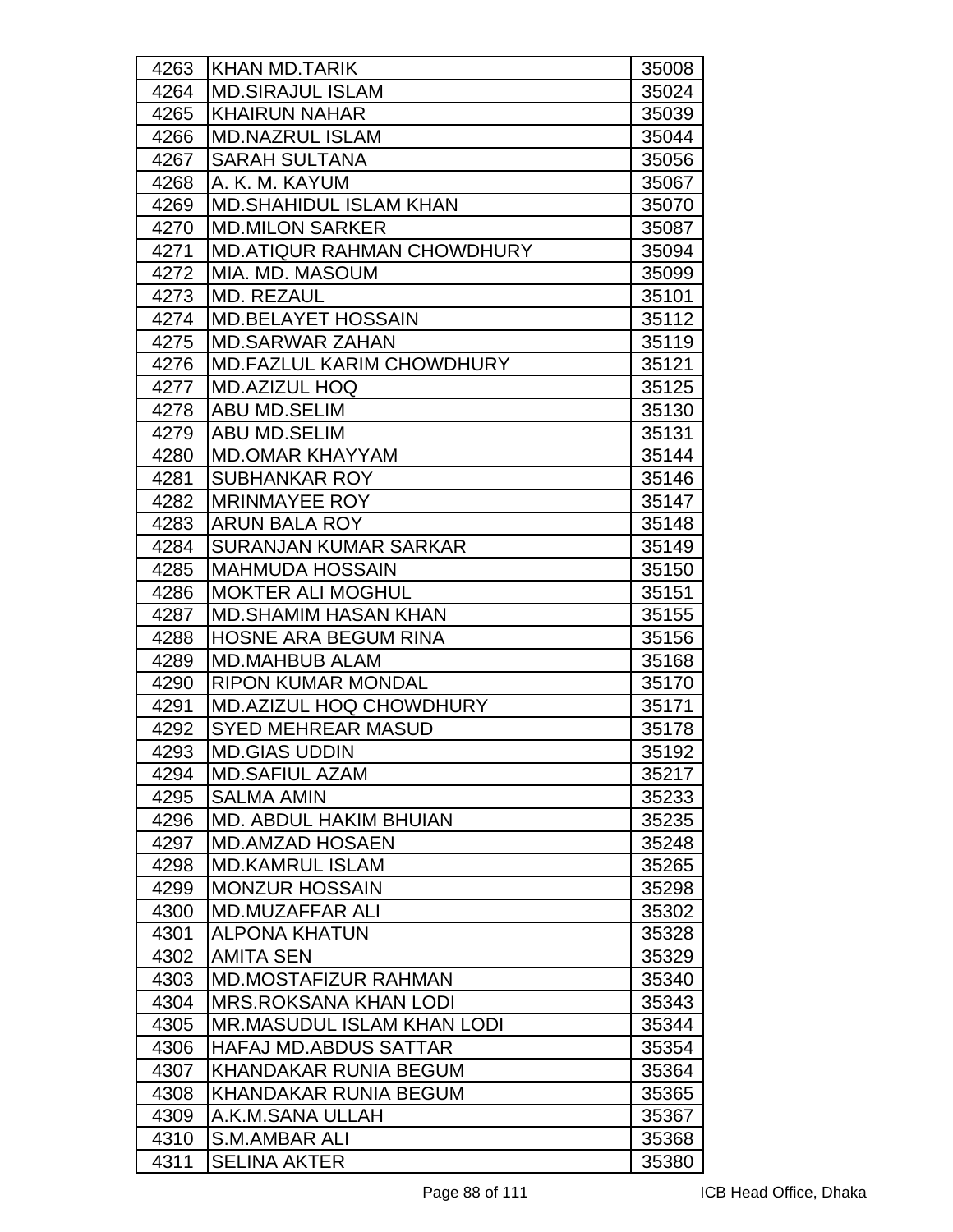| 4312 | <b>AKTER HOSSAIN</b>                 | 35382 |
|------|--------------------------------------|-------|
| 4313 | <b>MD.ZAHIRUL HAQUE</b>              | 35385 |
| 4314 | <b>MD.SIRAJUL HAQUE</b>              | 35386 |
| 4315 | <b>MD.ZAHIRUL HAQUE</b>              | 35387 |
| 4316 | INAUSHAD AMIR HAQUE                  | 35397 |
| 4317 | SYEDA ANJUMANARA BEGUM               | 35403 |
| 4318 | <b>AYESHA AKHTER</b>                 | 35407 |
| 4319 | IALI AKBAR KHAN                      | 35410 |
| 4320 | <b>MD. MASUM</b>                     | 35413 |
| 4321 | <b>SHANTI BUSHAN SAHA</b>            | 35417 |
| 4322 | <b>DILIP KUMAR SAHA</b>              | 35418 |
| 4323 | RANJIT KUMAR SAHA                    | 35419 |
| 4324 | <b>MAHBUBUR RAHMAN</b>               | 35428 |
| 4325 | <b>NASIMA AKHTER</b>                 | 35429 |
| 4326 | <b>SOLAIMAN HOSSAIN</b>              | 35435 |
| 4327 | <b>KHAN MOHAMMAD KHASRU</b>          | 35442 |
| 4328 | <b>IMR.ARIFUR RAHMAN</b>             | 35443 |
| 4329 | <b>BASHIR AHMED</b>                  | 35445 |
| 4330 | <b>IQBAL AHMED</b>                   | 35450 |
| 4331 | <b>MD.ARIFUR RAHMAN</b>              | 35451 |
| 4332 | IMRS.TAHAMINA AKTER PARUL            | 35452 |
| 4333 | <b>ABU BAKAR</b>                     | 35453 |
| 4334 | M.M.MOSTAFA JAMAL CHOWDHURY          | 35459 |
| 4335 | LAILA KARIM                          | 35460 |
| 4336 | MD. ZAKARIA                          | 35462 |
| 4337 | IMIR MD.SAIFUL ISLAM                 | 35476 |
| 4338 | <b>MD.ANICHUR RAHMAN</b>             | 35480 |
| 4339 | <b>IMD. MOSHIUR RAHMAN</b>           | 35481 |
| 4340 | <b>MD.ANICHUR RAHMAN</b>             | 35482 |
| 4341 | <b>MD.ABDUS SABUR KHAN</b>           | 35484 |
| 4342 | <b>MD.MIZANUR RAHMAN</b>             | 35485 |
| 4343 | <b>ISLAM LITON</b>                   | 35490 |
| 4344 | K.M.ZAKIR KHAN                       | 35498 |
| 4345 | IAFROJA SULTANA                      | 35505 |
| 4346 | AYSHA SULTANA                        | 35506 |
| 4347 | <b>AYSHA SULTANA</b>                 | 35508 |
| 4348 | <b>IMAM HOSSAIN</b>                  | 35509 |
| 4349 | KAZI ZIA UDDIN                       | 35533 |
| 4350 | <b>MD. MUZAMMEL HAQUE</b>            | 35542 |
| 4351 | <b>IMD.KHAJA ABU MARUF CHOWDHURY</b> | 35543 |
| 4352 | <b>H.M.MIZANUR RAHMAN</b>            | 35552 |
| 4353 | A.K.M.KHAIRUL ALAM                   | 35555 |
| 4354 | <b>MUNIR AHMED</b>                   | 35561 |
| 4355 | <b>ROZI KHANAM</b>                   | 35564 |
| 4356 | <b>MD.FAZLUR RAHMAN TALUKDER</b>     | 35568 |
| 4357 | DR.MANO RANJAN GOSWAMI               | 35580 |
| 4358 | <b>GITA RANI GOSWAMI</b>             | 35581 |
| 4359 | <b>MOHAMMAD AMINUL HAQUE</b>         | 35583 |
| 4360 | <b>SYED ABDUL HALIM</b>              | 35587 |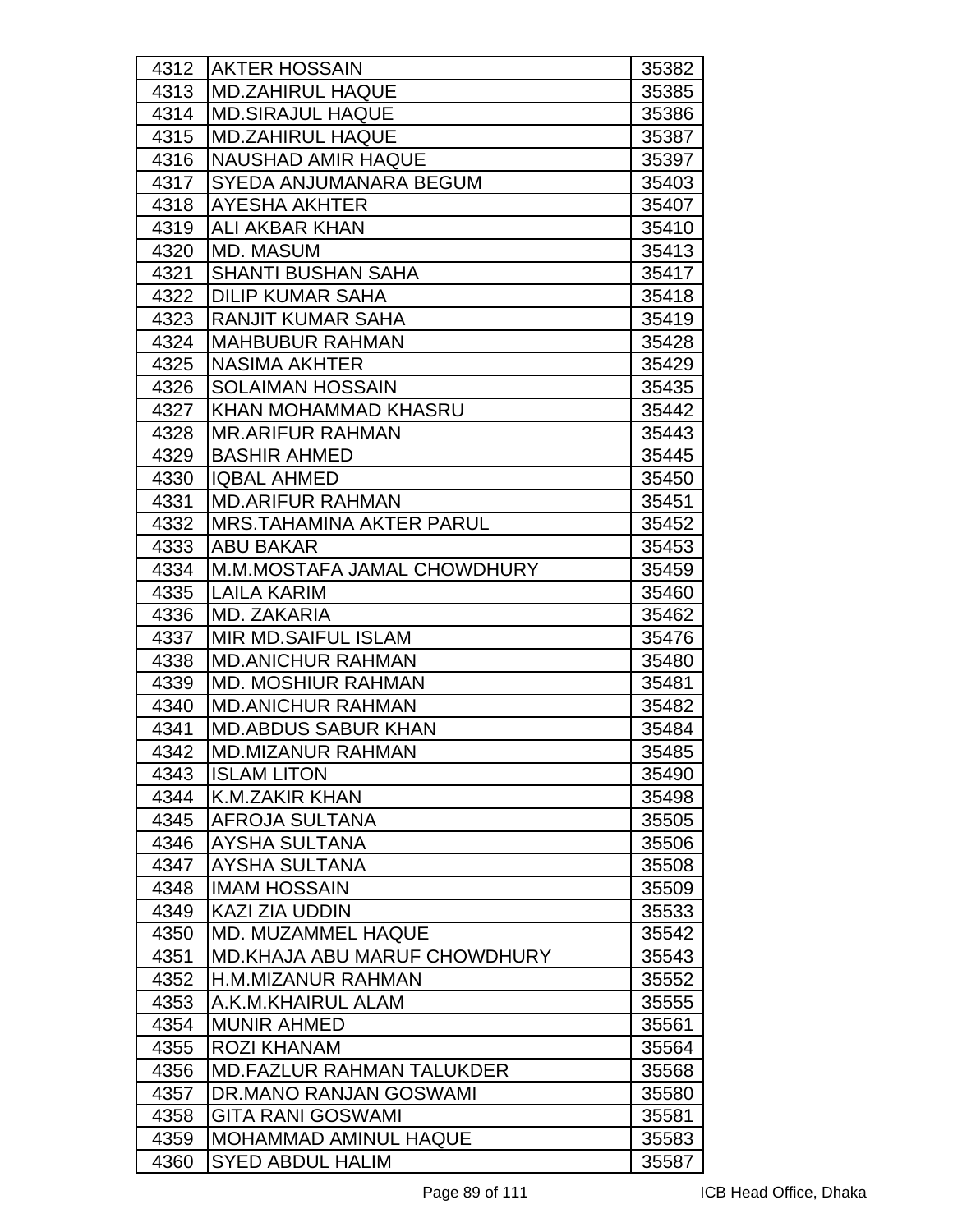| 4361 | <b>MOUJUDUL ALAM TAJ</b>            | 35588 |
|------|-------------------------------------|-------|
| 4362 | <b>MD.SHAHIDUL HOQUE</b>            | 35590 |
| 4363 | <b>RAUSHAN JAHAN</b>                | 35591 |
| 4364 | <b>BILKIS BEGUM MILKY</b>           | 35596 |
| 4365 | <b>PARVIN AKTER</b>                 | 35598 |
| 4366 | <b>MAHMUD HASAN KHAN</b>            | 35603 |
| 4367 | <b>MAHMUDA HASAN KHAN</b>           | 35605 |
| 4368 | <b>MD.MONIRUL ISLAM</b>             | 35610 |
| 4369 | DR. MD. AMANULLAH                   | 35611 |
| 4370 | <b>SHAHNAZ SULTANA</b>              | 35615 |
| 4371 | <b>MD. ASRAFUZZAMAN</b>             | 35622 |
| 4372 | <b>MD.AMINUL ISLAM</b>              | 35623 |
| 4373 | <b>NUR MOHAMMAD PATWARY</b>         | 35627 |
| 4374 | <b>MD.NURUL ISLAM</b>               | 35629 |
| 4375 | <b>MD. MOHIUDDIN</b>                | 35630 |
| 4376 | <b>MD.AMIR HOSSAIN</b>              | 35631 |
| 4377 | <b>MD.ZAKIR HOSSAIN MIR</b>         | 35634 |
| 4378 | M. A. HOSSAIN                       | 35644 |
| 4379 | <b>MD.IFTHAKER HOSSAIN SHOHAN</b>   | 35645 |
| 4380 | <b>MD.ENAMUL KABIR</b>              | 35655 |
| 4381 | <b>NASIR UDDIN KHILGI</b>           | 35657 |
| 4382 | SHEIKH MONIRUZZAMAN                 | 35658 |
| 4383 | <b>NASIR UDDIN KHILGI</b>           | 35659 |
| 4384 | <b>MD.KHALILUR RAHMAN</b>           | 35667 |
| 4385 | ALHAJ.ZAMIR UDDIN SARKAR            | 35673 |
| 4386 | <b>MD.RUHUL AMIN</b>                | 35677 |
| 4387 | <b>MD.MONIRUL ISLAM KHAN</b>        | 35690 |
| 4388 | <b>MD.LUTHFOR RAHMAN KHAN</b>       | 35691 |
| 4389 | <b>MD.MONIRUL ISLAM KHAN</b>        | 35692 |
| 4390 | <b>CHAYAN KUMAR DAS</b>             | 35697 |
| 4391 | <b>MD.HUMAYUN KABIR</b>             | 35707 |
| 4392 | <b>MD.ABDUL ZALIL KHAN</b>          | 35716 |
| 4393 | <b>ABDUL JALIL KHAN</b>             | 35717 |
| 4394 | <b>SELINA AFROZE</b>                | 35718 |
| 4395 | <b>MD.JAHANGIR HOSSAIN TALUKDER</b> | 35719 |
| 4396 | <b>MADHABI TALUKDER</b>             | 35720 |
| 4397 | <b>MADHABI TALUKDER</b>             | 35721 |
| 4398 | <b>MATIUR RAHMAN</b>                | 35725 |
| 4399 | <b>SHANKAR DEBNATH</b>              | 35729 |
| 4400 | M. MONIR                            | 35735 |
| 4401 | AHMEDUL KABIR CHOWDHURY             | 35741 |
| 4402 | AHSANUL KABIR CHOWDHURY             | 35742 |
| 4403 | <b>SYED ANWAR HOSSAIN</b>           | 35744 |
| 4404 | <b>SADHAN KUMAR GHOSH</b>           | 35759 |
| 4405 | <b>ABDUL ROUF</b>                   | 35769 |
| 4406 | <b>MRS.RINA RAHMAN</b>              | 35775 |
| 4407 | <b>MD.FAZLUR RAHMAN</b>             | 35776 |
| 4408 | <b>MD.ABDUL BATEN</b>               | 35778 |
| 4409 | <b>SYED ASHRAF ALI</b>              | 35780 |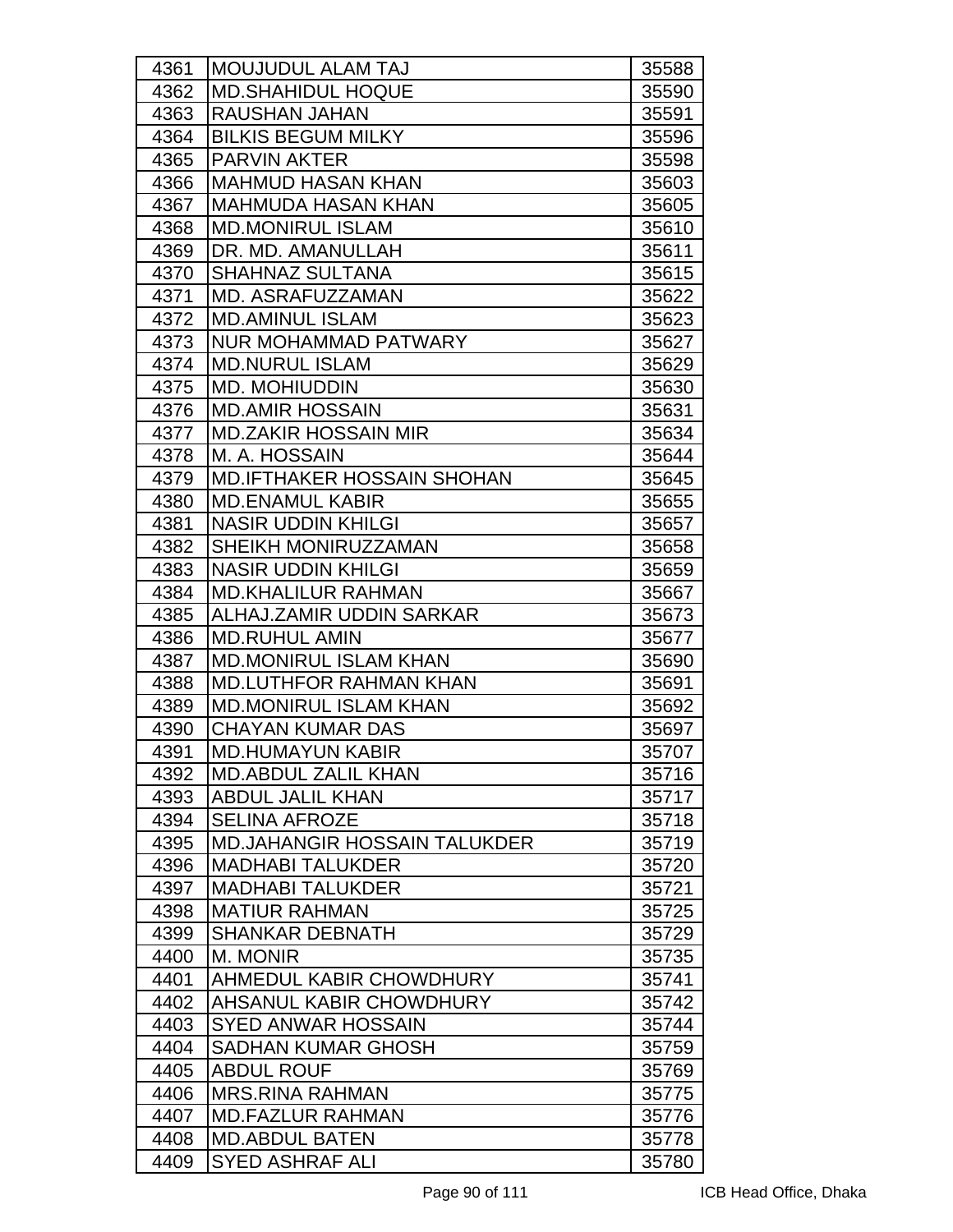| 4410         | <b>NIZAM UDDIN AHMED</b>                          | 35787          |
|--------------|---------------------------------------------------|----------------|
| 4411         | <b>MD.NAZMUL ALAM</b>                             | 35788          |
| 4412         | <b>TANVIR HOSSAIN</b>                             | 35790          |
| 4413         | <b>GOLAM KIBRIA</b>                               | 35796          |
| 4414         | <b>MD.SARWER HOSSAIN AKON</b>                     | 35797          |
| 4415         | <b>DULAL UDDIN AHMED</b>                          | 35798          |
| 4416         | <b>MIR ADNAN ALI</b>                              | 35803          |
| 4417         | <b>LAILY BEGUM</b>                                | 35807          |
| 4418         | <b>IMRANUR RAHMAN</b>                             | 35812          |
| 4419         | <b>IMAHBUBUR RAHMAN GORHA</b>                     | 35813          |
| 4420         | <b>MD.YOUNUS ALI</b>                              | 35814          |
| 4421         | <b>MD.ABUL KASHEM</b>                             | 35815          |
| 4422         | A. K. M. NURUZZAMAN                               | 35816          |
| 4423         | RANA AHMED                                        | 35829          |
| 4424         | <b>MUNNA AHMED</b>                                | 35830          |
| 4425         | <b>SHAH MOHAMMAD YOUSUF</b>                       | 35832          |
| 4426         | <b>MD.JAHANGIR ALAM</b>                           | 35836          |
| 4427         | <b>PARVEZ FARUQ AHMED KHAN</b>                    | 35837          |
| 4428         | IA.B.M.AHSANUL HASHIB                             | 35838          |
| 4429         | <b>MOHAMMAD INAMUL ISLAM</b>                      | 35842          |
| 4430         | <b>MOHAMMAD IKRAMUL ISLAM</b>                     | 35843          |
| 4431         | <b>MD.MASUDUR RAHMAN KHAN</b>                     | 35848          |
| 4432         | <b>IREEN SULTANA</b>                              | 35857          |
| 4433         | <b>IMD.ANISUR RAHMAN</b>                          | 35858          |
| 4434         | <b>GAZI SALMA SULTANA</b>                         | 35860          |
| 4435         | <b>MD.MOFIJUL HOQUE</b>                           | 35863          |
| 4436         | ILATIFA BEGUM                                     | 35868          |
| 4437         | <b>KABIR AHMED</b>                                | 35869          |
| 4438         | <b>MD SHAHINUR RAHMAN</b>                         | 35878          |
| 4439         | <b>MD RIAZUL HASAN</b>                            | 35880          |
| 4440         | <b>MD.REZAUL KARIM</b>                            | 35887          |
| 4441         | <b>MOHAMMAD MIZANUR RASHID</b>                    | 35890          |
| 4442         | <b>MD HARUNUR-RASHID</b>                          | 35891          |
| 4443         | <b>MD.MIZANUR RASHID</b>                          | 35892          |
| 4444         | <b>MR. MAHMUD</b>                                 | 35893          |
| 4445         | <b>MRS TAHMINA ASHRAF</b>                         | 35895          |
| 4446         | <b>MD.ABDUL AHAD</b>                              | 35906          |
| 4447         | <b>MD.FARID UDDIN AHMED</b>                       | 35907          |
| 4448         | <b>MD.HASAN ARIF</b>                              | 35915          |
| 4449         | <b>MOSHIUR RAHMAN KHAN</b>                        | 35921          |
| 4450         | <b>MD.SHAFIQUL ISLAM PATHAN</b>                   | 35923          |
| 4451         | <b>MD.ABDUL WHAB</b>                              | 35924          |
| 4452         | <b>AKHTER HOSSAIN</b>                             | 35927          |
| 4453         | K.M.AKHTAR HOSSAIN                                | 35929          |
| 4454         | <b>MRS.ANJU ARA HOSSAIN</b><br>K.M.AKHTAR HOSSAIN | 35930          |
| 4455<br>4456 | <b>MD AMJAD HOSSAIN</b>                           | 35931<br>35938 |
|              | DR.MOHAMMAD ABDUL LATIF                           |                |
| 4457<br>4458 | <b>MD.AMIR HOSSAIN</b>                            | 35943          |
|              |                                                   | 35949          |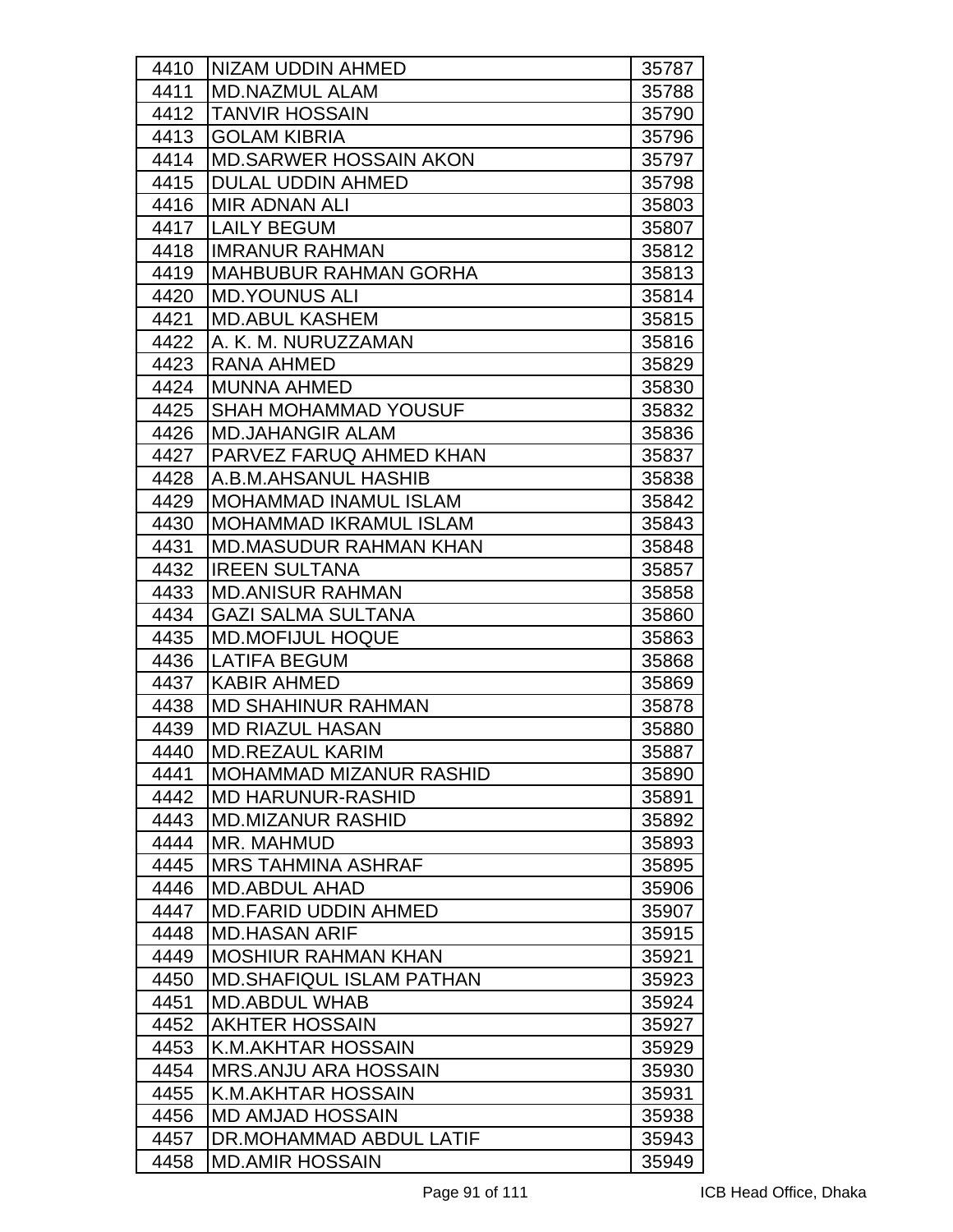| 4459         | <b>MD.SULAIMAN TUTUL</b>                         | 35950          |
|--------------|--------------------------------------------------|----------------|
| 4460         | <b>MRS.RAWSHAN ARA BEGUM</b>                     | 35951          |
| 4461         | <b>MD.ABDUL AWAL</b>                             | 35954          |
| 4462         | <b>MD.ABDUL BASED</b>                            | 35955          |
| 4463         | <b>MAHMUDA AKHTER</b>                            | 35969          |
| 4464         | <b>MAHBUBUL ISLAM</b>                            | 35974          |
| 4465         | <b>HOSNE ARA BEGUM</b>                           | 35975          |
| 4466         | A.K.M.ATIQUR RAHMAN                              | 35978          |
| 4467         | <b>NARGIS NAHAR</b>                              | 35982          |
| 4468         | <b>S.M.MAHMUDUR RAHMAN</b>                       | 35986          |
| 4469         | <b>GOLAM RABBI</b>                               | 35990          |
| 4470         | <b>MOTIUR RAHMAN</b>                             | 35991          |
| 4471         | <b>MD ABDUL MATIN</b>                            | 35994          |
| 4472         | SELINA AKHTER ASHA                               | 35995          |
| 4473         | <b>IMD AMIRUL ISLAM CHOUDHURY</b>                | 36002          |
| 4474         | <b>MD BAKHTIAR KHAN</b>                          | 36011          |
| 4475         | <b>MD JAKIR HOSSAIN</b>                          | 36017          |
| 4476         | ZAKIR AHMED BHUIYAN                              | 36035          |
| 4477         | SOHANE FARDOUS ANITA                             | 36036          |
| 4478         | <b>MOHAMMAD RAKIB UDDIN</b>                      | 36038          |
| 4479         | <b>MOHAMMAD MONIRUL HAQUE</b>                    | 36039          |
| 4480         | <b>MD.SHARIF ABDULLAH</b>                        | 36040          |
| 4481         | <b>MD.NAZMUL ISLAM</b>                           | 36041          |
| 4482         | <b>SREE KISHNA DAS</b>                           | 36046          |
| 4483         | <b>NAZIM UDDIN BHUIYAN</b>                       | 36048          |
| 4484         | <b>MST.NASIMA JAHAN</b>                          | 36049          |
| 4485         | <b>MST.NASIMA JAHAN</b>                          | 36053          |
| 4486         | <b>MRS.ASHMA BEGUM</b>                           | 36055          |
| 4487         | <b>MOSHFICA BEGUM</b>                            | 36068          |
| 4488         | <b>MORSHEDA BEGUM</b>                            | 36069          |
| 4489         | <b>MORSHEDA BEGUM</b>                            | 36070          |
| 4490         | <b>MD.HABIBULLAH KHAN</b>                        | 36083          |
| 4491         | <b>MD.MOHSIN ALI ZAHID</b>                       | 36117          |
| 4492         | <b>NURAN NAHAR</b>                               | 36118          |
| 4493         | <b>MD.RAFIQUL ISLAM</b>                          | 36129          |
| 4494         | <b>TAPAS CHOWDHURY</b>                           | 36131          |
| 4495         | <b>MD.ABU RAIHAN</b>                             | 36140          |
| 4496         | <b>KHURSHED ALAM</b>                             | 36144          |
| 4497         | ALI AKBAR QURESHI                                | 36146          |
| 4498         | <b>MD.FAZLUR RAHMAN</b>                          | 36150          |
| 4499         | <b>UMME KULSUM BEGUM</b>                         | 36151          |
| 4500         | <b>MOHAMMAD MUNIM HUSSAIN</b>                    | 36157          |
| 4501         | <b>MOHAMMAD FAIZ ULLAH</b>                       | 36165          |
| 4502         | <b>SHAHIDUR RAHMAN KHAN</b>                      | 36178          |
| 4503         | <b>MIRZA AZHARUL ISLAM</b>                       | 36179          |
| 4504         | <b>MD.SIRAJUL ISLAM</b><br>A.T.M.SHAFIQUR RAHMAN | 36180          |
| 4505<br>4506 | SHEIKH MOJAFFAR HOSSAIN                          | 36187          |
| 4507         | <b>MD.MUDABBIR HUSSAIN</b>                       | 36188<br>36190 |
|              |                                                  |                |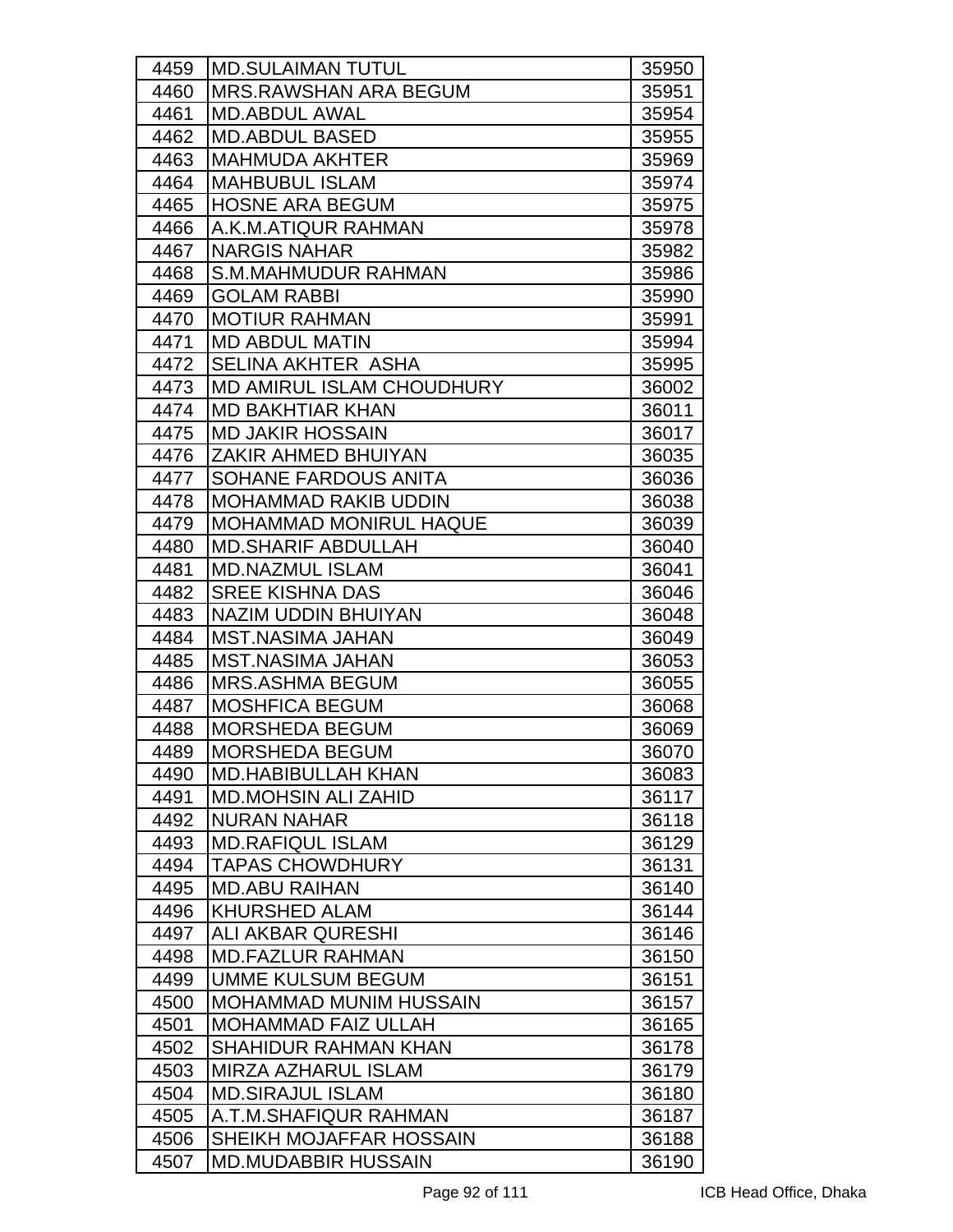| 4508 | <b>SYED SARWAR HOSSAIN</b>         | 36202 |
|------|------------------------------------|-------|
| 4509 | SHEIKH MD.ABDUL MATIN MIAH         | 36204 |
| 4510 | <b>MD.HABIBUR RAHMAN</b>           | 36206 |
| 4511 | <b>MD.ABUL KALAM</b>               | 36207 |
| 4512 | A.H.M.MAHBUBUR RAHMAN              | 36212 |
| 4513 | KHALEDA BEGUM                      | 36219 |
| 4514 | <b>HUMAIRA AKHTER</b>              | 36220 |
| 4515 | <b>KHALEDA BEGUM</b>               | 36221 |
| 4516 | <b>MST.UMME KULSUM</b>             | 36224 |
| 4517 | <b>MOHAMMAD MUNIR HOSSAIN</b>      | 36229 |
| 4518 | <b>MD.ZULFIKER ALI MIR</b>         | 36236 |
| 4519 | <b>KAMRUL ISLAM</b>                | 36237 |
| 4520 | <b>AYESHA BEGUM</b>                | 36243 |
| 4521 | <b>MD.TOWFIC SIDDIQUE</b>          | 36244 |
| 4522 | IMD.MASUDUR RAHMAN                 | 36248 |
| 4523 | SIRAJ MIA                          | 36256 |
| 4524 | FAHMIDA KHATUN                     | 36269 |
| 4525 | <b>MRS.ZANNAT ARA PARVIN</b>       | 36287 |
| 4526 | <b>MD. TAJUL</b>                   | 36289 |
| 4527 | <b>MD.RAFIQUL ISLAM</b>            | 36290 |
| 4528 | <b>SOHANE FERDOUS ANITA</b>        | 36298 |
| 4529 | <b>MD.BADSHA ALI MONDOL</b>        | 36299 |
| 4530 | <b>MD.AHSAN HABIB</b>              | 36300 |
| 4531 | <b>RAFIQ MUHAMMAD</b>              | 36304 |
| 4532 | KHANDAKER MURSHED-E-ALAM           | 36306 |
| 4533 | <b>ABU SAYED</b>                   | 36326 |
| 4534 | <b>DULAL CHANDRA BHOWMIK</b>       | 36340 |
| 4535 | ILT.COMMANDER F.KARIM              | 36342 |
| 4536 | <b>MD ABDUL BAREK</b>              | 36346 |
| 4537 | <b>MRS NUR ASGAR CHOWDHURY</b>     | 36349 |
| 4538 | <b>ROWSHAN ARA AMIN</b>            | 36360 |
| 4539 | <b>TANVIR HASAN</b>                | 36370 |
| 4540 | NAZMUN NAHAR BEGUM                 | 36393 |
| 4541 | <b>MRS.SHAMIMA NASRIN</b>          | 36396 |
| 4542 | D.M.AZIZAR RAHMAN                  | 36400 |
| 4543 | <b>MD.OBAIDUN NABI</b>             | 36410 |
| 4544 | <b>MIRZA KHALID HIKMAT</b>         | 36420 |
| 4545 | <b>MD.RAFIQUL ISLAM</b>            | 36425 |
| 4546 | A.K.M.ANAMUL HOQUE                 | 36434 |
| 4547 | <b>MD.MORTUZA ALI</b>              | 36437 |
| 4548 | <b>SYED LUTFUR HUSSAIN</b>         | 36438 |
| 4549 | <b>MD.NAZRUL ISLAM</b>             | 36441 |
| 4550 | MOHAMMAD MONIRUZZAMAN              | 36446 |
| 4551 | <b>MD. YOUSUF HARUN CHOWDHURY</b>  | 36451 |
| 4552 | <b>MD.SHAHIDUL ISLAM CHOWDHURY</b> | 36452 |
| 4553 | DR.MIR MUSAUL TARIQUE              | 36454 |
| 4554 | <b>KAZI MONJOUR HOSSAIN</b>        | 36456 |
| 4555 | <b>MUHAMMAD SHAFIQUL ISLAM</b>     | 36462 |
| 4556 | <b>MD.ABDUS SABUR KHAN</b>         | 36465 |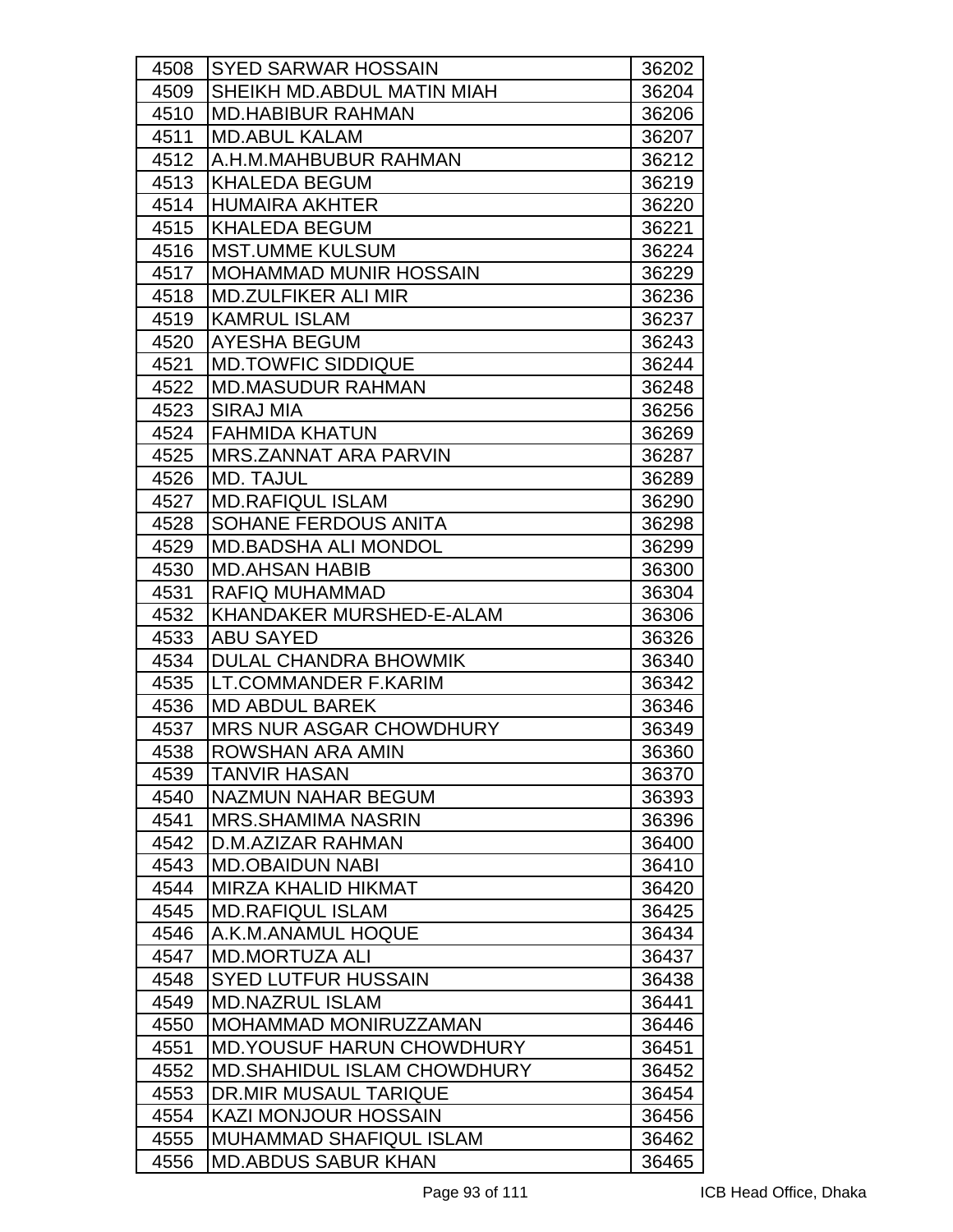| 4557 | A. Z. M. ASHRAF                 | 36470 |
|------|---------------------------------|-------|
| 4558 | KAMRUZZAMAN MD.MOSTAFA          | 36474 |
| 4559 | <b>MD.AMINUL ISLAM</b>          | 36475 |
| 4560 | <b>MD.AMINUL ISLAM</b>          | 36476 |
| 4561 | <b>MD.NURUL ISLAM</b>           | 36477 |
| 4562 | <b>AYESHA AKHTER</b>            | 36492 |
| 4563 | <b>MD.MONIR HOSSAIN</b>         | 36493 |
| 4564 | <b>HASINA AKTER</b>             | 36494 |
| 4565 | <b>MRS.FERDOSY BEGUM</b>        | 36509 |
| 4566 | MD SHAHADAT HOSSAIN BABLU       | 36523 |
| 4567 | <b>ABDUS SOBHAN</b>             | 36565 |
| 4568 | <b>GOUTAM CHANDRA MAJUMDER</b>  | 36568 |
| 4569 | <b>MD.ABU BAKAR SIDDIQUE</b>    | 36569 |
| 4570 | <b>CHAND SULTANA</b>            | 36576 |
| 4571 | <b>JALALUDDIN AHMED</b>         | 36577 |
| 4572 | S M AZAM                        | 36582 |
| 4573 | <b>MD SARWAR ZAHAN</b>          | 36602 |
| 4574 | <b>MOHAMMAD ALI</b>             | 36606 |
| 4575 | <b>MD MAZIBUL HOQUE</b>         | 36609 |
| 4576 | <b>MD FAIZUR RAHMAN</b>         | 36614 |
| 4577 | <b>MD SALIM</b>                 | 36615 |
| 4578 | <b>ARIFUDDIN KHAN</b>           | 36619 |
| 4579 | <b>ISRAT JAHAN SIDDIQA</b>      | 36626 |
| 4580 | <b>MD SOLAIMAN</b>              | 36628 |
| 4581 | <b>MD DELOWAR HOSSAIN MINTU</b> | 36633 |
| 4582 | <b>MD ELIUS</b>                 | 36666 |
| 4583 | <b>MD SIDDIQUR RAHMAN KHAN</b>  | 36674 |
| 4584 | <b>MD MOSHARRAF HOSSAIN</b>     | 36678 |
| 4585 | <b>MD JAHIDUL ISLAM</b>         | 36682 |
| 4586 | <b>SUFIA NURANI</b>             | 36695 |
| 4587 | MD.AZHARUL ISLAM KHAN           | 36700 |
| 4588 | <b>MD.FEROZUL ISLAM</b>         | 36715 |
| 4589 | <b>MOHAMMAD KABIR</b>           | 36716 |
| 4590 | <b>SHAMIM ARA BEGUM</b>         | 36724 |
| 4591 | <b>SHAMIM ARA BEGUM</b>         | 36725 |
| 4592 | <b>MD ABDUL QUADIR MIAH</b>     | 36736 |
| 4593 | <b>H M NASRULLAH</b>            | 36737 |
| 4594 | <b>MD BADIUZZAMAN</b>           | 36748 |
| 4595 | <b>MUKUL CHANDRA SAHA</b>       | 36749 |
| 4596 | <b>PRODIP KUMAR DEY</b>         | 36759 |
| 4597 | <b>MAHMUD JAMAL</b>             | 36760 |
| 4598 | <b>MD AKTARUZZAMAN</b>          | 36765 |
| 4599 | <b>MD KHALED HOSSAIN</b>        | 36766 |
| 4600 | <b>MD FAZLE KARIM KHAN</b>      | 36767 |
| 4601 | <b>MD FAZAL MUKIM KHAN</b>      | 36768 |
| 4602 | <b>MOHAMMED ABDUL QUADIR</b>    | 36770 |
| 4603 | <b>ABDUL MOTALEB</b>            | 36784 |
| 4604 | <b>MAKSUDA BEGUM</b>            | 36790 |
| 4605 | <b>MRS.MEHRA MUJIB</b>          | 36798 |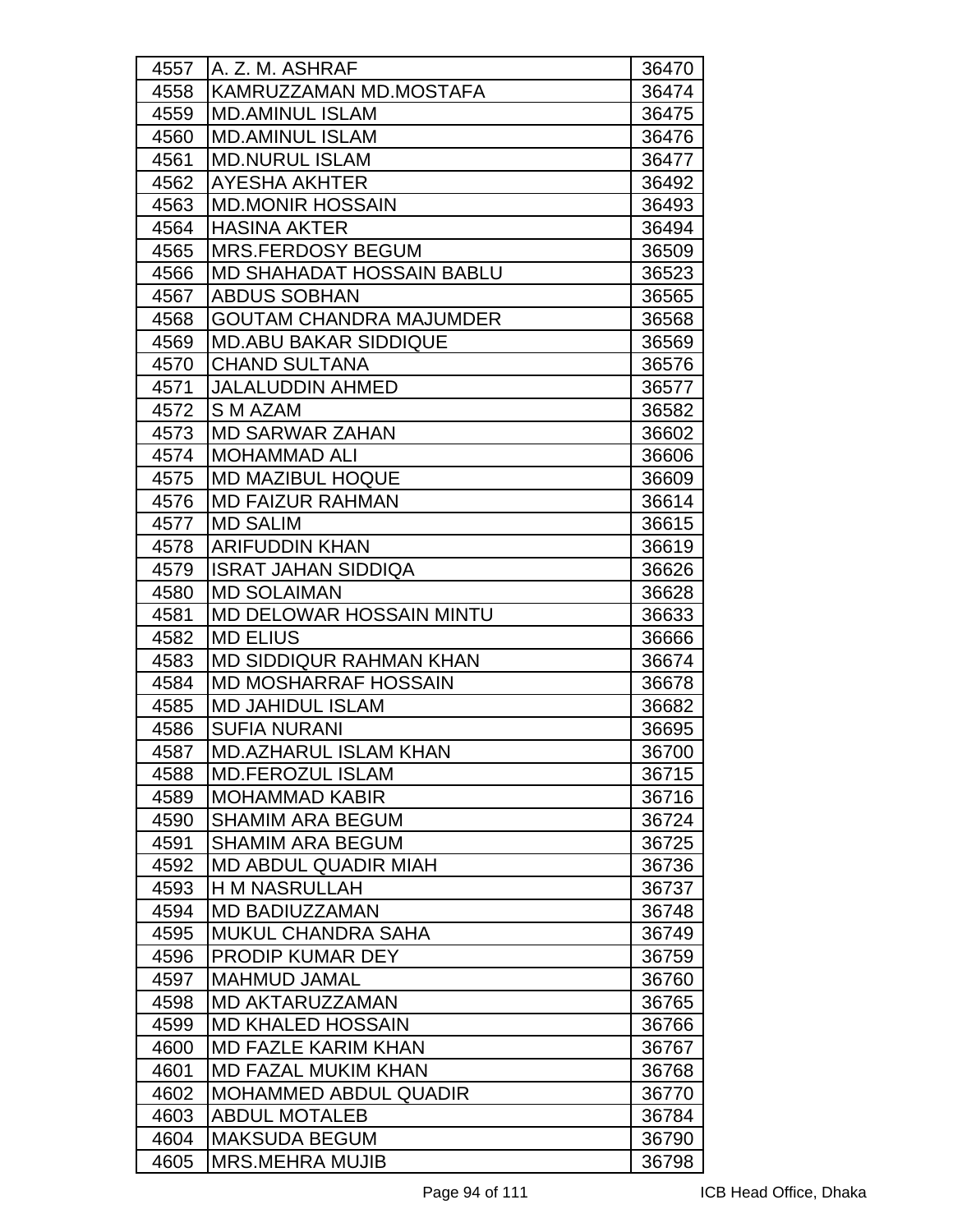| 4606 | MRS.BABY ISLAM                 | 36807 |
|------|--------------------------------|-------|
| 4607 | <b>MRS.BABY ISLAM</b>          | 36808 |
| 4608 | <b>MD.AMJAD HOSSAIN</b>        | 36809 |
| 4609 | DEWAN JAMAL UDDIN CHOWDHUR     | 36818 |
| 4610 | <b>MD HASAN MORSHED KHAN</b>   | 36831 |
| 4611 | <b>MD.FAZLUR RAHMAN KHAN</b>   | 36841 |
| 4612 | S. M. MALEQUZZAMAN             | 36846 |
| 4613 | <b>MOHAMMAD BADRUL HASAN</b>   | 36850 |
| 4614 | ABU NASSAR MD. ABDUL HYE       | 36859 |
| 4615 | <b>SELINA AKHTER REBA</b>      | 36860 |
| 4616 | <b>MD.SHAHABAD DOZA</b>        | 36862 |
| 4617 | <b>SANZIDA HOSSAIN</b>         | 36863 |
| 4618 | <b>MD.BASHIR KHAN</b>          | 36868 |
| 4619 | <b>MD.NIZAM UDDIN</b>          | 36885 |
| 4620 | <b>MD ABUL HASSAN MIAH</b>     | 36895 |
| 4621 | <b>MD HELAL MIAH</b>           | 36896 |
| 4622 | <b>SHAHIDUL ISLAM</b>          | 36898 |
| 4623 | <b>JESMIN NAHER</b>            | 36899 |
| 4624 | MR. BAHAR-A-ALAM               | 36912 |
| 4625 | <b>JAMAL UDDIN</b>             | 36923 |
| 4626 | RASIDA AHAMAD                  | 36924 |
| 4627 | <b>JAMAL UDDIN</b>             | 36925 |
| 4628 | <b>NAZIBUR RAHMAN</b>          | 36940 |
| 4629 | <b>MOHAMMAD ALI</b>            | 36950 |
| 4630 | NIHAR RANJAN SAHA              | 36961 |
| 4631 | KHAN MD ROKON UDDIN            | 36962 |
| 4632 | <b>MOHAMMED ABDUR RAFIQUE</b>  | 36964 |
| 4633 | <b>SUBROTA KUMAR PAUL</b>      | 36968 |
| 4634 | <b>LAILA PERVEEN</b>           | 36970 |
| 4635 | <b>MD SHOHEBUL ISLAM</b>       | 36979 |
| 4636 | <b>MD SHAMSUL ALAM</b>         | 36982 |
| 4637 | <b>MD ALAMGIR HOSSAIN</b>      | 36986 |
| 4638 | <b>KIRON SANKAR DAS</b>        | 37000 |
| 4639 | <b>MD ABDUR RASHID</b>         | 37004 |
| 4640 | <b>BILKIS BEGUM</b>            | 37005 |
| 4641 | <b>SYED ABDAL AHMED</b>        | 37010 |
| 4642 | SALEEM MOHAMMED JEHANGIR       | 37011 |
| 4643 | <b>MD NURUL ISLAM</b>          | 37012 |
| 4644 | HASINA MAHMUDA FERDOSHI        | 37016 |
| 4645 | ABU NASER HASAN HASIBUR RAHMAN | 37017 |
| 4646 | ABU NASER HASAN HAFIZUR RAHMAN | 37019 |
| 4647 | A S M MOKARRAM BILLAH          | 37020 |
| 4648 | <b>SUDHIR KUMAR SAHA</b>       | 37028 |
| 4649 | <b>MD MOHEUDDIN</b>            | 37033 |
| 4650 | MD ABU BOKAR DEWAN             | 37035 |
| 4651 | <b>MST NAZMIN BEGUM</b>        | 37041 |
| 4652 | <b>MD ALAUDDIN</b>             | 37044 |
| 4653 | <b>BIKASH CHANDRA SAHA</b>     | 37056 |
| 4654 | <b>MD SHAMIM BHUIYAN</b>       | 37059 |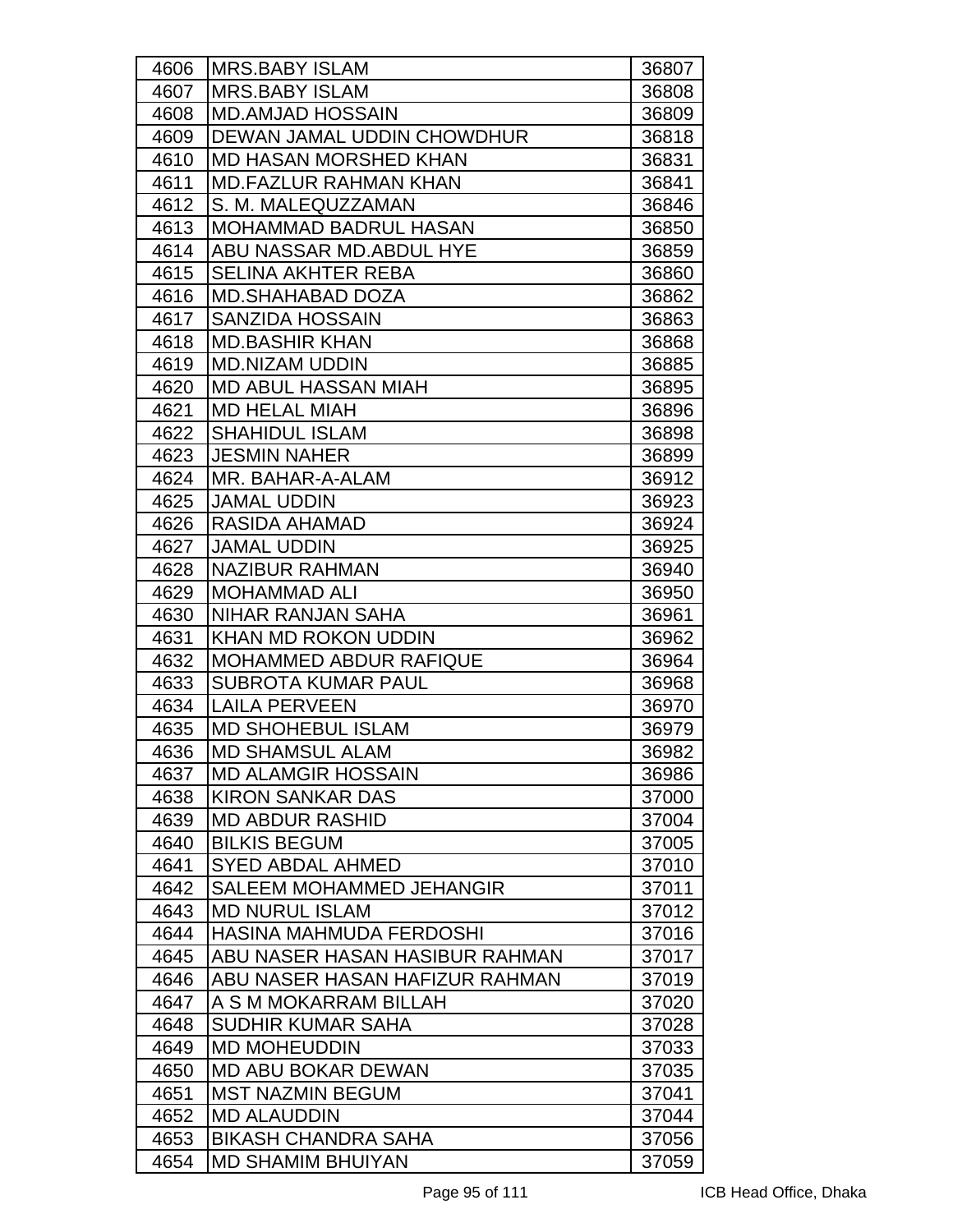| 4655 | <b>IMD MASIUL AZAM</b>          | 37064 |
|------|---------------------------------|-------|
| 4656 | <b>MRS NASIMA AKHTER</b>        | 37075 |
| 4657 | <b>MD NURSSAMAD</b>             | 37077 |
| 4658 | <b>ABDUL KADER SIKDER</b>       | 37082 |
| 4659 | <b>ABDUL KADER</b>              | 37087 |
| 4660 | <b>MD BAKI ULLAH</b>            | 37088 |
| 4661 | <b>MAHFUZUL HOQUE TALUKDER</b>  | 37089 |
| 4662 | <b>NILUFAR HAQUE</b>            | 37099 |
| 4663 | DR. MAHMUDA BEGUM               | 37105 |
| 4664 | <b>MD. SHAMSUL HAQUE</b>        | 37107 |
| 4665 | <b>MOHAMMAD NURUN NABI</b>      | 37124 |
| 4666 | <b>SAJAL KUMAR CHOWDHURY</b>    | 37129 |
| 4667 | <b>MD.ASHRAF SIDDIQUE</b>       | 37135 |
| 4668 | <b>MD.ABDUL ALIM</b>            | 37158 |
| 4669 | <b>MD GIASUDDIN KHANDAKAR</b>   | 37166 |
| 4670 | F M MURAD HOSSAIN SHAHID        | 37179 |
| 4671 | <b>SELINA BEGUM</b>             | 37183 |
| 4672 | <b>MD MIZANOUR RAHMAN</b>       | 37188 |
| 4673 | M SHAKHAWAT HOSSAIN             | 37189 |
| 4674 | <b>M SAHADATH HOSSAIN</b>       | 37190 |
| 4675 | <b>NEJAMUL HOQUE</b>            | 37201 |
| 4676 | <b>DELWAR HOSSAIN</b>           | 37212 |
| 4677 | <b>MD SIRAJUL ISLAM</b>         | 37213 |
| 4678 | <b>MD SIRAJUL ISLAM</b>         | 37214 |
| 4679 | <b>QAZI SHAFI AHMED</b>         | 37218 |
| 4680 | <b>MD. ASHADUZZAMAN</b>         | 37253 |
| 4681 | <b>MOHAMMAD ALI</b>             | 37280 |
| 4682 | <b>AHMED FAKHRUDDIN</b>         | 37283 |
| 4683 | <b>MD. ANWARUL HAQUE BISWAS</b> | 37285 |
| 4684 | A.K.M. LIAQUAT ALI KHAN         | 37297 |
| 4685 | <b>IDR. MD. ABDUL WAKIL</b>     | 37305 |
| 4686 | <b>MD. TAZUL ISLAM</b>          | 37306 |
| 4687 | <b>HENA CHOUDHURY</b>           | 37323 |
| 4688 | <b>ADLINE D'CRUZE</b>           | 37328 |
| 4689 | <b>MD AL MASHUK</b>             | 37334 |
| 4690 | <b>TANVIR HUSSAIN</b>           | 37338 |
| 4691 | <b>MST SALEKA KHATOON</b>       | 37340 |
| 4692 | <b>MD ASHAM</b>                 | 37341 |
| 4693 | <b>MD BORHAN UDDIN MIA</b>      | 37342 |
| 4694 | <b>MST RASULA KHATOON</b>       | 37343 |
| 4695 | <b>MST RASULA KHATOON</b>       | 37344 |
| 4696 | <b>MD RUSHAED AHMED</b>         | 37346 |
| 4697 | <b>MD ASHAM</b>                 | 37347 |
| 4698 | <b>MD BORHANUDDIN MIA</b>       | 37348 |
| 4699 | <b>ABDUS SABUR</b>              | 37351 |
| 4700 | <b>MD SAJAWAR HOSSAIN MEER</b>  | 37361 |
| 4701 | A S M MASIHUR RAHMAN            | 37364 |
| 4702 | <b>MD RAIS-UR-RAHMAN KHAN</b>   | 37375 |
| 4703 | <b>MST SHAHINOOR RAHMAN</b>     | 37376 |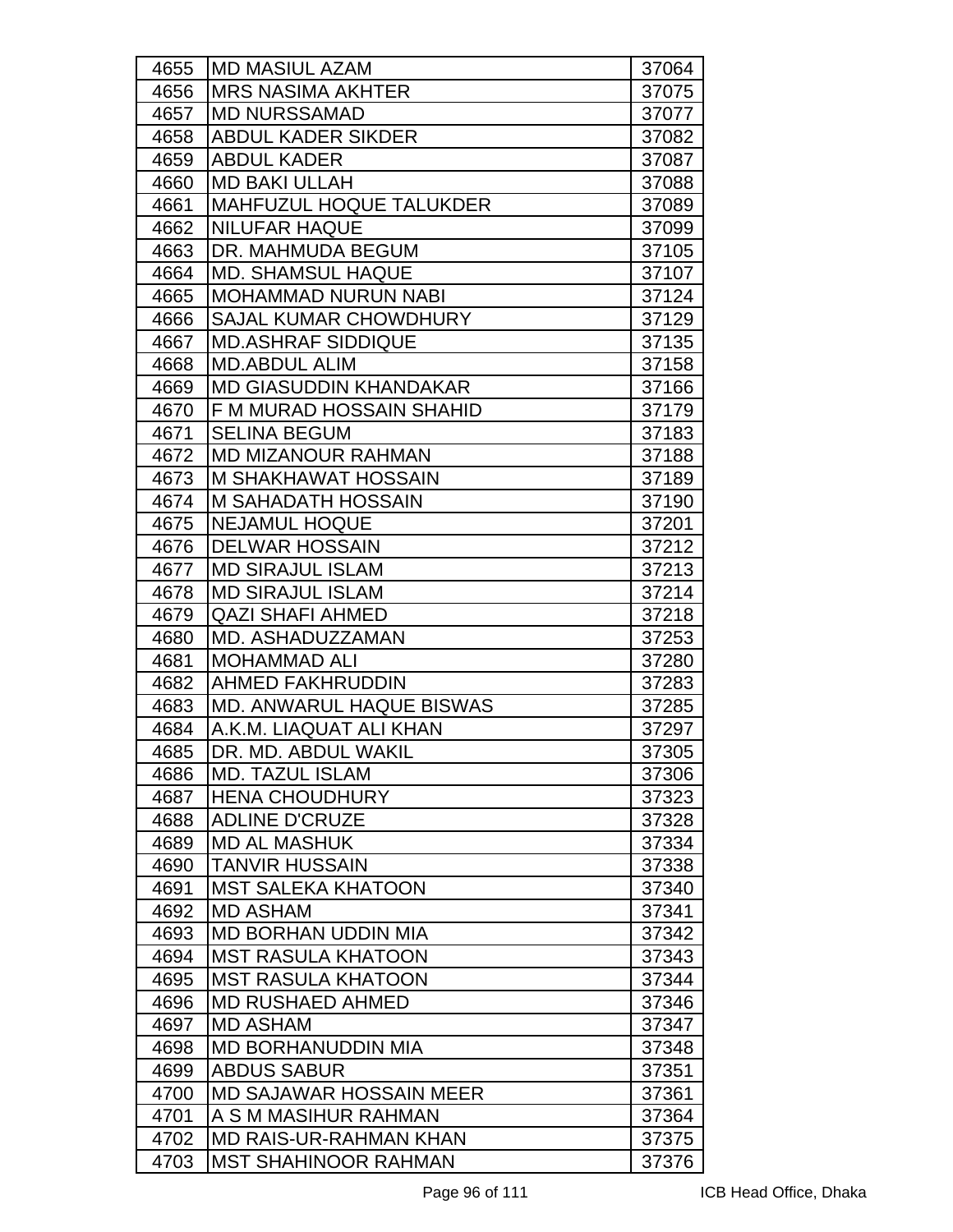| 4704 | <b>MST SHAHINOOR RAHMAN</b>        | 37377 |
|------|------------------------------------|-------|
| 4705 | <b>MD SHARFUDDIN</b>               | 37378 |
| 4706 | <b>MR ATAUR RAHMAN</b>             | 37379 |
| 4707 | <b>NAJMUL MORSHED</b>              | 37381 |
| 4708 | FATEMA LAYELA AFROZE               | 37382 |
| 4709 | <b>NAZMUL MURSHED</b>              | 37383 |
| 4710 | <b>SHAMSUN NAHAR KHAN SUSOMA</b>   | 37387 |
| 4711 | <b>KABIR AHMED BHUIYAN</b>         | 37388 |
| 4712 | A.K.LUTFAR RAHMAN                  | 37392 |
| 4713 | <b>MD.ABUL BAKI</b>                | 37397 |
| 4714 | <b>MD.SIRAJUL ISLAM</b>            | 37398 |
| 4715 | <b>MRS.NADIRA BEGUM</b>            | 37401 |
| 4716 | <b>MAMUN ABDUL KAIYUM</b>          | 37404 |
| 4717 | <b>BISHWAJIT PAUL</b>              | 37407 |
| 4718 | <b>MD.ANAMUL ISLAM</b>             | 37413 |
| 4719 | <b>MD.ANOWAR HOSSAIN</b>           | 37427 |
| 4720 | <b>MD.RAFIQUL ISLAM</b>            | 37436 |
| 4721 | <b>TAHMINA BEGUM</b>               | 37444 |
| 4722 | <b>TAHMINA BEGUM</b>               | 37445 |
| 4723 | <b>MST.SHAFIA AKHTER</b>           | 37458 |
| 4724 | <b>ABEDUR RAHMAN</b>               | 37459 |
| 4725 | <b>MD.RASHED AHMED</b>             | 37460 |
| 4726 | <b>MD WAHIDUR RAHMAN</b>           | 37477 |
| 4727 | <b>MD SIRAJUL ISLAM</b>            | 37478 |
| 4728 | <b>FARID UDDIN AHMED</b>           | 37484 |
| 4729 | <b>NISHAT AKHTAR</b>               | 37485 |
| 4730 | <b>JINAT AKHTAR</b>                | 37486 |
| 4731 | <b>M A HOSSAIN</b>                 | 37488 |
| 4732 | <b>MD MIZANUR RAHMAN</b>           | 37490 |
| 4733 | <b>NOWROZE FATIMA</b>              | 37491 |
| 4734 | <b>MD MIZANUR RAHMAN</b>           | 37492 |
| 4735 | <b>MRS SALEHA PARVIN</b>           | 37502 |
| 4736 | <b>QUAZI ATIUR RAHMAN</b>          | 37512 |
| 4737 | <b>MRS NASRIN BEGUM</b>            | 37527 |
| 4738 | <b>MD JASHIM UDDIN</b>             | 37528 |
| 4739 | <b>MRS NASRIN BEGUM</b>            | 37529 |
| 4740 | <b>MRS. SUFIA</b>                  | 37533 |
| 4741 | <b>MD.NASIR UDDIN</b>              | 37537 |
| 4742 | <b>MD.SELIM UZZAMAN KHAN</b>       | 37546 |
| 4743 | <b>SYED ABDAL AHMED</b>            | 37548 |
| 4744 | <b>BEGUM ZINAT MAHAL CHOWDHURY</b> | 37549 |
| 4745 | <b>SULTANA TRIPTI PARVIN</b>       | 37555 |
| 4746 | A. K. M. ZAKARIA                   | 37556 |
| 4747 | A. B. M. ISMAIL                    | 37566 |
| 4748 | K.M.MOHIUDDIN AHMED                | 37568 |
| 4749 | <b>MD.FAZLUR RAHMAN KHAN</b>       | 37574 |
| 4750 | K. M. RAHMAN                       | 37575 |
| 4751 | <b>NURUN NAHAR</b>                 | 37580 |
| 4752 | <b>MD.AZIZUL ISLAM</b>             | 37584 |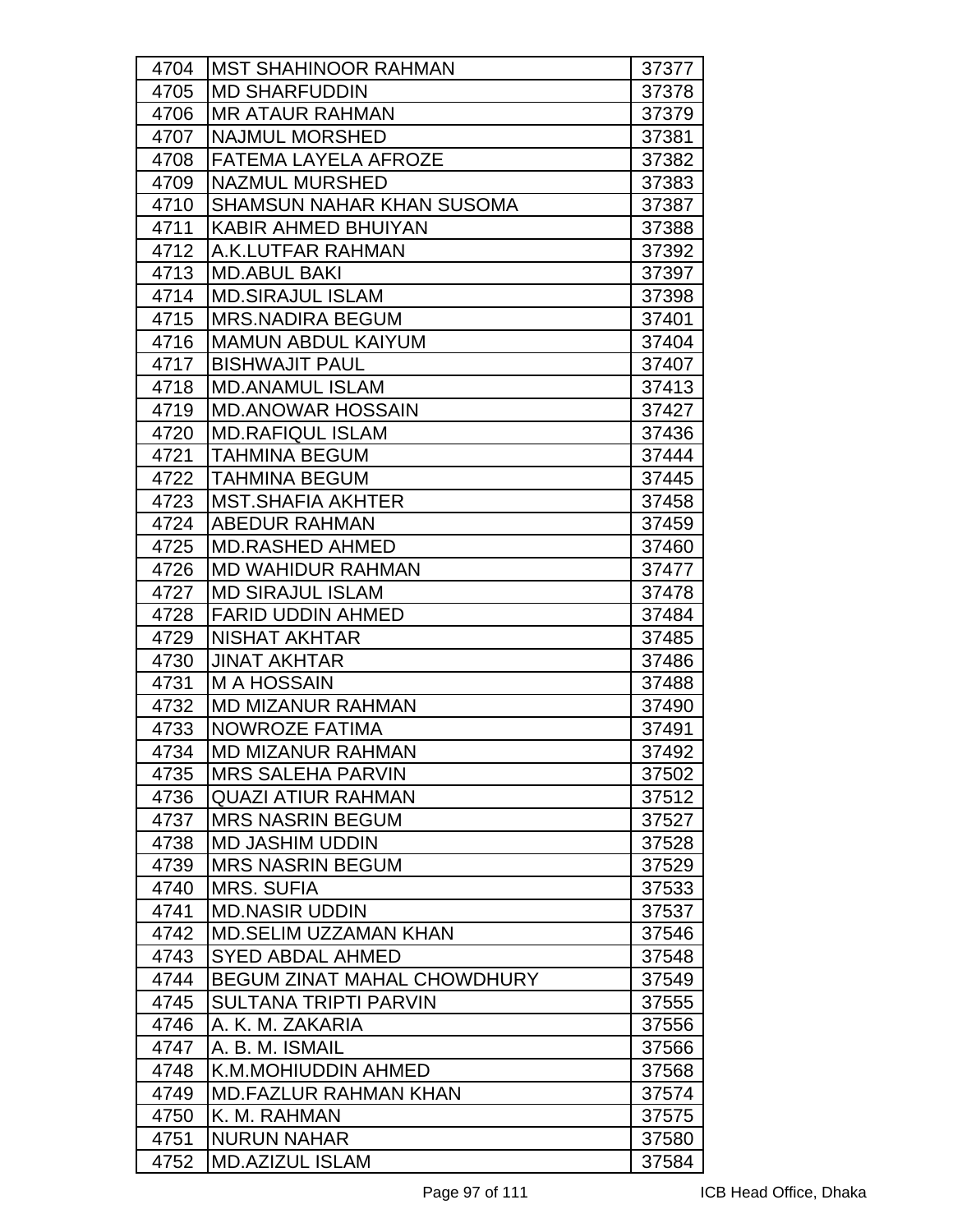| 4753 | <b>DEWAN ABDUL AZIM</b>                | 37586 |
|------|----------------------------------------|-------|
| 4754 | <b>DINA ABBAS AZIM</b>                 | 37587 |
| 4755 | DEWAN ABDUL AZIM                       | 37588 |
| 4756 | <b>DEWAN ABDUL MOYEZ</b>               | 37589 |
| 4757 | <b>DEWAN ABDUR RAQUIB</b>              | 37590 |
| 4758 | <b>IDEWAN ABDUR RAQUIB</b>             | 37591 |
| 4759 | <b>TANDRA BISWAS</b>                   | 37593 |
| 4760 | <b>TAHSIN BEGUM</b>                    | 37594 |
| 4761 | <b>NOOR JAHAN RAHMAN</b>               | 37596 |
| 4762 | <b>ANOWARA YASMIN</b>                  | 37601 |
| 4763 | <b>SHAHNAZ BEGUM</b>                   | 37602 |
| 4764 | <b>RIAZ UDDIN</b>                      | 37603 |
| 4765 | <b>SHAHNAZ BEGUM</b>                   | 37604 |
| 4766 | <b>SELINA SULTANA</b>                  | 37613 |
| 4767 | <b>MOHAMMAD NUR ULLAH</b>              | 37618 |
| 4768 | <b>BRIG. GEN. MOHAMMAD TAJUL ISLAM</b> | 37622 |
| 4769 | <b>TAPAN KUMAR BASAK</b>               | 37630 |
| 4770 | <b>MOHAMMAD BASHIR AHMED</b>           | 37635 |
| 4771 | <b>RAZIA PARVEEN</b>                   | 37651 |
| 4772 | <b>M.A.MANNAN MIAN</b>                 | 37652 |
| 4773 | <b>MOHAMMAD HOSSAIN</b>                | 37653 |
| 4774 | A. K. M. SHAHID                        | 37654 |
| 4775 | <b>MIR MAHMUDUL MOJAHID</b>            | 37656 |
| 4776 | <b>HAFIZUL KABIR</b>                   | 37663 |
| 4777 | <b>MD.ABDUL AHAD</b>                   | 37665 |
| 4778 | <b>S.M.SHAFIQUL ISLAM</b>              | 37669 |
| 4779 | <b>DR.MANSUR QUAZI</b>                 | 37693 |
| 4780 | <b>MOHAMMAD SHAMSUL ALAM</b>           | 37695 |
| 4781 | <b>MONIR AHMED</b>                     | 37719 |
| 4782 | <b>MD.SHAFIQUL ALAM</b>                | 37738 |
| 4783 | <b>RINA PODDER</b>                     | 37762 |
| 4784 | <b>M.BAJLUR RASHID</b>                 | 37766 |
| 4785 | MD. HASANUZZAMAN                       | 37772 |
| 4786 | <b>MONIR AHMED</b>                     | 37786 |
| 4787 | <b>MD. MAHABUBUR RAHMAN</b>            | 37787 |
| 4788 | <b>MD.MONIRUL ISLAM</b>                | 37793 |
| 4789 | <b>MD.DULAL HOSSAIN</b>                | 37799 |
| 4790 | <b>SYED BADRUL ALAM</b>                | 37809 |
| 4791 | <b>MD.MAHBUB ALAM</b>                  | 37810 |
| 4792 | <b>ROWSON ARA MAHBUB</b>               | 37811 |
| 4793 | <b>MD.SHAHADAT HOSSAIN BHUIYAN</b>     | 37813 |
| 4794 | <b>ARATI RANI PAUL</b>                 | 37814 |
| 4795 | <b>SALMA ALAM</b>                      | 37815 |
| 4796 | <b>MD SAIDUL ISLAM</b>                 | 37876 |
| 4797 | M. A. WADUD                            | 37894 |
| 4798 | <b>SK.SIRAJUL ISLAM</b>                | 37895 |
| 4799 | <b>SHIKHA CHOWDHURY</b>                | 37899 |
| 4800 | <b>KH.BADRUL ALAM</b>                  | 37902 |
| 4801 | <b>HARUN OR RASHID</b>                 | 37903 |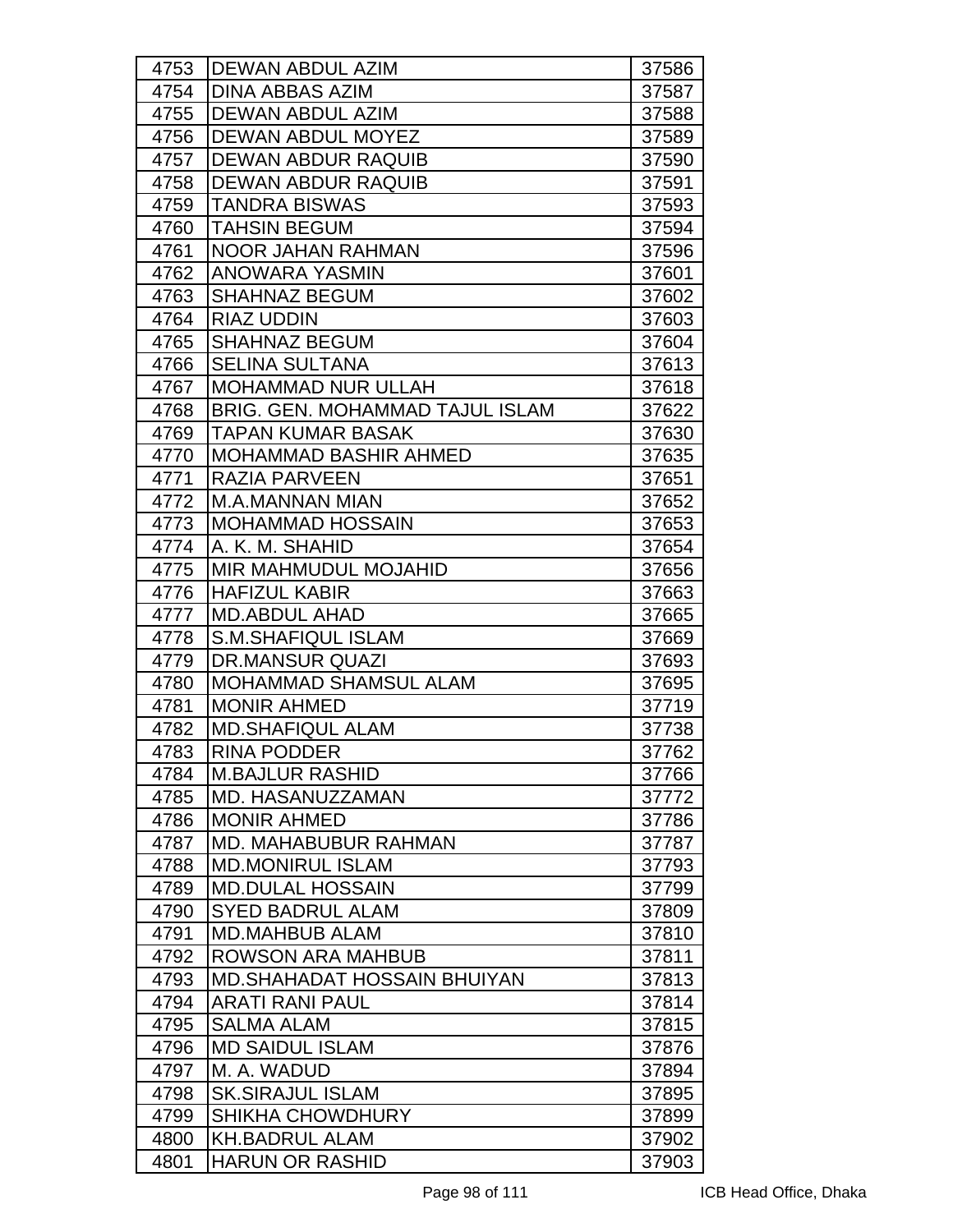| 4802 | <b>ZAKARIA WAIZ</b>              | 37905 |
|------|----------------------------------|-------|
| 4803 | <b>SULTANA SABERA</b>            | 37907 |
| 4804 | <b>MD.SUJAIL ULLAH</b>           | 37914 |
| 4805 | <b>MUMTAJUL KARIM</b>            | 37915 |
| 4806 | A.M. MIZANUR RAHMAN              | 37920 |
| 4807 | <b>SHAIKH SHARFUZA</b>           | 37921 |
| 4808 | <b>S.M. MIZANUR RAHMAN</b>       | 37922 |
| 4809 | <b>REZAUL KARIM HENA</b>         | 37927 |
| 4810 | TAHMINA HOQ                      | 37935 |
| 4811 | DR.NARAYAN CHANDRA SARKER        | 37951 |
| 4812 | YOUSUF HESHAM CHOWDHURY          | 37952 |
| 4813 | <b>MD.BAKI BILLAH</b>            | 37954 |
| 4814 | <b>SYED NURUL ISLAM</b>          | 37959 |
| 4815 | <b>MD.MONIRUL ISLAM</b>          | 37961 |
| 4816 | <b>MD.SIDDIQUR RAHMAN</b>        | 37967 |
| 4817 | SANTOSH CHANDRA SAHA             | 37968 |
| 4818 | <b>MD.PARVEZ ALAM KHAN</b>       | 37970 |
| 4819 | <b>MERINA KHANDAKER</b>          | 37974 |
| 4820 | <b>MD.RAHMAT ULLAH BHUIYAN</b>   | 37984 |
| 4821 | <b>MD.MIZANUR RAHMAN BHUIYAN</b> | 37988 |
| 4822 | WAHID ABDALLAH                   | 37992 |
| 4823 | <b>RASHIDUL ISLAM</b>            | 37993 |
| 4824 | <b>SALEEM MD.JAHANGIR</b>        | 37994 |
| 4825 | PARVAJ UL SIDDIQUE               | 37999 |
| 4826 | <b>MD.JASHIM UDDIN</b>           | 38000 |
| 4827 | <b>MOHAMMAD TARIQ AHSAN</b>      | 38003 |
| 4828 | <b>MOHAMMAD ABU SHADAK</b>       | 38006 |
| 4829 | <b>SHAHNAJ PARVEEN</b>           | 38007 |
| 4830 | <b>MD. KIBRIA</b>                | 38008 |
| 4831 | <b>MD.SHAHID ULLAH</b>           | 38011 |
| 4832 | SOHEL AL MAMUN                   | 38022 |
| 4833 | <b>ABU TAHER</b>                 | 38023 |
| 4834 | <b>MD.SADIQUL ISLAM</b>          | 38028 |
| 4835 | <b>MD.MOJAMMEL HAQUE</b>         | 38032 |
| 4836 | <b>MD.NAKIB MURSALINE KHAN</b>   | 38042 |
| 4837 | <b>KABIR AHMED</b>               | 38046 |
| 4838 | <b>BADAL HOSSAIN</b>             | 38047 |
| 4839 | <b>LUTFUN NESA ISLAM</b>         | 38048 |
| 4840 | <b>MD.BAKI BILLAH</b>            | 38049 |
| 4841 | <b>SHYAMA PROSAD BALL</b>        | 38054 |
| 4842 | <b>MOHAMMAD ISHA</b>             | 38056 |
| 4843 | ABDULLAH AL MAHMOUD              | 38057 |
| 4844 | <b>SYED BELAL AHMED</b>          | 38062 |
| 4845 | <b>ABU SAYED</b>                 | 38063 |
| 4846 | <b>MD.HABIBULLAH KHAN</b>        | 38067 |
| 4847 | <b>MD.ANWAR HOSSAIN</b>          | 38071 |
| 4848 | <b>MD.MAHBUBUR RAHIM AKHTER</b>  | 38072 |
| 4849 | <b>MD. OBIADULLAH</b>            | 38073 |
| 4850 | <b>M.SORWAR HOSSAIN</b>          | 38075 |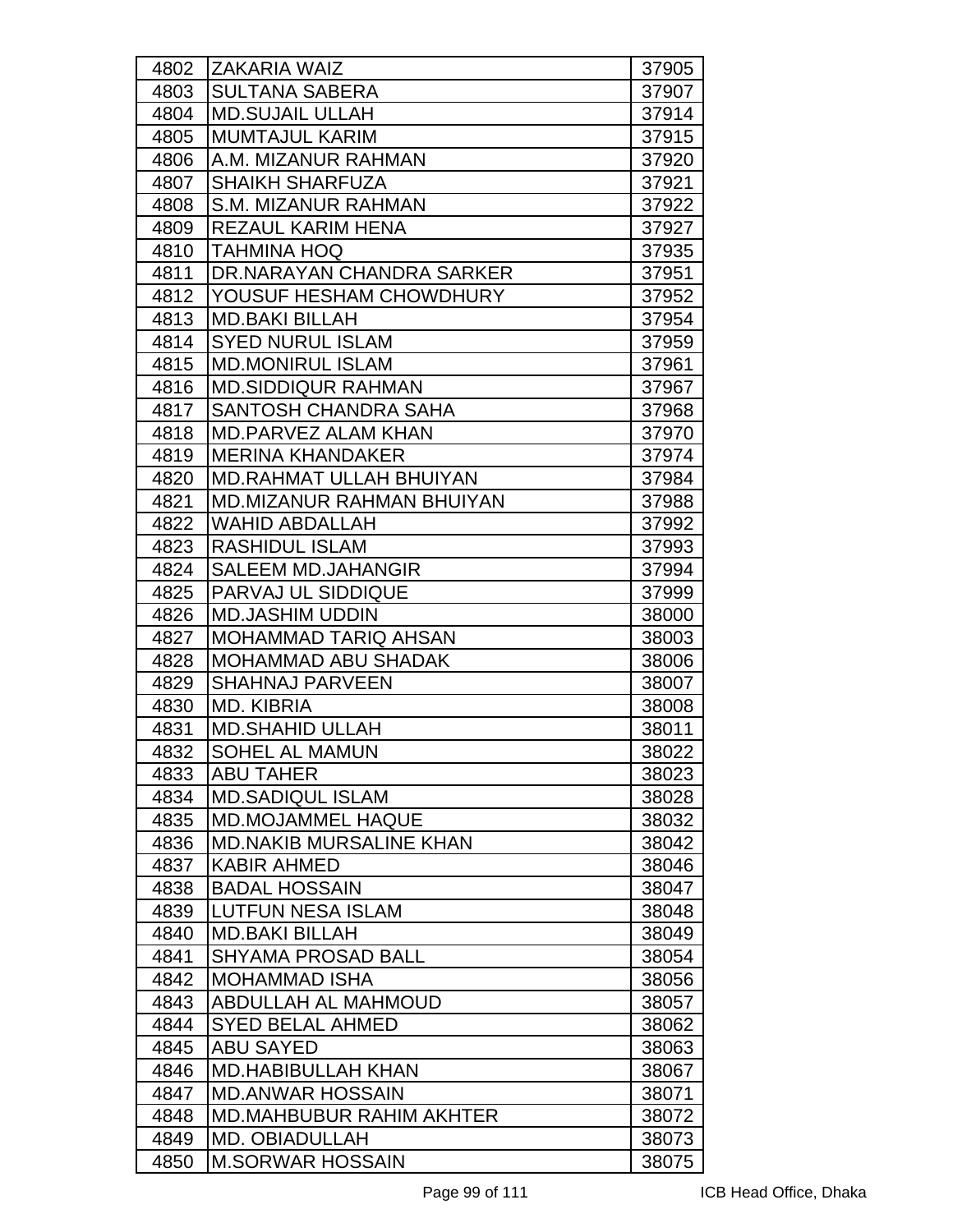| 4851 | <b>SELINA SORWAR</b>           | 38076 |
|------|--------------------------------|-------|
| 4852 | ADNAN MD.LUTFUL KARIM          | 38081 |
| 4853 | <b>SAMINA SORWAR TANNI</b>     | 38082 |
| 4854 | <b>ABDUL BASED</b>             | 38085 |
| 4855 | <b>ABDUS SATTAR</b>            | 38086 |
| 4856 | <b>MD.NAZRUL ISLAM MIAH</b>    | 38089 |
| 4857 | <b>ASADUZZAMAN KHAN</b>        | 38101 |
| 4858 | <b>MD.RAKIB ULLAH BHUIYAN</b>  | 38106 |
| 4859 | <b>S.M.ABDUR RAQUIB</b>        | 38107 |
| 4860 | <b>MOHAMMAD EHSAN</b>          | 38108 |
| 4861 | <b>MD.AMINUL ISLAM</b>         | 38113 |
| 4862 | ENGR.JAHANGIR ALAM BHUIYAN     | 38119 |
| 4863 | <b>MD.KAWSER HABIB</b>         | 38120 |
| 4864 | <b>MD.ABUL HASHEM</b>          | 38126 |
| 4865 | <b>KAZI IQBAL</b>              | 38127 |
| 4866 | <b>MD. ABU SALEH</b>           | 38129 |
| 4867 | <b>MOHAMMAD NASIR UDDIN</b>    | 38130 |
| 4868 | <b>SHAIK FORID AHMED</b>       | 38140 |
| 4869 | <b>SAIFUL ALAM LAZU</b>        | 38144 |
| 4870 | <b>S.M.ABDUR RAQUIB</b>        | 38145 |
| 4871 | <b>AMIT KUMAR DEWAN</b>        | 38147 |
| 4872 | <b>AHSAN HABIB</b>             | 38148 |
| 4873 | TUHIN KUMAR MUKHOPADHYAY       | 38150 |
| 4874 | <b>MD.ISMAIL HOSSAIN</b>       | 38151 |
| 4875 | <b>SHAFIUL AZAM KHAN</b>       | 38158 |
| 4876 | <b>MD.MOSTOFA SARWAR</b>       | 38169 |
| 4877 | <b>RAFIQUL ISLAM</b>           | 38170 |
| 4878 | <b>MAHFUZA CHOWDHURY</b>       | 38171 |
| 4879 | <b>GOLAM MORSHED</b>           | 38175 |
| 4880 | G. M. ROBBANI                  | 38176 |
| 4881 | <b>MD.GIAS UDDIN KHANDAKAR</b> | 38178 |
| 4882 | ANJUMAN ARA BEGUM              | 38179 |
| 4883 | <b>MD.SHWKAT HOSSAIN</b>       | 38182 |
| 4884 | <b>MD.KAMAL HOSSAIN</b>        | 38190 |
| 4885 | <b>KHURSHID JAHAN</b>          | 38191 |
| 4886 | <b>MIR FARUQUE HOSSAIN</b>     | 38192 |
| 4887 | <b>MRS.KHALEDA YASMIN</b>      | 38197 |
| 4888 | <b>NOAB ALI</b>                | 38198 |
| 4889 | <b>MD.SULAIMAN TUTUL</b>       | 38199 |
| 4890 | <b>IGNITIUS ALOYSIUS</b>       | 38211 |
| 4891 | <b>ASHIK AHMED SIDDIKEY</b>    | 38214 |
| 4892 | <b>TAJUL ISLAM</b>             | 38219 |
| 4893 | SYED MD.MAMUNUR RASHID         | 38220 |
| 4894 | BEGUMRASHIDA SHARMIN CHOWDHURY | 38223 |
| 4895 | <b>MD.MAHFUZUR RAHMAN</b>      | 38229 |
| 4896 | <b>M.A.MOMIN MAJUMDER</b>      | 38230 |
| 4897 | <b>RAFIQUL ISLAM</b>           | 38233 |
| 4898 | <b>MD.HARUN UR RASHID</b>      | 38237 |
| 4899 | <b>ASHRAF UDDIN AHMED</b>      | 38240 |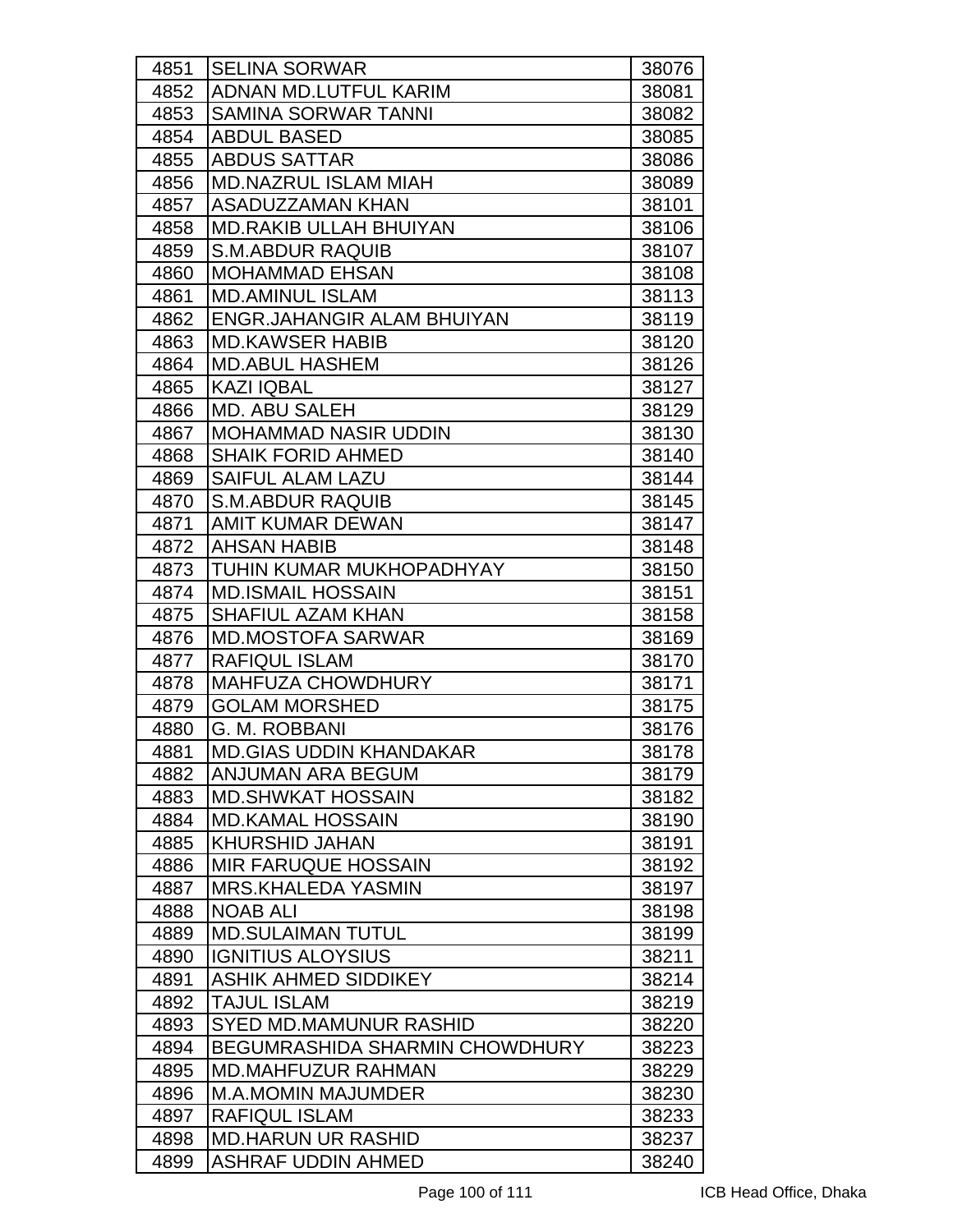| 4900 | IMD.SUMSUL HOQ              | 38242 |
|------|-----------------------------|-------|
| 4901 | <b>JAHAN AFROZ</b>          | 38243 |
| 4902 | <b>MD.RAFIQUL ALAM</b>      | 38245 |
| 4903 | <b>MRS.MALEKA PERVIN</b>    | 38249 |
| 4904 | <b>SHAFIUL AKRAM FAISOL</b> | 38250 |
| 4905 | M. SHAFIULLAH               | 38251 |
| 4906 | M. SHAFIULLAH               | 38252 |
| 4907 | <b>SHAFIUL ARMAN FUAD</b>   | 38253 |
| 4908 | <b>MD.ANISUR RAHMAN</b>     | 38256 |
| 4909 | UTTAM KUMAR SAHA            | 38257 |
| 4910 | AHSAN KABIR CHOWDHURY       | 38258 |
| 4911 | MS. NOOR-E-LAILA            | 38259 |
| 4912 | <b>MD. ANISUR RAHMAN</b>    | 38260 |
| 4913 | <b>KHODEZA BEGUM</b>        | 38261 |
| 4914 | <b>FARHANA AFROUZ</b>       | 38262 |
| 4915 | <b>KAZI FAZILATUNNESA</b>   | 38263 |
| 4916 | <b>MD.MOSTAFIZUR RAHMAN</b> | 38264 |
| 4917 | <b>MD.MOSTAFIZUR RAHMAN</b> | 38265 |
| 4918 | <b>TAMANNA RAHMAN</b>       | 38266 |
| 4919 | <b>TASNUVA RAHMAN</b>       | 38267 |
| 4920 | <b>SULTANA CHOWDHURY</b>    | 38272 |
| 4921 | <b>MD.AKHTAR HOSSAIN</b>    | 38273 |
| 4922 | <b>SHAMIM AHMED</b>         | 38276 |
| 4923 | <b>MD.RUHUL AMIN</b>        | 38279 |
| 4924 | <b>MD. ASSADUZZAMAN</b>     | 38280 |
| 4925 | <b>MUJTABA ISLAM SANI</b>   | 38283 |
| 4926 | <b>KH.HAMIDUR RAHMAN</b>    | 38286 |
| 4927 | <b>DR.MD.ABDUS SATTAR</b>   | 38289 |
| 4928 | <b>RUMANA SATTAR</b>        | 38290 |
| 4929 | <b>RAFIQUE JEWEL</b>        | 38291 |
| 4930 | MIRZA MD.AMIR KHASRU        | 38293 |
| 4931 | <b>MD.BADIUL ALAM</b>       | 38294 |
| 4932 | <b>FARZANA SIDDIQUI</b>     | 38295 |
| 4933 | S. M. MOHSIN                | 38297 |
| 4934 | <b>MD.TASUL ISLAM</b>       | 38308 |
| 4935 | <b>MD.JAHANGIR KABIR</b>    | 38315 |
| 4936 | <b>MD.AZHAR ALI</b>         | 38317 |
| 4937 | <b>MD.AUMOR FARUQUE</b>     | 38318 |
| 4938 | <b>MOHD. IBRAHIM</b>        | 38321 |
| 4939 | <b>MD.IMAN UDDIN</b>        | 38323 |
| 4940 | RUKSHANA KHANAM             | 38324 |
| 4941 | <b>S.M.MUSTAQUE ALI</b>     | 38325 |
| 4942 | ARIFUZZAMAN SHARKAR         | 38326 |
| 4943 | <b>ABDUS SALAM MATABBER</b> | 38333 |
| 4944 | <b>MD.ALAMGIR KABIR</b>     | 38334 |
| 4945 | <b>MD.IMRANUL HAQUE</b>     | 38338 |
| 4946 | <b>MD.ROBIUL ISLAM</b>      | 38341 |
| 4947 | <b>SYED HAFIZ AHMED</b>     | 38344 |
| 4948 | YOUSUF AHAMED CHOWDHURY     | 38349 |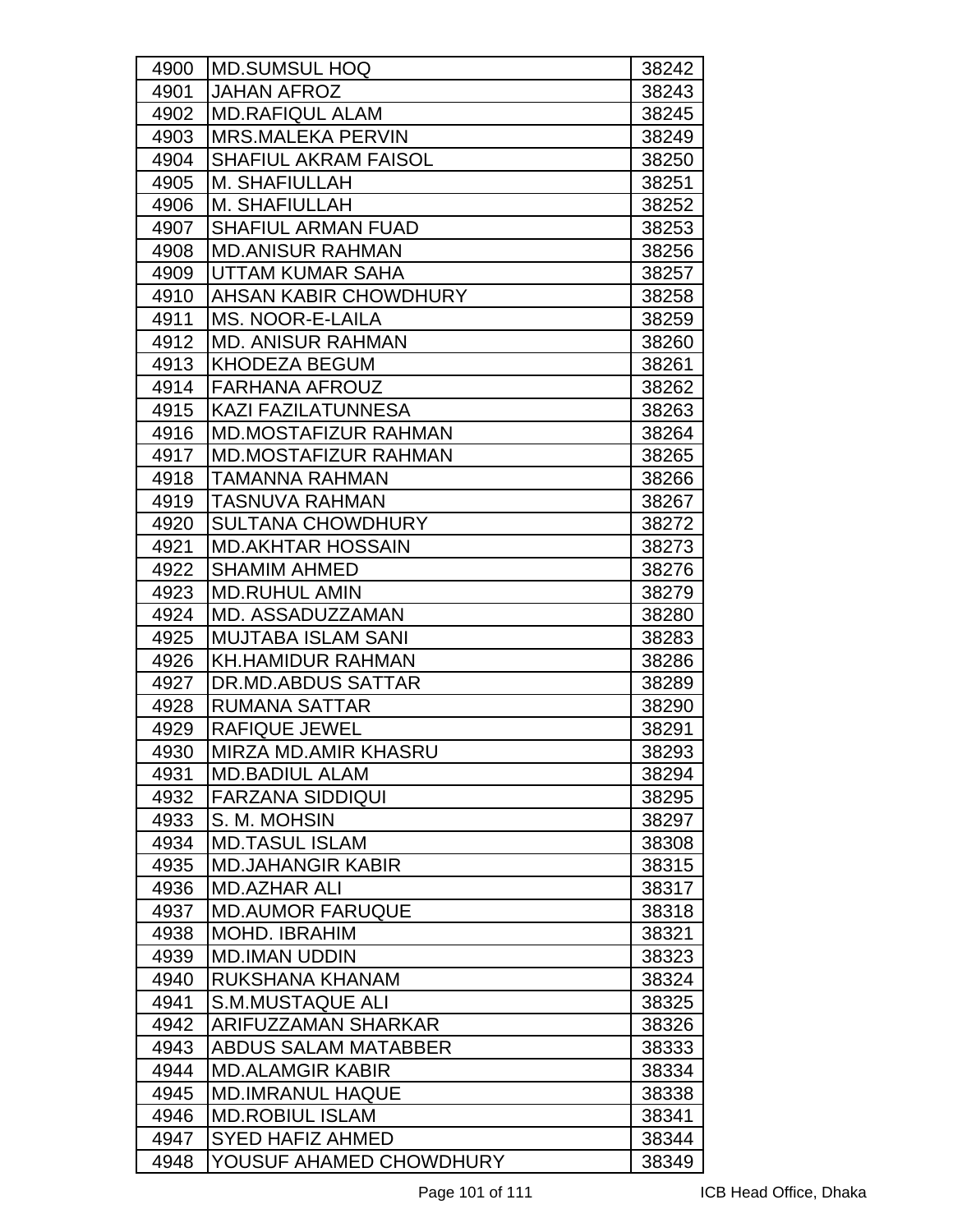| 4949 | <b>MOLLA OSMAN GHANI</b>         | 38350 |
|------|----------------------------------|-------|
| 4950 | <b>MD.ASHRAFUL HAQUE</b>         | 38351 |
| 4951 | <b>MD.ASHRAFUL HAQUE</b>         | 38352 |
| 4952 | <b>MD.MANJUR KADER MRIDHA</b>    | 38353 |
| 4953 | <b>MD.HAFIZUR RAHMAN</b>         | 38354 |
| 4954 | <b>IASLAM AHMED</b>              | 38358 |
| 4955 | <b>MD.MONWARUL HUDA</b>          | 38359 |
| 4956 | <b>MD.MANZURUL HUDA</b>          | 38360 |
| 4957 | <b>MOHAMMAD SHAHADAT HOSSAIN</b> | 38361 |
| 4958 | <b>MD.GIASUDDIN AHMED</b>        | 38364 |
| 4959 | <b>MD. A. QAIUM KHAN</b>         | 38367 |
| 4960 | <b>SHASANGKA KUMAR SARKER</b>    | 38368 |
| 4961 | S. A. RAHIM                      | 38369 |
| 4962 | <b>MD.ANWAR HOSSAIN</b>          | 38372 |
| 4963 | <b>MD.HAFIZUR RAHMAN</b>         | 38377 |
| 4964 | <b>MD.AKHTERUZZAMAN SANO</b>     | 38379 |
| 4965 | <b>MOHAMMAD SHARIF HANIF</b>     | 38382 |
| 4966 | AHMED MONIRUZZAMAN               | 38384 |
| 4967 | <b>MD.JAHANGIR ALAM</b>          | 38385 |
| 4968 | <b>MD.MAHAMUDUR RAHMAN</b>       | 38386 |
| 4969 | <b>MD.ANWAR UDDIN</b>            | 38389 |
| 4970 | <b>MOHD.GOLAM SHARWAR</b>        | 38391 |
| 4971 | <b>DULALI BALL</b>               | 38393 |
| 4972 | <b>MD.ABUL KALAM AZAD</b>        | 38395 |
| 4973 | <b>MD.SHAH ALAM</b>              | 38396 |
| 4974 | <b>ZAHIRUL HAQUE</b>             | 38400 |
| 4975 | <b>SHAMSUNNAHAR BEGUM</b>        | 38405 |
| 4976 | <b>SANAT KUMAR DUTTA</b>         | 38409 |
| 4977 | <b>ENAMUL KABIR CHUNNU</b>       | 38416 |
| 4978 | <b>MAHMUDUL HASAN</b>            | 38422 |
| 4979 | MUHAMMAD SHAHADAT HOSSAIN        | 38425 |
| 4980 | UMME SALMA                       | 38426 |
| 4981 | M. A. M. PARVEZ MARUF            | 38427 |
| 4982 | <b>MOHAMMAD AKTER HOSSAIN</b>    | 38429 |
| 4983 | <b>MD ABDUS SUKUR</b>            | 38430 |
| 4984 | <b>HUSAYEN KABIR</b>             | 38433 |
| 4985 | <b>MUNSHI REZAUL KARIM</b>       | 38434 |
| 4986 | A.K.M. SHAH ZAMAL SIDDIQUE       | 38435 |
| 4987 | <b>KAZI YASMIN</b>               | 38436 |
| 4988 | <b>GOBINDA CHANDRA SAHA</b>      | 38437 |
| 4989 | <b>MD.TOZAMMEL HOSSAIN</b>       | 38443 |
| 4990 | <b>PARIMAL KANTI KAR</b>         | 38444 |
| 4991 | <b>MRS.MAHBUBA SULTANA</b>       | 38446 |
| 4992 | <b>MRS.MAHBUBA SULTANA</b>       | 38447 |
| 4993 | <b>MD.MOHIUDDIN MAJUMDER</b>     | 38468 |
| 4994 | <b>KOKIL DAS</b>                 | 38469 |
| 4995 | <b>MD.SHAHADATH HOSSAIN</b>      | 38473 |
| 4996 | GOURANGA CHANDRA CHANDA          | 38474 |
| 4997 | <b>MD.ABDUL KHALEQUE</b>         | 38479 |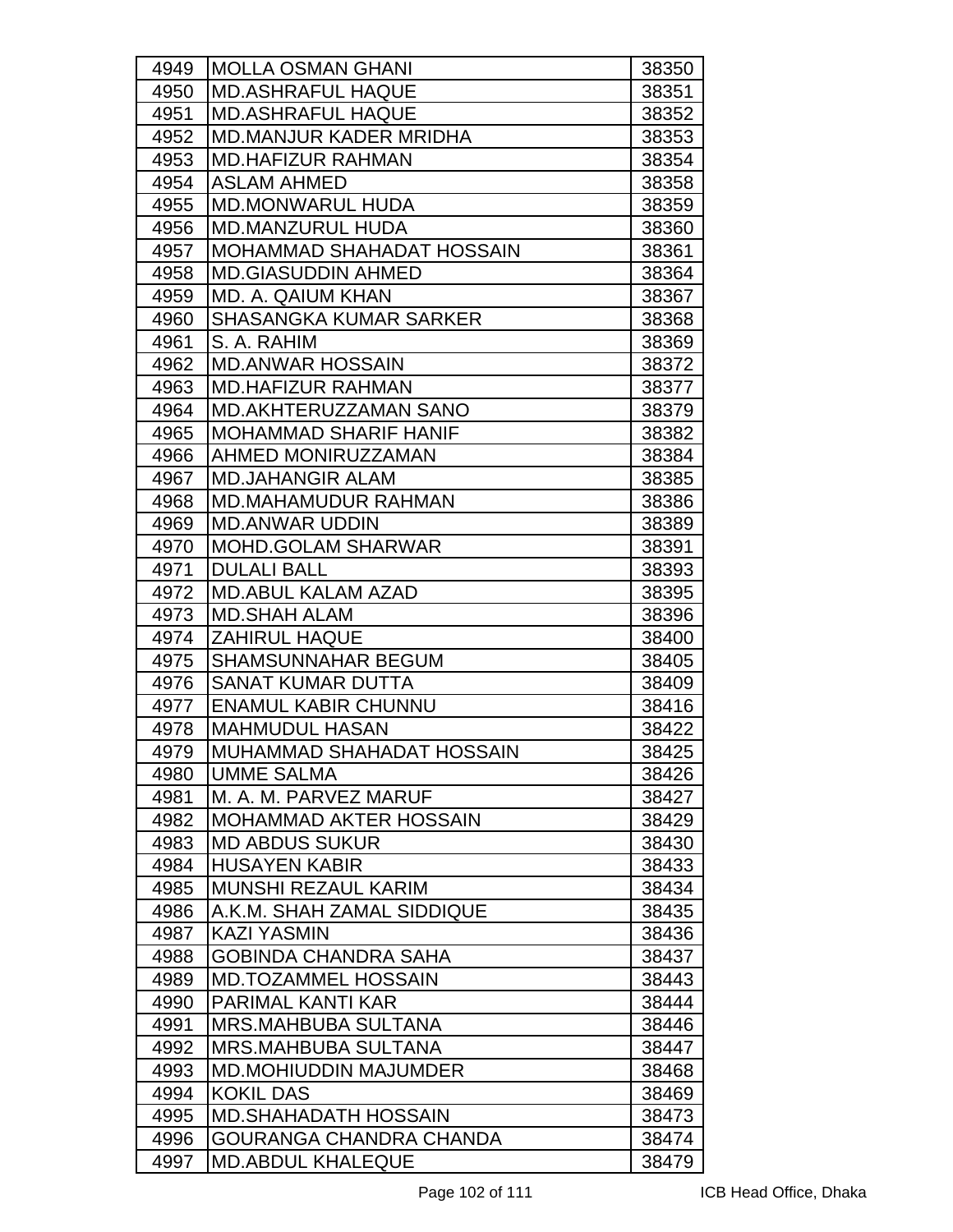| 4998 | M. A. FARUQUE                  | 38481 |
|------|--------------------------------|-------|
| 4999 | MD. ZUEL                       | 38482 |
| 5000 | <b>FEROZE AHAMED</b>           | 38487 |
| 5001 | M. A. SAKUR                    | 38493 |
| 5002 | <b>MD.KHALED HOSSAIN</b>       | 38495 |
| 5003 | <b>FARUQUE AHMED</b>           | 38496 |
| 5004 | <b>MD.ISRAIL HOSSAIN</b>       | 38498 |
| 5005 | <b>MD.MAMUN MRIDHA</b>         | 38500 |
| 5006 | <b>MRS.JAHANARA MANWAR</b>     | 38504 |
| 5007 | <b>DILIP KUMAR PAUL</b>        | 38511 |
| 5008 | <b>MOHD.NAZRUL ISLAM</b>       | 38513 |
| 5009 | <b>MD.RAFIQUL ISLAM</b>        | 38516 |
| 5010 | <b>FARIDA YEASMIN</b>          | 38517 |
| 5011 | <b>MD.RAFIQUL ISLAM</b>        | 38518 |
| 5012 | <b>MD.SURUJ MIAH</b>           | 38519 |
| 5013 | <b>MD.OBAIDUR RAHMAN</b>       | 38523 |
| 5014 | <b>MD.DELWAR HOSSAIN</b>       | 38524 |
| 5015 | <b>MD.MAHBUB ALAM</b>          | 38527 |
| 5016 | <b>MD.AYUBE ALI</b>            | 38533 |
| 5017 | <b>KAZI SHAFIQUL ISLAM</b>     | 38536 |
| 5018 | <b>MD. MOSTAFA</b>             | 38537 |
| 5019 | <b>MD.CHALA AHMED</b>          | 38538 |
| 5020 | <b>MD.ABUL KALAM</b>           | 38541 |
| 5021 | <b>NURJAHAN BEGUM</b>          | 38542 |
| 5022 | <b>BEGUM MURSHEDA JAHAN</b>    | 38543 |
| 5023 | RUKSHANA KHANAM                | 38544 |
| 5024 | <b>Q.M.SERAJUR RAHMAN</b>      | 38549 |
| 5025 | <b>MD.ZAKIR HOSSAIN</b>        | 38552 |
| 5026 | <b>BADRUN NAHAR KHAN</b>       | 38558 |
| 5027 | <b>MD.AKTER HOSSAIN</b>        | 38559 |
| 5028 | <b>MRS.ROKEYA HOSSAIN</b>      | 38560 |
| 5029 | <b>MD.MOSHARAF HOSSAIN</b>     | 38561 |
| 5030 | <b>MD.ZAKIR HOSSAIN</b>        | 38562 |
| 5031 | <b>MD.MUJIBUL HAQUE</b>        | 38566 |
| 5032 | <b>IGNITIUS ALOYSIUS</b>       | 38576 |
| 5033 | <b>MRS.FLORENCE HOSSAIN</b>    | 38580 |
| 5034 | <b>MD.ISMAIL HOSHEN HANNAN</b> | 38583 |
| 5035 | KHANDAKAR SHAHADAT HOSSAIN     | 38586 |
| 5036 | <b>M.A.MATIN BHUIYAN</b>       | 38587 |
| 5037 | <b>M.A.MATIN BHUIYAN</b>       | 38589 |
| 5038 | <b>MRS.AMENA BEGUM</b>         | 38590 |
| 5039 | <b>MRS.RUBANA SHARMIN</b>      | 38591 |
| 5040 | <b>MD.SIKANDER ALI</b>         | 38593 |
| 5041 | <b>MRS.MASUMA ISLAM</b>        | 38598 |
| 5042 | <b>NURJAHAN BEGUM</b>          | 38599 |
| 5043 | <b>BEGUM MORSADA JAHAN</b>     | 38600 |
| 5044 | <b>LATIFA YASMIN</b>           | 38603 |
| 5045 | KHONDOKAR MD.MOSHIUR RAHMAN    | 38604 |
| 5046 | <b>JAHANARA BEGUM</b>          | 38605 |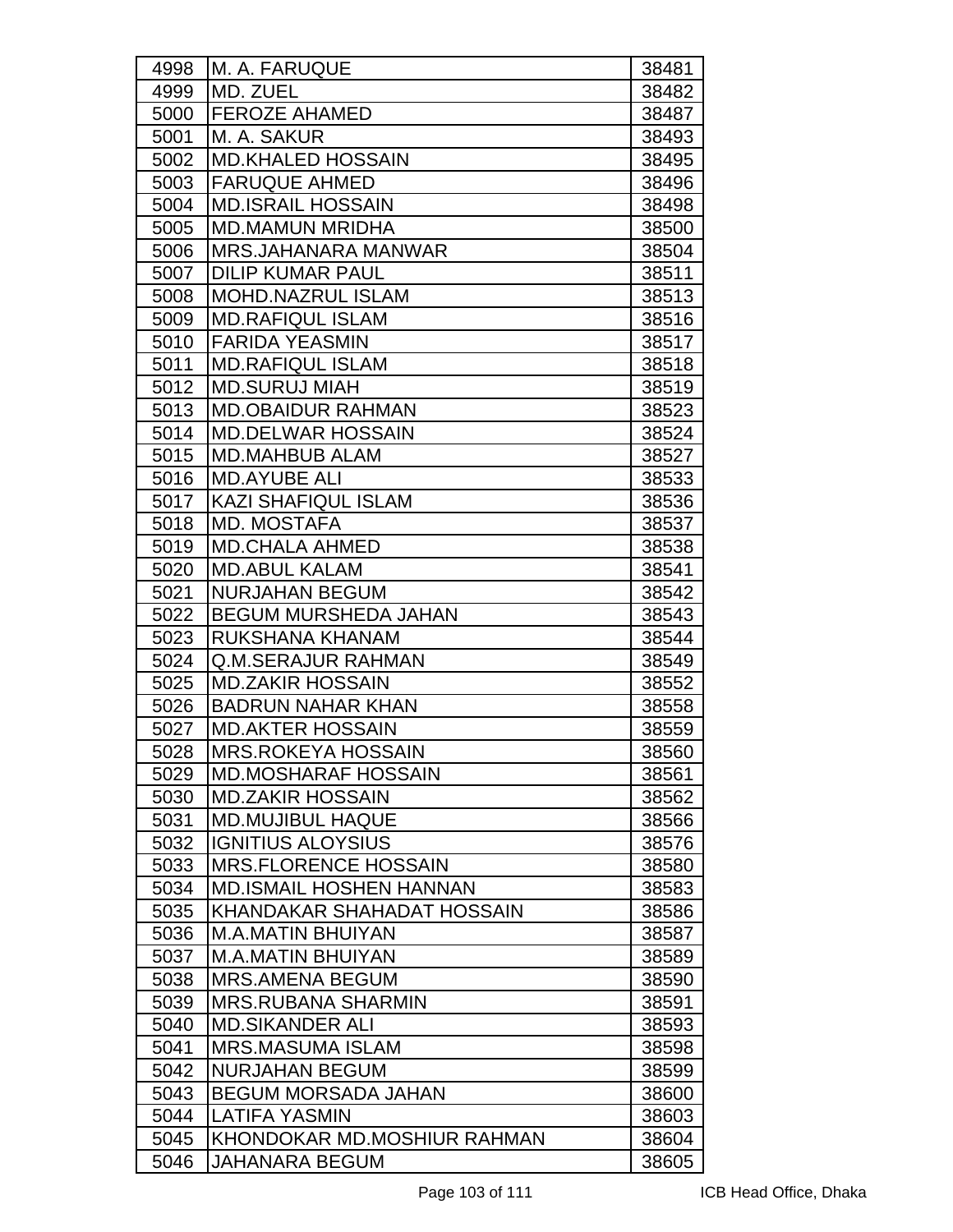| 5047 | <b>ROZINA MALEK</b>                | 38609 |
|------|------------------------------------|-------|
| 5048 | <b>MD.MAMUNUR RAHMAN</b>           | 38610 |
| 5049 | <b>MD.MAMUNUR RAHMAN</b>           | 38611 |
| 5050 | MD.MAHABBAT HUSSAIN KHAN           | 38613 |
| 5051 | <b>SHEIK SHOVEL</b>                | 38624 |
| 5052 | <b>MD.ABDUL KHALEQUE MRIDHA</b>    | 38625 |
| 5053 | UTTAM KUMAR PAUL                   | 38627 |
| 5054 | SALAHUDDIN AHMED CHOWDHURY         | 38639 |
| 5055 | SARKAR ABUL KALAM AZAD             | 38642 |
| 5056 | <b>MD.HOSSAIN REZA</b>             | 38648 |
| 5057 | MD. QUAMRUZZAMAN                   | 38651 |
| 5058 | <b>MD.ABUL HOSSAIN</b>             | 38653 |
| 5059 | MD. AKTARUZZAMAN                   | 38662 |
| 5060 | <b>MD.ABUL HOSSAIN</b>             | 38664 |
| 5061 | <b>MD.YOUSUF ALI</b>               | 38667 |
| 5062 | <b>MRS.NASIM AKHTER</b>            | 38668 |
| 5063 | <b>MD.LIAKAT ALI</b>               | 38669 |
| 5064 | <b>MD.HATEM ALI</b>                | 38670 |
| 5065 | <b>MRS.SHAMSUN NAHAR</b>           | 38671 |
| 5066 | <b>MRS.MOBASHERA HYDER</b>         | 38672 |
| 5067 | <b>AYSHA NOOR</b>                  | 38673 |
| 5068 | <b>KHAN MD.RAFIQUL ISLAM</b>       | 38682 |
| 5069 | ABU ZAFAR MD.IQBAL                 | 38685 |
| 5070 | <b>TAPOSH SARKER</b>               | 38686 |
| 5071 | <b>MD.JAFOR IQBAL</b>              | 38688 |
| 5072 | MMOHAMMAD SHARIFUL ISLAM           | 38692 |
| 5073 | <b>M.M.SAAD ULLAH</b>              | 38694 |
| 5074 | <b>MD.ABUL HOSSAIN</b>             | 38695 |
| 5075 | <b>MD.MATIUL HAQUE</b>             | 38699 |
| 5076 | DR.MIR BASHIR AHMED                | 38701 |
| 5077 | <b>NAZIM UDDIN</b>                 | 38702 |
| 5078 | ROKSANA TASKIN                     | 38705 |
| 5079 | TAZUL ISLAM MD.ASADUZZAMAN         | 38708 |
| 5080 | KHONDAKAR ASHFAQUE AHMED           | 38709 |
| 5081 | DEWAN JAMAL UDDIN CHOWDHURY        | 38711 |
| 5082 | <b>MD. MOSARAF HOSSAIN BHUIYAN</b> | 38714 |
| 5083 | <b>MD.REZAUL KARIM</b>             | 38716 |
| 5084 | <b>MD.SAIDUL ISLAM</b>             | 38717 |
| 5085 | <b>KH.HAMIDUR RAHMAN</b>           | 38719 |
| 5086 | <b>KHALEDA KHANAM</b>              | 38725 |
| 5087 | <b>MD.SHAH JALAL</b>               | 38726 |
| 5088 | <b>MD. IQBAL</b>                   | 38728 |
| 5089 | MOHAMMAD NAIM MUSTAFA KAMAL        | 38729 |
| 5090 | DR.MD.ABU BAKKAR SARKER            | 38730 |
| 5091 | <b>MD.SHAHABUDDIN MIAH</b>         | 38731 |
| 5092 | <b>MD.SAIDUR RAHMAN</b>            | 38736 |
| 5093 | <b>MD.ABDUL BATEN</b>              | 38740 |
| 5094 | <b>MANISH SARKER</b>               | 38742 |
| 5095 | <b>MD.MOKBUL HOSSAIN PATAN</b>     | 38752 |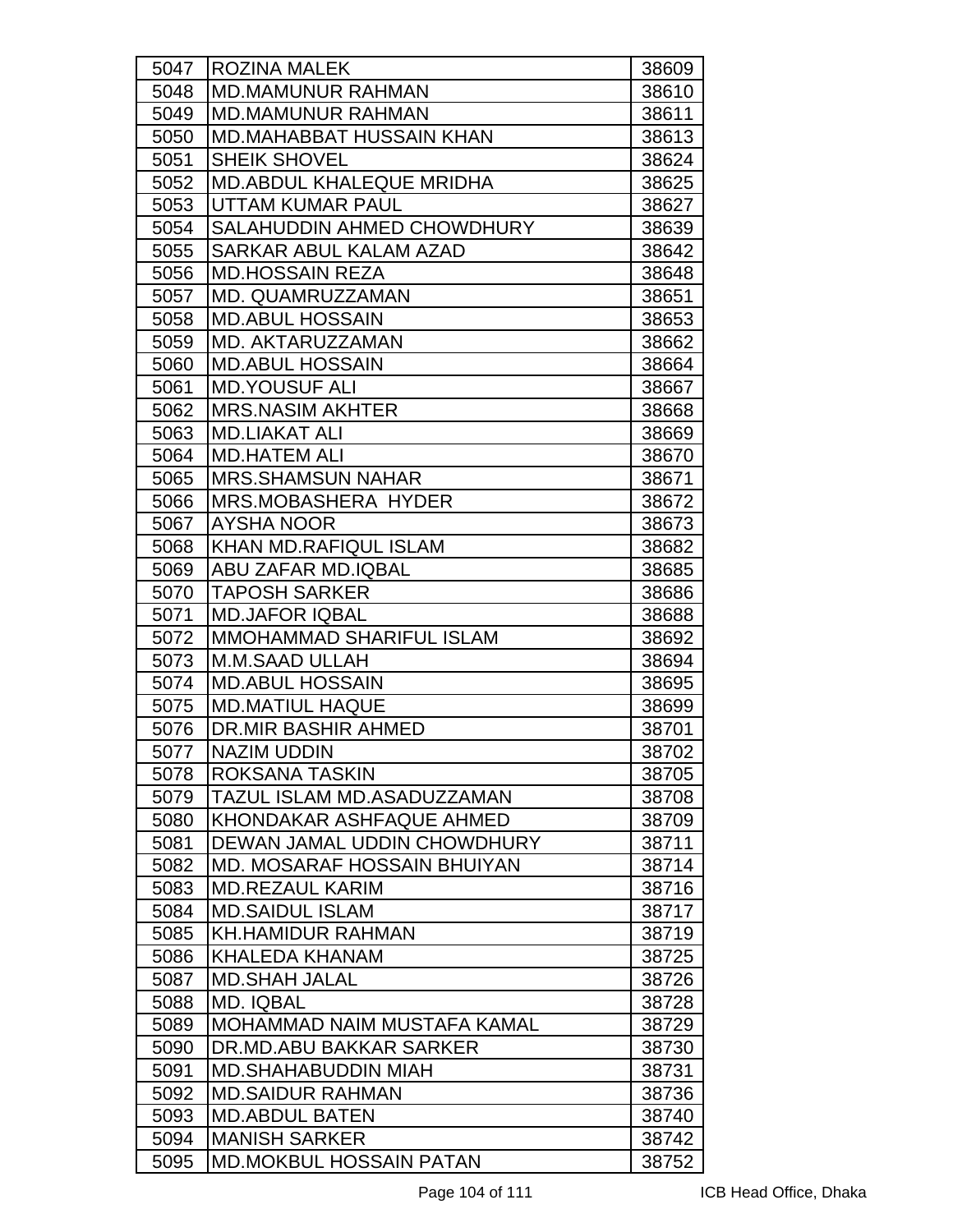| 5096 | <b>MD.MOKBUL HOSSAIN PATAN</b>   | 38753 |
|------|----------------------------------|-------|
| 5097 | <b>MD.ABU TAHER</b>              | 38756 |
| 5098 | <b>MD.ASRAFUL ISLAM</b>          | 38757 |
| 5099 | <b>S.M.EASIR ARAFAT</b>          | 38759 |
| 5100 | A.K.M.AHSAN HABIB                | 38762 |
| 5101 | <b>ABDUL HANNAN MOLLAH</b>       | 38764 |
| 5102 | <b>FARZANA MAHMOOD</b>           | 38765 |
| 5103 | <b>FARZAN MAHMOOD</b>            | 38766 |
| 5104 | <b>MD. MOHIUDDIN</b>             | 38767 |
| 5105 | MD. ALAUDDIN                     | 38768 |
| 5106 | <b>MD. TAUHID</b>                | 38769 |
| 5107 | <b>MD. TAUHID</b>                | 38770 |
| 5108 | <b>AKRAM HOSSAIN</b>             | 38771 |
| 5109 | <b>ZEBUNESSA BEGUM</b>           | 38773 |
| 5110 | <b>FARZANA MAHMOOD</b>           | 38774 |
| 5111 | M. A. DOULA                      | 38775 |
| 5112 | <b>SYED ASRAF ALI</b>            | 38778 |
| 5113 | <b>MIR MUNIRUS SALEHEEN</b>      | 38779 |
| 5114 | <b>DEBASHIS ROY</b>              | 38784 |
| 5115 | A.B.M.TOFAZZEL HOSSAIN           | 38788 |
| 5116 | ROKEYA RAHMAN                    | 38793 |
| 5117 | DR.MD.ABUL KASHEM                | 38794 |
| 5118 | <b>MD. SHAHNEWAZ</b>             | 38795 |
| 5119 | <b>REBEKA SULTANA</b>            | 38797 |
| 5120 | <b>NASHIMA SULTANA</b>           | 38798 |
| 5121 | <b>MD.BABUL MIAH</b>             | 38800 |
| 5122 | <b>MD.SAIFUL HUQ</b>             | 38801 |
| 5123 | <b>MD.EHATESHAM HYDAR KHAN</b>   | 38803 |
| 5124 | <b>MRS.MOBASHERA HYDAR</b>       | 38804 |
| 5125 | <b>MOYEZ UDDIN AHMED</b>         | 38807 |
| 5126 | KAZI IFTEKHAR HOSSAIN            | 38815 |
| 5127 | <b>MD.REAZUR RAHMAN</b>          | 38816 |
| 5128 | <b>SYED HAFIZUL ISLAM</b>        | 38820 |
| 5129 | <b>SUDIP PAUL CHOWDHURY</b>      | 38821 |
| 5130 | <b>KAZI SHERAZUL ISLAM</b>       | 38829 |
| 5131 | <b>MST.RAFIA KHATOON</b>         | 38831 |
| 5132 | <b>MD.MOYZUL ISLAM</b>           | 38833 |
| 5133 | <b>MD.MONIRUL HAQUE MIAH</b>     | 38835 |
| 5134 | <b>ANISUR RAHMAN</b>             | 38842 |
| 5135 | <b>DHIMAN CHANDRA ACHATARJEE</b> | 38846 |
| 5136 | <b>SHAHELA N.HAQUE</b>           | 38850 |
| 5137 | <b>MD.TARIKUL ISLAM</b>          | 38855 |
| 5138 | <b>S.M.FAKRUL ISLAM</b>          | 38861 |
| 5139 | <b>FAISAL MAHMOOD</b>            | 38862 |
| 5140 | <b>MD.MAHBUBUR RAHMAN</b>        | 38865 |
| 5141 | <b>KHANDEKER A.QASEM</b>         | 38868 |
| 5142 | KHANDAKER RAKIBUR RAHMAN         | 38881 |
| 5143 | <b>KAMAL ZIAUL ISLAM</b>         | 38882 |
| 5144 | <b>KHANDAKER SIRAJUL ALAM</b>    | 38886 |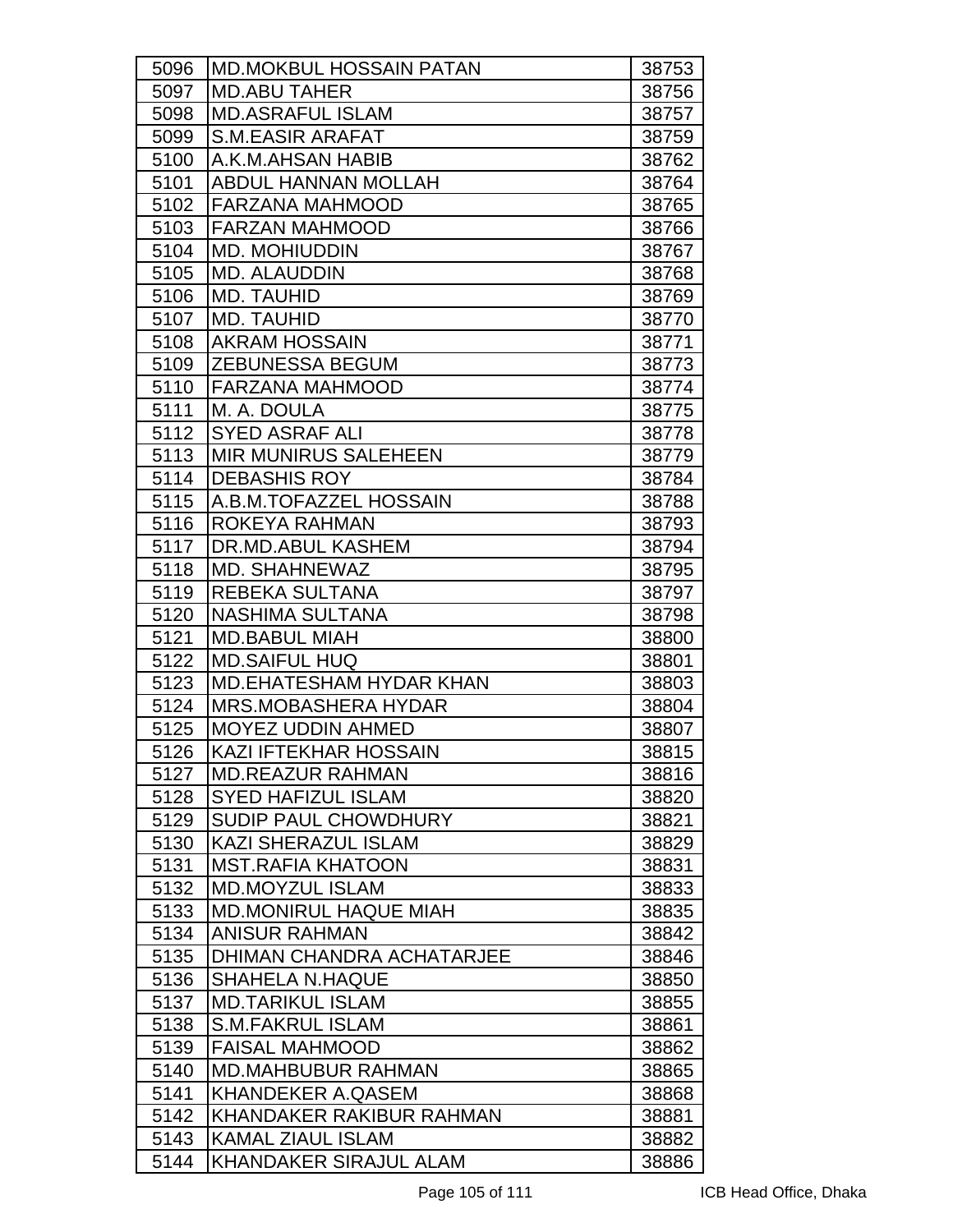| 5145 | <b>HAZI MD.ALTU MIAH</b>           | 38894 |
|------|------------------------------------|-------|
| 5146 | <b>DR.REBEKA ALAM</b>              | 38897 |
| 5147 | <b>MD.NAZMUL HAQ</b>               | 38901 |
| 5148 | <b>MD.SARWAR KHAN</b>              | 38902 |
| 5149 | <b>SHARIFUL ISLAM KHAN</b>         | 38906 |
| 5150 | <b>K.M.LIAKAT ALI</b>              | 38908 |
| 5151 | <b>MD.JAHANGIR HOSSAIN</b>         | 38910 |
| 5152 | <b>MD.ABUL KALAM</b>               | 38911 |
| 5153 | <b>SHEKHAR ROY</b>                 | 38919 |
| 5154 | <b>MD.GIASH UDDIN</b>              | 38926 |
| 5155 | MD.MONJURUL ISLAM CHOWDHURY        | 38937 |
| 5156 | <b>ROWSHAN ALAM SIKDER</b>         | 38941 |
| 5157 | <b>MD.TAJBINUR RAHMAN</b>          | 38942 |
| 5158 | <b>MD.ALKAS UDDIN</b>              | 38948 |
| 5159 | <b>MD.MOSARRAF HOSSAIN</b>         | 38949 |
| 5160 | <b>MD.ELAHI BUKSH</b>              | 38953 |
| 5161 | <b>MRS.LAILA BEGUM</b>             | 38954 |
| 5162 | <b>MD.ELAHI BUKSH</b>              | 38955 |
| 5163 | <b>MD.JAKIR HOSSAIN</b>            | 38959 |
| 5164 | <b>MD.NAZMUL ISLAM</b>             | 38961 |
| 5165 | <b>MD.MORSHAD ALAM</b>             | 38963 |
| 5166 | <b>MD.GOLAM HOSSAIN</b>            | 38970 |
| 5167 | <b>MD.NAZRUL ISLAM HUMAYUN</b>     | 38973 |
| 5168 | ROWSHAN ARA ALAM                   | 38976 |
| 5169 | <b>S.M.MAGFOOR HASSAN</b>          | 38988 |
| 5170 | <b>MD. ISMAIL</b>                  | 38990 |
| 5171 | <b>SALMAN SHAHADAT</b>             | 38991 |
| 5172 | SUMBHLEEN SHAHADAT                 | 38992 |
| 5173 | MISS.SUMBHLEEN SHAHADAT            | 38993 |
| 5174 | <b>NAZMUL ISLAM</b>                | 38995 |
| 5175 | MD.BARKAT ALAM                     | 38996 |
| 5176 | IAHMED AREYFEEN TALUKDER           | 38997 |
| 5177 | ABU HASIB ZOHIRUL BASHAR           | 39000 |
| 5178 | MD.MUZAFFAR ALI                    | 39004 |
| 5179 | <b>MD. SULTAN-UL-ALAM</b>          | 39006 |
| 5180 | <b>SHAFI IMAM</b>                  | 39007 |
| 5181 | MD.MOSADDEQUE HOSSAIN              | 39012 |
| 5182 | <b>NIHARIN MUSHTARI</b>            | 39018 |
| 5183 | <b>OASIM MONJU</b>                 | 39019 |
| 5184 | <b>MD.MONJURUL ISLAM CHOWDHURY</b> | 39020 |
| 5185 | <b>SHAH ZAKIA ISLAM</b>            | 39022 |
| 5186 | NAZMA PERVIN                       | 39023 |
| 5187 | <b>MD.SELIM REZA</b>               | 39029 |
| 5188 | <b>MD.SHAHJAHAN NURY</b>           | 39031 |
| 5189 | <b>MOHAMMED ALI SARKER</b>         | 39033 |
| 5190 | <b>MD. SHANEWAZ</b>                | 39036 |
| 5191 | MD. SHAHJAHAN                      | 39039 |
| 5192 | A.H.M.MAHBUBUR RAHMAN              | 39040 |
| 5193 | <b>MD.MAHABUBUL ALAM</b>           | 39041 |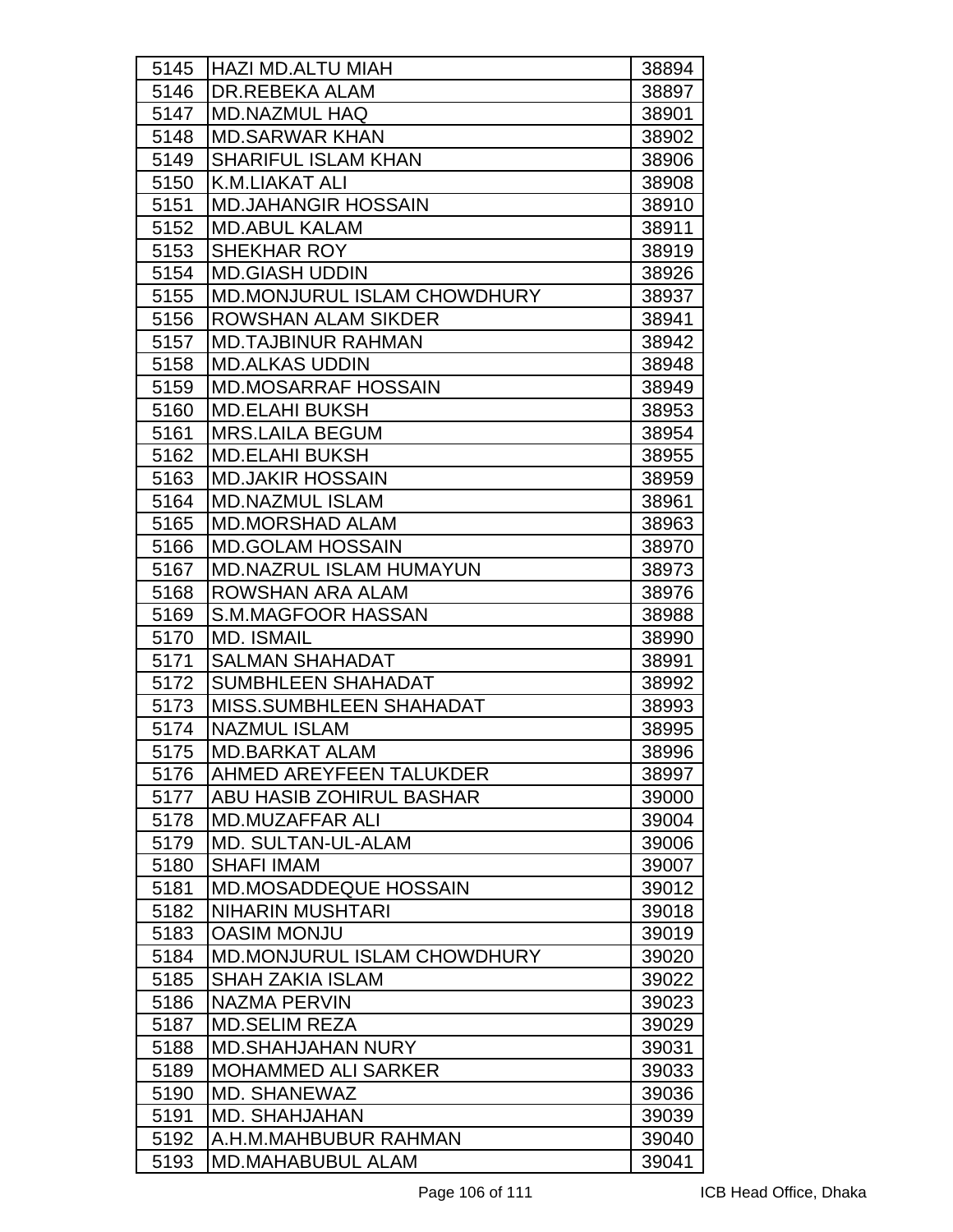| 5194 | <b>IMD.KHAIRUL ISLAM</b>       |                |
|------|--------------------------------|----------------|
| 5195 | <b>MD. KHAIRUZZAMAN</b>        | 39043<br>39045 |
| 5196 | <b>MD.NAZRUL ISLAM</b>         | 39048          |
|      | <b>MD.RAFIQUL ISLAM</b>        |                |
| 5197 | DR.MD.OMAR FARUK               | 39049          |
| 5198 | A. B. M. FARUQUE               | 39050          |
| 5199 |                                | 39051          |
| 5200 | A. B. M. FARUQUE               | 39052          |
| 5201 | <b>MRS.SHAHINOOR BEGUM</b>     | 39053          |
| 5202 | <b>ASHOK SINHA</b>             | 39054          |
| 5203 | <b>MD.ASHRAF H0SSAIN</b>       | 39055          |
| 5204 | <b>SALMA AHMED</b>             | 39057          |
| 5205 | <b>JUSNA KHANAM</b>            | 39058          |
| 5206 | <b>SARKER GOLAM KIBRIA</b>     | 39059          |
| 5207 | <b>MD.LIAQUAT ALI</b>          | 39060          |
| 5208 | <b>SYED AHMED MASUM</b>        | 39061          |
| 5209 | <b>MD.RIPON MRIDAH</b>         | 39062          |
| 5210 | <b>NASIMA ISLAM</b>            | 39065          |
| 5211 | <b>AYSA BEGUM</b>              | 39068          |
| 5212 | <b>BIPAD KUMAR SAHA</b>        | 39073          |
| 5213 | <b>SHAFIQUR RAHMAN</b>         | 39078          |
| 5214 | <b>MD.GOULAM MOULA</b>         | 39085          |
| 5215 | SHAFIQUE AHAMMAD BHUIYAN       | 39094          |
| 5216 | <b>MD.WALIUL ISLAM</b>         | 39096          |
| 5217 | <b>FARHANA ISLAM</b>           | 39097          |
| 5218 | <b>MD.ABDUR ROUF TALUKDER</b>  | 39099          |
| 5219 | <b>SAIMA SADIKA</b>            | 39102          |
| 5220 | <b>RINA RANI DEY</b>           | 39104          |
| 5221 | <b>ABDUL ALEEM</b>             | 39108          |
| 5222 | NILUFA SULTANA RUMA            | 39110          |
| 5223 | <b>MOHAMMAD NEYAMUL HASAN</b>  | 39111          |
| 5224 | NILUFA SULTANA RUMA            | 39112          |
| 5225 | ABDUL JALIL                    | 39115          |
| 5226 | <b>MD.MOSTAFIGUR RAHMAN</b>    | 39116          |
| 5227 | <b>MD.ANISUR RAHMAN</b>        | 39119          |
| 5228 | <b>MD.ABDUL BASHED KHAN</b>    | 39123          |
| 5229 | <b>BASED MIAH</b>              | 39124          |
| 5230 | <b>KHONDOKER NUR MOHAMMED</b>  | 39125          |
| 5231 | <b>MD.ZAKIR HOSSAIN</b>        | 39127          |
| 5232 | <b>MD.NIZAM UDDIN MAZUMDER</b> | 39130          |
| 5233 | <b>IMOZAMMEL HAQUE</b>         | 39135          |
| 5234 | <b>ENGR.RAIHAN ATIQUE</b>      | 39137          |
| 5235 | <b>JAMES TRULLANCE SARKER</b>  | 39153          |
| 5236 | <b>ASHIM BARUA</b>             | 39154          |
| 5237 | A .F .M. IQBAL BHUIYA          | 39159          |
| 5238 | <b>MD. MOHIUDDIN</b>           | 39160          |
| 5239 | <b>ASHISH KUMAR DEY</b>        | 39162          |
| 5240 | <b>MD.HEFZUR RAHMAN</b>        | 39164          |
| 5241 | <b>HUMAIYUN KAIYUM KHAN</b>    | 39168          |
| 5242 | <b>MD.SAIFUL HAQ</b>           | 39170          |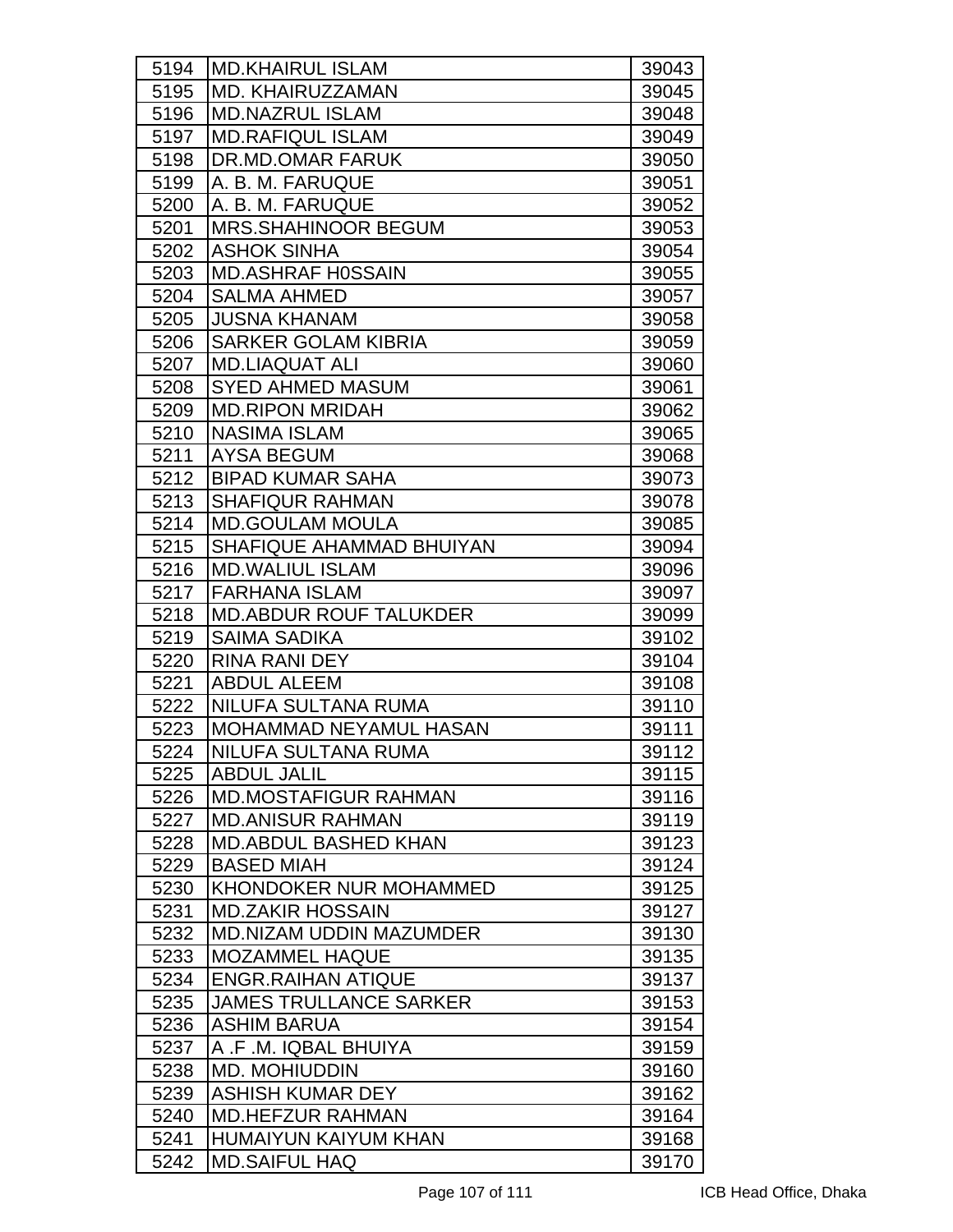| 5243 | <b>IMD.ABUL HOSSAIN</b>         | 39172 |
|------|---------------------------------|-------|
| 5244 | A.J.M.ZIAUL HUQ                 | 39174 |
| 5245 | IZOHARA BEGUM                   | 39177 |
| 5246 | <b>AFROZA BASHER</b>            | 39178 |
| 5247 | <b>MD.RAFIQUL ISLAM</b>         | 39181 |
| 5248 | <b>MRS.ROWNAK ISLAM</b>         | 39185 |
| 5249 | S.M.SHAHADAT HOSSAIN            | 39188 |
| 5250 | <b>MD. HARUN OR RASHID</b>      | 39190 |
| 5251 | MD. SHAHJAHAN                   | 39192 |
| 5252 | FARZANA SAZID                   | 39194 |
| 5253 | <b>IMD.SHOWKOT HOSSAIN KHAN</b> | 39196 |
| 5254 | <b>MOHAMMAD ISMAIL HOSSAIN</b>  | 39199 |
| 5255 | <b>MOHAMMED NAZMUL HOSSAIN</b>  | 39202 |
| 5256 | <b>GAZI MOHD.MOHSIN</b>         | 39203 |
| 5257 | ITAHMINA MOHSIN                 | 39204 |
| 5258 | <b>MD.ATAUR RAHMAN PATWARY</b>  | 39205 |
| 5259 | <b>MOHSIN AHMED</b>             | 39209 |
| 5260 | <b>SADDIKA ARIBA</b>            | 39214 |
| 5261 | MD.RUHUL AMIN                   | 39215 |
| 5262 | <b>SHAHANA PERVIN</b>           | 39218 |
| 5263 | <b>FARZANA ISLAM</b>            | 39219 |
| 5264 | <b>MD.BELAYET HOSSAIN</b>       | 39220 |
| 5265 | KHAN MD.MUZAHID IBNE HABIB      | 39225 |
| 5266 | ABDULLAH A.FERDOUS              | 39227 |
| 5267 | <b>MD.HUMAYUN KABIR</b>         | 39232 |
| 5268 | <b>ABDUL MANNAN KHAN</b>        | 39233 |
| 5269 | KAZI MAKDUD-E-KHODA             | 39237 |
| 5270 | <b>AZAM KHAN</b>                | 39242 |
| 5271 | <b>MD.GOLAM MAWLA</b>           | 39243 |
| 5272 | <b>MD.IQBAL KHAN</b>            | 39244 |
| 5273 | <b>S.M.HOSIN TAPAN</b>          | 39245 |
| 5274 | <b>MD.AHSAN ULLAH</b>           | 39247 |
| 5275 | <b>FORHAD HOSSAIN</b>           | 39248 |
| 5276 | <b>MD.SHAHIDUL ISLAM</b>        | 39251 |
| 5277 | <b>ILUTFOR RAHMAN SIKDER</b>    | 39252 |
| 5278 | <b>ALOKE RANJAN SAHA</b>        | 39254 |
| 5279 | <b>MD.NOOR HOSSAIN</b>          | 39255 |
| 5280 | <b>FIROJ AHAMED MAJUMDER</b>    | 39260 |
| 5281 | <b>MD.DELOWAR HOSSAIN</b>       | 39261 |
| 5282 | <b>IMRS.RESHMINA ASHRAF</b>     | 39262 |
| 5283 | <b>MD.SHAHABUDDIN MALLICK</b>   | 39273 |
| 5284 | CAPT. MD. HARUN-OR-RASHID       | 39274 |
| 5285 | <b>ABDUL BAKI FAKIR</b>         | 39275 |
| 5286 | <b>ABDUL BAKI FAKIR</b>         | 39277 |
| 5287 | <b>MOHIUDDIN BHUIYAN</b>        | 39279 |
| 5288 | <b>MD.SHAHADAT HOSSAIN</b>      | 39281 |
| 5289 | SHIBBIR AHMED SALIM             | 39287 |
| 5290 | <b>MOHD. IBRAHIM</b>            | 39289 |
| 5291 | <b>MD.SHAHID ULLAH</b>          | 39290 |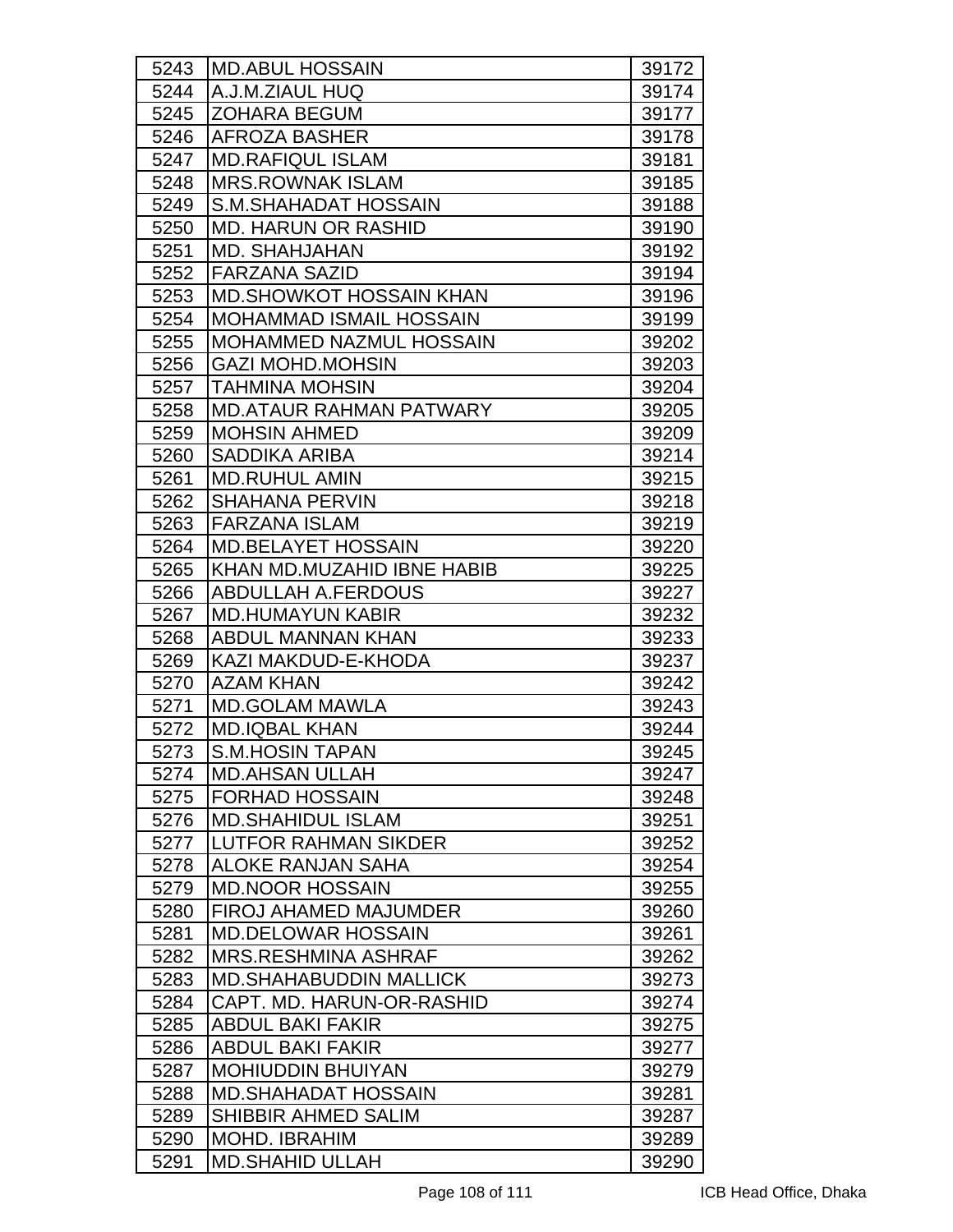| 5292 | <b>MD. NASIM</b>              | 39292 |
|------|-------------------------------|-------|
| 5293 | <b>MD.SHAWKAT HOSSAIN</b>     | 39297 |
| 5294 | <b>FARRUKH AHMED</b>          | 39299 |
| 5295 | <b>MOSTAFA LIAQUAT ALI</b>    | 39300 |
| 5296 | <b>MAJOR MD. NAZRUL ISLAM</b> | 39306 |
| 5297 | <b>NIHER RANJAN SAHA</b>      | 39307 |
| 5298 | SHAMMA NAJ                    | 39308 |
| 5299 | <b>MOHAMMAD MUSA</b>          | 39309 |
| 5300 | <b>MD.ATIQUL ISLAM</b>        | 39312 |
| 5301 | <b>MD.HABIBUR RAHMAN</b>      | 39313 |
| 5302 | <b>NEPAL CHANDRA GHOSH</b>    | 39315 |
| 5303 | <b>MD.AKBAR ALI</b>           | 39322 |
| 5304 | <b>MAJOR MD.MONIRUL ISLAM</b> | 39323 |
| 5305 | <b>MD.SHADEKUL ALAM</b>       | 39326 |
| 5306 | MD. BADRUZZAMAN               | 39328 |
| 5307 | <b>MD.GIAS UDDIN KHAN</b>     | 39335 |
| 5308 | <b>MAJOR MD.NAZRUL ISLAM</b>  | 39337 |
| 5309 | <b>MAJOR MD.MONIRUL ISLAM</b> | 39338 |
| 5310 | <b>MRS.ROKEYA ALAM</b>        | 39339 |
| 5311 | <b>MIRZA SHAFIQUL ISLAM</b>   | 39340 |
| 5312 | <b>MOHAMMAD SAHEBUL HAQUE</b> | 39343 |
| 5313 | SHAKILA BENTE SHARAFAT        | 39355 |
| 5314 | <b>G.M.EBADUL ISLAM</b>       | 39356 |
| 5315 | <b>MD.ABDUL MALEK</b>         | 39363 |
| 5316 | <b>MD. SAMIUL HASAN</b>       | 39364 |
| 5317 | <b>MAINUR RAHMAN</b>          | 39373 |
| 5318 | <b>MRS.NAZMA RAHMAN</b>       | 39376 |
| 5319 | MD. BADRUZZAMAN               | 39378 |
| 5320 | <b>MD.MOSTAFIZUR RAHMAN</b>   | 39392 |
| 5321 | <b>MAJOR MOSHIN TALUKDER</b>  | 39406 |
| 5322 | MAJOR MD.MOSHIN TALUKDER      | 39407 |
| 5323 | IAHSAN HABIB                  | 39415 |
| 5324 | <b>MD.RAIHAN ALI MOLLICK</b>  | 39443 |
| 5325 | NIHAR RANJAN SARKER           | 39449 |
| 5326 | <b>TAPASH KUMAR DATTA</b>     | 39450 |
| 5327 | A.K.M.NURUL ISLAM             | 39452 |
| 5328 | <b>SHARIFUL ISLAM KHAN</b>    | 39454 |
| 5329 | <b>MRS. SHAHEEN AKHTER</b>    | 39472 |
| 5330 | <b>MD. RAIHAN MOLLICK</b>     | 39473 |
| 5331 | S.M. MORTUZA AHSAN            | 39476 |
| 5332 | NORAHARI DEBNATH              | 39478 |
| 5333 | MIR. MOAZZAM AHAMED           | 39485 |
| 5334 | <b>MR TOWFIQUE HOSSAIN</b>    | 39497 |
| 5335 | <b>SHAHANA BEGUM</b>          | 39509 |
| 5336 | <b>MAJOR ROWSHANUL KARIM</b>  | 39525 |
| 5337 | <b>MD. SHAHED HOSSAIN</b>     | 39526 |
| 5338 | <b>MD.MAHTABUR RAHMAN</b>     | 39528 |
| 5339 | <b>SALINA AHMED JHARNA</b>    | 39540 |
| 5340 | <b>MD. ASHRAFUL ALAM</b>      | 39569 |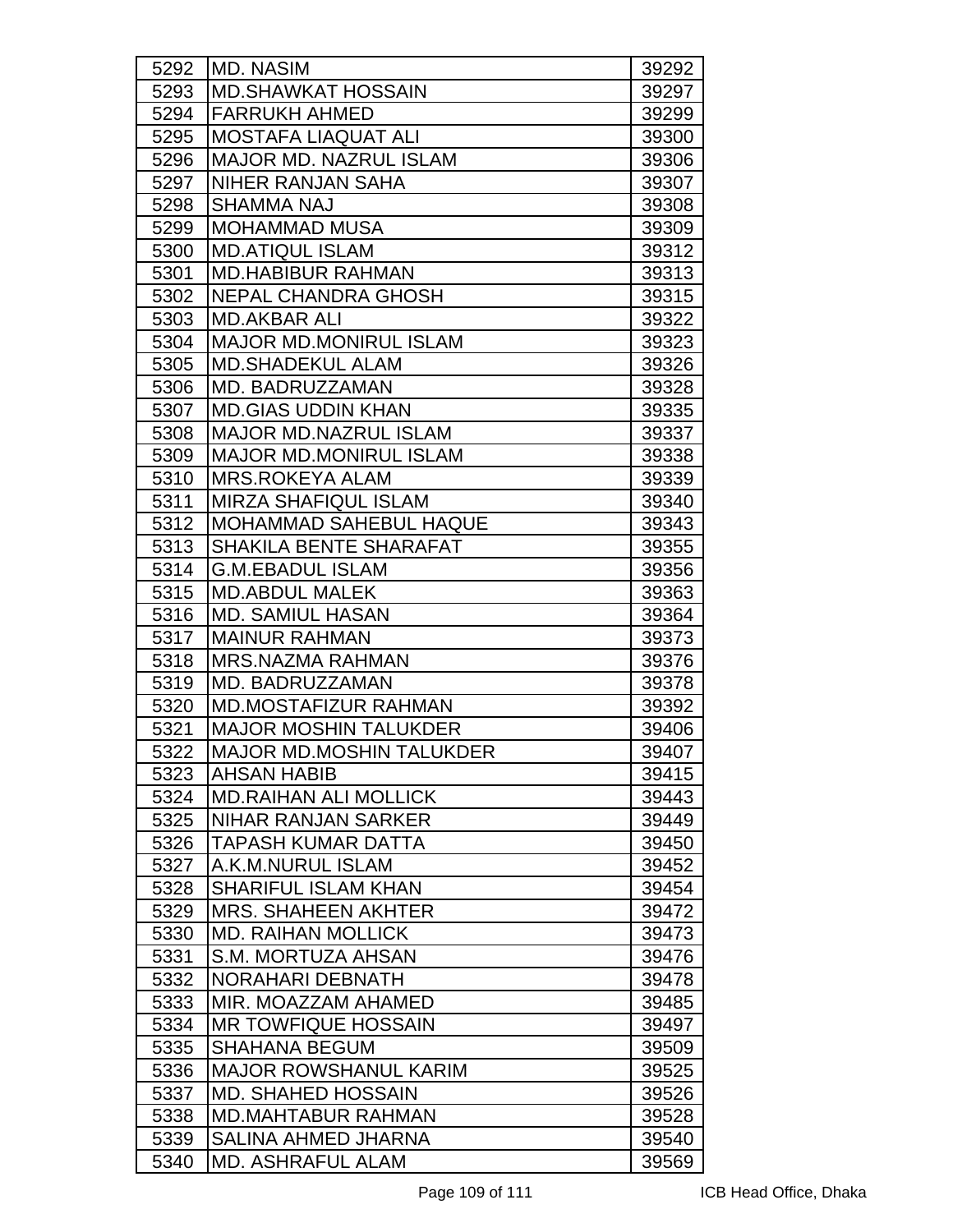| 5341 | <b>RAKIB AHMED</b>                 | 39586 |
|------|------------------------------------|-------|
| 5342 | <b>ASMA AKHTER</b>                 | 39588 |
| 5343 | <b>MD.MOSTAFA CHOWDHURY</b>        | 39598 |
| 5344 | ABU SAYEEM MUHAMMAD JAFAR IMAM     | 39603 |
| 5345 | <b>MD.FAKHRUL ALAM MIAN</b>        | 39609 |
| 5346 | <b>MD. NASIMUL AHSAN CHOWDHURY</b> | 39610 |
| 5347 | <b>MOHD. HASAN CHOWDHURY</b>       | 39622 |
| 5348 | <b>MD. ABUL KASHEM</b>             | 39623 |
| 5349 | <b>AMRITA RAY</b>                  | 39641 |
| 5350 | <b>RASHIDA AKTER</b>               | 39642 |
| 5351 | DR. MD. JAYNAL ABEDIN              | 39657 |
| 5352 | <b>MRS. HASNEARA ABEDIN</b>        | 39658 |
| 5353 | <b>AKRAM HOSSAIN SARKER</b>        | 39659 |
| 5354 | <b>MD. IBRAHIM BISWAS</b>          | 39664 |
| 5355 | <b>MRS. SHAMIM ARA</b>             | 39672 |
| 5356 | <b>ZAKIA KHATUNE</b>               | 39676 |
| 5357 | MD. ABDULLAH                       | 39679 |
| 5358 | <b>MD. MOSTAFA KAMAL</b>           | 39682 |
| 5359 | <b>KH. FAZLUR RAHMAN</b>           | 39683 |
| 5360 | <b>MD. MOSHARRAF HOSSAIN</b>       | 39687 |
| 5361 | <b>MOHAMMAD AL-AMIN</b>            | 39691 |
| 5362 | <b>MRS. MOSLEMA BEGUM</b>          | 39701 |
| 5363 | <b>MRS. MOSLEMA BEGUM</b>          | 39702 |
| 5364 | <b>MONIRA AKTER</b>                | 39703 |
| 5365 | <b>MAHBUBUR RAHMAN</b>             | 39705 |
| 5366 | <b>MD. MATIUR RAHMAN</b>           | 39714 |
| 5367 | <b>MD.MOZAMMEL HOQUE</b>           | 39720 |
| 5368 | <b>MD. MOZAMMEL HOQUE</b>          | 39721 |
| 5369 | <b>MD. JALAL UDDIN MAJUMDER</b>    | 39730 |
| 5370 | <b>MD. KAMAL HOSSAIN</b>           | 39731 |
| 5371 | <b>MD. MASUM SHAHRAZ</b>           | 39745 |
| 5372 | <b>JASMIN DOJA</b>                 | 39753 |
| 5373 | <b>SELINA AHMED</b>                | 39769 |
| 5374 | A B M ASHABUL HOSSAIN              | 39774 |
| 5375 | <b>FATEMA HAMID</b>                | 39782 |
| 5376 | <b>MOHAMMED ASAD</b>               | 39783 |
| 5377 | <b>UMME AKLIMA ALAM</b>            | 39795 |
| 5378 | <b>MRS. KOHINOOR BEGUM</b>         | 39812 |
| 5379 | <b>MD.SHAHIDUR RAHMAN</b>          | 39813 |
| 5380 | <b>MEHER MARYAM</b>                | 39816 |
| 5381 | <b>SHOAIB AHMED</b>                | 39822 |
| 5382 | <b>SHIRIN ARA</b>                  | 39825 |
| 5383 | <b>NASIMA AKHTER</b>               | 39828 |
| 5384 | <b>MD SHAHIDUL ISLAM</b>           | 39829 |
| 5385 | <b>MD. MILON</b>                   | 39832 |
| 5386 | <b>MD. MILON</b>                   | 39833 |
| 5387 | <b>AMIR ALI</b>                    | 39838 |
| 5388 | <b>MD. MONIR HOSSAIN HAWLADER</b>  | 39839 |
| 5389 | <b>KAMRUL HASAN</b>                | 39845 |